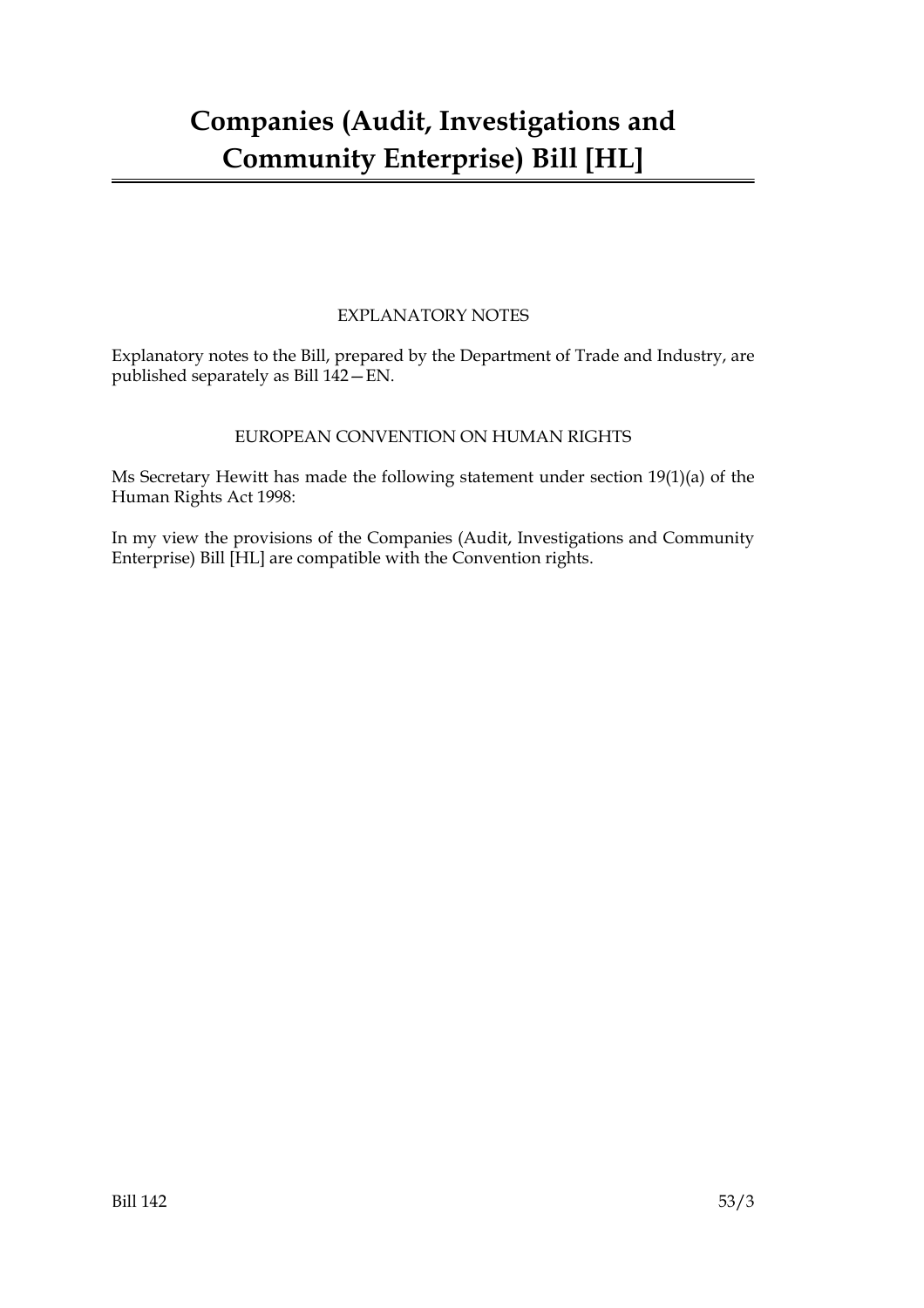# **CONTENTS**

# **PART 1**

# AUDITORS, ACCOUNTS AND INVESTIGATIONS

# **CHAPTER 1**

# **AUDITORS**

# *Recognised supervisory bodies*

- 1 Additional requirements for recognition of supervisory bodies
- 2 Arrangements to which additional requirements for recognition relate

# *Delegation of Secretary of State's functions in relation to auditors*

- 3 Delegation of functions by Secretary of State to new or existing body
- 4 Circumstances in which Secretary of State may delegate functions to existing body
- 5 Supplementary provisions about delegation orders

# *Auditors' qualifications*

6 Approval of overseas qualifications for auditors

# *Services provided by auditors*

7 Disclosure of services provided by auditors and related remuneration

# **CHAPTER 2**

# ACCOUNTS AND REPORTS

# *Auditing of accounts*

- 8 Auditors' rights to information
- 9 Statement in directors' report as to disclosure of information to auditors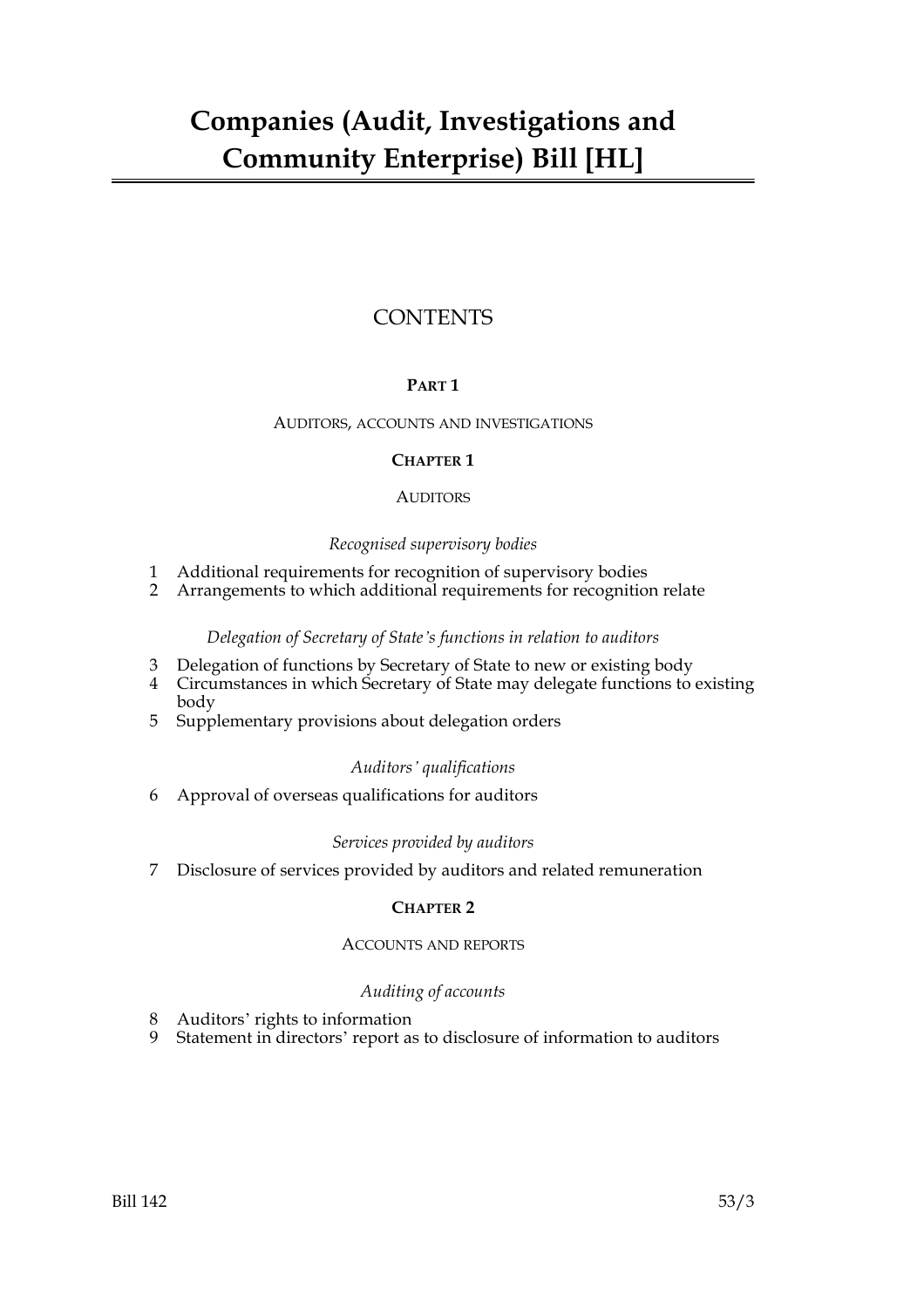# *Defective accounts*

- 10 Persons authorised to apply to court in connection with defective accounts
- 11 Disclosure of tax information by Inland Revenue to facilitate application for declaration that accounts are defective
- 12 Power of person authorised to require documents, information and explanations

#### *Directors' reports*

13 Power to specify bodies who may issue reporting standards

#### *Supervision of accounts and reports*

- 14 Supervision of periodic accounts and reports of issuers of listed securities
- 15 Application of provisions inserted by sections 11 and 12 to bodies appointed under section 14

#### *Bodies concerned with accounting standards etc.*

- 16 Grants to bodies concerned with accounting standards etc.
- 17 Levy to pay expenses of bodies concerned with accounting standards etc.
- 18 Exemption from liability

#### **CHAPTER 3**

## INVESTIGATIONS

- 19 Power to require documents and information
- 20 Protection in relation to certain disclosures<br>21 Power to enter and remain on premises
- Power to enter and remain on premises
- 22 Failure to comply with certain requirements

#### **CHAPTER 4**

#### **SUPPLEMENTARY**

23 Minor and consequential amendments

#### **PART 2**

#### COMMUNITY INTEREST COMPANIES

#### *Introductory*

- 24 Community interest companies
- 25 Regulator
- 
- 26 Appeal Officer<br>27 Official Proper **Official Property Holder**

#### *Requirements*

- 28 Cap on distributions and interest
- 29 Distribution of assets on winding up
- 30 Memorandum and articles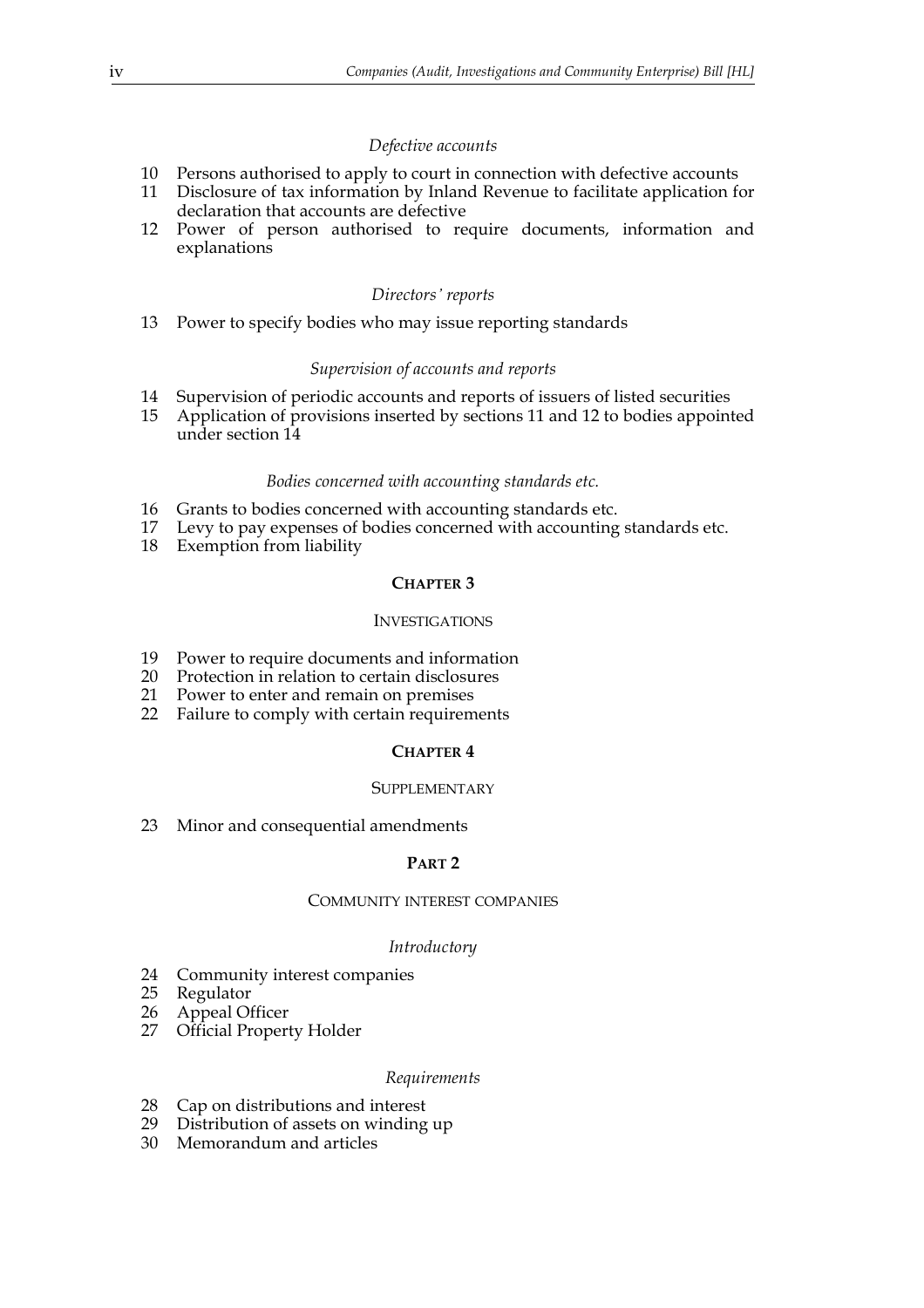- 31 Names
- 32 Community interest company reports
- 33 Community interest test and excluded companies

#### *Becoming a community interest company*

- 34 New companies
- 35 Existing companies: requirements<br>36 Existing companies: decisions etc.
- Existing companies: decisions etc.
- 37 Existing companies: charities
- 38 Existing companies: Scottish charities

#### *Supervision by Regulator*

- 39 Conditions for exercise of supervisory powers
- 40 Investigation
- 41 Audit
- 42 Civil proceedings
- 43 Appointment of director
- 44 Removal of director
- 45 Appointment of manager
- 46 Property
- 47 Transfer of shares etc.
- 48 Petition for winding up
- 49 Dissolution and striking off

#### *Change of status*

- 50 Re-registration
- 51 Ceasing to be a community interest company<br>52 Becoming a charity or a Scottish charity: requ
- 52 Becoming a charity or a Scottish charity: requirements
- 53 Becoming a charity or a Scottish charity: decisions etc.<br>54 Becoming an industrial and provident society
- Becoming an industrial and provident society

#### *Supplementary*

- 55 Fees
- 56 Extension of provisions about registrar etc.
- 57 Information
- 58 Offences<br>59 Orders n
- 59 Orders made by Regulator
- 60 Regulations
- 61 Interpretation

# **PART 3**

### SUPPLEMENTARY

- 62 Repeals and revocations
- 63 Commencement etc.
- 64 Extent
- 65 Short title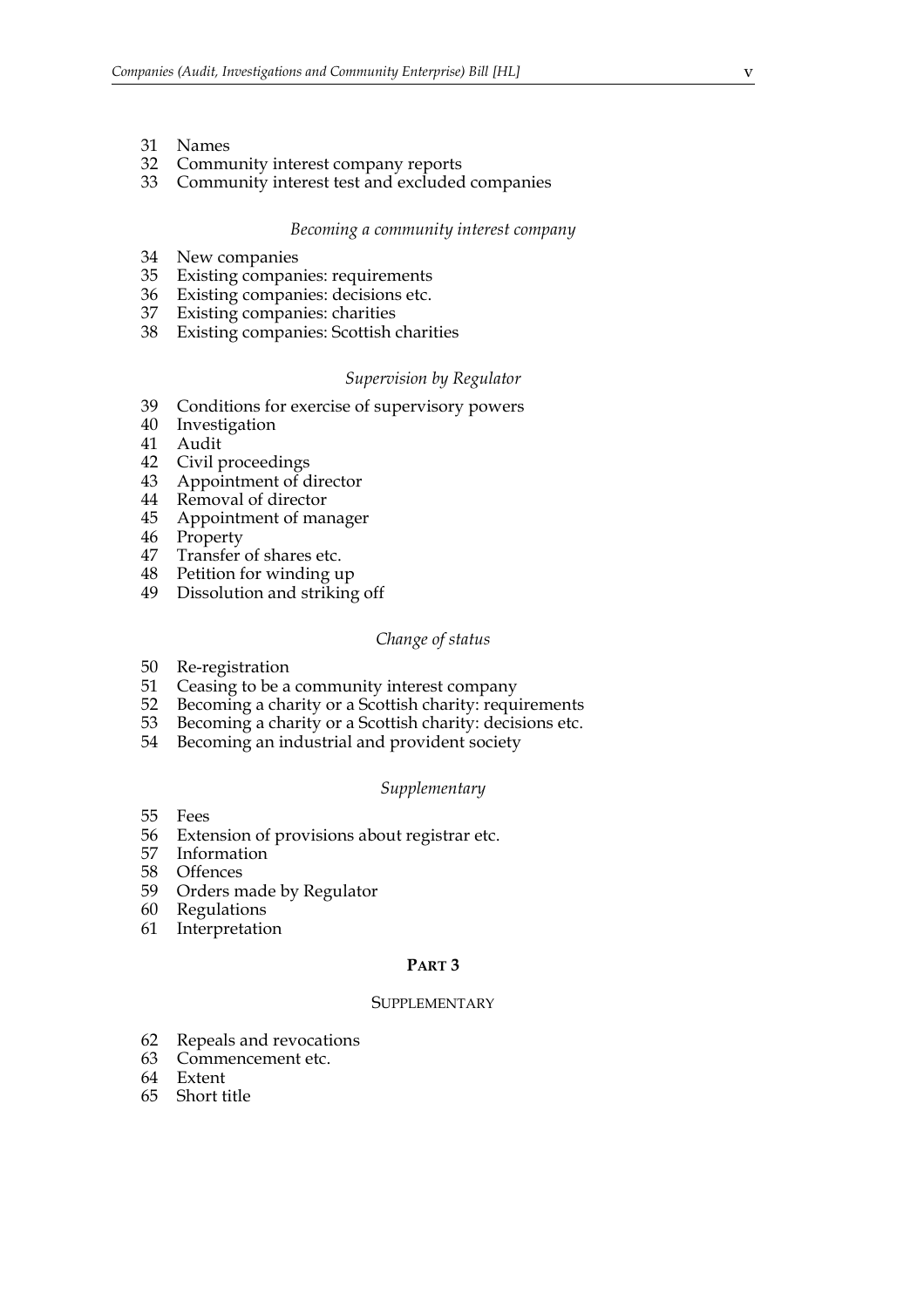- Schedule 1 New Schedule 7B to the Companies Act 1985
- Schedule 2 Minor and consequential amendments relating to Part 1
	- Part 1 Amendments relating to auditors
	- Part 2 Amendments relating to accounts and reports
	- Part 3 Amendments relating to investigations
- Schedule 3 Regulator of Community Interest Companies
- Schedule 4 Appeal Officer for Community Interest Companies
- Schedule 5 Official Property Holder for Community Interest Companies
- Schedule 6 Community interest companies: names
- Schedule 7 Community interest companies: investigations
- Schedule 8 Repeals and revocations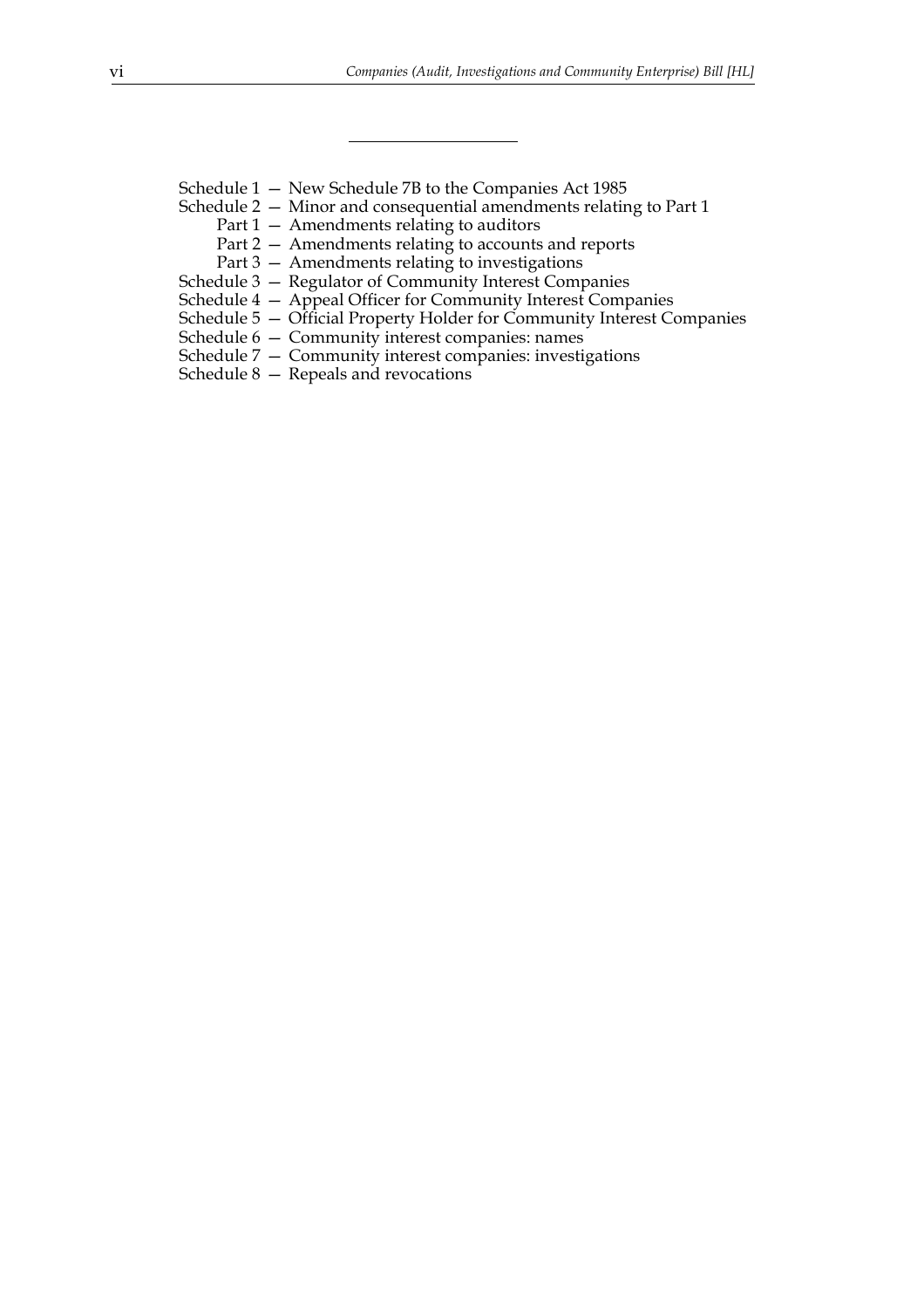# **[NOTE: The words marked in bold type were inserted by the Lords to avoid questions of privilege.]**

# A **BILL**

## TO

Amend the law relating to company auditors and accounts and company investigations; to make provision for community interest companies; and for connected purposes.

E IT ENACTED by the Queen's most Excellent Majesty, by and with the advice and consent of the Lords Spiritual and Temporal, and Commons, in this present **B** E IT ENACTED by the Queen's most Excellent Majesty, by and with consent of the Lords Spiritual and Temporal, and Commons, Parliament assembled, and by the authority of the same, as follows:  $-$ 

# **PART 1**

## AUDITORS, ACCOUNTS AND INVESTIGATIONS

## **CHAPTER 1**

## **AUDITORS**

*Recognised supervisory bodies*

# **1 Additional requirements for recognition of supervisory bodies**

- (1) Part 2 of Schedule 11 to the Companies Act 1989 (c. 40) (requirements for recognition of supervisory bodies for purposes of provisions relating to company auditors) is amended as follows.
- (2) After paragraph 7(1) (body must have rules and practices for ensuring company audit work is carried out with integrity and without conflicts of interest) insert— *10*
	- "(1A) The body must participate in arrangements within paragraph 17, and the rules and practices mentioned in sub-paragraph (1) above must include provision requiring compliance with any standards for the time being determined under such arrangements."
- (3) In paragraph 8 (body must have rules and practices as to the technical standards to be applied in company audit work), the existing provisions

*15*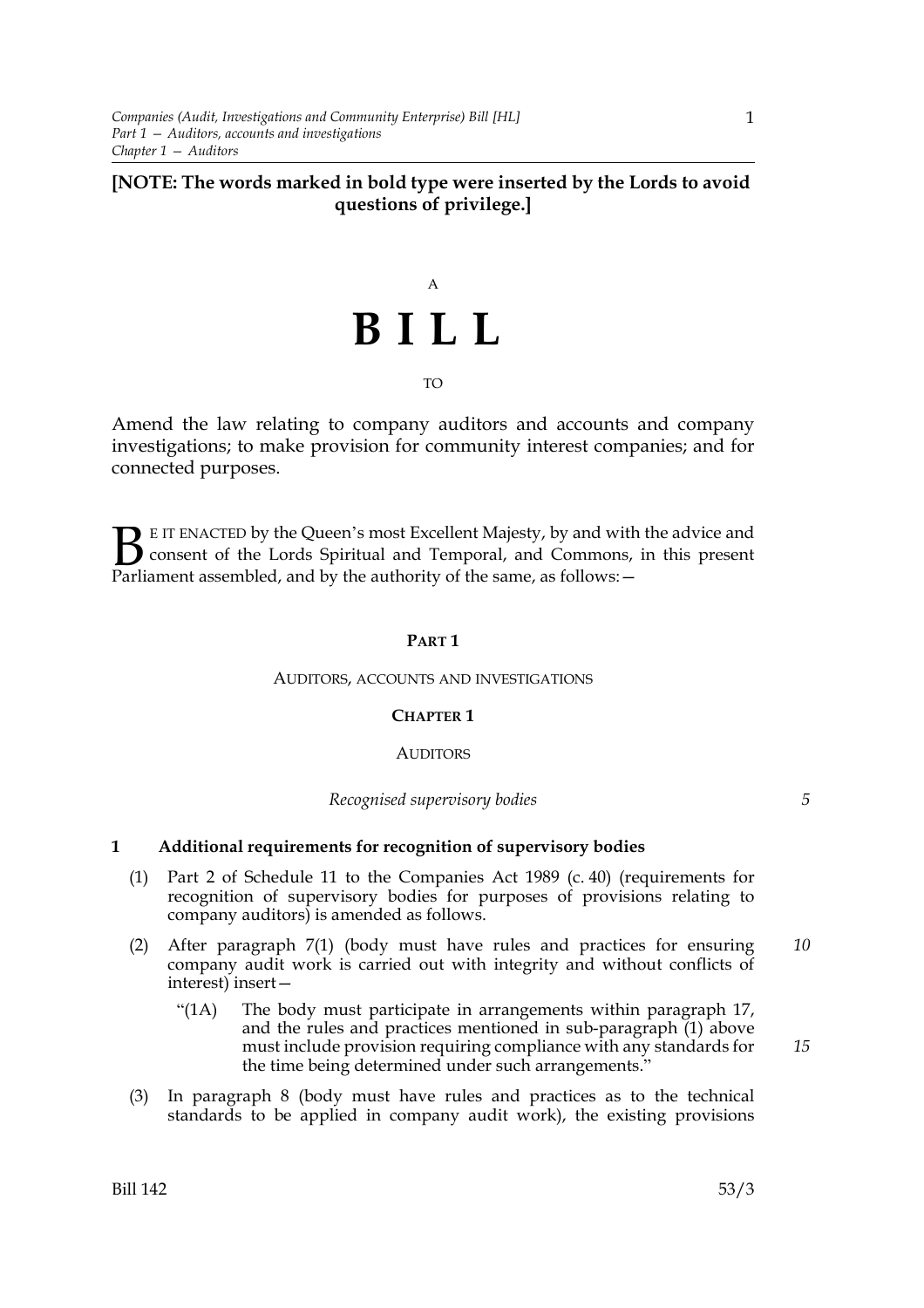become sub-paragraph (1), and after that sub-paragraph insert—

"(2) The body must participate in arrangements within paragraph 18, and the rules and practices mentioned in sub-paragraph (1) above must include provision requiring compliance with any standards for the time being determined under such arrangements."

*5*

(4) After paragraph 10 insert—

*"Independent monitoring of audits of listed and other major companies*

10A (1) The body must—

- (a) participate in arrangements within paragraph 19(1), and
- (b) have rules designed to ensure that members of the body who perform any company audit functions in respect of major audits take such steps as may be reasonably required of them to enable their performance of any such functions to be monitored by means of inspections carried out under the arrangements. *10 15*
- (2) Any monitoring of such persons under the arrangements is to be regarded (so far as their performance of company audit functions in respect of major audits is concerned) as monitoring of compliance with the body's rules for the purposes of paragraph 10(1).
- (3) In this paragraph "company audit function" and "major audit" have the same meaning as in paragraph 19." *20*
- (5) After paragraph 12 insert—

*"Independent investigation for disciplinary purposes of public interest cases*

12A (1) The body must—

- (a) participate in arrangements within paragraph 20(1), and
- (b) have rules and practices designed to ensure that, where the designated persons have decided that any particular disciplinary action should be taken against a member of the body following the conclusion of an investigation under such arrangements, that decision is to be treated as if it were a decision made by the body in disciplinary proceedings against the member.
- (2) In sub-paragraph (1) "the designated persons" means the persons who, under the arrangements, have the function of deciding whether (and, if so, what) disciplinary action should be taken against a member of the body in the light of an investigation carried out under the arrangements."

# **2 Arrangements to which additional requirements for recognition relate**

After Part 2 of Schedule 11 to the Companies Act 1989 (c. 40) (which is

*25*

*30*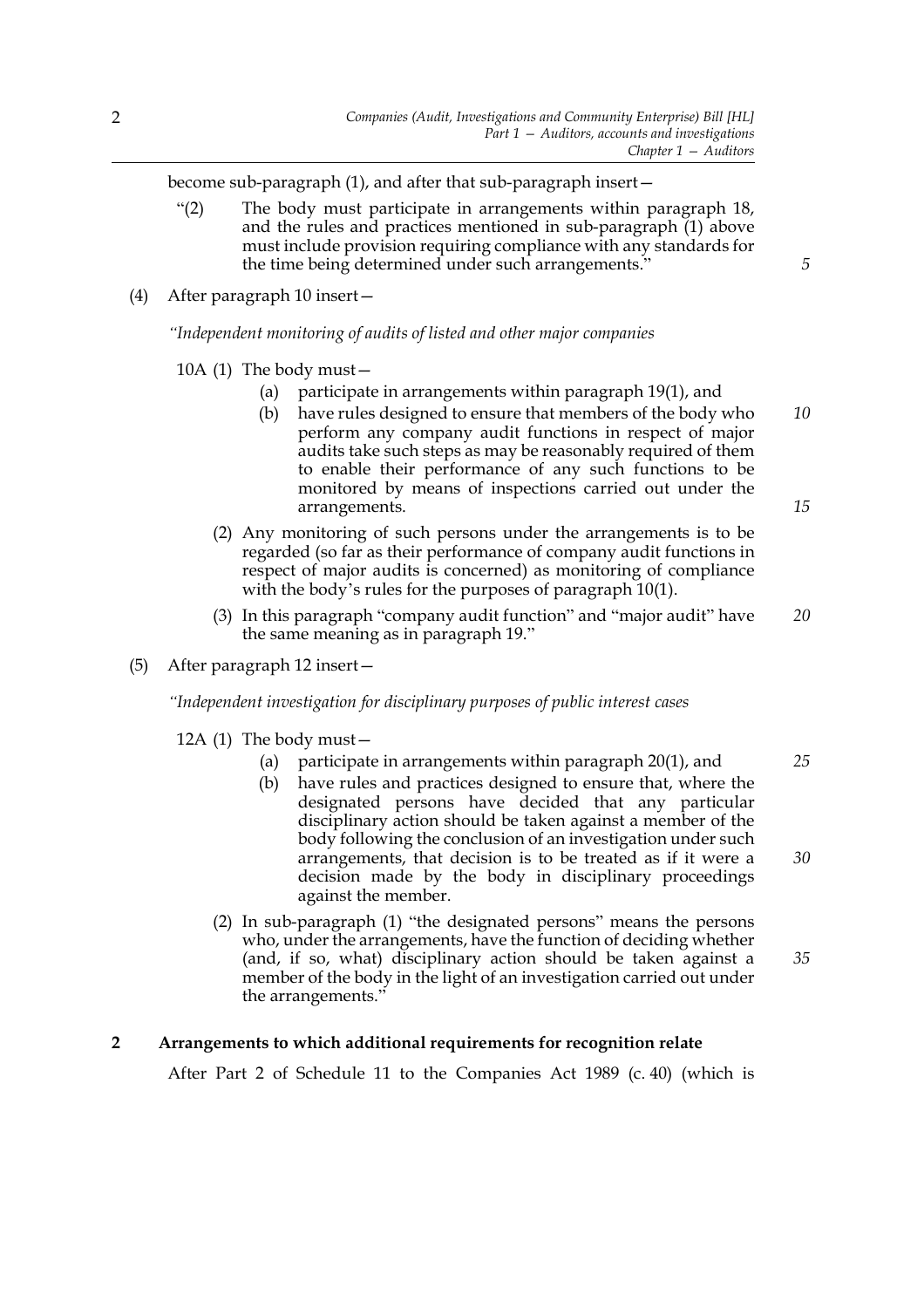amended by section 1) insert—

# "PART 3

#### ARRANGEMENTS IN WHICH SUPERVISORY BODIES ARE REQUIRED TO PARTICIPATE

*Arrangements for setting standards relating to professional integrity and independence*

- 17 The arrangements referred to in paragraph 7(1A) are appropriate funded arrangements—
	- (a) for the determining of standards for the purposes of the rules and practices mentioned in paragraph 7(1), and
	- (b) for ensuring that the determination of those standards is done independently of the body. *10*

*Arrangements for setting technical standards*

- 18 The arrangements referred to in paragraph 8(2) are appropriate funded arrangements—
	- (a) for the determining of standards for the purposes of the rules and practices mentioned in paragraph  $8(1)$ , and *15*
	- (b) for ensuring that the determination of those standards is done independently of the body.

*Arrangements for independent monitoring of audits of listed and other major companies*

- 19 (1) The arrangements referred to in paragraph 10A(1) are appropriate funded arrangements—
	- (a) for enabling the performance by members of the body of company audit functions in respect of major audits to be monitored by means of inspections carried out under the arrangements, and *25*
	- (b) for ensuring that the carrying out of such monitoring and inspections is done independently of the body.
	- (2) In this paragraph—
		- "company audit function" means any function performed as a company auditor; *30*
		- "major audit" means an audit conducted in respect of -
			- (a) a company any of whose securities have been admitted to the official list (within the meaning of Part 6 of the Financial Services and Markets Act 2000), or
			- (b) any other company in whose financial condition there is a major public interest.

*Arrangements for independent investigation for disciplinary purposes of public interest cases*

20 (1) The arrangements referred to in paragraph 12A(1) are appropriate funded arrangements—

3

*20*

*5*

*35*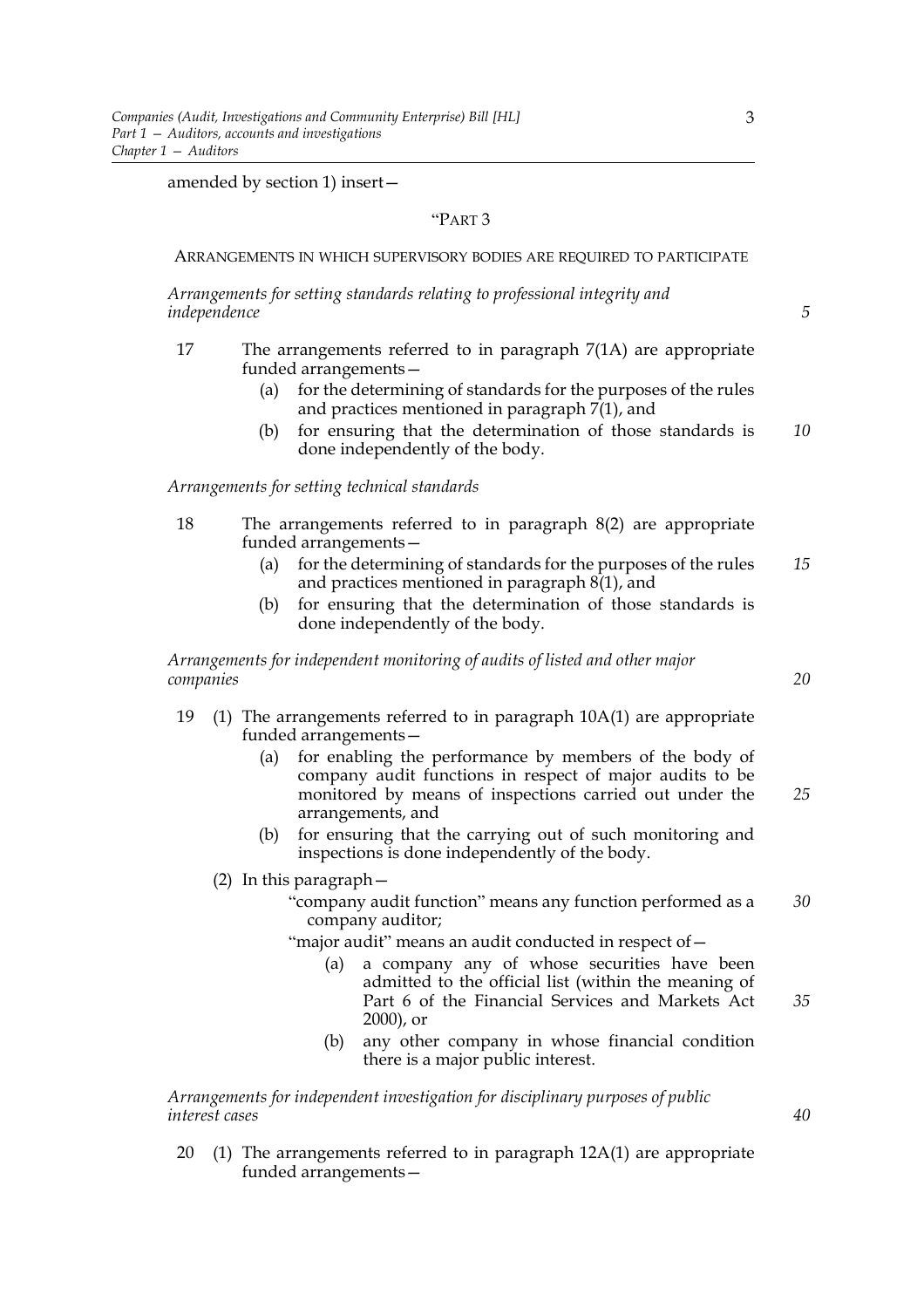|    | (a) | for the carrying out of investigations into public interest cases<br>arising in connection with the performance of company audit<br>functions by members of the body,                                                                         |    |
|----|-----|-----------------------------------------------------------------------------------------------------------------------------------------------------------------------------------------------------------------------------------------------|----|
|    | (b) | for the holding of disciplinary hearings relating to members<br>of the body which appear to be desirable following the<br>conclusion of such investigations,                                                                                  | 5  |
|    | (c) | for requiring such hearings to be held in public except where<br>the interests of justice otherwise require,                                                                                                                                  |    |
|    | (d) | for the persons before whom such hearings have taken place<br>to decide whether (and, if so, what) disciplinary action<br>should be taken against the members to whom the hearings<br>related, and                                            | 10 |
|    | (e) | for ensuring that the carrying out of those investigations, the<br>holding of those hearings, and the taking of those decisions<br>are done independently of the body.                                                                        | 15 |
|    |     | $(2)$ In this paragraph $-$<br>"company audit function" means any function performed as a<br>company auditor;                                                                                                                                 |    |
|    |     | "public interest cases" means matters which raise or appear to<br>raise important issues affecting the public interest.                                                                                                                       | 20 |
|    |     | Supplementary: arrangements to operate independently of body                                                                                                                                                                                  |    |
| 21 |     | (1) This paragraph applies for the purposes of $-$<br>paragraph 17(b),                                                                                                                                                                        |    |
|    |     | paragraph 18(b),                                                                                                                                                                                                                              |    |
|    |     | paragraph 19(1)(b), or<br>paragraph 20(1)(e).                                                                                                                                                                                                 | 25 |
|    |     | (2) Arrangements cannot be regarded as appropriate for the purpose of<br>ensuring that the thing or things mentioned in that provision is or are<br>done independently of the body unless they are designed to ensure<br>that the body $-$    | 30 |
|    | (a) | will have no involvement in the appointment or selection of<br>any of the persons who are to be responsible for doing the<br>thing or things in question, and                                                                                 |    |
|    | (b) | will not otherwise be involved in the doing of that thing or<br>those things.                                                                                                                                                                 | 35 |
|    |     | (3) Sub-paragraph (2) imposes a minimum requirement and does not<br>preclude the possibility that additional criteria may need to be<br>satisfied in order for the arrangements to be regarded as appropriate<br>for the purpose in question. |    |

*Supplementary: "funded" arrangements etc.*

- 22 (1) For the purposes of any of paragraphs 17, 18, 19 and 20, arrangements are "funded" arrangements if, in the event of their providing for the payment of costs of maintaining the arrangements, such costs are to be paid by the body in accordance with the arrangements.
	- (2) Arrangements can qualify as arrangements within any of paragraphs 17, 18, 19(1) and 20(1) even though the matters for which

*40*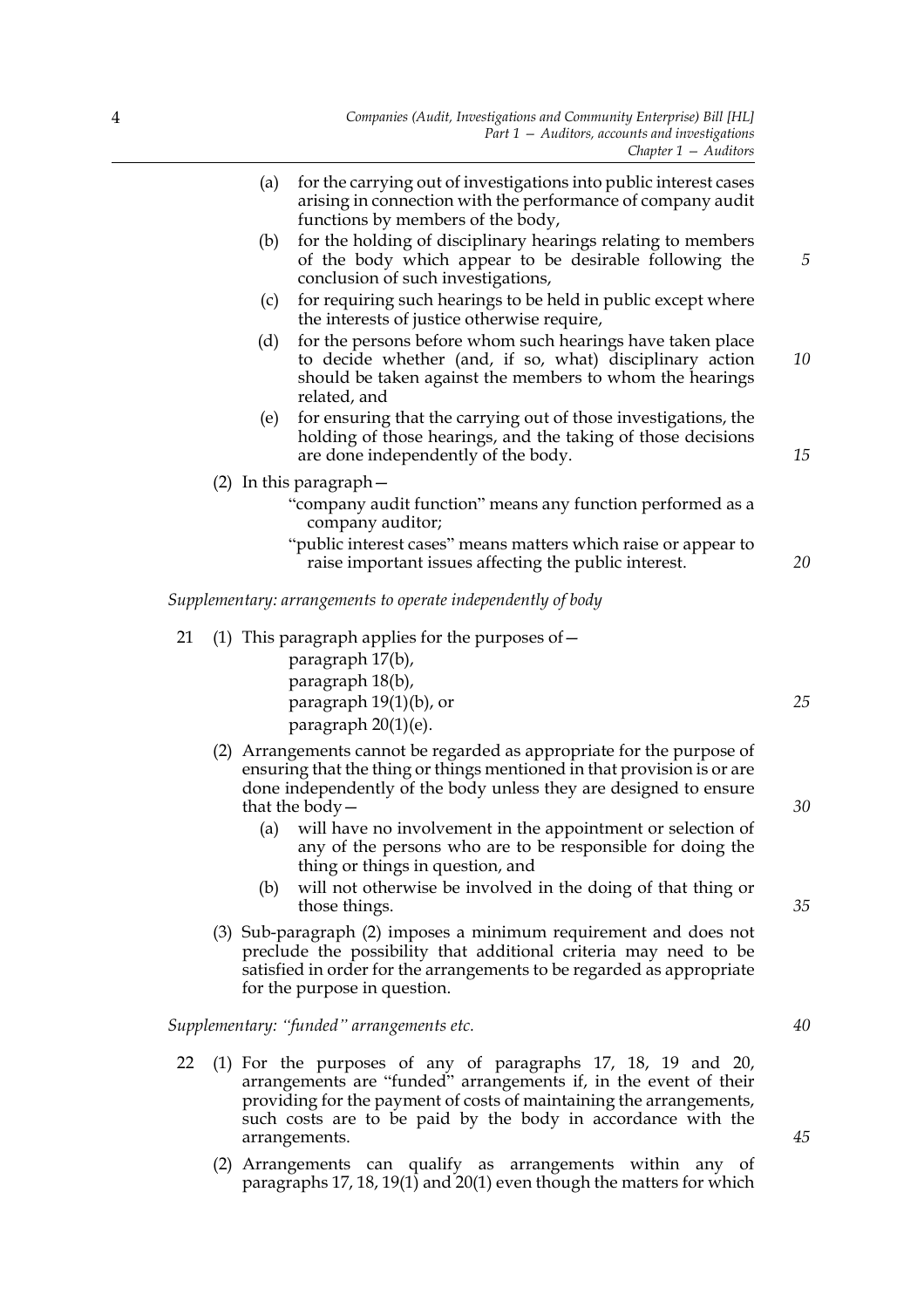they provide are more extensive in any respect than those mentioned in that provision."

*Delegation of Secretary of State's functions in relation to auditors*

# **3 Delegation of functions by Secretary of State to new or existing body**

- (1) Section 46 of the Companies Act 1989 (c. 40) (delegation by Secretary of State of functions relating to auditors) is amended as follows. *5*
- (2) For subsection (1) substitute—
	- "(1) The Secretary of State may make an order under this section (a "delegation order") for the purpose of enabling functions of the Secretary of State under this Part to be exercised by a body designated by the order. *10*
	- (1A) The body so designated may be either—
		- (a) a body corporate which is established by the order, or
		- (b) subject to section 46A, a body (whether a body corporate or an unincorporated association) which is already in existence ("an existing body")." *15*
- (3) In subsection (2) (effect of delegation order on body established by it), for "established" substitute "designated".
- (4) For subsection (6) substitute—
	- "(6) Where a delegation order is made, the provisions of Schedule 13 have effect with respect to— *20*
		- (a) the status of the body designated by the order in exercising functions of the Secretary of State under this Part;
		- (b) the constitution and proceedings of the body where it is established by the order;
		- (c) the exercise by the body of certain functions transferred to it; and
		- (d) other supplementary matters."

# **4 Circumstances in which Secretary of State may delegate functions to existing body**

After section 46 of the Companies Act 1989 (which is amended by section 3) insert—

# **"46A Circumstances in which Secretary of State may delegate functions to existing body**

- (1) The Secretary of State's power to make a delegation order under section 46 which designates an existing body (see section 46(1A)(b)) is exercisable in accordance with this section. *35*
- (2) The Secretary of State may make such an order if it appears to the Secretary of State—
	- (a) that the body is willing and able to exercise the functions that would be transferred by the order; and *40*

*25*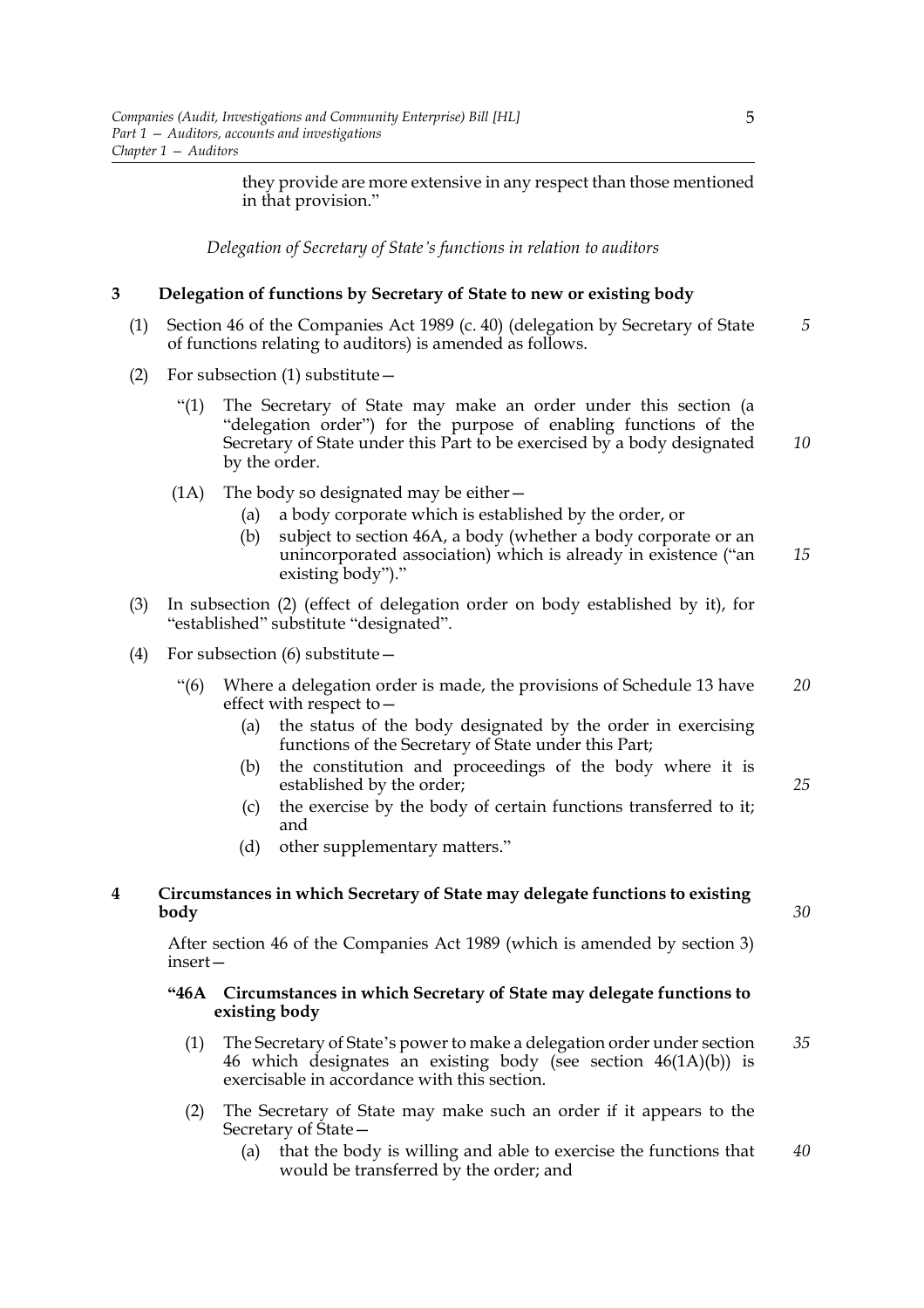- (b) that the body has arrangements in place relating to the exercise of those functions which are such as to be likely to ensure that the conditions in subsection (3) are met.
- (3) The conditions are—
	- (a) that the functions in question will be exercised effectively; and
	- (b) where the delegation order is to contain any requirements or other provisions specified under subsection (4), that those functions will be exercised in accordance with any such requirements or provisions.
- (4) The delegation order may contain such requirements or other provisions relating to the exercise of the functions by the designated body as appear to the Secretary of State to be appropriate. *10*
- (5) An existing body—
	- (a) may be designated by a delegation order under section 46, and
	- (b) may accordingly exercise functions of the Secretary of State in pursuance of the order,

despite any involvement of the body in the exercise of any functions under arrangements within any of paragraphs 17, 18, 19(1) or 20(1) of Schedule 11."

# **5 Supplementary provisions about delegation orders**

- (1) Schedule 13 to the Companies Act 1989 (c. 40) (supplementary provisions about delegation orders) is amended as follows.
- (2) For paragraph 1 substitute—

*"Operation of this Schedule*

- 1 (1) This Schedule has effect in relation to a body designated by an order under section 46 as follows— *25*
	- (a) paragraphs 2 to 12 have effect in relation to the body where it is established by the order;
	- (b) paragraphs 2 and 6 to 11 have effect in relation to the body where it is an existing body (see section  $46(1A)(b)$ ); and
	- (c) paragraph 13 has effect in relation to the body where it is an existing body that is an unincorporated association.
	- (2) In their operation in accordance with sub-paragraph (1)(b), paragraphs 2 and 6 apply only in relation to—
		- (a) things done by or in relation to the body in or in connection with the exercise of functions transferred to it by the order, and *35*
		- (b) functions of the body which are functions so transferred.
	- (3) Any power conferred by this Schedule to make provision by order is a power to make provision by an order under section 46."
- (3) In paragraph 10 (report and accounts)—
	- (a) after sub-paragraph (2) insert—
		- "(2A) The following provisions of this paragraph apply as follows—

*20*

*30*

*40*

*15*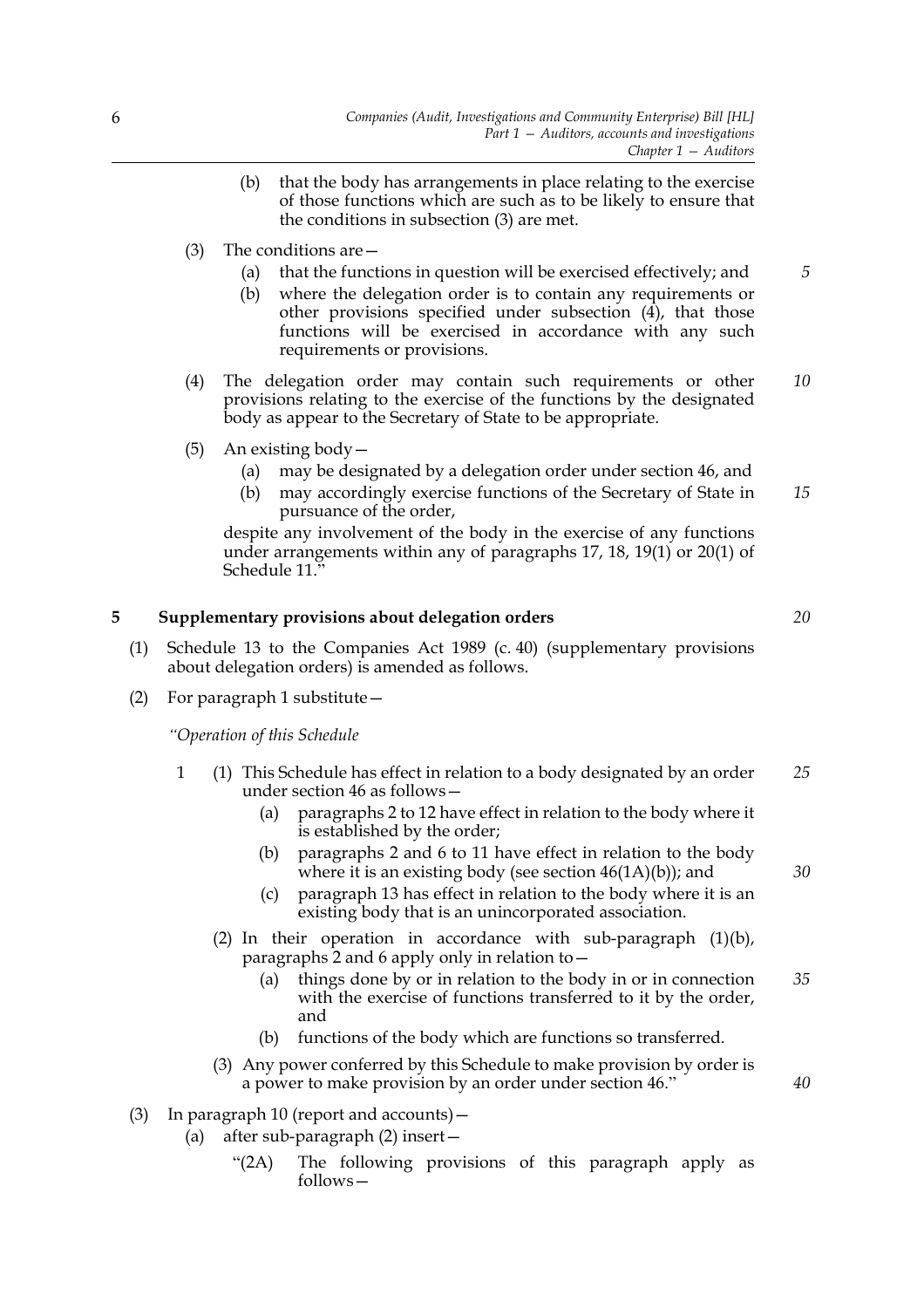- (a) sub-paragraphs (3) and (4) apply only where the body is established by the order, and
- (b) sub-paragraphs (5) and (6) apply only where the body is an existing body."; and
- (b) after sub-paragraph (4) insert—
	- "(5) Unless the body is a company to which section 226 of the Companies Act 1985 (duty to prepare individual company accounts) applies—
		- (a) the Secretary of State may, with the consent of the Treasury, give directions to the body with respect to its accounts and the audit of its accounts, and *10*
		- (b) it is the duty of the body to comply with the directions.
	- (6) Whether or not the body is a company to which section 226 of the Companies Act 1985 applies—
		- (a) the Secretary of State may give directions to the body providing that any provisions of that Act specified in the directions are to apply to the body, with or without any modifications so specified, and
		- (b) it is the duty of the body to comply with the directions." *20*
- (4) In paragraph 11 (other supplementary provisions), for "established" (in both places) substitute "designated".
- (5) After paragraph 12 insert—
	- "13 (1) This paragraph applies where the body is an unincorporated association. *25*
		- (2) Any relevant proceedings may be brought by or against the body in the name of any body corporate whose constitution provides for the establishment of the body.
		- (3) In sub-paragraph (2) "relevant proceedings" means proceedings brought in or in connection with the exercise of any transferred function. *30*
		- (4) In relation to proceedings brought as mentioned in sub-paragraph  $(2)$ , any reference in paragraph 11 $(3)$ (e) or  $(4)$ (c) to the body replacing or being replaced by the Secretary of State in any legal proceedings is to be read with the appropriate modifications." *35*

## *Auditors' qualifications*

# **6 Approval of overseas qualifications for auditors**

- (1) Section 33 of the Companies Act 1989 (c. 40) (approval of overseas qualifications for auditors) is amended as follows.
- (2) For subsections (1) and (2) substitute  $-$ 
	- "(1) The Secretary of State may declare that the following are to be regarded for the purposes of this Part as holding an approved overseas qualification—

*5*

*15*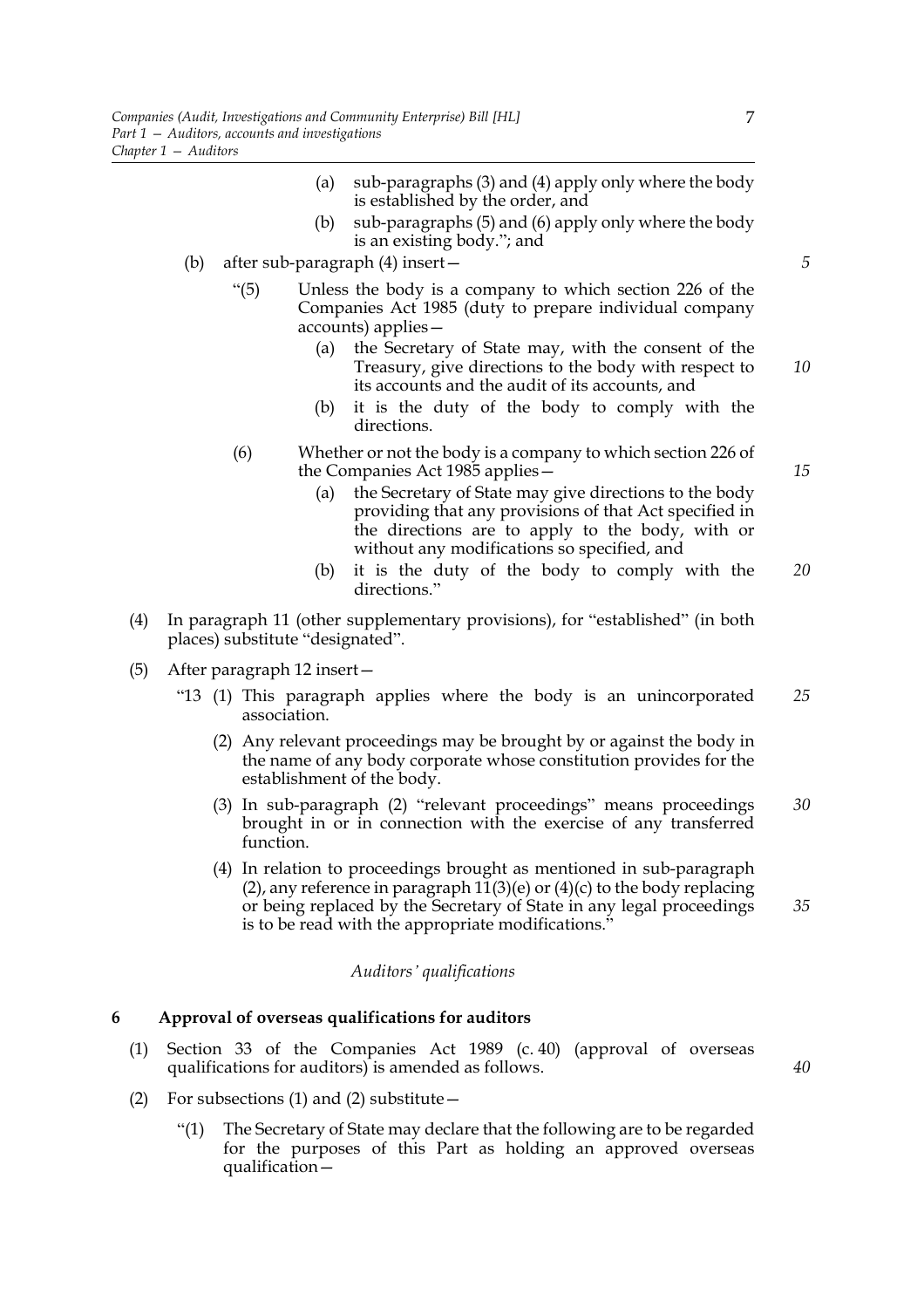- (a) persons who are qualified to audit accounts under the law of a specified country or territory outside the United Kingdom;
- (b) persons who hold a specified professional qualification in accountancy obtained in a specified country or territory outside the United Kingdom.
- $(1)$  Approval of a qualification under subsection  $(1)(b)$  may be expressed to be subject to any specified requirement or requirements being satisfied.
	- (2) A qualification must not be approved under subsection (1) unless the Secretary of State is satisfied that the qualification, taken with any requirement or requirements to be specified under subsection (1A), affords an assurance of professional competence equivalent to that afforded by a recognised professional qualification."
- (3) For subsection (6) substitute—
	- "(6) The Secretary of State may if he thinks fit, having regard to the considerations mentioned in subsections  $(2)$  and  $(3)$  – *15*
		- (a) withdraw his approval of an overseas qualification in relation to persons becoming qualified as mentioned in subsection (1)(a), or obtaining such a qualification as is mentioned in subsection (1)(b), after such date as he may specify; or
		- (b) vary or revoke a requirement mentioned in subsection (1A) from such date as he may specify."

*Services provided by auditors*

# **7 Disclosure of services provided by auditors and related remuneration**

(1) For section 390B of the Companies Act 1985 (c. 6) substitute—

# **"390B Disclosure of services provided by auditors or associates and related remuneration**

- (1) The Secretary of State may make provision by regulations for securing the disclosure of—
	- (a) the nature of any services provided for a company by the company's auditors (whether in their capacity as such or otherwise) or by their associates; *30*
	- (b) the amount of any remuneration received or receivable by a company's auditors, or their associates, in respect of any services within paragraph (a).
- (2) The regulations may provide—
	- (a) for disclosure of the nature of any services provided to be made by reference to any class or description of services specified in the regulations (or any combination of services, however described);
	- (b) for the disclosure of amounts of remuneration received or receivable in respect of services of any class or description specified in the regulations (or any combination of services, however described);

*5*

*10*

*20*

*25*

*40*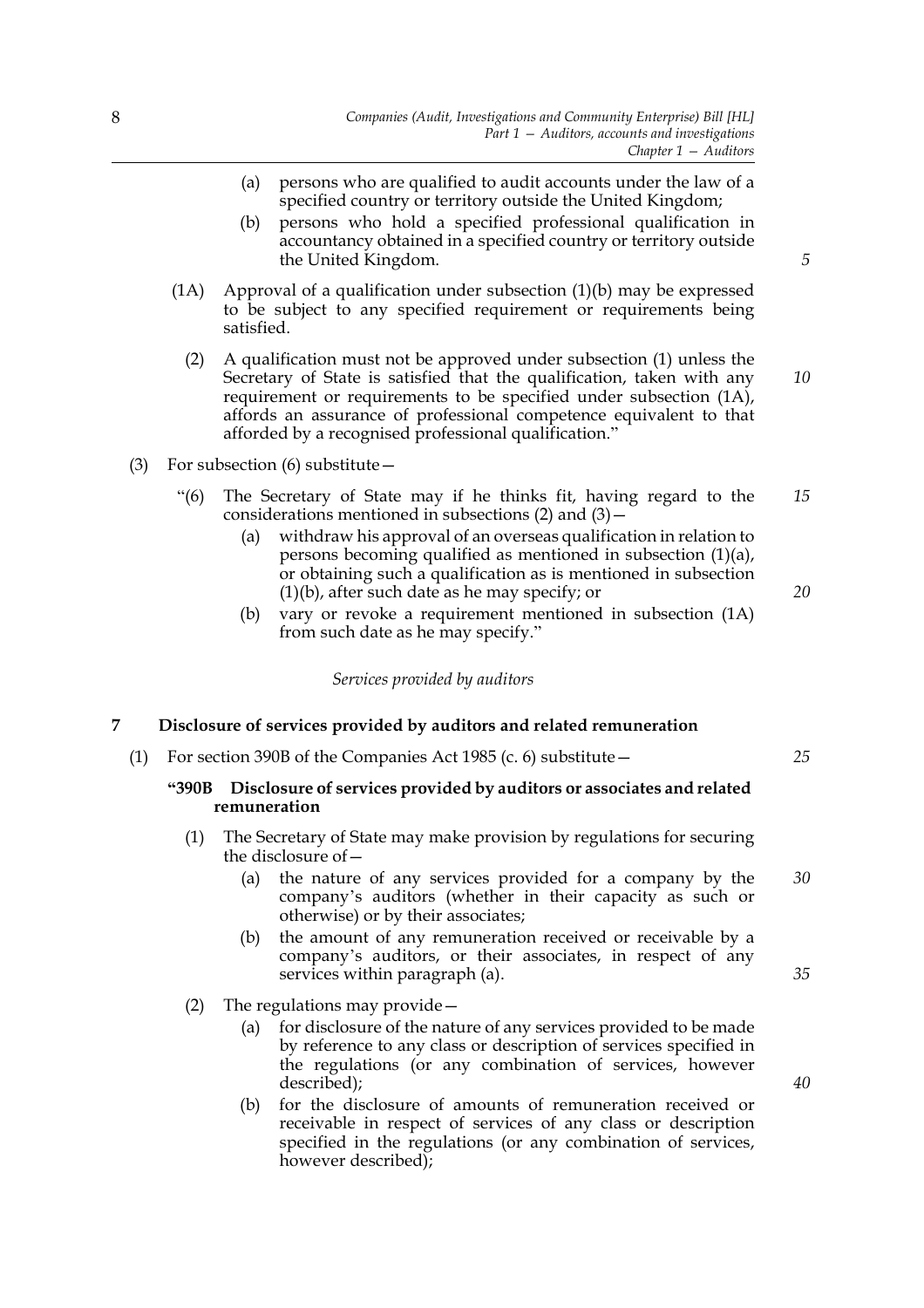- (c) for the disclosure of separate amounts so received or receivable by the company's auditors or any of their associates, or of aggregate amounts so received or receivable by all or any of those persons.
- (3) The regulations may  $-$ 
	- (a) provide that "remuneration" includes sums paid in respect of expenses;
	- (b) apply to benefits in kind as well as to payments of money, and require the disclosure of the nature of any such benefits and their estimated money value;
	- (c) apply to services provided for associates of a company as well as to those provided for a company;
	- (d) define "associate" in relation to an auditor and a company respectively.
- (4) The regulations may provide that any disclosure required by the regulations is to be made— *15*
	- (a) in a note to the company's annual accounts (in the case of its individual accounts) or in such manner as is specified in the regulations (in the case of group accounts),
	- (b) in the directors' report required by section 234, or
	- (c) in the auditors' report under section 235.
- (5) If the regulations provide that any such disclosure is to be made as mentioned in subsection (4)(a) or (b), the regulations may  $-$ 
	- (a) require the auditors to supply the directors of the company with any information necessary to enable the disclosure to be made;
	- (b) provide for any provision within subsection (6) to apply in relation to a failure to make the disclosure as it applies in relation to a failure to comply with a requirement of this Act or (as the case may be) a provision of Part 7.
- (6) The provisions are—
	- (a) sections 233(5) and 234(5); and
	- (b) any provision of sections 245 to 245C.
- (7) The regulations may make different provision for different cases.
- (8) Nothing in subsections (2) to (7) affects the generality of subsection (1).
- (9) Regulations under this section shall be made by statutory instrument which shall be subject to annulment in pursuance of a resolution of either House of Parliament." *35*

## (2) In section 390A of the Companies Act 1985 (c. 6) (remuneration of auditors)  $-$

- (a) subsection (3) (auditors' remuneration to be disclosed in note to accounts) accordingly ceases to have effect, and
- (b) in subsection (5) (application to benefits in kind), for the words from "payments in cash" onwards substitute "payments of money."
- (3) In paragraph 1(1) of Schedule 4A to that Act (form and contents of group accounts), omit "section 390A(3) (amount of auditors' remuneration) and".

*5*

*10*

*20*

*25*

*30*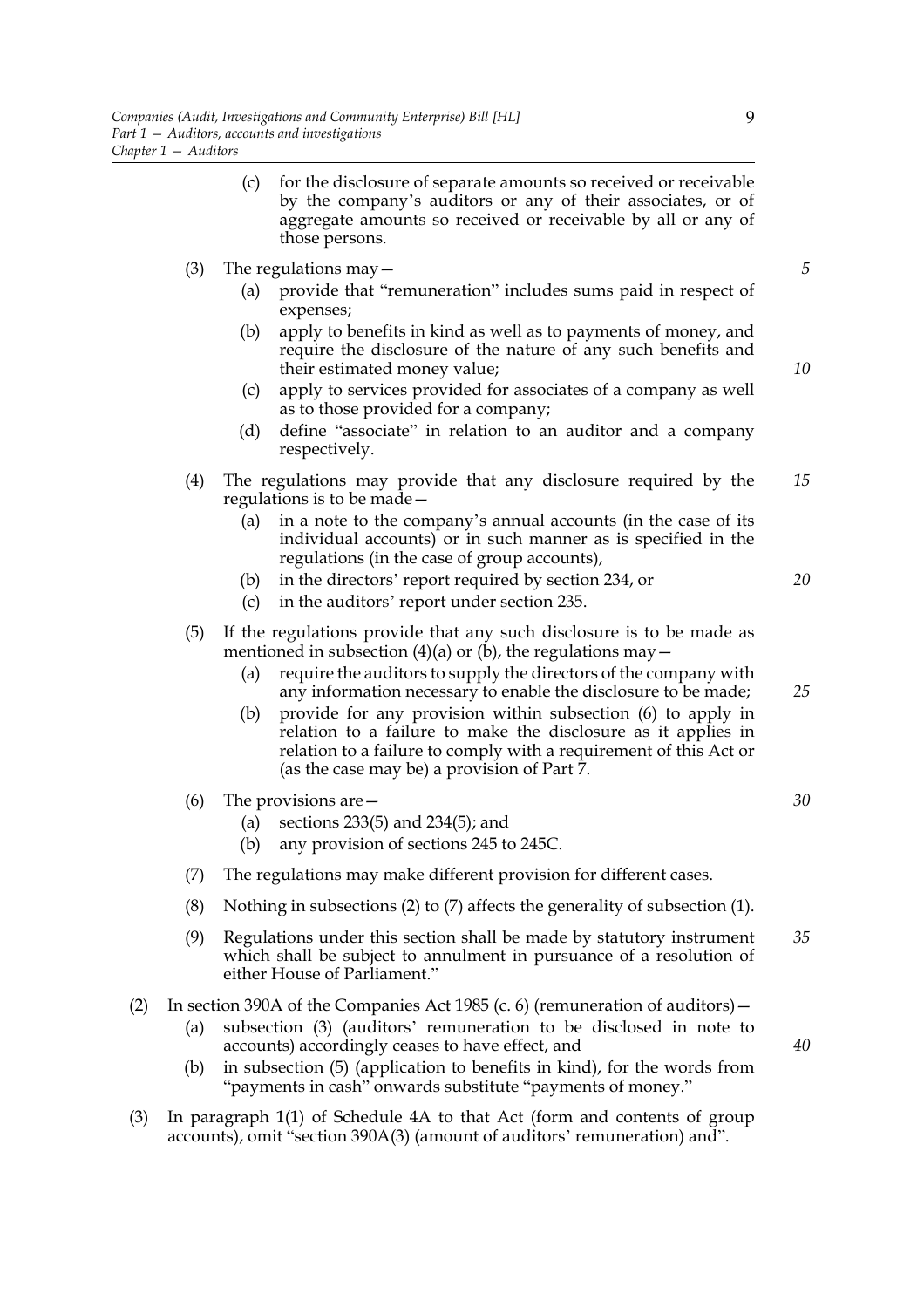# **CHAPTER 2**

## ACCOUNTS AND REPORTS

## *Auditing of accounts*

| 8 | Auditors' rights to information |  |  |  |  |
|---|---------------------------------|--|--|--|--|
|---|---------------------------------|--|--|--|--|

For section 389A of the Companies Act 1985 (c. 6) substitute—

#### **"389A Rights to information**

- (1) An auditor of a company—
	- (a) has a right of access at all times to the company's books, accounts and vouchers (in whatever form they are held), and
	- (b) may require any of the persons mentioned in subsection (2) to provide him with such information or explanations as he thinks necessary for the performance of his duties as auditor. *10*
- (2) Those persons are—
	- (a) any officer or employee of the company;
	- (b) any person holding or accountable for any of the company's books, accounts or vouchers; *15*
	- (c) any subsidiary undertaking of the company which is a body corporate incorporated in Great Britain;
	- (d) any officer, employee or auditor of any such subsidiary undertaking or any person holding or accountable for any books, accounts or vouchers of any such subsidiary undertaking;
	- (e) any person who fell within any of paragraphs (a) to (d) at a time to which the information or explanations required by the auditor relates or relate.
- (3) Where a parent company has a subsidiary undertaking which is not a body corporate incorporated in Great Britain, the auditor of the parent company may require it to obtain from any of the persons mentioned in subsection (4) such information or explanations as he may reasonably require for the purposes of his duties as auditor.
- (4) Those persons are—
	- (a) the undertaking;
	- (b) any officer, employee or auditor of the undertaking;
	- (c) any person holding or accountable for any of the undertaking's books, accounts or vouchers;
	- (d) any person who fell within paragraph (b) or (c) at a time to which the information or explanations relates or relate.
- (5) If so required, the parent company must take all such steps as are reasonably open to it to obtain the information or explanations from the person within subsection (4) from whom the auditor has required the company to obtain the information or explanations.
- (6) A statement made by a person in response to a requirement under subsection  $(1)(b)$  or  $(3)$  may not be used in evidence against him in any

*20*

*25*

*5*

*30*

*35*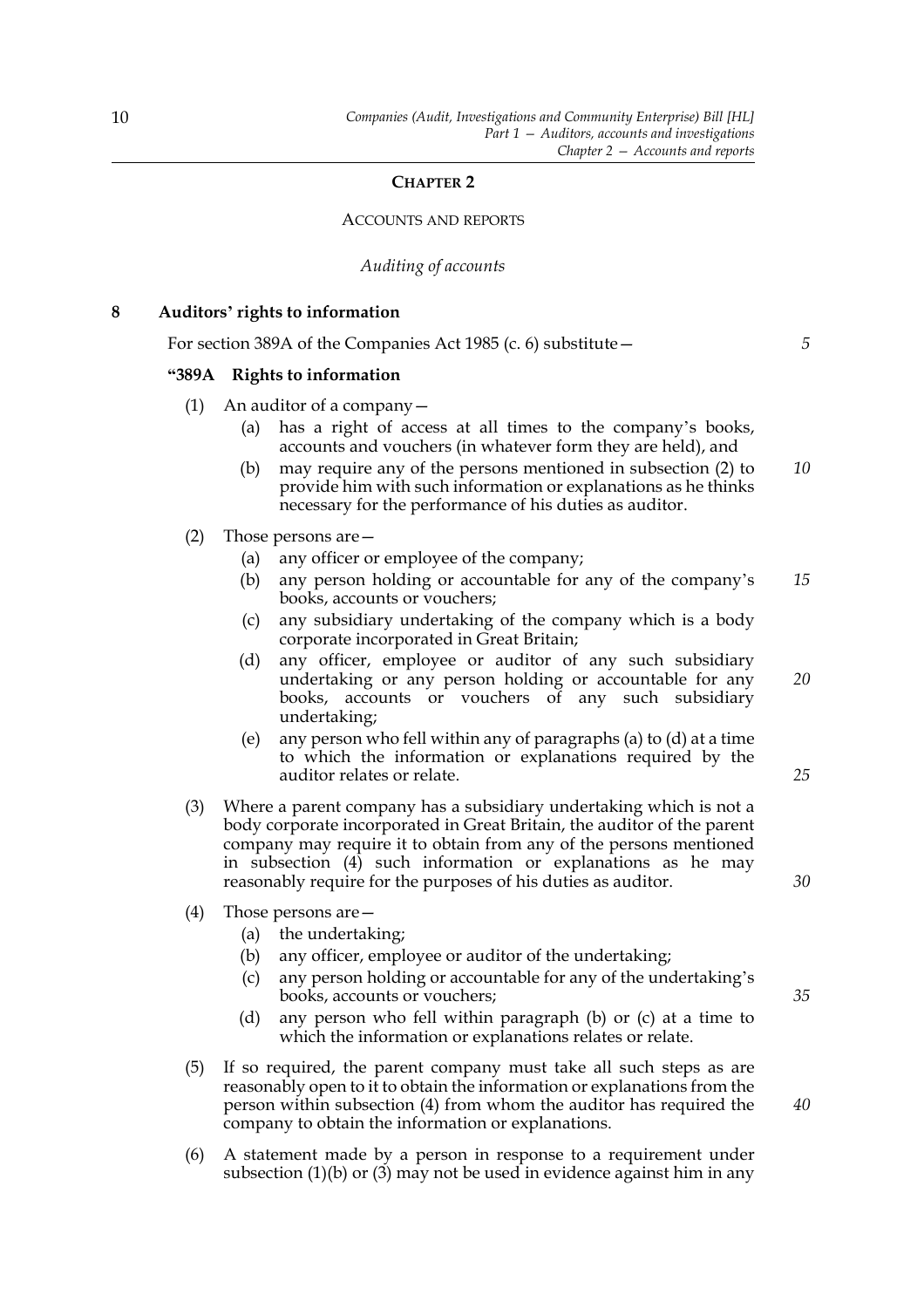criminal proceedings except proceedings for an offence under section 389B.

(7) Nothing in this section or section 389B compels any person to disclose information in respect of which in an action in the High Court a claim to legal professional privilege, or in an action in the Court of Session a claim to confidentiality of communications, could be maintained.

# **389B Offences relating to the provision of information to auditors**

- (1) If a person knowingly or recklessly makes to an auditor of a company a statement (oral or written) that—
	- (a) conveys or purports to convey any information or explanations which the auditor requires, or is entitled to require, under section  $389A(1)(b)$ , and *10*
	- (b) is misleading, false or deceptive in a material particular,

the person is guilty of an offence and liable to imprisonment or a fine, or both.

- (2) A person who fails to comply with a requirement under section  $389A(1)(b)$  without delay is guilty of an offence and is liable to a fine.
- (3) However, it is a defence for a person charged with an offence under subsection (2) to prove that it was not reasonably practicable for him to provide the required information or explanations.
- (4) If a company fails to comply with section 389A(5), the company and every officer of it who is in default is guilty of an offence and liable to a fine.
- (5) Nothing in this section affects any right of an auditor to apply for an injunction to enforce any of his rights under section 389A."

# **9 Statement in directors' report as to disclosure of information to auditors**

- (1) Part 7 of the Companies Act 1985 (c. 6) (accounts and audit) is amended as follows.
- (2) In section 234 (duty to prepare directors' report), after subsection (2) insert—
	- "(2A) If section 234ZA applies to the report, it shall contain the statement required by subsection (2) of that section." *30*
- (3) After section 234 insert—

# **"234ZA Statement as to disclosure of information to auditors**

- (1) This section applies to a directors' report unless the directors have taken advantage of the exemption conferred by section 249A(1) or 249AA(1). *35*
- (2) The report must contain a statement to the effect that, in the case of each of the persons who are directors at the time when the report is approved under section 234A, the following applies—
	- (a) so far as the director is aware, there is no relevant audit information of which the company's auditors are unaware, and *40*
	- (b) he has taken all the steps that he ought to have taken as a director in order to make himself aware of any relevant audit

11

*5*

*15*

*20*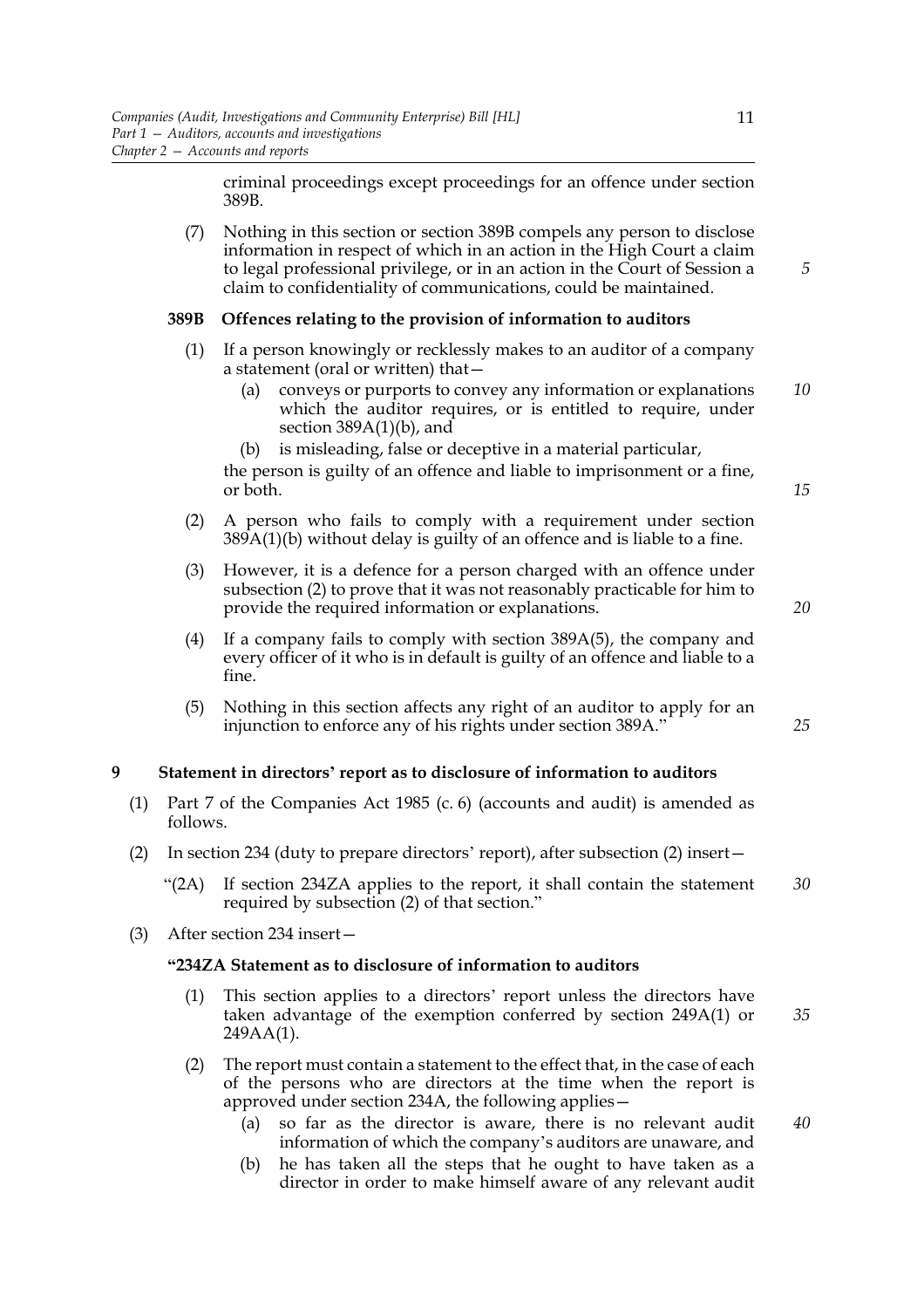information and to establish that the company's auditors are aware of that information.

- (3) In subsection (2) "relevant audit information" means information needed by the company's auditors in connection with preparing their report.
- (4) For the purposes of subsection (2) a director has taken all the steps that he ought to have taken as a director in order to do the things mentioned in paragraph (b) of that subsection if he has—
	- (a) made such enquiries of his fellow directors and of the company's auditors for that purpose, and
	- (b) taken such other steps (if any) for that purpose,

as were required by his duty as a director of the company to exercise due care, skill and diligence.

- (5) In determining for the purposes of subsection (2) the extent of that duty in the case of a particular director, the following considerations (in particular) are relevant—
	- (a) the knowledge, skill and experience that may reasonably be expected of a person carrying out the same functions as are carried out by the director in relation to the company, and
	- (b) (so far as they exceed what may reasonably be so expected) the knowledge, skill and experience that the director in fact has. *20*
- (6) Where a directors' report containing the statement required by subsection (2) is approved under section 234A but the statement is false, every director of the company who—
	- (a) knew that the statement was false, or was reckless as to whether it was false, and *25*
	- (b) failed to take reasonable steps to prevent the report from being approved,

is guilty of an offence and liable to imprisonment or a fine, or both."

# *Defective accounts*

# **10 Persons authorised to apply to court in connection with defective accounts**

- (1) Section 245C of the Companies Act 1985 (c. 6) (other persons authorised to apply to court) is amended as follows.
- (2) After subsection (1) insert—
	- "(1A) But where the order giving authorisation (see subsection (4)) is to contain any requirements or other provisions specified under subsection (4A), the Secretary of State may not authorise a person unless, in addition, it appears to him that the person would, if authorised, exercise his functions as an authorised person in accordance with any such requirements or provisions." *35 40*
- (3) After subsection (4) insert—
	- "(4A) An order under subsection (4) may contain such requirements or other provisions relating to the exercise of functions by the authorised person as appear to the Secretary of State to be appropriate.

*5*

*10*

*15*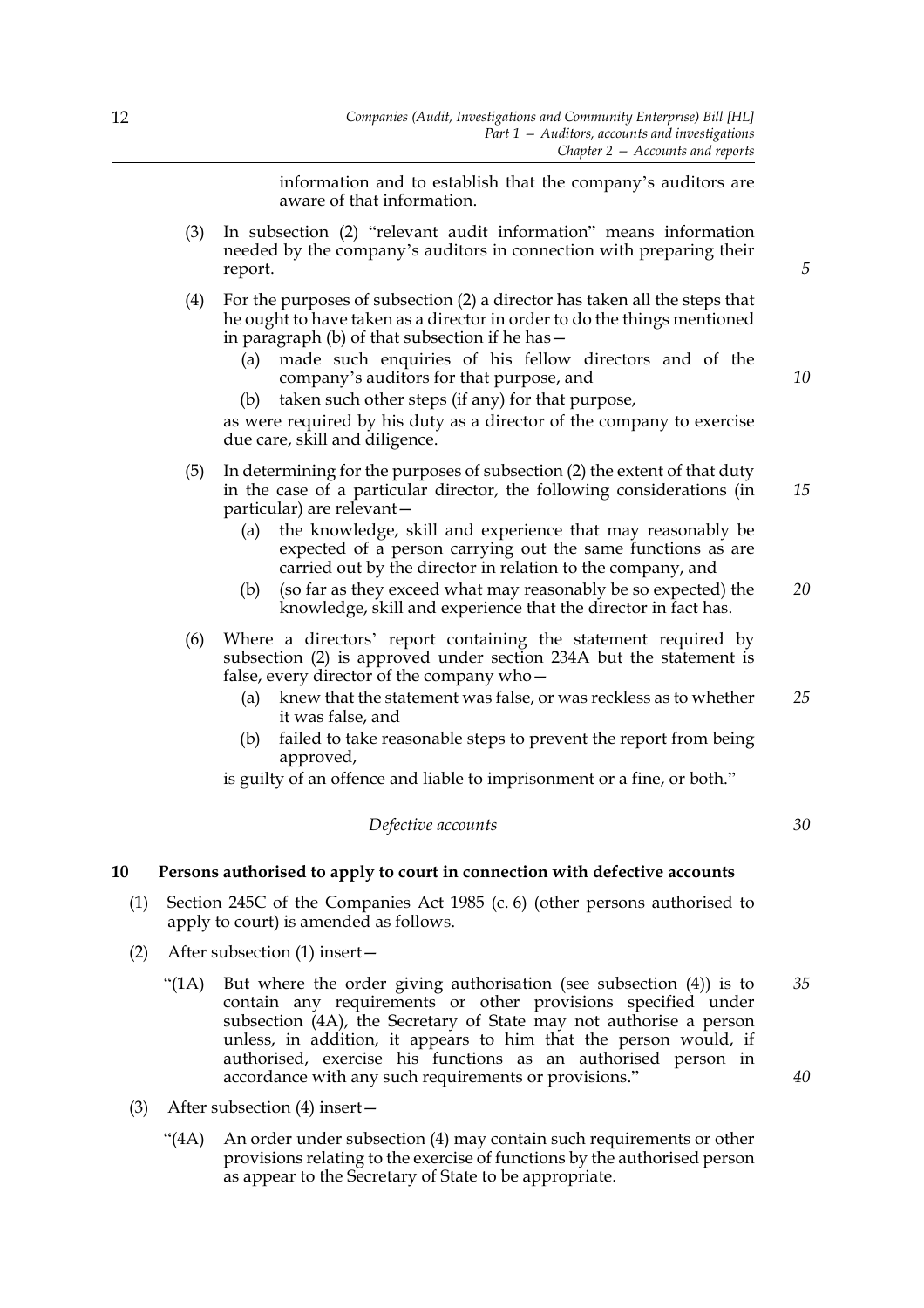|     | If the authorised person is an unincorporated association, any relevant<br>(4B)<br>proceedings may be brought by or against that association in the name<br>of any body corporate whose constitution provides for the<br>establishment of the association.<br>For this purpose "relevant proceedings" means proceedings brought | 5  |
|-----|---------------------------------------------------------------------------------------------------------------------------------------------------------------------------------------------------------------------------------------------------------------------------------------------------------------------------------|----|
| 11  | in, or in connection with, the exercise of any function by the association<br>as an authorised person."<br>Disclosure of tax information by Inland Revenue to facilitate application for<br>declaration that accounts are defective                                                                                             |    |
| (1) | After section 245C of the Companies Act 1985 (c. 6) insert –                                                                                                                                                                                                                                                                    | 10 |
|     | "245D Disclosure of information held by Inland Revenue to persons<br>authorised to apply to court                                                                                                                                                                                                                               |    |

- (1) Information which is held by or on behalf of the Commissioners of Inland Revenue may be disclosed to a person who is authorised under section 245C of this Act, or under Article 253C of the Companies (Northern Ireland) Order 1986 (S.I. 1986/1032 (N.I. 6)), if the disclosure— *15*
	- (a) is made for a permitted purpose, and
	- (b) is made by the Commissioners or is authorised by them.
- (2) Such information—
	- (a) may be so disclosed despite any other restriction on the disclosure of information whether imposed by any statutory provision or otherwise, but
	- (b) in the case of personal data (within the meaning of the Data Protection Act 1998), may not be disclosed in contravention of that Act. *25*
- (3) For the purposes of subsection (1), a disclosure is made for a permitted purpose if it is made for the purpose of facilitating—
	- (a) the taking of steps by the authorised person to discover whether there are grounds for an application to the court under section 245B of this Act or Article 253B of the Companies (Northern Ireland) Order 1986; or *30*
	- (b) a determination by the authorised person as to whether or not to make such an application.
- (4) The power of the Commissioners to authorise a disclosure under subsection (1)(b) may be delegated (either generally or for a specified purpose) to an officer of the Board of Inland Revenue. *35*

# **245E Restrictions on use and further disclosure of information disclosed under section 245D**

- (1) Information that is disclosed to an authorised person under section 245D may not be used except in or in connection with— *40*
	- (a) taking steps to discover whether there are grounds for an application to the court as mentioned in section 245D(3)(a);
	- (b) determining whether or not to make such an application; or
	- (c) proceedings on any such application.

*20*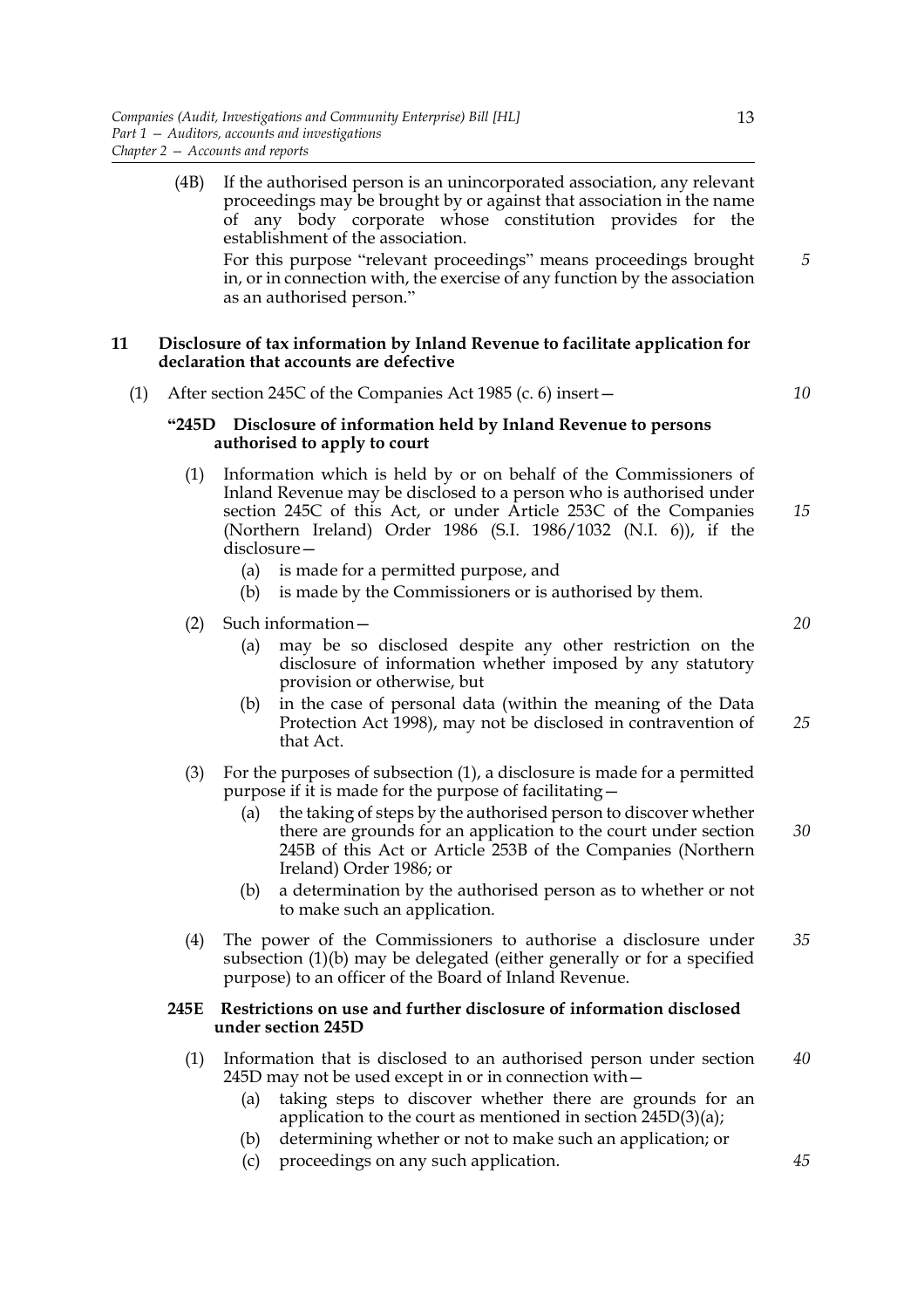- (2) Information that is disclosed to an authorised person under section 245D may not be further disclosed except—
	- (a) to the person to whom the information relates; or
	- (b) in or in connection with proceedings on any such application to the court.
- (3) A person who contravenes subsection (1) or (2) is guilty of an offence and liable to imprisonment or a fine, or both.
- (4) It is a defence for a person charged with an offence under subsection (3) to prove—
	- (a) that he did not know, and had no reason to suspect, that the information had been disclosed under section 245D; or *10*
	- (b) that he took all reasonable steps and exercised all due diligence to avoid the commission of the offence.
- (5) Sections 732 (restriction on prosecutions), 733(2) and (3) (liability of individuals for corporate default) and 734 (criminal proceedings against unincorporated bodies) apply to offences under this section."
- (2) After Article 253C of the Companies (Northern Ireland) Order 1986 (S.I. 1986/ 1032 (N.I. 6)) insert—

# **"253D Disclosure of information held by Inland Revenue to persons authorised to apply to court**

- (1) Information which is held by or on behalf of the Commissioners of Inland Revenue may be disclosed to a person who is authorised under Article 253C, or under section 245C of the Companies Act 1985, if the disclosure—
	- (a) is made for a permitted purpose, and
	- (b) is made by the Commissioners or is authorised by them.
- (2) Such information—
	- (a) may be so disclosed despite any other restriction on the disclosure of information whether imposed by any statutory provision or otherwise, but
	- (b) in the case of personal data (within the meaning of the Data Protection Act 1998), may not be disclosed in contravention of that Act.
- (3) For the purposes of paragraph (1), a disclosure is made for a permitted purpose if it is made for the purpose of facilitating—
	- (a) the taking of steps by the authorised person to discover whether there are grounds for an application to the court under Article 253B or section 245B of the Companies Act 1985; or
	- (b) a determination by the authorised person as to whether or not to make such an application.
- (4) The power of the Commissioners to authorise a disclosure under paragraph (1)(b) may be delegated (either generally or for a specified purpose) to an officer of the Board of Inland Revenue.

*20*

*15*

*5*

*25*

*30*

*40*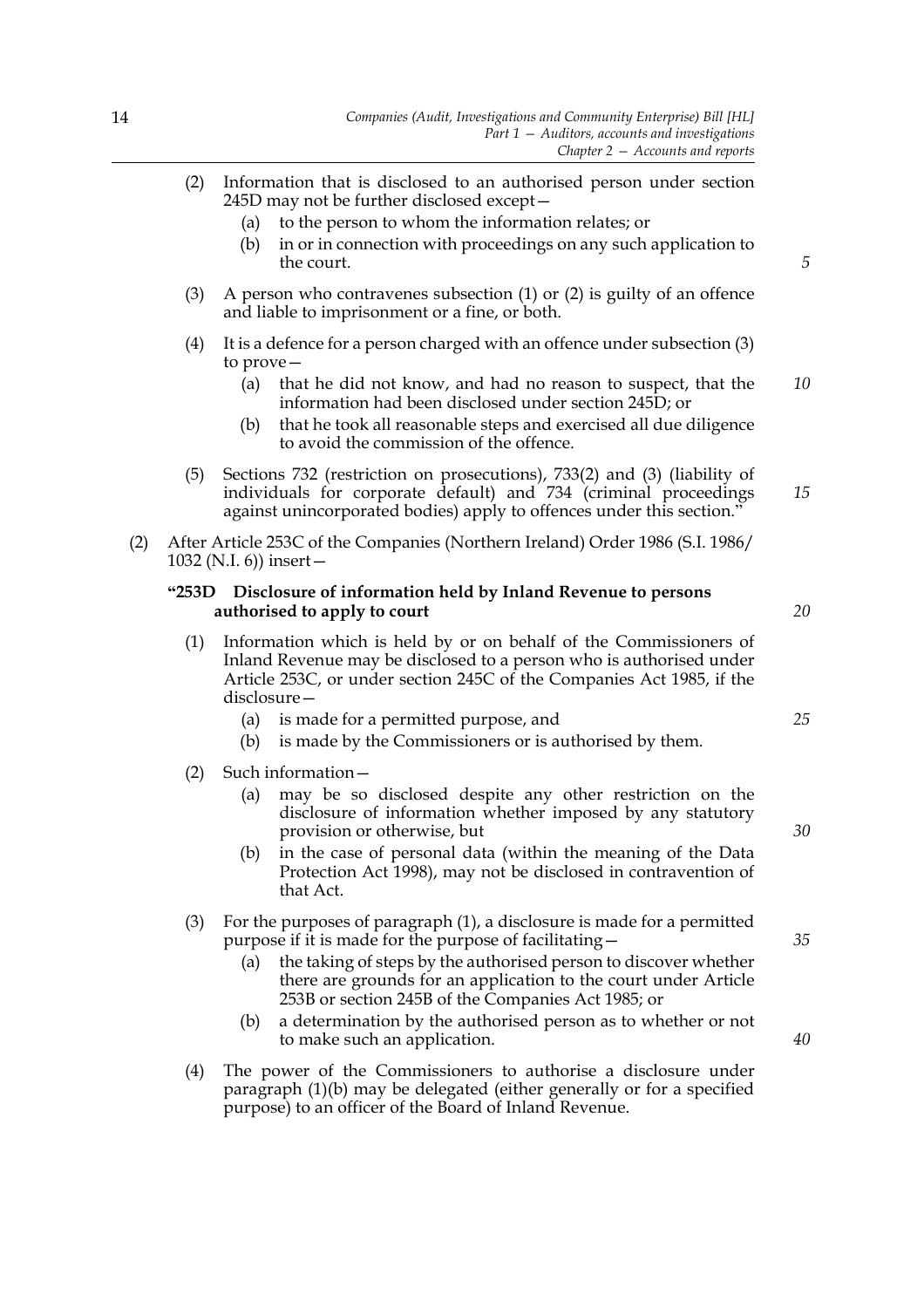# **253E Restrictions on use and further disclosure of information disclosed under Article 253D**

- (1) Information that is disclosed to an authorised person under Article 253D may not be used except in or in connection with—
	- (a) taking steps to discover whether there are grounds for an application to the court as mentioned in Article 253D(3)(a);
	- (b) determining whether or not to make such an application; or
	- (c) proceedings on any such application.

# (2) Information that is disclosed to an authorised person under Article 253D may not be further disclosed except—

- (a) to the person to whom the information relates; or
- (b) in or in connection with proceedings on any such application to the court.
- (3) A person who contravenes paragraph (1) or (2) is guilty of an offence and liable to imprisonment or a fine, or both.
- (4) It is a defence for a person charged with an offence under paragraph (3) to prove—
	- (a) that he did not know, and had no reason to suspect, that the information had been disclosed under Article 253D; or
	- (b) that he took all reasonable steps and exercised all due diligence to avoid the commission of the offence. *20*
- (5) Articles 680 (restriction on prosecutions), 680A (liability of individuals for corporate default) and 680B (criminal proceedings against unincorporated bodies) apply to offences under this Article.

# **12 Power of person authorised to require documents, information and explanations**

(1) After section 245E of the Companies Act 1985 (c. 6) (as inserted by clause 11) insert—

# **"245F Power of authorised persons to require documents, information and explanations**

- (1) This section applies where it appears to a person who is authorised under section 245C of this Act that there is, or may be, a question whether the annual accounts of a company comply with the requirements of this Act.
- (2) The authorised person may require any of the persons mentioned in subsection (3) to produce any document, or to provide him with any information or explanations, that he may reasonably require for the purpose of— *35*
	- (a) discovering whether there are grounds for an application to the court under section 245B; or
	- (b) determining whether or not to make such an application.
- (3) Those persons are—
	- (a) the company;
	- (b) any officer, employee, or auditor of the company;

*30*

*25*

*40*

*5*

*10*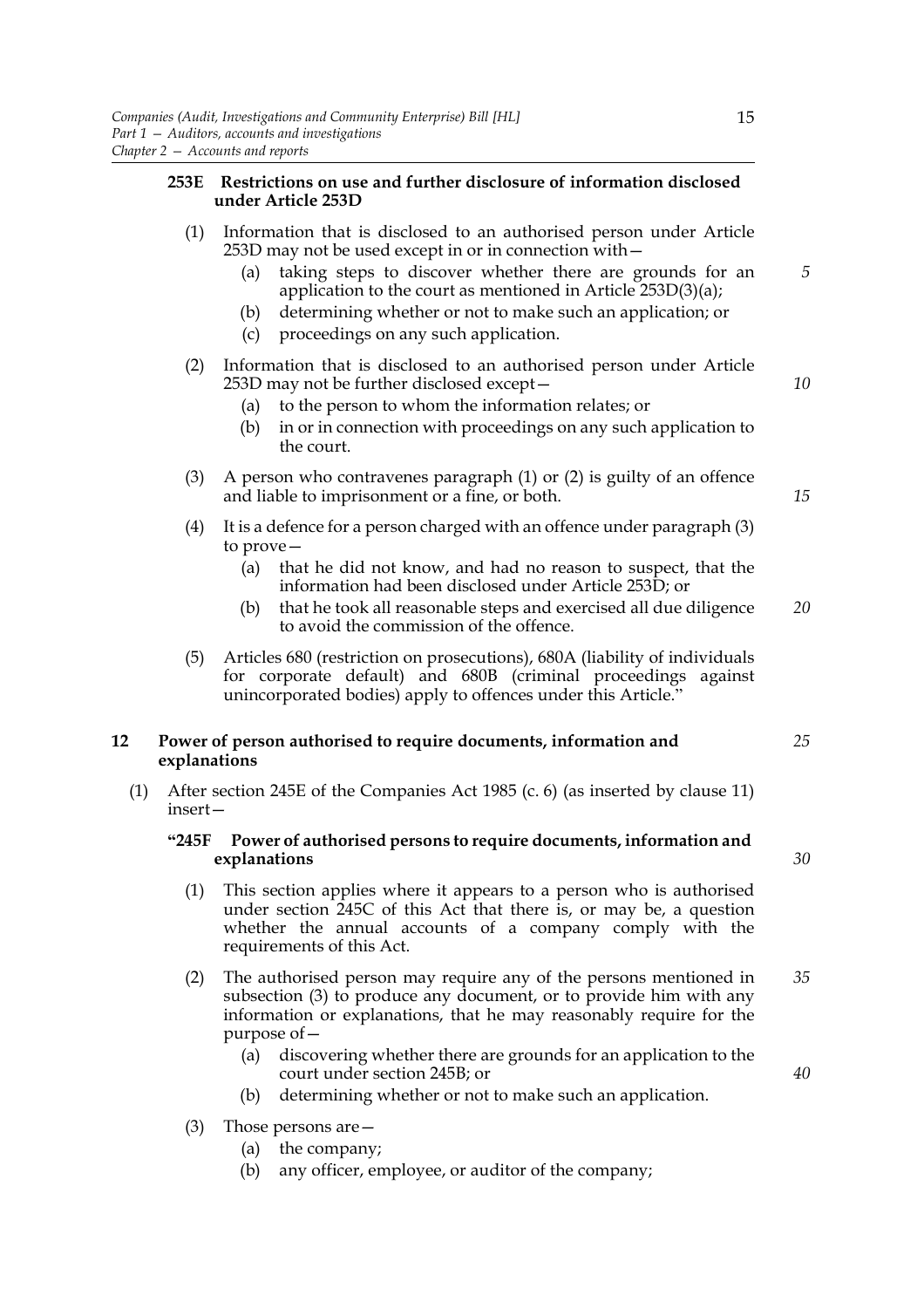- (c) any persons who fell within paragraph (b) at a time to which the document or information required by the authorised person relates.
- (4) If a person fails to comply with a requirement under subsection (2), the authorised person may apply to the court for an order under subsection (5).
- (5) If on such an application the court decides that the person has failed to comply with the requirement under subsection  $(2)$ , it may order the person to take such steps as it directs for securing that the documents are produced or the information or explanations are provided.
- (6) A statement made by a person in response to a requirement under subsection (2) or an order under subsection (5) may not be used in evidence against him in any criminal proceedings.
- (7) Nothing in this section compels any person to disclose documents or information in respect of which in an action in the High Court a claim to legal professional privilege, or in an action in the Court of Session a claim to confidentiality of communications, could be maintained. *15*
- (8) In this section "document" includes information recorded in any form.

# **245G Restrictions on further disclosure of information obtained under section 245F**

- (1) This section applies to information (in whatever form) which—
	- (a) has been obtained in pursuance of a requirement or order under section 245F, and
	- (b) relates to the private affairs of an individual or to any particular business.
- (2) No such information may, during the lifetime of that individual or so long as that business continues to be carried on, be disclosed without the consent of that individual or the person for the time being carrying on that business.

## (3) Subsection (2) does not apply to any disclosure of information which—

- (a) is made for the purpose of facilitating the carrying out by a person authorised under section 245C of his functions under section 245B:
- (b) is made to a person specified in Part 1 of Schedule 7B;
- (c) is of a description specified in Part 2 of that Schedule; or
- (d) is made in accordance with Part 3 of that Schedule.
- (4) The Secretary of State may by order amend Schedule 7B.
- (5) An order under subsection (4) must not—
	- (a) amend Part 1 of Schedule 7B by specifying a person unless the person exercises functions of a public nature (whether or not he exercises any other function);
	- (b) amend Part 2 of Schedule 7B by adding or modifying a description of disclosure unless the purpose for which the disclosure is permitted is likely to facilitate the exercise of a function of a public nature;

*20*

*5*

*10*

*25*

*30*

*35*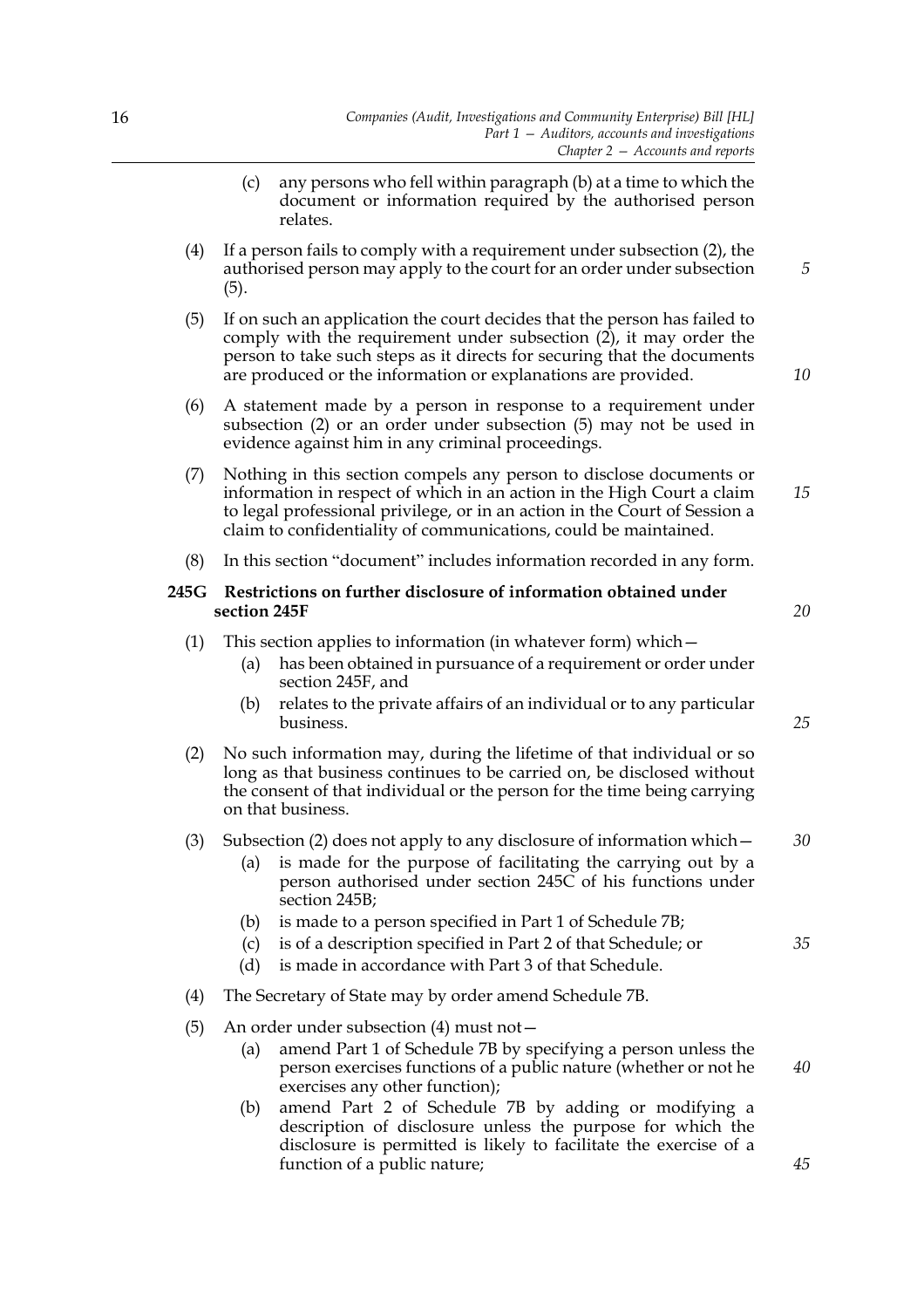- (c) amend Part 3 of Schedule 7B so as to have the effect of permitting disclosures to be made to a body other than one that exercises functions of a public nature in a country or territory outside the United Kingdom.
- (6) An order under subsection (4) shall be made by statutory instrument which shall be subject to annulment in pursuance of a resolution of either House of Parliament.
- (7) A person who discloses any information in contravention of this section—
	- (a) is guilty of an offence, and
	- (b) is liable on conviction to imprisonment or a fine, or both.
- (8) However, it is a defence for a person charged with an offence under subsection (7) to prove—
	- (a) that he did not know, and had no reason to suspect, that the information had been disclosed under section 245F; or
	- (b) that he took all reasonable steps and exercised all due diligence to avoid the commission of the offence.
- (9) Sections 732 (restriction on prosecutions), 733 (liability of individuals for corporate default) and 734 (criminal proceedings against unincorporated bodies) apply to offences under this section.
- (10) This section does not prohibit the disclosure of information if the information is or has been available to the public from any other source.
- (11) Nothing in this section authorises the making of a disclosure in contravention of the Data Protection Act 1998."
- (2) Schedule 1 (which inserts Schedule 7B in the Companies Act 1985 (c. 6)) has effect. *25*

#### *Directors' reports*

## **13 Power to specify bodies who may issue reporting standards**

In section 257 of the Companies Act 1985 (power of Secretary of State to alter accounting requirements), after subsection  $(4)$  insert -

- "(4A) Regulations under this section may also make provision—
	- (a) for the issuing, by such body or bodies as may be specified, of standards in relation to matters to be contained in reports which are required by this Part to be prepared by the directors of a company;
	- (b) for directors of a company who have complied with any such standard, or any of its provisions, in relation to any such report, to be presumed (unless the contrary is proved) to have complied with any requirements of this Part relating to the contents of the report to which the standard or provision relates.
- (4B) In subsection (4A) "specified" means specified in an order made by the Secretary of State; and such an order—

17

*5*

*10*

*15*

*20*

*30*

*35*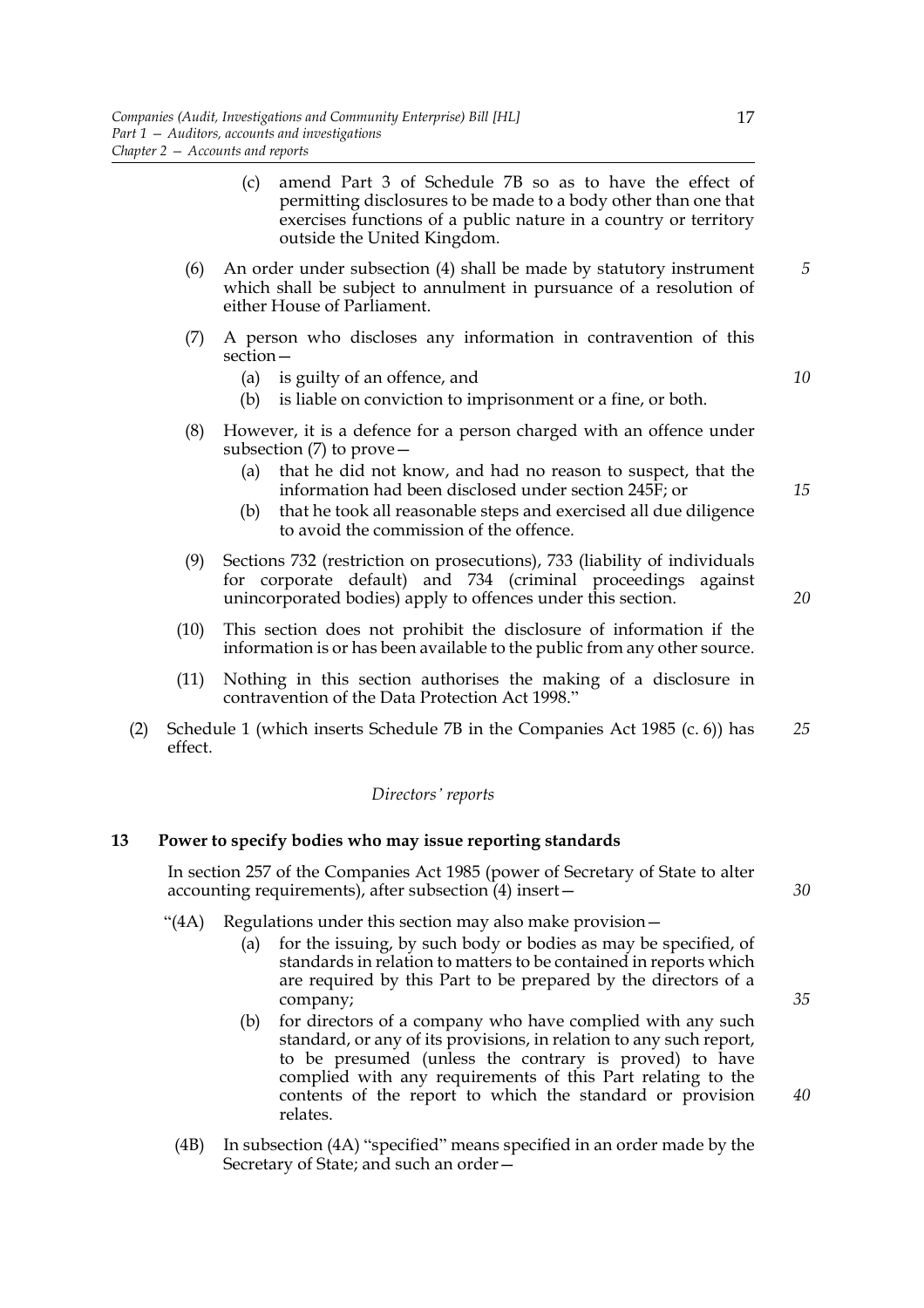- (a) shall be made by statutory instrument which shall be subject to annulment in pursuance of a resolution of either House of Parliament;
- (b) may contain such transitional provisions as the Secretary of State thinks fit."

#### *Supervision of accounts and reports*

# **14 Supervision of periodic accounts and reports of issuers of listed securities**

- (1) The Secretary of State may make an order appointing a body ("the prescribed body") to exercise the functions mentioned in subsection (2).
- (2) The functions are—
	- (a) keeping under review periodic accounts and reports that are produced by issuers of listed securities and are required to comply with any accounting requirements imposed by listing rules; and
	- (b) if the prescribed body thinks fit, informing the Financial Services Authority of any conclusions reached by the body in relation to any such accounts or report. *15*
- (3) A body may be appointed under this section if it is a body corporate or an unincorporated association which appears to the Secretary of State—
	- (a) to have an interest in, and to have satisfactory procedures directed to, monitoring compliance by issuers of listed securities with accounting requirements imposed by listing rules in relation to periodic accounts and reports produced by such issuers; and *20*
	- (b) otherwise to be a fit and proper body to be appointed.
- (4) But where the order is to contain any requirements or other provisions specified under subsection (8), the Secretary of State may not appoint a body unless, in addition, it appears to him that the body would, if appointed, exercise its functions as a prescribed body in accordance with any such requirements or provisions. *25*
- (5) A body may be appointed either generally or in respect of any of the following, namely—
	- (a) any particular class or classes of issuers,
	- (b) any particular class or classes of periodic accounts or reports,

and different bodies may be appointed in respect of different classes within either or both of paragraphs (a) and (b).

- (6) In relation to the appointment of a body in respect of any such class or classes, subsections (2) and (3) are to be read as referring to issuers, or (as the case may be) to periodic accounts or reports, of the class or classes concerned. *35*
- (7) Where—
	- (a) a body is so appointed, but
	- (b) the Financial Services Authority requests the body to exercise its functions under subsection (2) in relation to any particular issuer of listed securities in relation to whom those functions would not otherwise be exercisable, *40*

the body is to exercise those functions in relation to that issuer as well.

*10*

*30*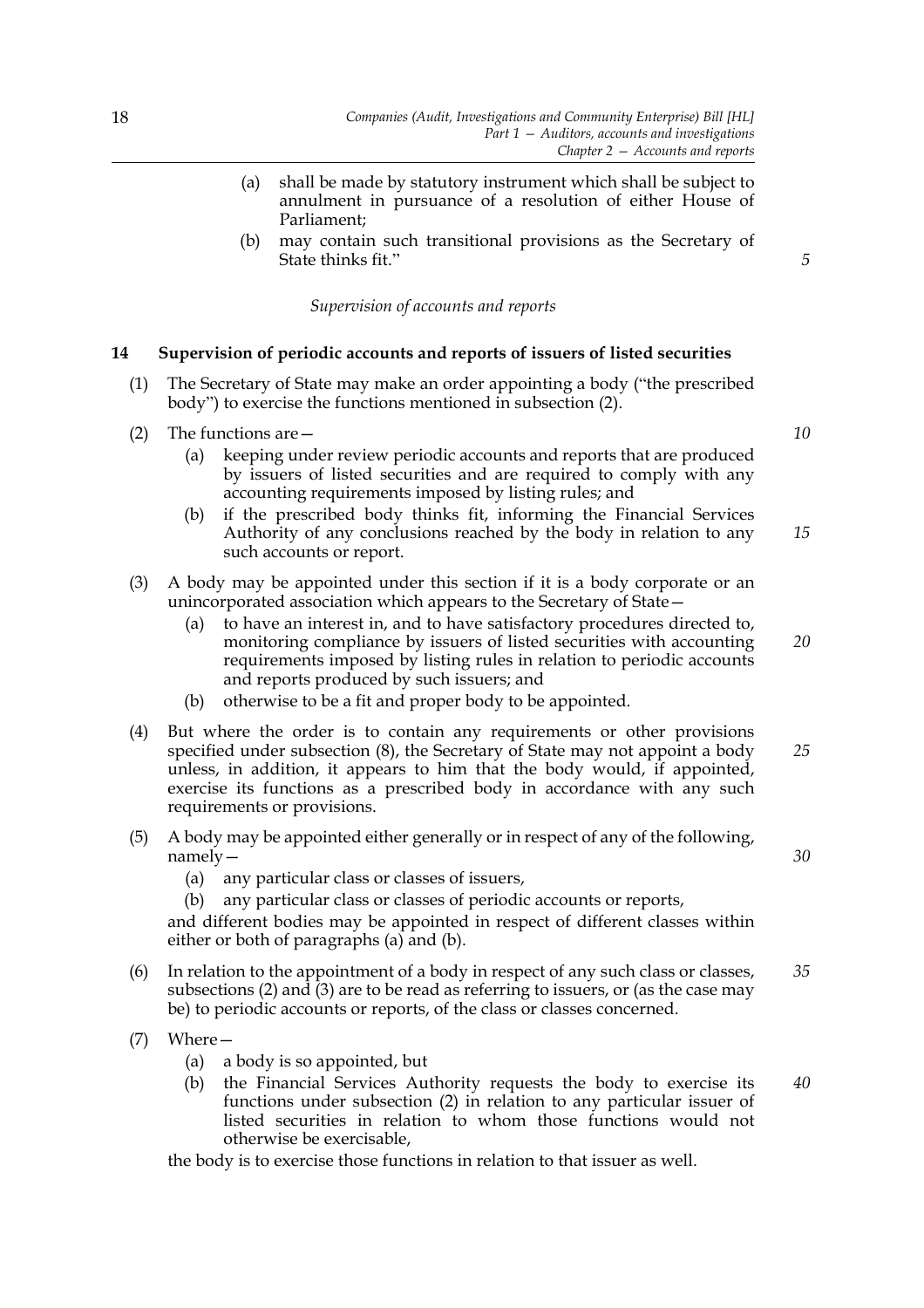- (8) An order under this section may contain such requirements or other provisions relating to the exercise of functions by the prescribed body as appear to the Secretary of State to be appropriate.
- (9) If the prescribed body is an unincorporated association, any relevant proceedings may be brought by or against that body in the name of any body corporate whose constitution provides for the establishment of the body. For this purpose "relevant proceedings" means proceedings brought in or in connection with the exercise of any function by the body as a prescribed body.
- (10) Where an appointment is revoked, the revoking order may make such provision as the Secretary of State thinks fit with respect to pending proceedings.
- (11) The power to make an order under this section is exercisable by statutory instrument subject to annulment in pursuance of a resolution of either House of Parliament.
- (12) In this section—
	- "issuer", "listing rules" and "security" have the meaning given by section 103(1) of the Financial Services and Markets Act 2000 (c. 8) (interpretation of Part 6);
	- "periodic" accounts and reports means accounts and reports which are required by listing rules to be produced periodically.

# **15 Application of provisions inserted by sections 11 and 12 to bodies appointed under section 14**

- (1) The following provisions apply, in accordance with this section, in relation to prescribed bodies and their functions under section 14 of this Act—
	- (a) sections 245D and 245E of the Companies Act 1985 (c. 6) (as inserted by section 11(1) of this Act), *25*
	- (b) Articles 253D and 253E of the Companies (Northern Ireland) Order 1986 (S.I. 1986/1032 (N.I. 6)) (as inserted by section 11(2) of this Act), and
	- (c) sections 245F and 245G and Schedule 7B of the Companies Act 1985 (as inserted by section 12 of this Act). *30*
- (2) Sections 245D and 245E apply in relation to prescribed bodies and their functions as they apply in relation to persons authorised under section 245C of that Act and persons authorised under Article 253C of the Companies (Northern Ireland) Order 1986 and the functions of such persons mentioned in sections 245D(3) and 245E(1).

But section 245E so applies as if subsection  $(2)(b)$  of that section were omitted.

(3) Articles 253D and 253E apply in relation to prescribed bodies and their functions as they apply in relation to persons authorised under Article 253C of that Order and persons authorised under section 245C of the Companies Act 1985 and the functions of such persons mentioned in Articles 253D(3) and  $253E(1)$ .

But Article 253E so applies as if paragraph (2)(b) of that Article were omitted.

(4) Sections 245F and 245G and Schedule 7B apply in relation to prescribed bodies and their functions as they apply in relation to persons authorised under section 245C of that Act and the functions of such persons mentioned in section 245F(2), section 245G(3)(a) and paragraph 16 of Schedule 7B. *45*

*5*

*10*

*15*

*20*

*40*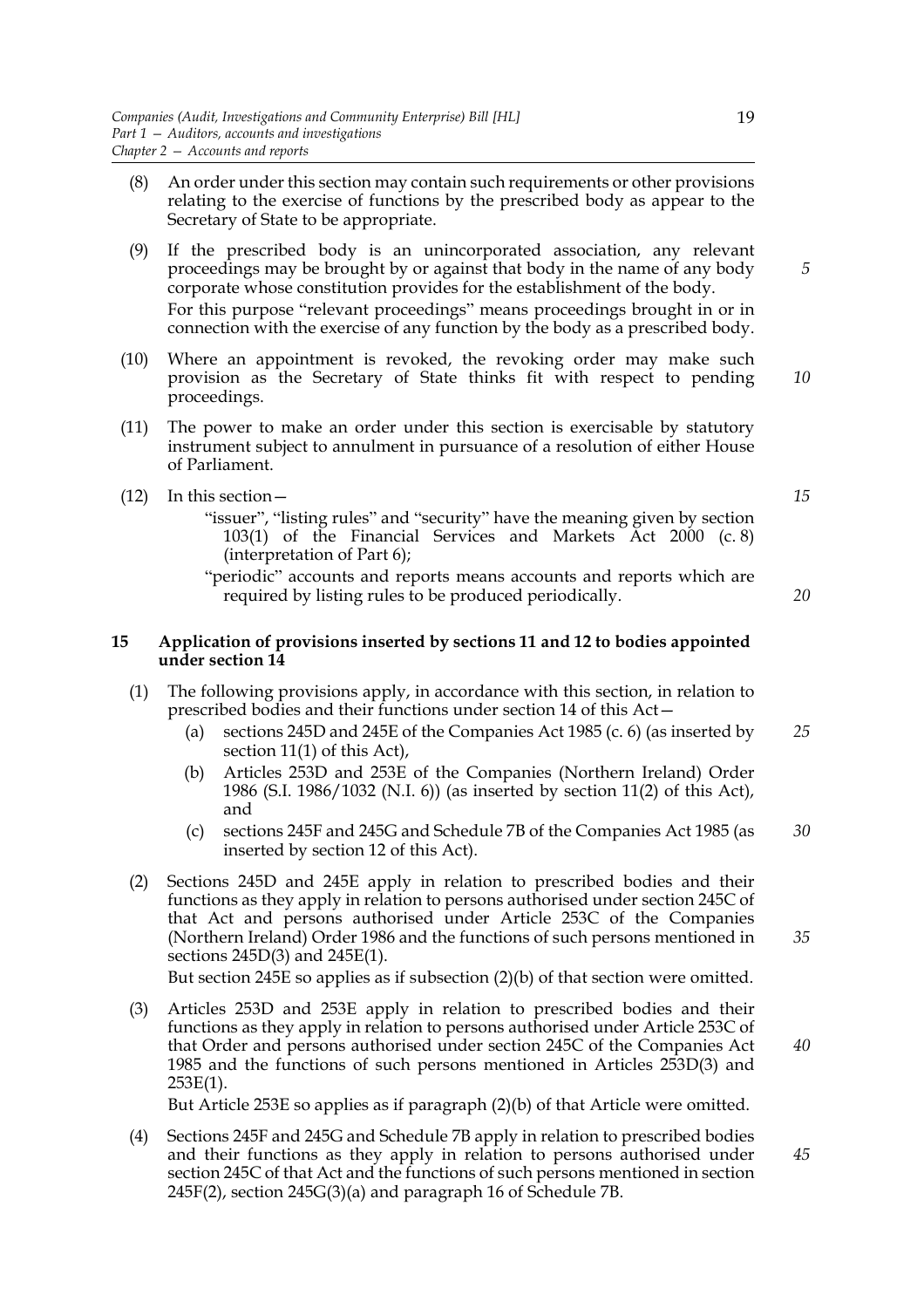- (5) But section 245F so applies as if—
	- (a) subsection (1) of that section provided that the section applies where it appears to a prescribed body that there is, or may be, a question whether any relevant accounts or reports produced by an issuer of listed securities comply with any accounting requirements imposed by listing rules;
	- (b) the references in section  $245F(3)(a)$  and (b) to "the company" were references to that issuer; and
	- (c) the references in section 245 $F(4)$  and (5) to "the court" were to the High Court or, in Scotland, the Court of Session.
- (6) In subsection  $(5)$ 
	- (a) "relevant accounts or reports" means accounts or reports in relation to which the prescribed body has functions under section 14; and
	- (b) "issuer", "listing rules" and "security" have the same meanings as in section 14.
- (7) In this section "prescribed body" has the same meaning as in section 14.

*Bodies concerned with accounting standards etc.*

# **16 Grants to bodies concerned with accounting standards etc.**

- (1) The Secretary of State may make grants to any body carrying on activities concerned with any of the matters set out in subsection (2). *20*
- (2) The matters are—
	- (a) issuing accounting standards;
	- (b) issuing standards in respect of matters to be contained in reports required to be produced by auditors or company directors;
	- (c) investigating departures from standards within paragraph (a) or (b) or from the accounting requirements of the Companies Act 1985 (c. 6) or any requirements of directly applicable Community legislation relating to company accounts; *25*
	- (d) taking steps to secure compliance with such standards or requirements;
	- (e) keeping under review periodic accounts and reports that are produced by issuers of listed securities and are required to comply with any accounting requirements imposed by listing rules; *30*
	- (f) establishing, maintaining or carrying out arrangements within paragraph 17, 18, 19(1) or 20(1) of Schedule 11 to the Companies Act 1989 (c. 40);
	- (g) exercising functions of the Secretary of State under Part 2 of that Act;
	- (h) carrying out investigations into public interest cases arising in connection with the performance of accountancy functions by members of professional accountancy bodies;
	- (i) holding disciplinary hearings relating to members of such bodies following the conclusion of such investigations; *40*
	- (j) deciding whether (and, if so, what) disciplinary action should be taken against members of such bodies to whom such hearings related;
	- (k) supervising the exercise by such bodies of regulatory functions in relation to their members;
	- (l) overseeing or directing any of the matters mentioned above.

*15*

*35*

*45*

*5*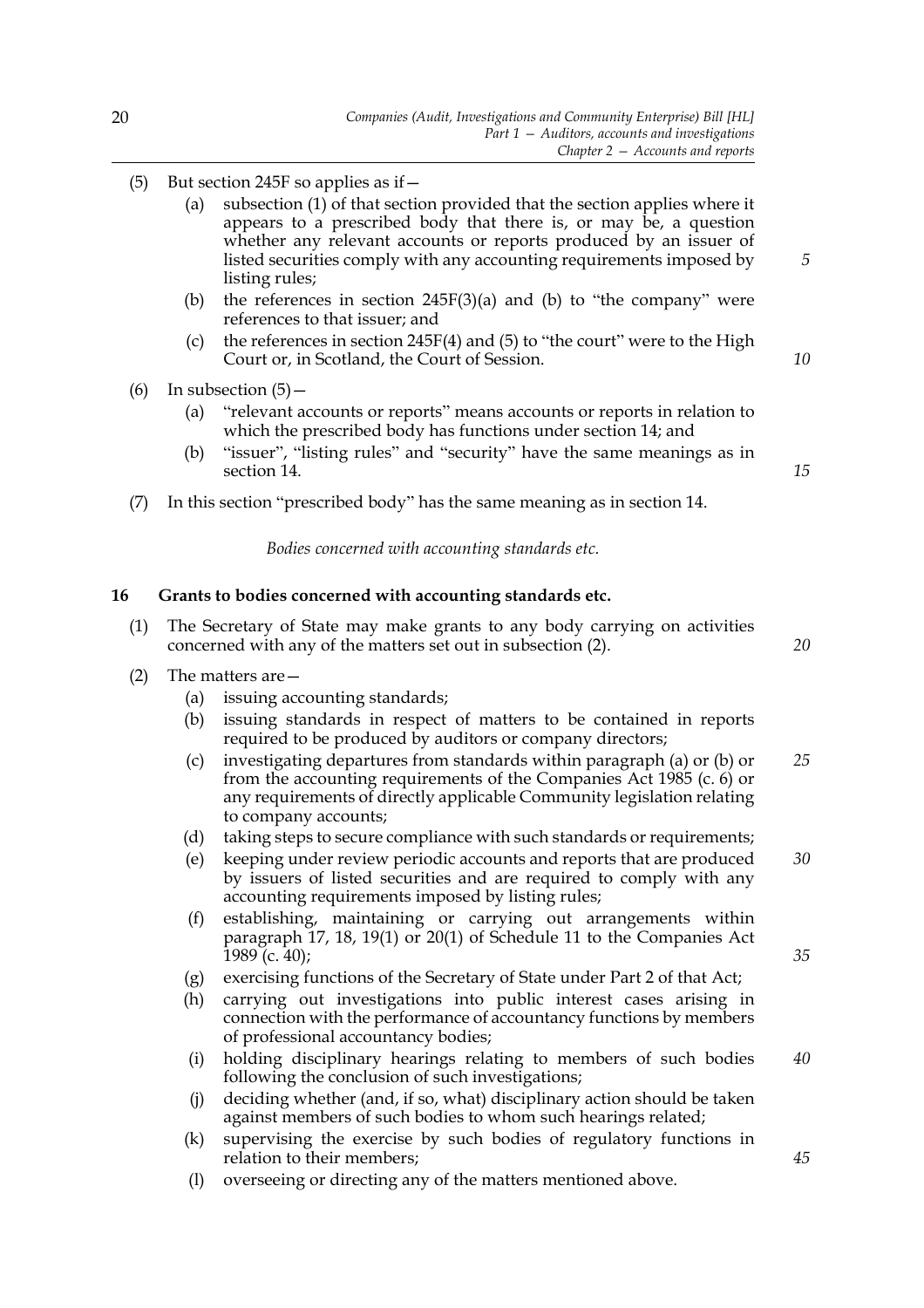- (3) A grant may be made to a body within subsection (1) in respect of any of its activities.
- (4) For the purposes of this section—
	- (a) a body is to be regarded as carrying on any subsidiary activities of the body; and
	- (b) a body's "subsidiary activities" are activities carried on by any of its subsidiaries or by any body established under its constitution or under the constitution of such a subsidiary.
- (5) In this section—
	- "accountancy functions" means functions performed as an accountant, whether in the capacity of auditor or otherwise; *10*
	- "company" means a company within the meaning of the Companies Act  $1985$  (c. 6);
	- "issuer", "listing rules" and "security" have the meaning given by section 103(1) of the Financial Services and Markets Act 2000 (c. 8) (interpretation of Part 6); *15*

"professional accountancy body" means—

- (a) a supervisory body which is recognised for the purposes of Part 2 of the Companies Act 1989 (c. 40), or
- (b) a qualifying body, as defined by section 32 of that Act, which enforces rules as to the performance of accountancy functions by its members, *20*

and references to the members of professional accountancy bodies include persons who, although not members of such bodies, are subject to their rules in performing accountancy functions;

"public interest cases" means matters which raise or appear to raise important issues affecting the public interest;

"regulatory functions", in relation to professional accountancy bodies, means any of the following functions—

- (a) investigatory or disciplinary functions exercised by such bodies in relation to the performance by their members of accountancy functions, *30*
- (b) the setting by such bodies of standards in relation to the performance by their members of accountancy functions, and
- (c) the determining by such bodies of requirements in relation to the education and training of their members; *35*

"subsidiary" has the meaning given by section 736 of the Companies Act 1985.

- (6) In their application to Scotland—
	- (a) subsection (2)(a) is to be read as referring only to accounting standards applying in relation to the accounts of companies or bodies (other than companies) established for the purpose of carrying on any kind of business, whether or not for profit; *40*
	- (b) subsection  $(2)(h)$  to  $(j)$  are to be read as referring only to accountancy functions performed in relation to companies or such bodies, and
	- (c) subsection  $(2)(k)$  is to be read as referring only to regulatory functions exercised in relation to the performance of such accountancy functions;

and in paragraph (a) above "business" includes the provision of benefits to members of the body concerned.

*5*

*25*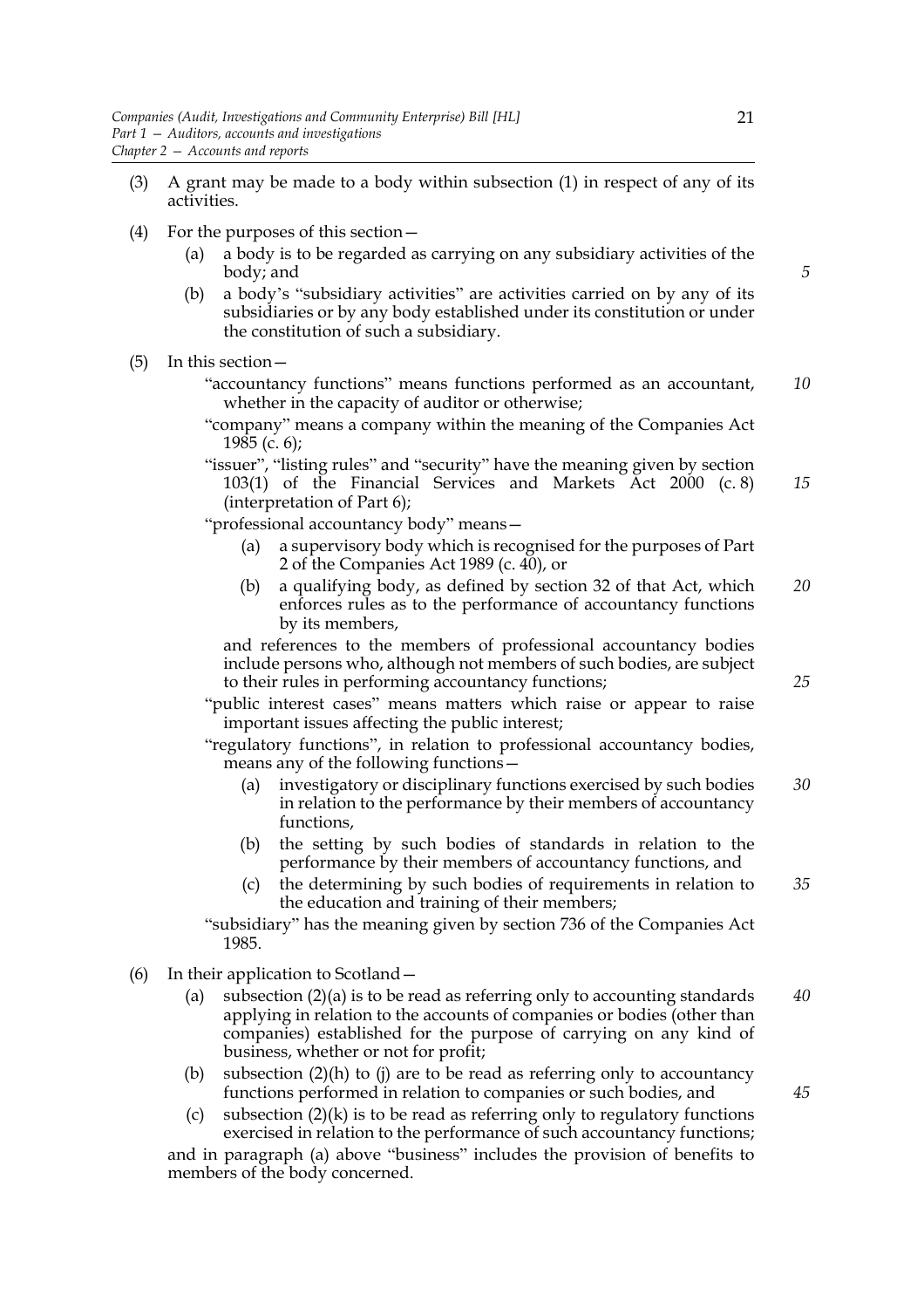(7) Omit section 256(3) of the Companies Act 1985 (c. 6) (grants to bodies concerned with issuing accounting standards etc.), which is superseded by this section.

# **17 Levy to pay expenses of bodies concerned with accounting standards etc.**

- (1) For the purpose of meeting any part of the expenses of a grant-aided body, the Secretary of State may by regulations provide for a levy to be payable to that body ("the specified recipient") by bodies or persons which are specified, or are of a description specified, in the regulations. *5*
- (2) For the purposes of this section—
	- (a) "grant-aided body" means a body to whom the Secretary of State has paid, or is proposing to pay, grant under section 16; and *10*
	- (b) any expenses of any body carrying on subsidiary activities of the grantaided body (within the meaning of that section) are to be regarded as expenses of the grant-aided body.
- (3) The power to specify (or to specify descriptions of) bodies or persons must be exercised in such a way that the levy is only payable by— *15*
	- (a) bodies corporate to which the Secretary of State considers that any of the activities of the specified recipient, or any of its subsidiary activities, are relevant to a significant extent, or
	- (b) bodies or persons who the Secretary of State considers have a major interest in any of those activities being carried on. *20*
- (4) Regulations under this section may in particular—
	- (a) specify the rate of the levy and the period in respect of which it is payable at that rate;
	- (b) make provision as to the times when, and the manner in which, payments are to be made in respect of the levy. *25*
- (5) In determining the rate of the levy payable in respect of a particular period, the Secretary of State—
	- (a) must take into account the amount of any grant which is to be or has been made to the specified recipient in respect of that period under section 16; *30*
	- (b) may take into account estimated as well as actual expenses of that body in respect of that period.
- (6) Any amount of levy payable by any body or person is a debt due from the body or person to the specified recipient, and is recoverable accordingly.
- (7) The specified recipient must—
	- (a) keep proper accounts in respect of amounts of levy received, and
	- (b) prepare in relation to each levy period a statement of account relating to such amounts in such form and manner as is specified in the regulations.
- (8) Those accounts must be audited, and the statement certified, by persons appointed by the Secretary of State.
- (9) The power to make regulations under this section is exercisable by statutory instrument.

*40*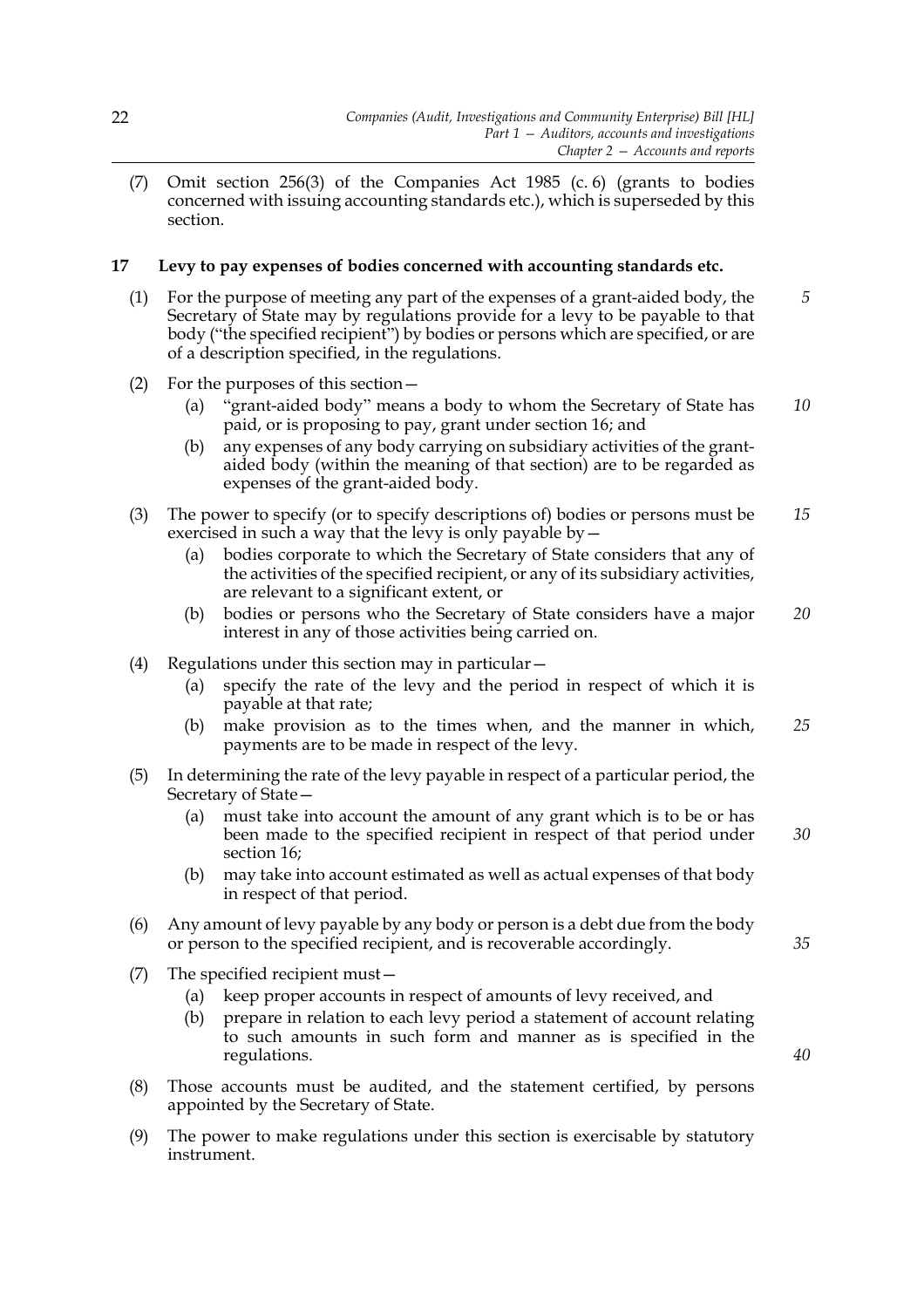- (10) Regulations to which this subsection applies may not be made unless a draft of the regulations has been laid before, and approved by a resolution of, each House of Parliament.
- (11) Subsection (10) applies to  $-$ 
	- (a) the first regulations under this section, and
	- (b) any other regulations under this section that would result in any change in the bodies or persons by whom the levy is payable.
- (12) Otherwise, any statutory instrument containing regulations under this section is subject to annulment in pursuance of a resolution of either House of Parliament.

## **18 Exemption from liability**

- (1) Where a grant has been paid by the Secretary of State to a body under section 16, this section prevents any liability in damages arising in respect of certain acts or omissions occurring during the period of 12 months beginning with the date on which the grant was paid.
- (2) In this section—
	- "the exemption period" means the period of 12 months mentioned in subsection (1);
	- "a relevant body" means the body mentioned in that subsection or a body carrying on any subsidiary activities of that body (within the meaning of section 16);

"section 16(2) activities" means activities concerned with any of the matters set out in section 16(2).

- (3) Neither a relevant body, nor any person who is (or is acting as) a member, officer or member of staff of a relevant body, is to be liable in damages for anything done, or omitted to be done, during the exemption period for the purposes of or in connection with—
	- (a) the carrying on of any section 16(2) activities of the body, or
	- (b) the purported carrying on of any such activities.
- (4) Subsection (3) does not apply—
	- (a) if the act or omission is shown to have been in bad faith; or
	- (b) so as to prevent an award of damages in respect of the act or omission on the grounds that it was unlawful as a result of section 6(1) of the Human Rights Act 1998 (c. 42) (acts of public authorities incompatible with Convention rights).

## **CHAPTER 3**

### INVESTIGATIONS

## **19 Power to require documents and information**

For section 447 of the Companies Act 1985 (c. 6) substitute—

# **"447 Power to require documents and information**

(1) The Secretary of State may act under subsections (2) and (3) in relation to a company.

*5*

*10*

*15*

*20*

*25*

*30*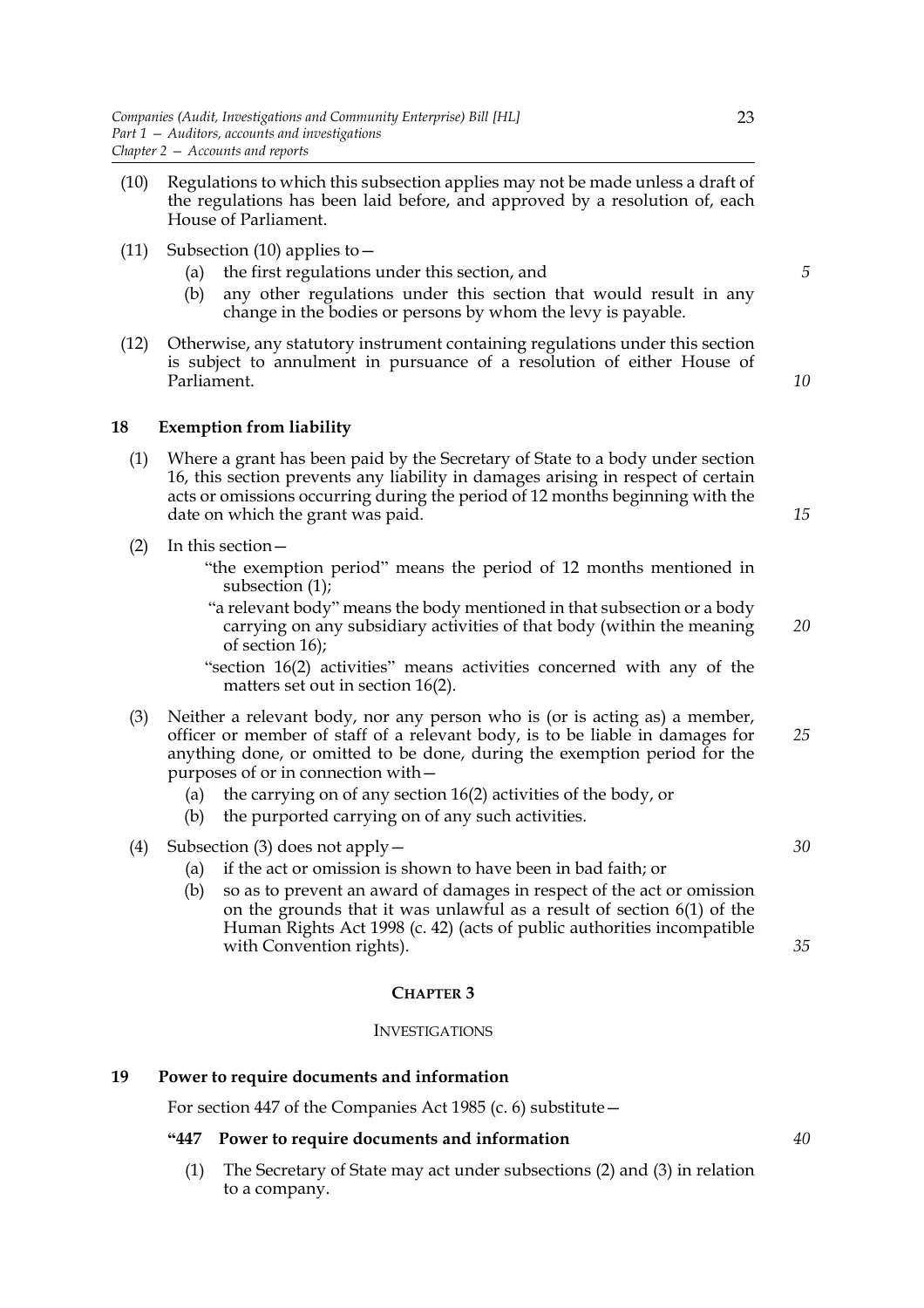- (2) The Secretary of State may give directions to the company requiring it—
	- (a) to produce such documents (or documents of such description) as may be specified in the directions;
	- (b) to provide such information (or information of such description) as may be so specified. *5*
- (3) The Secretary of State may authorise a person (an investigator) to require the company or any other person—
	- (a) to produce such documents (or documents of such description) as the investigator may specify;
	- (b) to provide such information (or information of such description) as the investigator may specify.
- (4) A person on whom a requirement under subsection (3) is imposed may require the investigator to produce evidence of his authority.
- (5) A requirement under subsection (2) or (3) must be complied with at such time and place as may be specified in the directions or by the investigator (as the case may be). *15*
- (6) The production of a document in pursuance of this section does not affect any lien which a person has on the document.
- (7) The Secretary of State or the investigator (as the case may be) may take copies of or extracts from a document produced in pursuance of this section. *20*
- (8) A "document" includes information recorded in any form.
- (9) In relation to information recorded otherwise than in legible form, the power to require production of it includes power to require the production of a copy of it in legible form or in a form from which it can readily be produced in visible and legible form." *25*

# **20 Protection in relation to certain disclosures**

After section 448 of the Companies Act 1985 (c. 6) insert—

#### **"448A Protection in relation to certain disclosures: information provided to Secretary of State** *30*

- (1) A person who makes a relevant disclosure is not liable by reason only of that disclosure in any proceedings relating to a breach of an obligation of confidence.
- (2) A relevant disclosure is a disclosure which satisfies each of the following conditions— *35*
	- (a) it is made to the Secretary of State otherwise than in compliance with a requirement under this Part;
	- (b) it is of a kind that the person making the disclosure could be required to make in pursuance of this Part;
	- (c) the person who makes the disclosure does so in good faith and in the reasonable belief that the disclosure is capable of assisting the Secretary of State for the purposes of the exercise of his functions under this Part;

*40*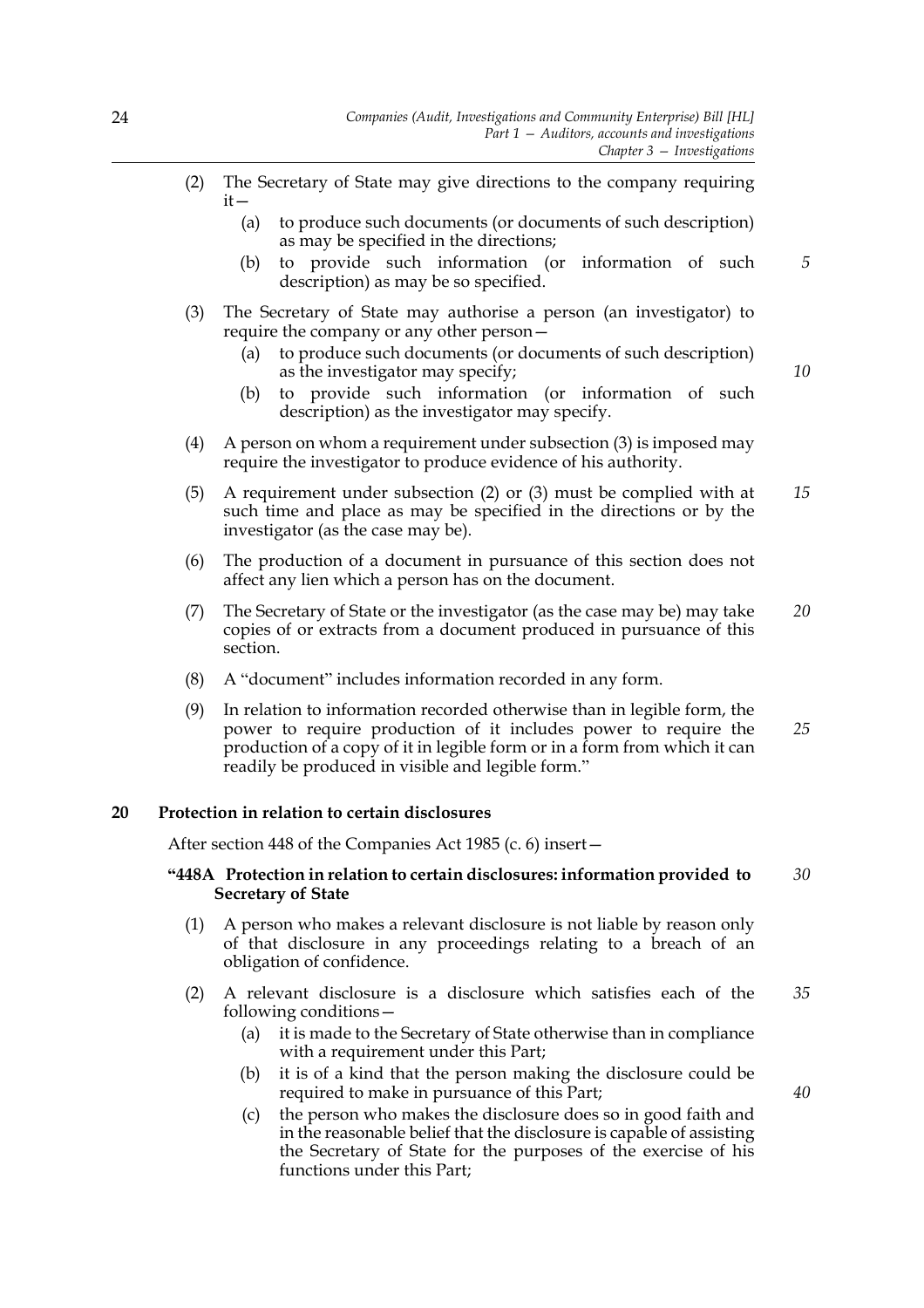- (d) the information disclosed is not more than is reasonably necessary for the purpose of assisting the Secretary of State for the purposes of the exercise of those functions;
- (e) the disclosure is not one falling within subsection (3) or (4).
- (3) A disclosure falls within this subsection if the disclosure is prohibited by virtue of any enactment. *5*
- (4) A disclosure falls within this subsection if  $-$ 
	- (a) it is made by a person carrying on the business of banking or by a lawyer, and
	- (b) it involves the disclosure of information in respect of which he owes an obligation of confidence in that capacity. *10*
- (5) An enactment includes an enactment—
	- (a) comprised in, or in an instrument made under, an Act of the Scottish Parliament;
	- (b) comprised in subordinate legislation (within the meaning of the Interpretation Act 1978); *15*
	- (c) whenever passed or made."

# **21 Power to enter and remain on premises**

After section 453 of the Companies Act 1985 (c. 6) insert—

#### **"453A Power to enter and remain on premises**

- (1) An inspector or investigator may act under subsection (2) in relation to a company if—
	- (a) he is authorised to do so by the Secretary of State, and
	- (b) he thinks that to do so will materially assist him in the exercise of his functions under this Part in relation to the company.

# (2) An inspector or investigator may at all reasonable times—

- (a) require entry to relevant premises, and
- (b) remain there for such period as he thinks necessary for the purpose mentioned in subsection (1)(b).
- (3) Relevant premises are premises which the inspector or investigator believes are used (wholly or partly) for the purposes of the company's business. *30*
- (4) In exercising his powers under subsection (2), an inspector or investigator may be accompanied by such other persons as he thinks appropriate.
- (5) A person who intentionally obstructs a person lawfully acting under subsection (2) or  $(4)$  –
	- (a) is guilty of an offence, and
	- (b) is liable on conviction to a fine.
- (6) Sections 732 (restriction on prosecutions), 733 (liability of individuals for corporate default) and 734 (criminal proceedings against unincorporated bodies) apply to the offence under subsection (5). *40*
- (7) An inspector is a person appointed under section 431, 432 or 442.

*20*

*25*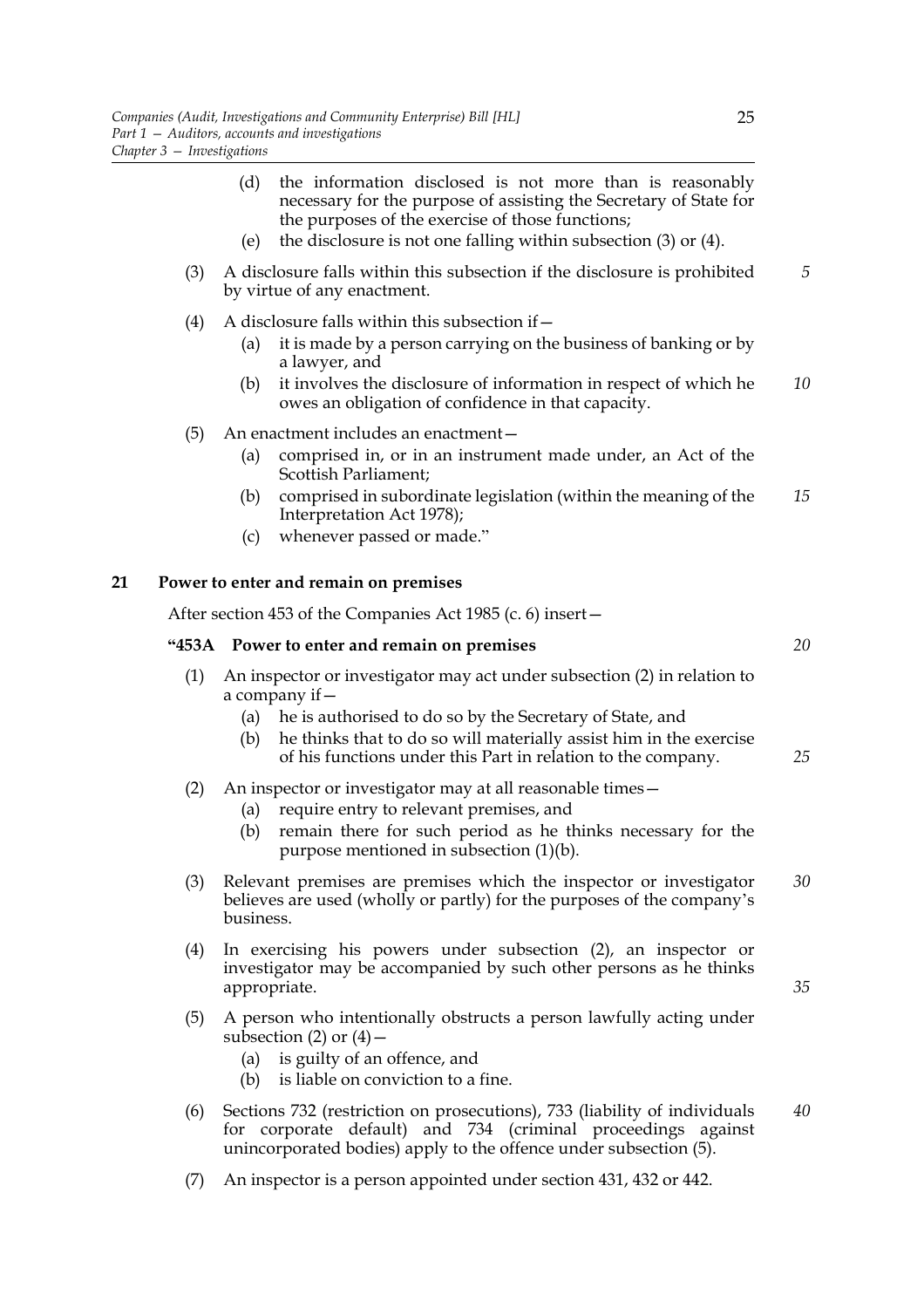(8) An investigator is a person authorised for the purposes of section 447.

# **453B Power to enter and remain on premises: procedural**

- (1) This section applies for the purposes of section 453A.
- (2) The requirements of subsection (3) must be complied with at the time an inspector or investigator seeks to enter relevant premises under section 453A(2)(a).
- (3) The requirements are—
	- (a) the inspector or investigator must produce evidence of his identity and evidence of his appointment or authorisation (as the case may be);
	- (b) any person accompanying the inspector or investigator must produce evidence of his identity.
- (4) The inspector or investigator must, as soon as practicable after obtaining entry, give to an appropriate recipient a written statement containing such information as to—
	- (a) the powers of the investigator or inspector (as the case may be) under section 453A;
	- (b) the rights and obligations of the company, occupier and the persons present on the premises,

as may be prescribed by regulations.

- (5) If during the time the inspector or investigator is on the premises there is no person present who appears to him to be an appropriate recipient for the purposes of subsection (8), the inspector or investigator must as soon as reasonably practicable send to the company—
	- (a) a notice of the fact and time that the visit took place, and
	- (b) the statement mentioned in subsection (4).
- (6) As soon as reasonably practicable after exercising his powers under section 453A(2), the inspector or investigator must prepare a written record of the visit and—
	- (a) if requested to do so by the company he must give it a copy of the record; *30*
	- (b) in a case where the company is not the sole occupier of the premises, if requested to do so by an occupier he must give the occupier a copy of the record.
- (7) The written record must contain such information as may be prescribed by regulations. *35*
- (8) If the inspector or investigator thinks that the company is the sole occupier of the premises an appropriate recipient is a person who is present on the premises and who appears to the inspector or investigator to be—
	- (a) an officer of the company, or
	- (b) a person otherwise engaged in the business of the company if the inspector or investigator thinks that no officer of the company is present on the premises.
- (9) If the inspector or investigator thinks that the company is not the occupier or sole occupier of the premises an appropriate recipient is— *45*

*20*

*15*

*5*

*10*

*25*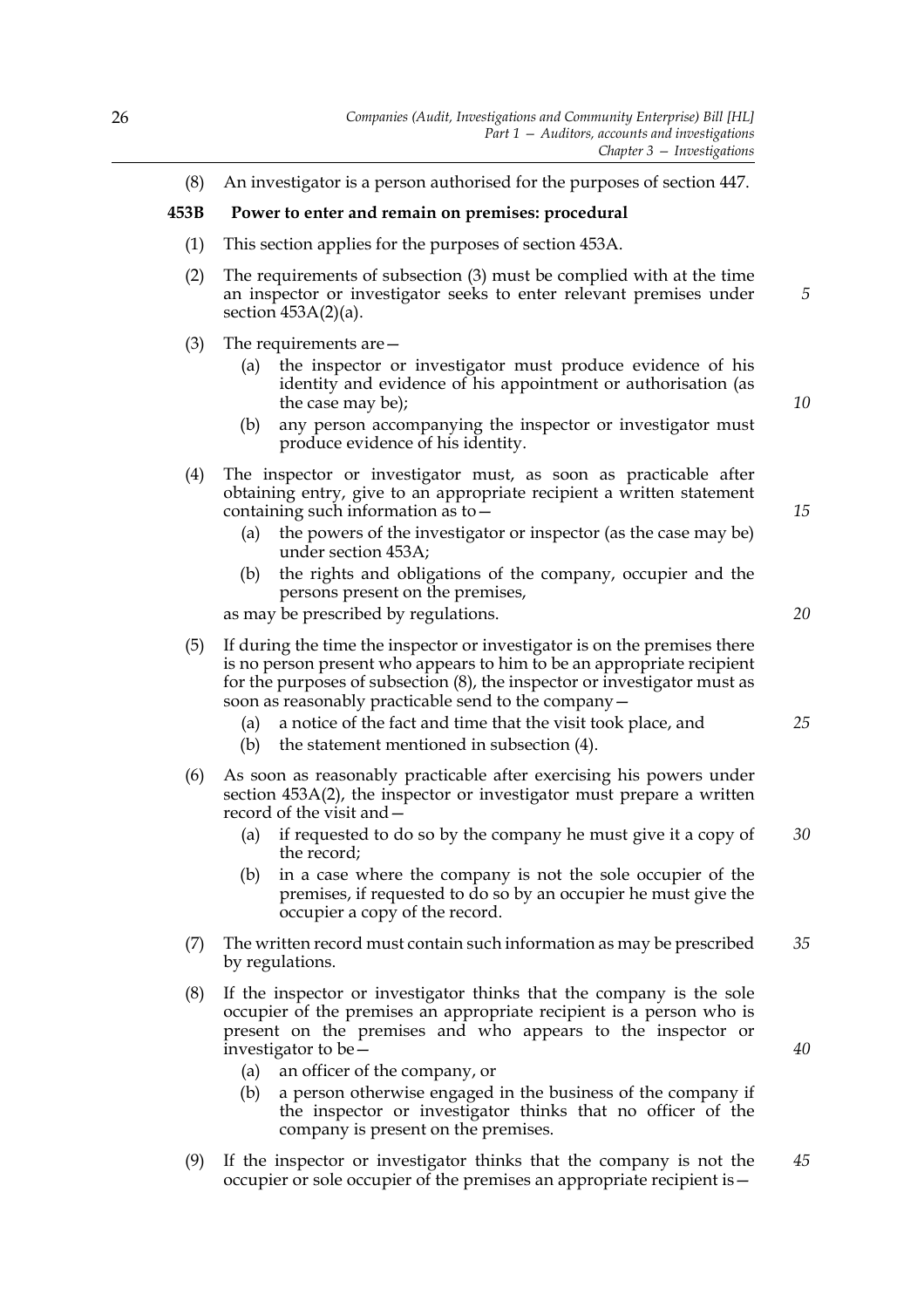- (a) a person who is an appropriate recipient for the purposes of subsection (8), and (if different)
- (b) a person who is present on the premises and who appears to the inspector or investigator to be an occupier of the premises or otherwise in charge of them.
- (10) A statutory instrument containing regulations made under this section is subject to annulment in pursuance of a resolution of either House of Parliament."

# **22 Failure to comply with certain requirements**

After section 453B of the Companies Act 1985 (c. 6) (inserted by section 21) insert— *10*

#### **"453C Failure to comply with certain requirements**

- (1) This section applies if a person fails to comply with a requirement imposed by an inspector, the Secretary of State or an investigator in pursuance of either of the following provisions—
	- (a) section 447;
	- (b) section 453A.
- (2) The inspector, Secretary of State or investigator (as the case may be) may certify the fact in writing to the court.
- (3) If, after hearing—
	- (a) any witnesses who may be produced against or on behalf of the alleged offender;
	- (b) any statement which may be offered in defence,

the court is satisfied that the offender failed without reasonable excuse to comply with the requirement, it may deal with him as if he had been guilty of contempt of the court." *25*

#### **CHAPTER 4**

#### **SUPPLEMENTARY**

#### **23 Minor and consequential amendments**

- (1) Schedule 2 (minor and consequential amendments relating to Part 1) has effect. *30*
- (2) That Schedule has effect subject to the modifications set out in subsection  $(3)$  -
	- (a) in relation to England and Wales, in the case of an offence committed before section 154(1) of the Criminal Justice Act 2003 (c. 44) comes into force, and
	- (b) in relation to Scotland.
- (3) The modifications are—
	- (a) the amendment in paragraph 10(2) has effect as if for "12 months" there were substituted "6 months";
	- (b) the amendment in paragraph 10(3) has effect as if for "12 months", in both places where it occurs, there were substituted "3 months";
	- (c) the amendment in paragraph 10(4) has effect as if for "12 months" there were substituted "6 months";

*5*

*15*

*20*

*35*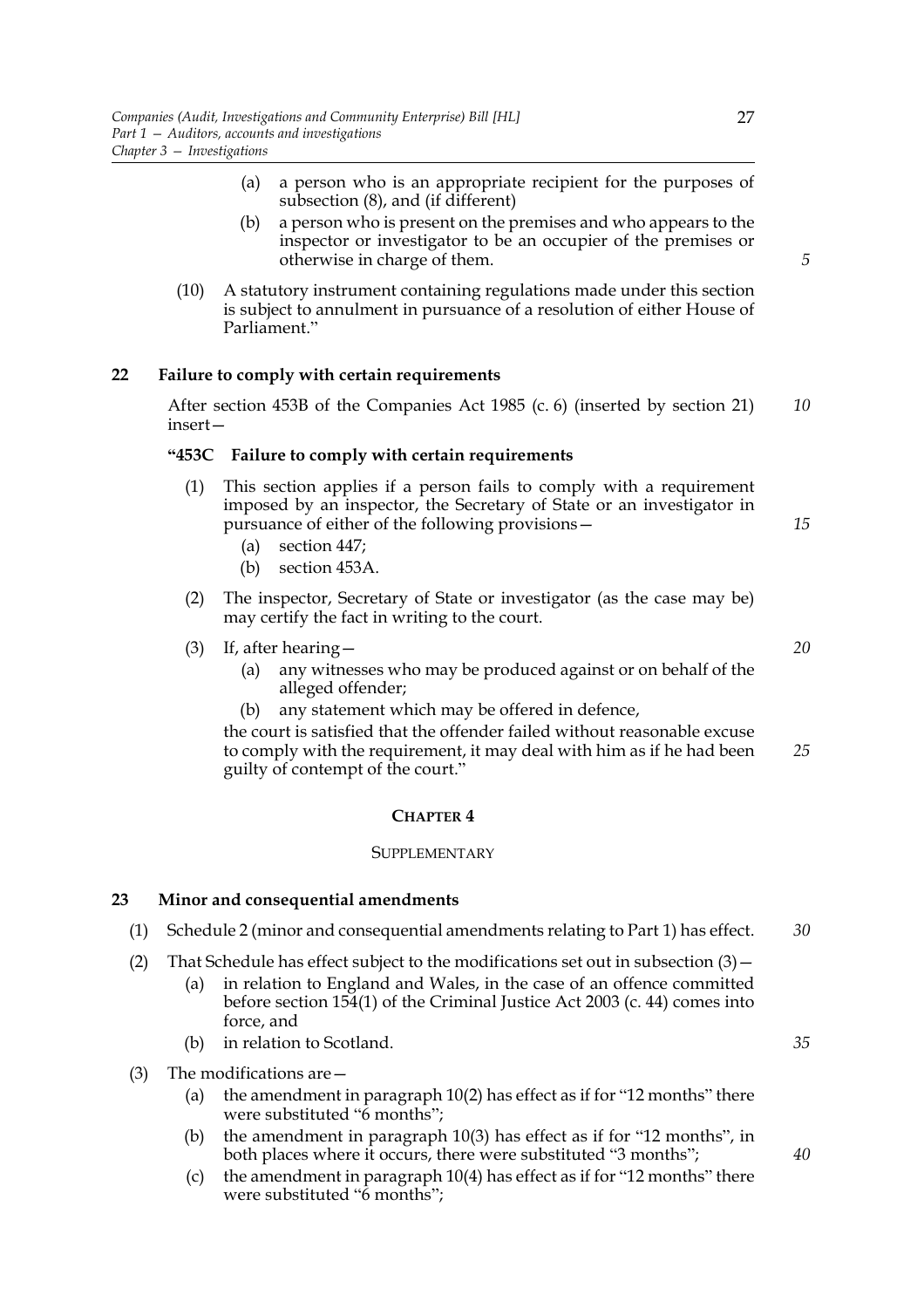- (d) the amendment in paragraph 26(2) has effect as if for "12 months" there were substituted "6 months"; and
- (e) the amendment in paragraph 26(3) has effect as if for "12 months" there were substituted "6 months".

#### **PART 2**

# COMMUNITY INTEREST COMPANIES

#### *Introductory*

# **24 Community interest companies**

- (1) There is to be a new type of company to be known as the community interest company. *10*
- (2) In accordance with this Part—
	- (a) a company limited by shares or a company limited by guarantee and not having a share capital may be formed as or become a community interest company, and
	- (b) a company limited by guarantee and having a share capital may become a community interest company. *15*
- (3) A community interest company established for charitable purposes is to be treated as not being so established, and accordingly—
	- (a) is not a charity, and
	- (b) must not be given such intimation as is mentioned in section 1(7) of the Law Reform (Miscellaneous Provisions) (Scotland) Act 1990 (c. 40) (Scottish charities). *20*

## **25 Regulator**

| (1) There is to be an officer known as the Regulator of Community Interest |  |
|----------------------------------------------------------------------------|--|
| Companies (referred to in this Part as "the Regulator").                   |  |

- (2) The Secretary of State must appoint a person to be the Regulator.
- (3) The Regulator has such functions relating to community interest companies as are conferred or imposed by or by virtue of this Act or any other enactment.
- (4) The Regulator must adopt an approach to the discharge of those functions which is based on good regulatory practice, that is an approach adopted having regard to— *30*
	- (a) the likely impact on those who may be affected by the discharge of those functions,
	- (b) the outcome of consultations with, and with organisations representing, community interest companies and others with relevant experience, and *35*
	- (c) the desirability of using the Regulator's resources in the most efficient and economic way.
- (5) The Regulator may issue guidance, or otherwise provide assistance, about any matter relating to community interest companies.

*5*

*25*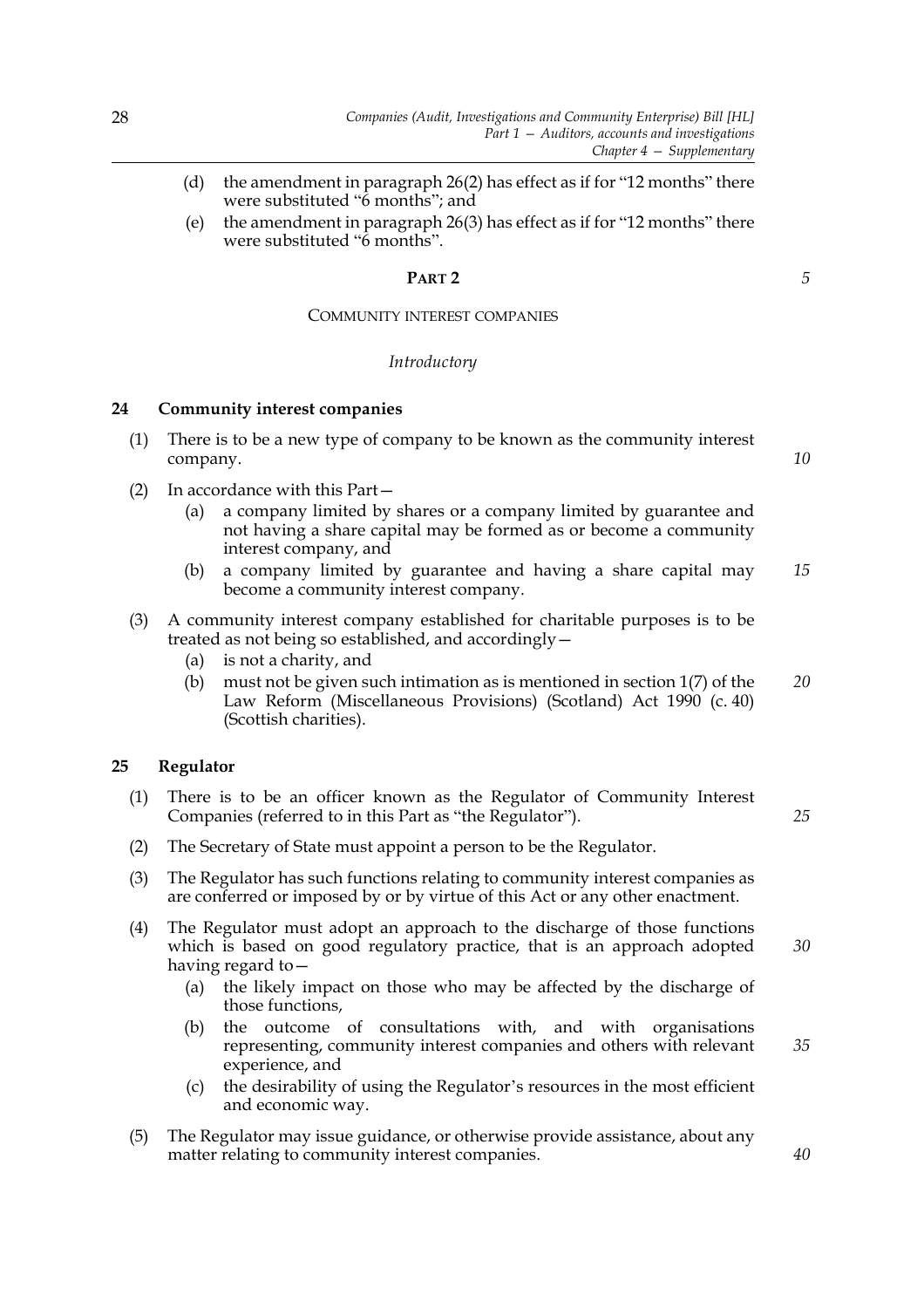- (6) The Secretary of State may require the Regulator to issue guidance or otherwise provide assistance about any matter relating to community interest companies which is specified by the Secretary of State.
- (7) Any guidance issued under this section must be such that it is readily accessible to, and capable of being easily understood by, those at whom it is aimed; and any other assistance provided under this section must be provided in the manner which the Regulator considers is most likely to be helpful to those to whom it is provided.
- (8) Schedule 3 (further provisions about the Regulator) has effect.

# **26 Appeal Officer**

- (1) There is to be an officer known as the Appeal Officer for Community Interest Companies (referred to in this Part as "the Appeal Officer").
- (2) The Secretary of State must appoint a person to be the Appeal Officer.
- (3) The Appeal Officer has the function of determining appeals against decisions and orders of the Regulator which under or by virtue of this Act or any other enactment lie to the Appeal Officer. *15*
- (4) An appeal to the Appeal Officer against a decision or order of the Regulator may be brought on the ground that the Regulator made a material error of law or fact.
- (5) On such an appeal the Appeal Officer must—
	- (a) dismiss the appeal,
	- (b) allow the appeal, or
	- (c) remit the case to the Regulator.
- (6) Where a case is remitted the Regulator must reconsider it in accordance with any rulings of law and findings of fact made by the Appeal Officer.
- (7) Schedule 4 (further provisions about the Appeal Officer) has effect.

# **27 Official Property Holder**

- (1) There is to be an officer known as the Official Property Holder for Community Interest Companies (referred to in this Part as "the Official Property Holder").
- (2) The Regulator must appoint a member of the Regulator's staff to be the Official Property Holder. *30*
- (3) The Official Property Holder has such functions relating to property of community interest companies as are conferred or imposed by or by virtue of this Act or any other enactment.
- (4) Schedule 5 (further provisions about the Official Property Holder) has effect. *35*

# *Requirements*

# **28 Cap on distributions and interest**

(1) Community interest companies must not distribute assets to their members unless regulations make provision authorising them to do so.

*5*

*10*

*20*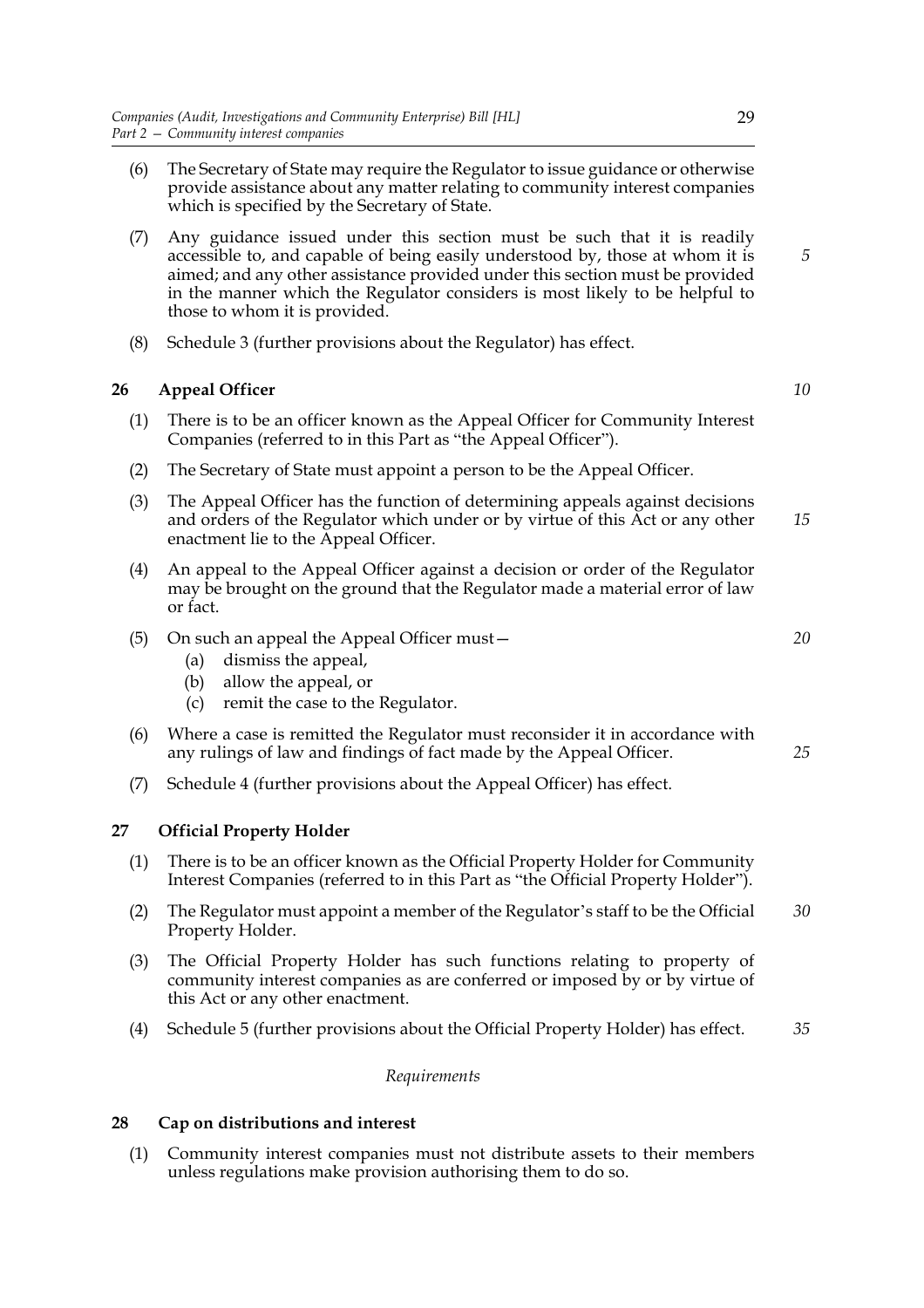- (2) If regulations authorise community interest companies to distribute assets to their members, the regulations may impose limits on the extent to which they may do so.
- (3) Regulations may impose limits on the payment of interest on debentures issued by, or debts of, community interest companies.
- (4) Regulations under this section may make provision for limits to be set by the Regulator.
- (5) The Regulator—
	- (a) may set a limit by reference to a rate determined by any other person (as it has effect from time to time), and
	- (b) may set different limits for different descriptions of community interest companies.
- (6) The Regulator must (in accordance with section  $25$ )  $-$ 
	- (a) undertake appropriate consultation before setting a limit, and
	- (b) in setting a limit, have regard to its likely impact on community interest companies. *15*
- (7) Regulations under this section may include power for the Secretary of State to require the Regulator to review a limit or limits.
- (8) Where the Regulator sets a limit he must publish notice of it in the Gazette.

# **29 Distribution of assets on winding up**

- (1) Regulations may make provision for and in connection with the distribution, on the winding up of a community interest company, of any assets of the company which remain after satisfaction of the company's liabilities.
- (2) The regulations may, in particular, amend or modify the operation of any enactment or instrument.

## **30 Memorandum and articles**

- (1) The memorandum of a community interest company must state that the company is to be a community interest company.
- (2) Section 7(1) of the Companies Act 1985 (c. 6) (articles) applies in relation to a community interest company limited by shares as if it were a company limited by guarantee (so that articles must be registered).
- (3) The memorandum and articles of a community interest company of any description—
	- (a) must at all times include such provisions as regulations require to be included in the memorandum and articles of every community interest company or a community interest company of that description, and
	- (b) must not include such provisions as regulations require not to be so included.
- (4) The provisions required by regulations under subsection (3)(a) to be included in the memorandum or articles of a community interest company may (in particular) include—
	- (a) provisions about the transfer and distribution of the company's assets (including their distribution on a winding up),

*20*

*5*

*10*

*25*

*35*

*40*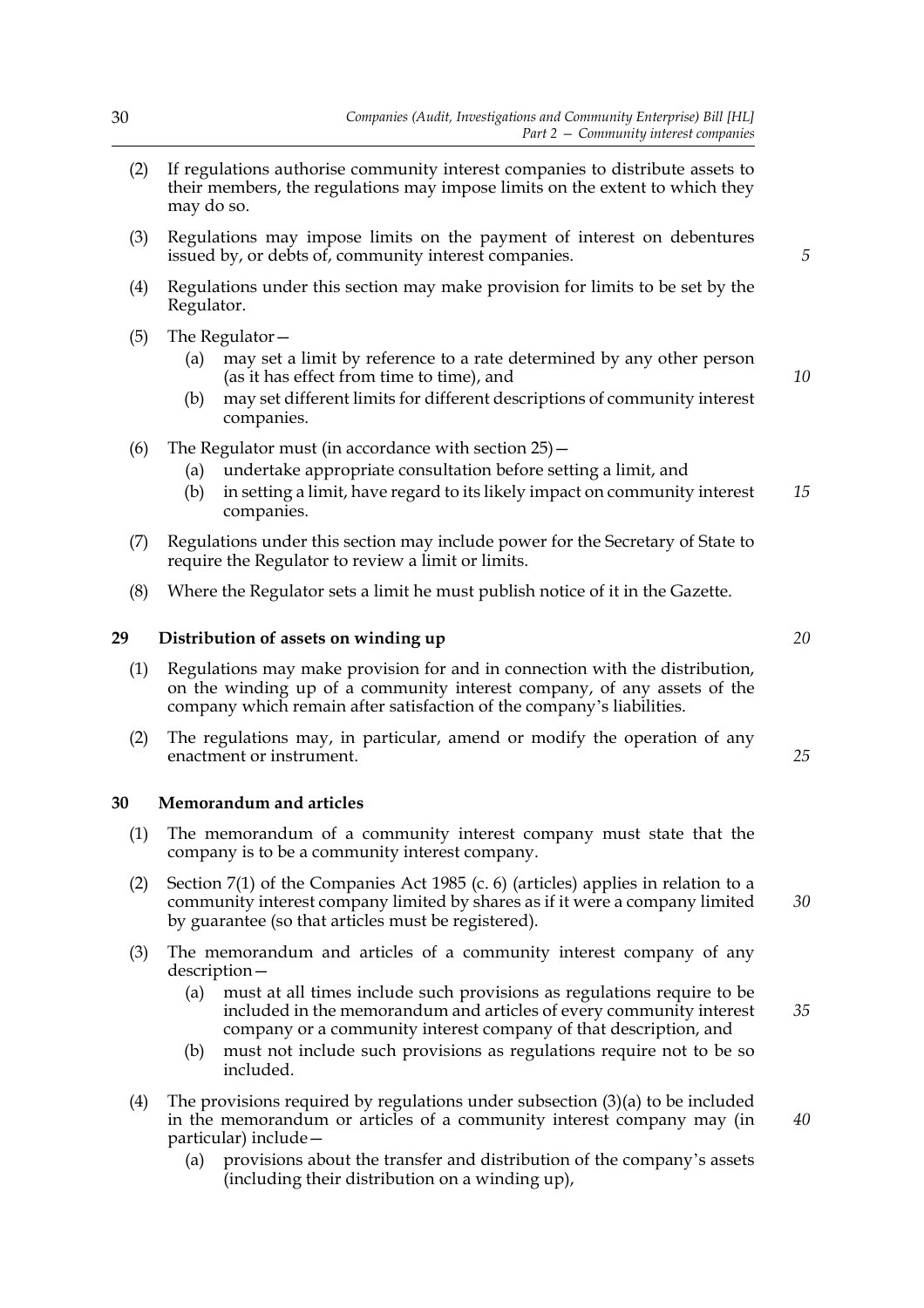- (b) provisions about the payment of interest on debentures issued by the company or debts of the company,
- (c) provisions about membership of the company,
- (d) provisions about the voting rights of members of the company,
- (e) provisions about the appointment and removal of directors of the company, and
- (f) provisions about voting at meetings of directors of the company.
- (5) The memorandum and articles of a community interest company are of no effect to the extent that they—
	- (a) are inconsistent with provisions required to be included in the memorandum or articles of the company by regulations under subsection (3)(a), or *10*
	- (b) include provisions required not to be included by regulations under subsection (3)(b).
- (6) Regulations may make provision for and in connection with restricting the ability of a community interest company under section 4 of the Companies Act 1985 (c. 6) to alter its memorandum with respect to the statement of its objects. *15*

# **31 Names**

| 31  | <b>Names</b>                                                                                                                                                                                                                                                                |    |
|-----|-----------------------------------------------------------------------------------------------------------------------------------------------------------------------------------------------------------------------------------------------------------------------------|----|
| (1) | The name of a community interest company which is not a public company<br>must end with $-$<br>(a) "community interest company", or<br>"c.i.c.".<br>(b)                                                                                                                     | 20 |
| (2) | But the name of such a company may (instead) end with-<br>(a) "cwmni buddiant cymunedol", or<br>"c.b.c.",<br>(b)<br>if the memorandum of the company states that the company's registered office<br>is to be situated in Wales.                                             | 25 |
| (3) | The name of a community interest company which is a public company must<br>end with $-$<br>"community interest public limited company", or<br>(a)<br>"community interest p.l.c.".<br>(b)                                                                                    | 30 |
| (4) | But the name of such a company may (instead) end with -<br>(a) "cwmni buddiant cymunedol cyhoeddus cyfyngedig", or<br>(b) "cwmni buddiant cymunedol c.c.c.",<br>if the memorandum of the company states that the company's registered office<br>is to be situated in Wales. | 35 |
| (5) | Section 25 of the Companies Act 1985 (company name to end with "public"<br>limited company" or "limited" or equivalent) does not apply to community<br>interest companies.                                                                                                  |    |

(6) Schedule 6 (further provisions about names) has effect. *40*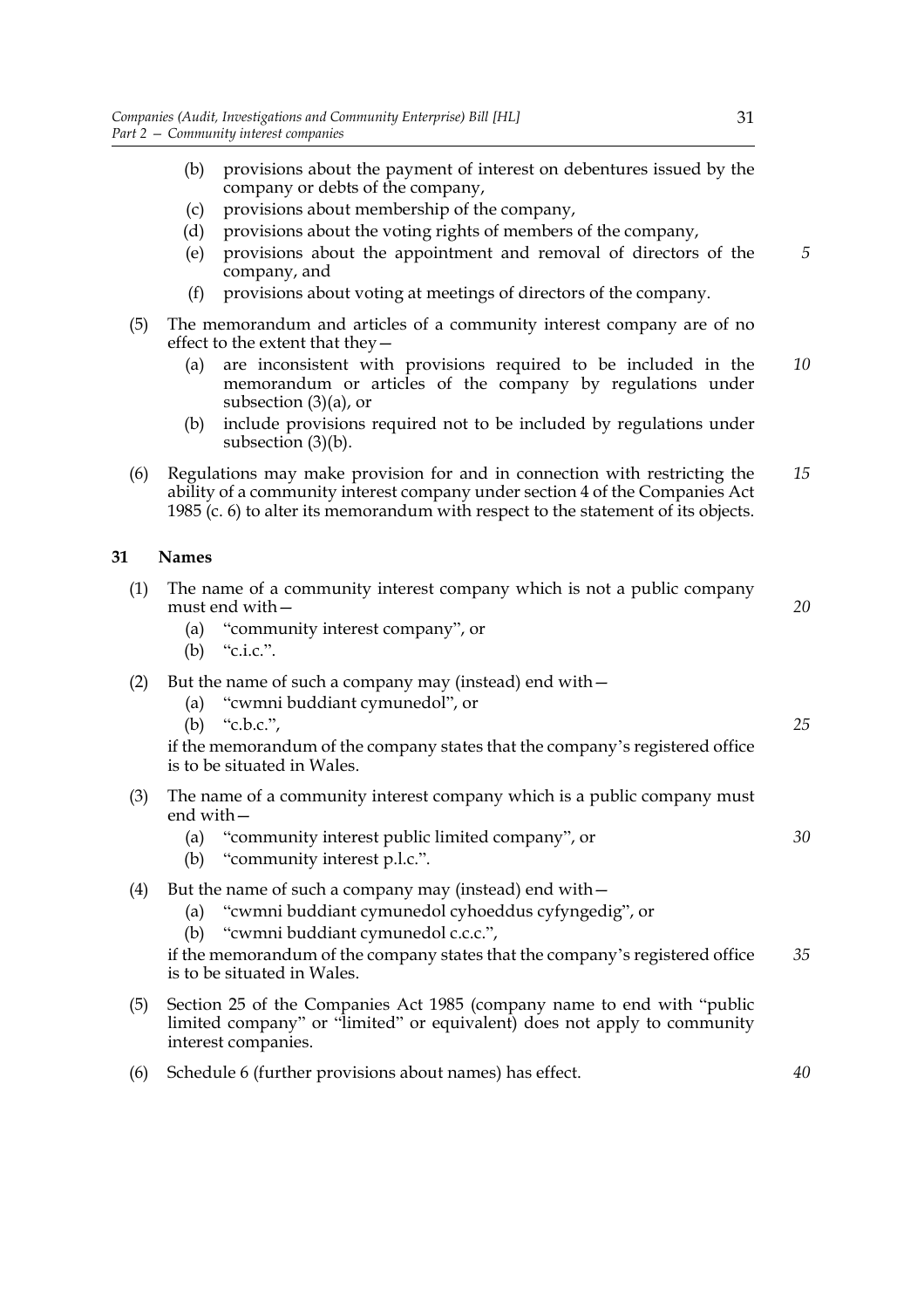# **32 Community interest company reports**

- (1) The directors of a community interest company must prepare in respect of each financial year a report about the company's activities during the financial year (a "community interest company report").
- (2) Section 242(1) of the Companies Act 1985 (c. 6) is to be treated as requiring the directors of a community interest company to deliver to the registrar of companies a copy of the community interest company report. *5*
- (3) Regulations—
	- (a) must make provision requiring community interest company reports to include information about the remuneration of directors,
	- (b) may make provision as to the form of, and other information to be included in, community interest company reports, and
	- (c) may apply provisions of the Companies Act 1985 relating to directors' reports to community interest company reports (with any appropriate modifications).
- (4) The registrar of companies must forward to the Regulator a copy of each community interest company report delivered to the registrar by virtue of this section.

# **33 Community interest test and excluded companies**

- (1) This section has effect for the purposes of this Part.
- (2) A company satisfies the community interest test if a reasonable person might consider that its activities are being carried on for the benefit of the community.
- (3) An object stated in the memorandum of a company is a community interest object of the company if a reasonable person might consider that the carrying on of activities by the company in furtherance of the object is for the benefit of the community. *25*
- (4) Regulations may provide that activities of a description prescribed by the regulations are to be treated as being, or as not being, activities which a reasonable person might consider are activities carried on for the benefit of the community.
- (5) "Community" includes a section of the community (whether in Great Britain or anywhere else); and regulations may make provision about what does, does not or may constitute a section of the community.
- (6) A company is an excluded company if it is a company of a description prescribed by regulations.

# *Becoming a community interest company*

### **34 New companies**

(1) If a company is to be formed as a community interest company, the documents delivered to the registrar of companies under section 10 of the Companies Act 1985 (memorandum, articles and statement of names and particulars of directors and secretary) must be accompanied by the prescribed formation documents.

*20*

*10*

*15*

*30*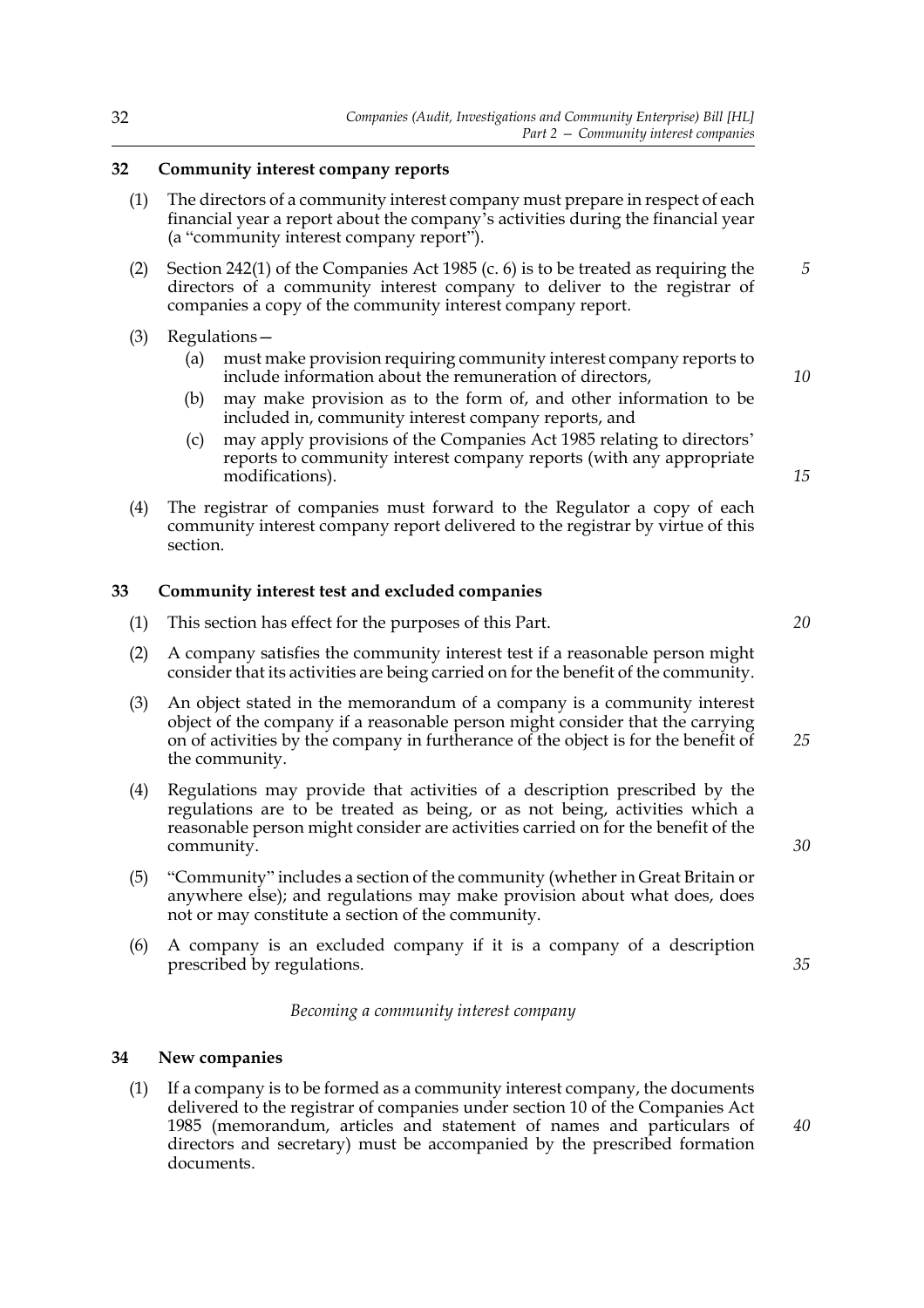- (2) "The prescribed formation documents" means such statutory declarations or other declarations or statements as are required by regulations to accompany the documents delivered under that section, in such form as may be approved in accordance with the regulations.
- (3) On receiving the documents delivered under that section and the prescribed formation documents the registrar of companies must (instead of registering the memorandum and articles)— *5*
	- (a) forward a copy of each of the documents to the Regulator, and
	- (b) retain the documents pending the Regulator's decision.
- (4) The Regulator must decide whether the company is eligible to be formed as a community interest company. *10*

# (5) A company is eligible to be formed as a community interest company if  $-$

- (a) the memorandum and articles comply with the requirements imposed by and by virtue of section 30 and the company's name complies with section 31, and
- (b) the Regulator, having regard to the documents delivered under section 10 of the Companies Act 1985 (c. 6), the prescribed formation documents and any other relevant considerations, considers that the company will satisfy the community interest test and is not an excluded company.
- (6) The Regulator must give notice of the decision to the registrar of companies (but the registrar is not required to record it).
- (7) If the Regulator gives notice of a decision that the company is eligible to be formed as a community interest company, section 12 of the Companies Act 1985 (registration of memorandum and articles) applies; and if the registrar registers the memorandum and articles he must also retain and record the prescribed formation documents.
- (8) The certificate of incorporation under section 13 of the Companies Act 1985 (effect of registration) is to contain a statement that the company is a community interest company.
- (9) The fact that the certificate of incorporation contains such a statement is conclusive evidence that the company is a community interest company.
- (10) If the Regulator decides that the company is not eligible to be formed as a community interest company, any subscriber to the memorandum may appeal to the Appeal Officer against the decision.

### **35 Existing companies: requirements**

- (1) If a company is to become a community interest company, the company must—
	- (a) by special resolution alter its memorandum to state that it is to be a community interest company,
	- (b) by special resolutions under the Companies Act 1985 make such alterations of its memorandum and articles as it considers necessary to comply with requirements imposed by and by virtue of section 30 or otherwise appropriate in connection with becoming a community interest company, and
	- (c) by special resolution change its name to comply with section 31.

*30*

*35*

*15*

*20*

*25*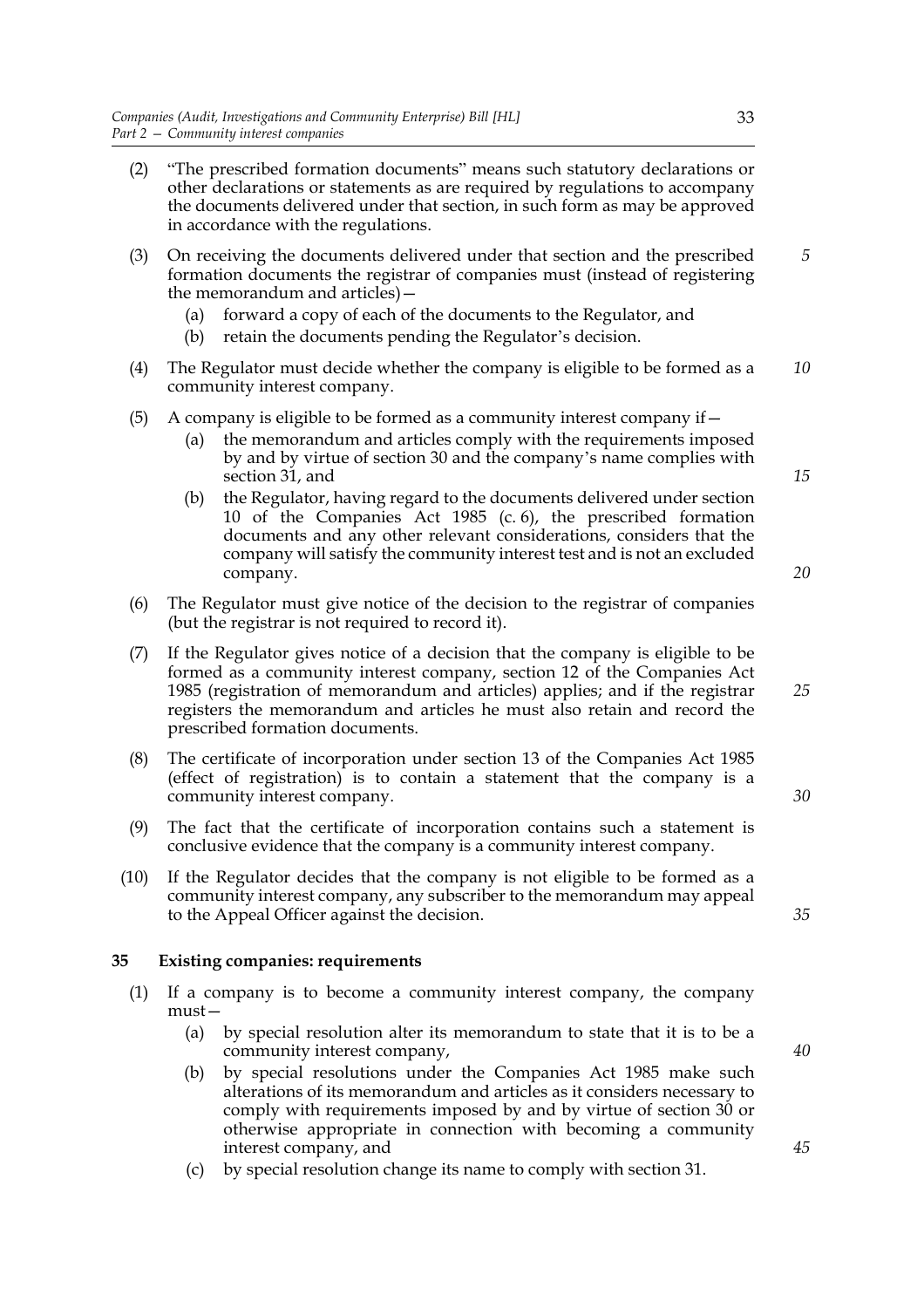- (2) Section 380(1) of the Companies Act 1985 (c. 6) (forwarding of copies of special resolutions to registrar of companies) must be complied with in relation to each of the special resolutions at the same time.
- (3) If the special resolutions include one under section 4 or 17 of the Companies Act 1985 (alterations of memorandum)—
	- (a) copies of the special resolutions must not be forwarded to the registrar of companies before the relevant date, and
	- (b) section 380(1) has effect in relation to them as if it referred to 15 days after the relevant date.
- (4) If an application is made under section 5 of the Companies Act 1985 (objection to alteration of memorandum under section 4 or 17), the relevant date is  $-$ *10*
	- (a) the date on which the court determines the application (or, if there is more than one application, the date on which the last to be determined by the court is determined), or
	- (b) such later date as the court may order.
- (5) If there is no application under section 5 of that Act, the relevant date is the end of the period for making such an application.
- (6) The copies of the special resolutions forwarded to the registrar of companies must be accompanied by—
	- (a) a copy of the memorandum and articles of the company as altered by the special resolutions, and *20*
	- (b) the prescribed conversion documents.
- (7) "The prescribed conversion documents" means such statutory declarations or other declarations or statements as are required by regulations to accompany the copies of the special resolutions, in such form as may be approved in accordance with the regulations.

### **36 Existing companies: decisions etc.**

- (1) On receiving under section 35 the copies of the special resolutions, the memorandum and articles as altered by the special resolutions and the prescribed conversion documents, the registrar of companies must (instead of recording the special resolutions and entering a new name on the register)—
	- (a) forward a copy of each of the documents to the Regulator, and
	- (b) retain the documents pending the Regulator's decision.
- (2) The alterations of the memorandum and articles made by the special resolutions are to take effect only as provided by this section.
- (3) The Regulator must decide whether the company is eligible to become a community interest company.
- (4) A company is eligible to become a community interest company if  $-$ 
	- (a) the memorandum and articles as altered by the special resolutions comply with the requirements imposed by and by virtue of section 30 and the company's name as so altered complies with section 31, and
	- (b) the Regulator, having regard to the special resolutions, the memorandum and articles as altered, the prescribed conversion documents and any other relevant considerations, considers that the company will satisfy the community interest test and is not an excluded company.

*5*

*15*

*25*

*30*

*40*

*45*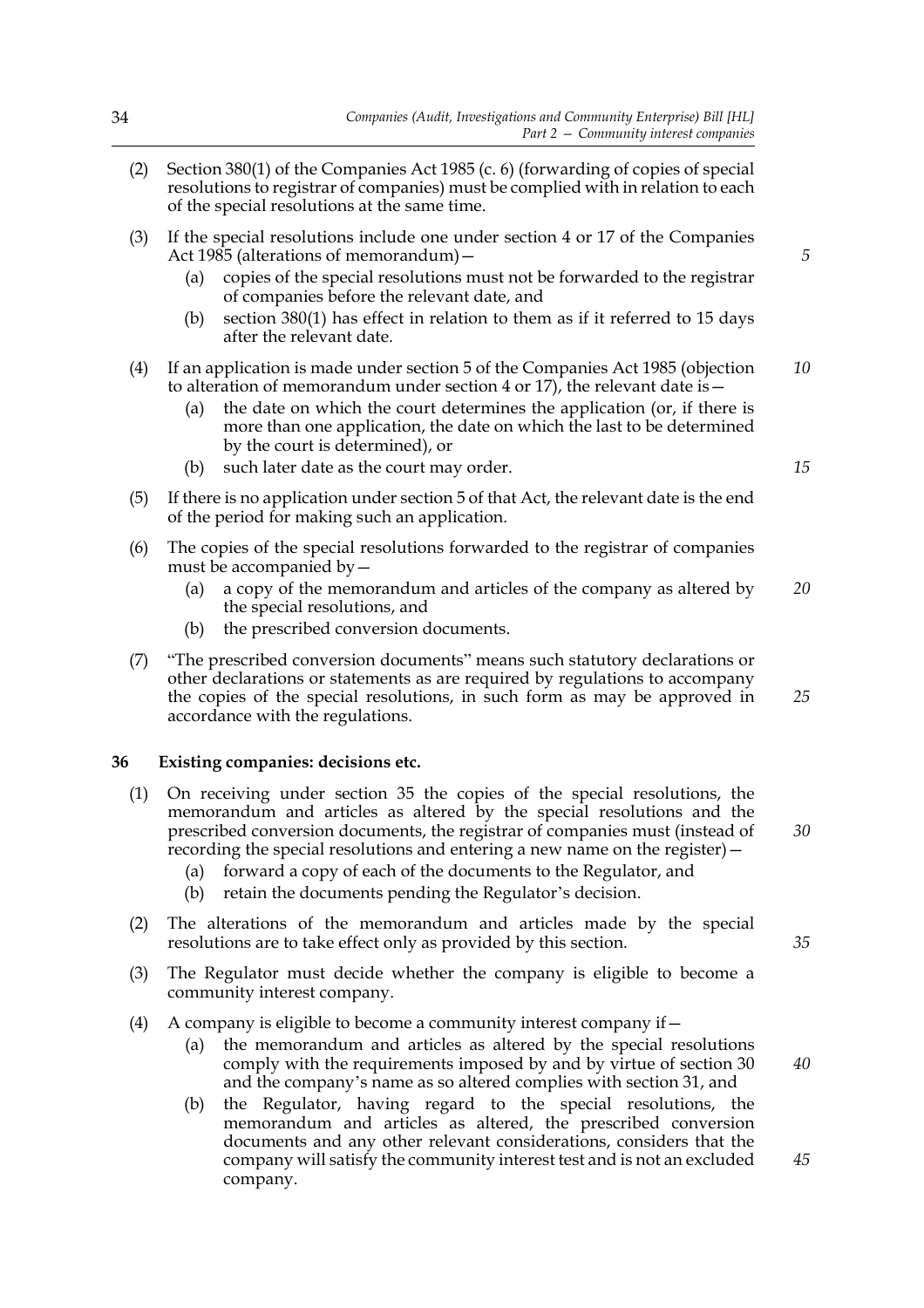- (5) The Regulator must give notice of the decision to the registrar of companies (but the registrar is not required to record it).
- (6) If the Regulator gives notice of a decision that the company is eligible to become a community interest company, section 28(6) of the Companies Act 1985 (c. 6) (registration of new name) applies; and if the registrar of companies enters the new name of the company on the register the registrar must also retain and record the special resolutions and the prescribed conversion documents.
- (7) On the special resolutions being recorded, the alterations to the company's articles and memorandum made by the special resolutions take effect.
- (8) The certificate of incorporation under section 28(6) of the Companies Act 1985 is to contain a statement that the company is a community interest company.
- (9) The fact that the certificate of incorporation contains such a statement is conclusive evidence that the company is a community interest company.
- (10) If the Regulator decides that the company is not eligible to become a community interest company, the company may appeal to the Appeal Officer against the decision. *15*

### **37 Existing companies: charities**

- (1) A charitable company may not by special resolution change its name to comply with section 31 without the prior written consent of the Charity Commissioners.
- (2) If a charitable company contravenes subsection (1), the Charity Commissioners may apply to the High Court for an order quashing any altered certificate of incorporation issued under section 28(6) of the Companies Act 1985.
- (3) If a charitable company becomes a community interest company, that does not affect the application of— *25*
	- (a) any property acquired under any disposition or agreement previously made otherwise than for full consideration in money or money's worth, or any property representing property so acquired,
	- (b) any property representing income which has previously accrued, or
	- (c) the income from any such property.
- (4) "Charitable company" means a company which is a charity, other than one to which section 38 applies.

# **38 Existing companies: Scottish charities**

- (1) A Scottish charitable company may not become a community interest company. *35*
- (2) If a Scottish charitable company purports by special resolution to change its name to comply with section 31, the Commissioners of Inland Revenue may apply to the Court of Session for an order quashing any altered certificate of incorporation issued under section 28(6) of the Companies Act 1985.
- (3) Regulations may repeal subsections (1) and (2); and subsections (4) to (7) have effect on and after the day on which regulations under this subsection come into force.

*30*

*20*

*40*

*10*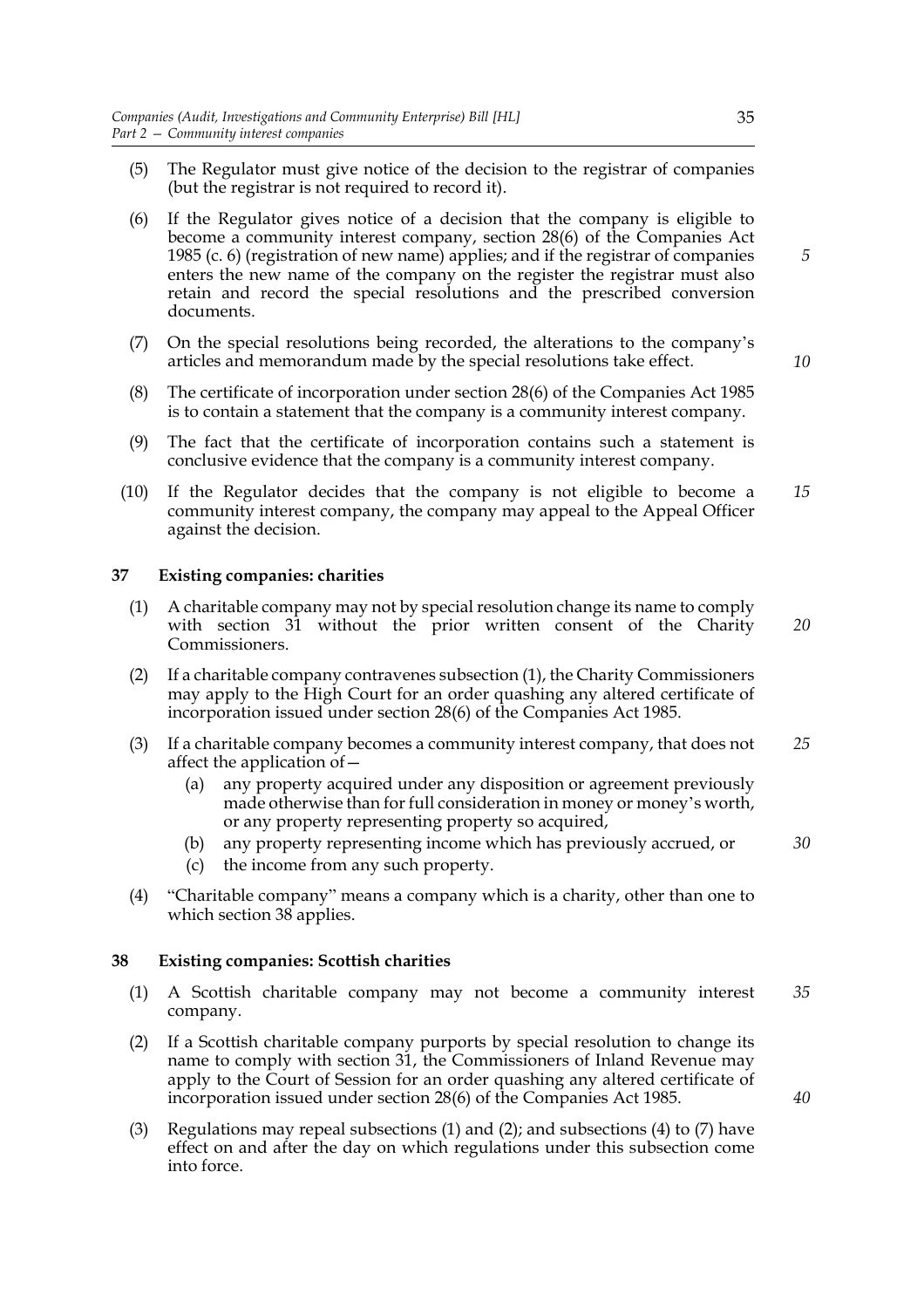- (4) A Scottish charitable company may not by special resolution change its name to comply with section 31 without the prior written consent— (a) if the company's registered office is situated in Scotland, of the Scottish Charity Regulator, or (b) if the company's registered office is situated in England and Wales (or Wales), of both the Scottish Charity Regulator and the Charity Commissioners. (5) If a Scottish charitable company contravenes subsection  $(4)(a)$ , the Scottish Charity Regulator may apply to the Court of Session for an order quashing any altered certificate of incorporation issued under section 28(6) of the Companies Act 1985 (c. 6). (6) If a Scottish charitable company contravenes subsection  $(4)(b)$ , the Scottish Charity Regulator or the Charity Commissioners may apply to the High Court for such an order. (7) If a Scottish charitable company becomes a community interest company, that does not affect the application of— (a) any property acquired under any disposition or agreement previously made otherwise than for full consideration in money or money's worth, or any property representing property so acquired, (b) any property representing income which has previously accrued, or (c) the income from any such property. (8) In this section "Scottish charitable company" means a company which— (a) is a Scottish charity, or (b) not being a Scottish charity, is registered in Scotland and established for charitable purposes only. (9) Regulations under subsection (3) may define the expression "the Scottish Charity Regulator" for the purposes of this section. *Supervision by Regulator* **39 Conditions for exercise of supervisory powers** (1) In deciding whether and how to exercise the powers conferred by sections 40 *5 10 15 20 25 30*
	- to 49 the Regulator must adopt an approach which is based on the principle that those powers should be exercised only to the extent necessary to maintain confidence in community interest companies.
	- (2) No power conferred on the Regulator  $by -$ 
		- (a) section 43 (appointment of director),
		- (b) section 44 (removal of director),
		- (c) section 45 (appointment of manager), or
		- (d) section 46 (property),

is exercisable in relation to a community interest company unless the company default condition is satisfied in relation to the power and the company.

- (3) The company default condition is satisfied in relation to a power and a company if it appears to the Regulator necessary to exercise the power in relation to the company because—
	- (a) there has been misconduct or mismanagement in the administration of the company,

*45*

*35*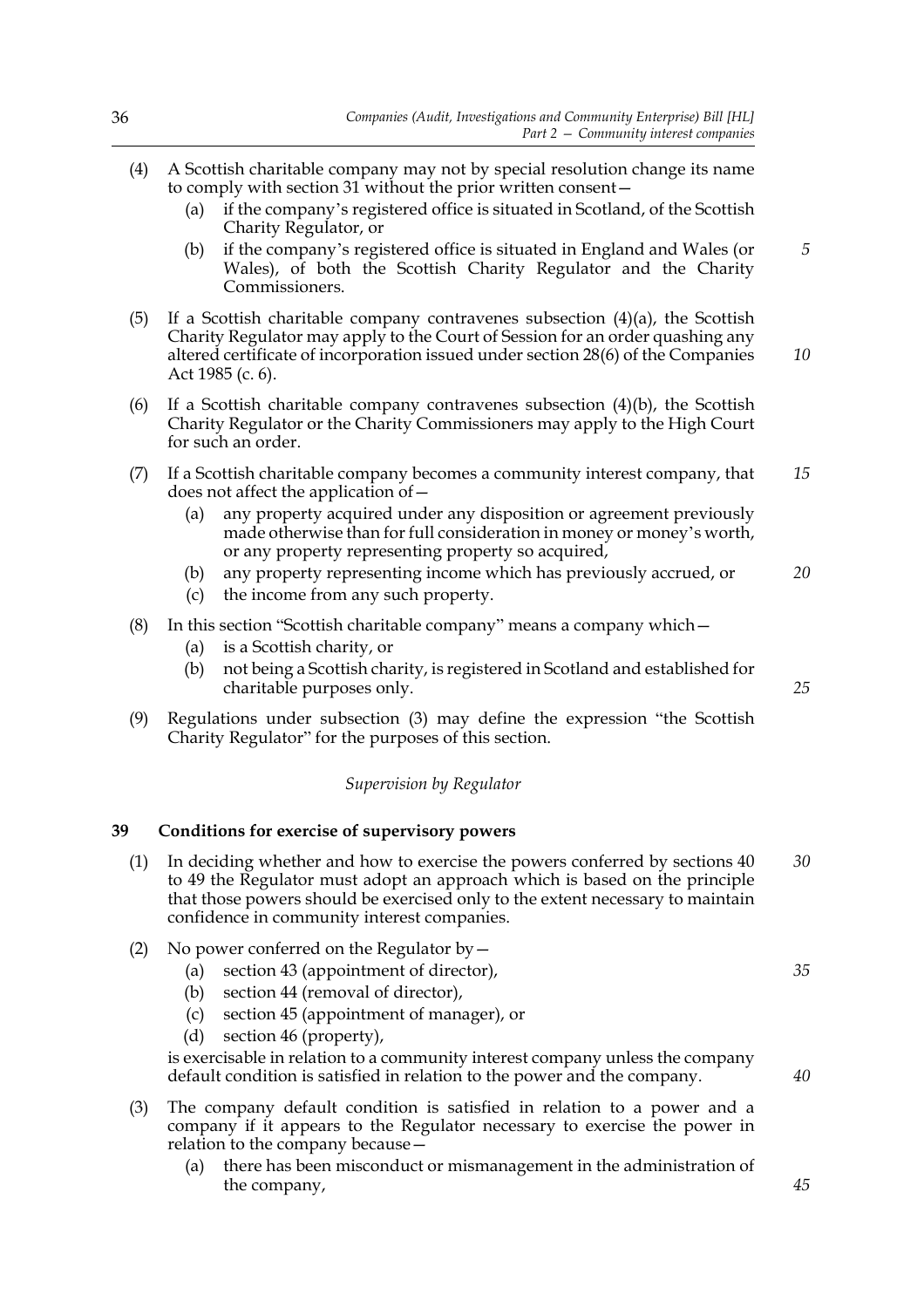- (b) there is a need to protect the company's property or to secure the proper application of that property,
- (c) the company is not satisfying the community interest test, or
- (d) if the company has community interest objects, the company is not carrying on any activities in pursuit of those objects.
- (4) The power conferred on the Regulator by section 47 (transfer of shares etc.) is not exercisable in relation to a community interest company unless it appears to the Regulator that the company is an excluded company.

# **40 Investigation**

- (1) The Regulator may—
	- (a) investigate the affairs of a community interest company, or
	- (b) appoint any person (other than a member of the Regulator's staff) to investigate the affairs of a community interest company on behalf of the Regulator.
- (2) Subsection (1)(b) is in addition to paragraph 5 of Schedule 3 (powers of Regulator exercisable by authorised members of staff) and does not affect the application of that paragraph to the Regulator's power under subsection (1)(a). *15*
- (3) Schedule 7 (further provision about investigations under this section) has effect.

# **41 Audit**

- (1) The Regulator may by order require a community interest company to allow the annual accounts of the company to be audited by a qualified auditor appointed by the Regulator.
- (2) A person is a qualified auditor if he is eligible for appointment as a company auditor under section 25 of the Companies Act 1989 (c. 40) (eligibility for appointment as auditor).
- (3) Sections 389A and 389B of the Companies Act 1985 (c. 6) (auditor's rights to information) apply in relation to an auditor appointed under this section as in relation to an auditor appointed under Chapter 5 of Part 11 of that Act.
- (4) On completion of the audit the auditor must make a report to the Regulator on such matters and in such form as the Regulator specifies. *30*
- (5) The expenses of the audit, including the remuneration of the auditor, are to be paid by the Regulator.
- (6) An audit under this section is in addition to, and does not affect, any audit required by or by virtue of any other enactment.

### **42 Civil proceedings**

- (1) The Regulator may bring civil proceedings in the name and on behalf of a community interest company.
- (2) Before instituting proceedings under this section the Regulator must give written notice to the company stating—
	- (a) the cause of action,
	- (b) the remedy sought, and

*5*

*10*

*20*

*25*

*35*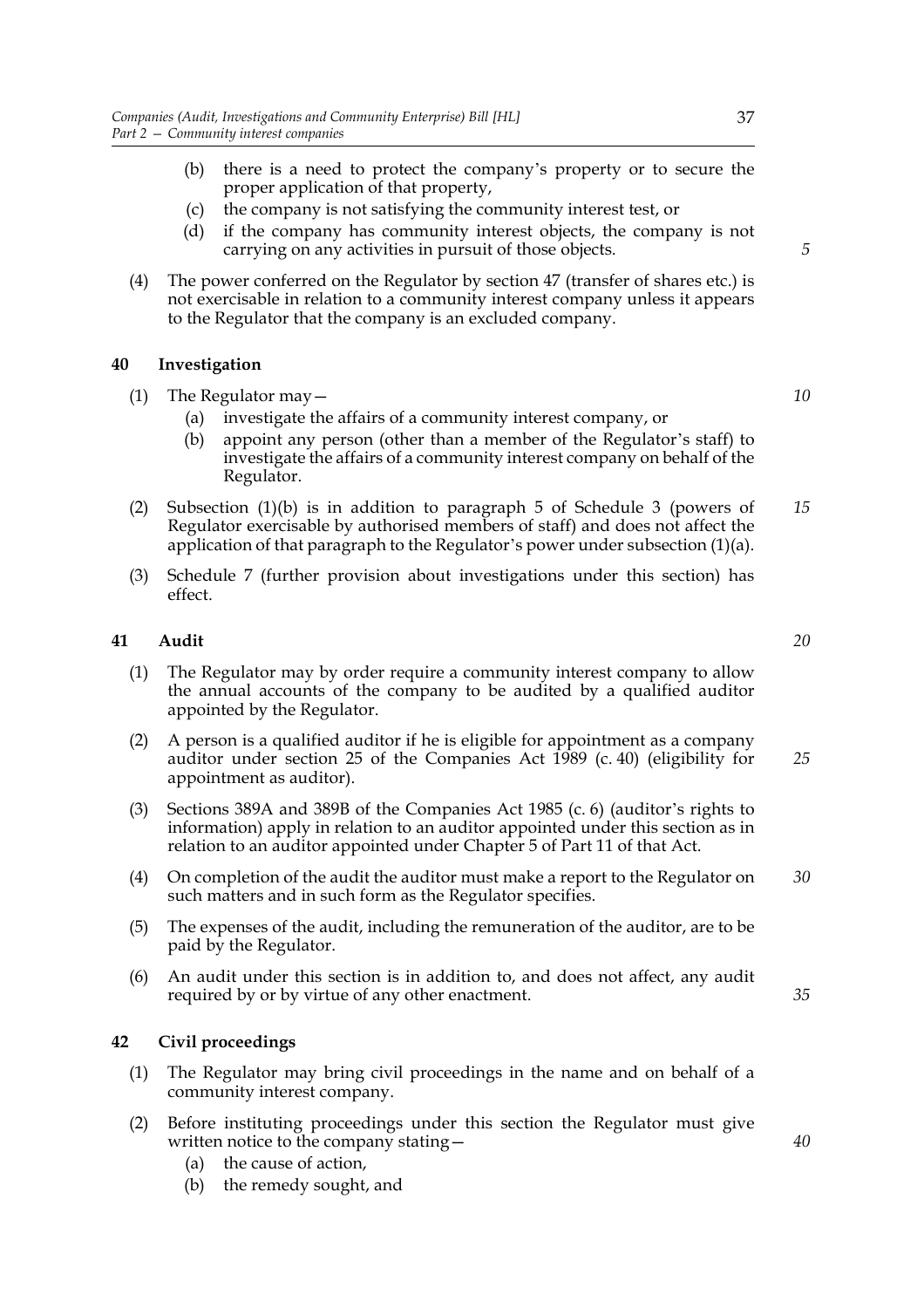- (c) a summary of the facts on which the proceedings are to be based.
- (3) Any director of the company may apply to the court for an order—
	- (a) that proposed proceedings are not to be instituted under this section, or
	- (b) that proceedings instituted under this section are to be discontinued.
- (4) On an application under subsection (3) the court may make such order as it thinks fit. *5*
- (5) In particular the court may (as an alternative to ordering that proposed proceedings are not to be instituted under this section or that proceedings instituted under this section are to be discontinued) order—
	- (a) that the proposed proceedings may be instituted under this section, or the proceedings instituted under this section may be continued, on such terms and conditions as the court thinks fit, *10*
	- (b) that any proceedings instituted by the company are to be discontinued, or
	- (c) that any proceedings instituted by the company may be continued on such terms and conditions as the court thinks fit. *15*
- (6) The Regulator must indemnify the company against any costs (or expenses) incurred by it in connection with proceedings brought under this section.
- (7) Any costs (or expenses)—
	- (a) awarded to the company in connection with proceedings brought under this section, or *20*
	- (b) incurred by the company in connection with the proceedings and which it is agreed should be paid by a defendant (or defender),

are to be paid to the Regulator.

# **43 Appointment of director**

- (1) The Regulator may by order appoint a director of a community interest company.
- (2) The person appointed may be anyone whom the Regulator thinks appropriate, other than a member of the Regulator's staff.
- (3) A person may be appointed as a director of a company under this section—
	- (a) whether or not the person is a member of the company, and
	- (b) irrespective of any provision made by the memorandum or articles of the company or a resolution of the company in general meeting.
- (4) An order appointing a person to be a director of a company under this section must specify the terms on which the director is to hold office; and those terms have effect as if contained in a contract between the director and the company. *35*
- (5) The terms specified must include the period for which the director is to hold office, and may include terms as to the remuneration of the director by the company.
- (6) A director appointed under this section has all the powers of the directors appointed by the company (including powers exercisable only by a particular director or class of directors). *40*
- (7) A director appointed under this section may not be removed by the company, but may be removed by the Regulator at any time.

*25*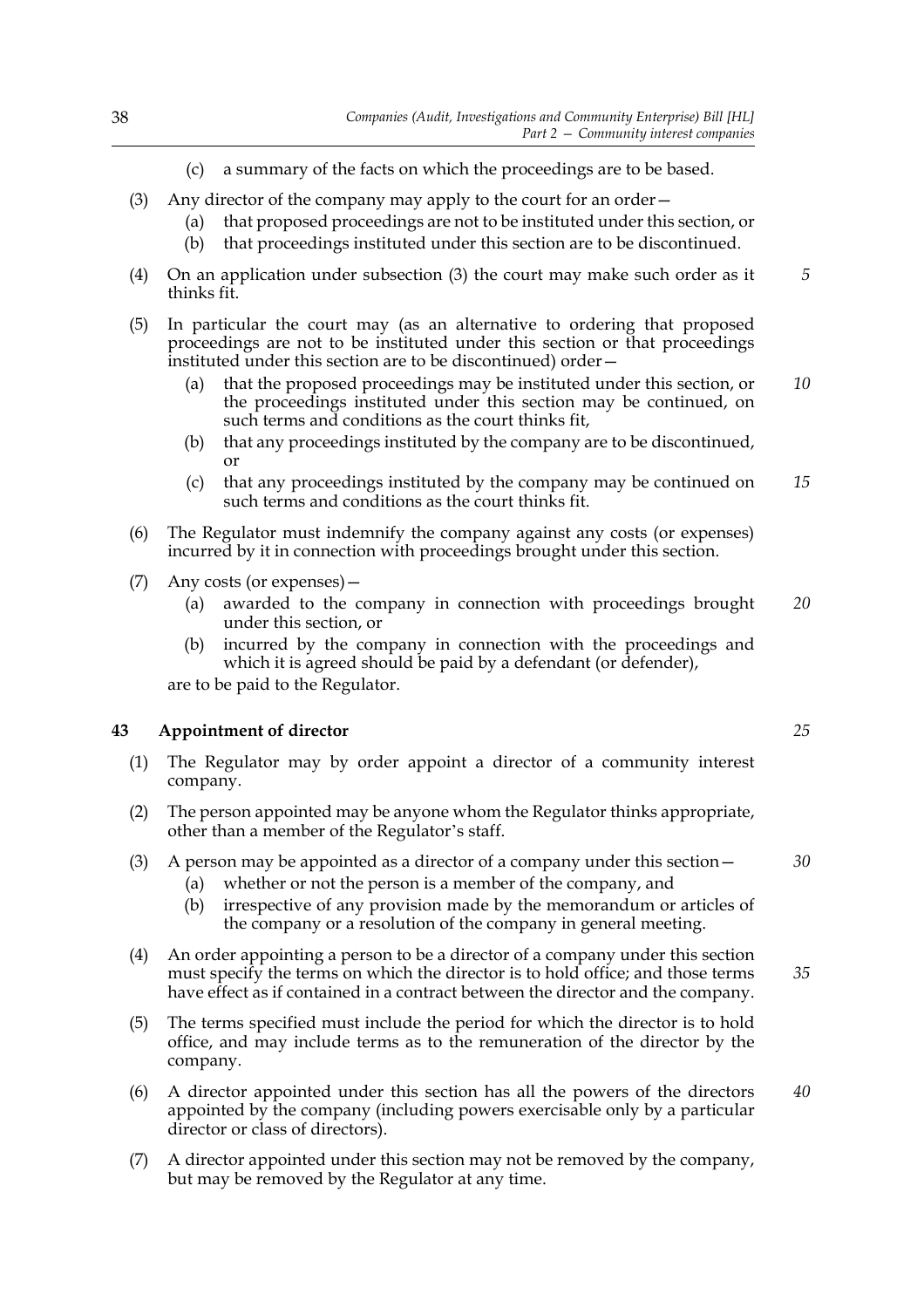- (8) Where—
	- (a) a person is appointed to be a director of the company under this section, or
	- (b) a person so appointed ceases to be a director of the company,

the obligation which would otherwise be imposed on the company under section  $288(2)$  of the Companies Act 1985 (c. 6) (requirement that company notify change among directors to registrar) is instead an obligation of the Regulator.

- (9) But if subsection (10) applies, section 288(2) applies as if the period within which the Regulator must send a notification to the registrar of companies is 14 days from the date on which the Regulator receives notification under that subsection. *10*
- (10) Where a person appointed to be a director of the company under this section ceases to be a director of the company (otherwise than by removal under subsection (7)), the company must give notification of that fact to the Regulator in a form approved by the Regulator before the end of the period of 14 days beginning with the date on which the person ceases to be a director.
- (11) If the company fails to comply with subsection (10) it commits an offence.
- (12) A person guilty of an offence under subsection (11) is liable on summary conviction to a fine not exceeding level 5 on the standard scale.
- (13) The company may appeal to the Appeal Officer against an order under this section.

# **44 Removal of director**

- (1) The Regulator may by order remove a director of a community interest company.
- (2) If a person has been removed under subsection  $(1)$  -
	- (a) the company may not subsequently appoint him a director of the company, and
	- (b) any assignment to the person of the office of director of the company is of no effect (even if approved by special resolution of the company).
- (3) The Regulator may by order suspend a director of the company pending a decision whether to remove him.
- (4) The maximum period for which a director may be suspended under subsection (3) is one year.
- (5) If the Regulator suspends a director under subsection (3) the Regulator may give directions in relation to the performance of the director's functions. *35*
- (6) The Regulator may discharge an order made under subsection (1).
- (7) The discharge of an order made under subsection (1) does not reinstate the person removed by the order as a director of the company, but on the discharge of the order subsection (2) ceases to apply to the person.
- (8) The Regulator must from time to time review any order made under subsection (3) and, if it is appropriate to do so, discharge the order.

*5*

*20*

*25*

*30*

*40*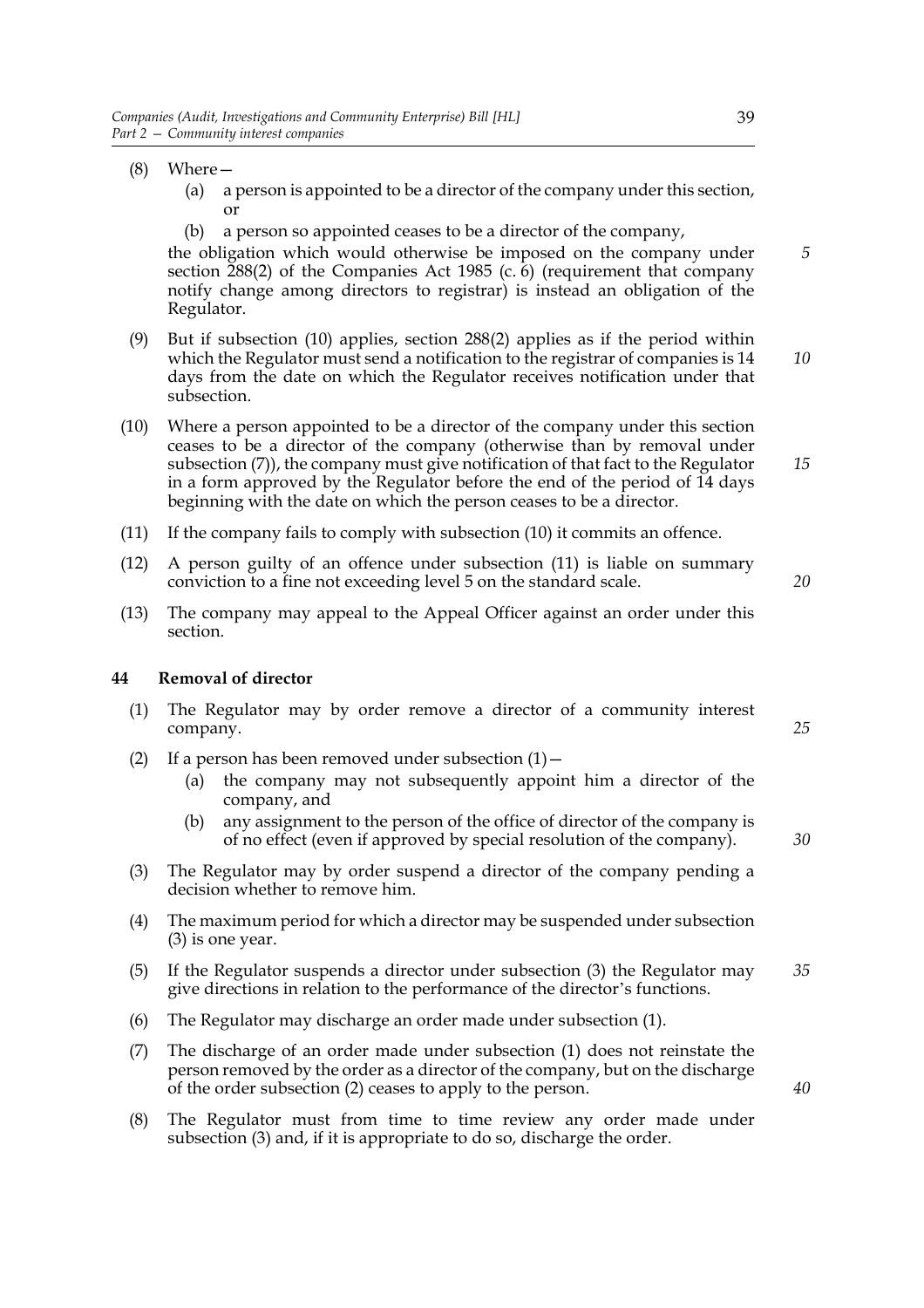- (9) Before making an order under subsection (1) or (3) in relation to a director, the Regulator must give at least 14 days' notice to—
	- (a) the director, and
	- (b) the company.
- (10) Where an order is made in relation to a director under subsection (1) or (3) the director may appeal against the order—
	- (a) in England and Wales, to the High Court, or
	- (b) in Scotland, to the Court of Session.
- (11) The Regulator must, before the end of the period of 14 days beginning with the date on which—
	- (a) an order under subsection (1) is made or discharged,
	- (b) an order under subsection (3) is made or discharged or expires, or
	- an order under subsection  $(1)$  or  $(3)$  is quashed on appeal,

give notification of that event to the registrar of companies in a form approved by the registrar of companies.

(12) Where subsection (11) imposes an obligation to notify the registrar of companies of an event, section 288(2) of the Companies Act 1985 (c. 6) (requirement that company notify change among directors to registrar) does not apply in respect of the event.

### **45 Appointment of manager**

- (1) The Regulator may by order appoint a manager in respect of the property and affairs of a community interest company.
- (2) The person appointed may be anyone whom the Regulator thinks appropriate, other than a member of the Regulator's staff.
- (3) An order under subsection (1) may make provision as to the functions to be exercised by, and the powers of, the manager. *25*
- (4) The order may in particular provide—
	- (a) for the manager to have such of the functions of the company's directors as are specified in the order, and
	- (b) for the company's directors to be prevented from exercising any of those functions. *30*
- (5) In carrying out his functions the manager acts as the company's agent; and a person dealing with the manager in good faith and for value need not inquire whether the manager is acting within his powers.
- (6) The appointment of the manager does not affect—
	- (a) any right of any person to appoint a receiver or manager of the company's property (including any right under section 51 of the Insolvency Act 1986 (c. 45)), or
	- (b) the rights of a receiver or manager appointed by a person other than the Regulator.
- (7) The manager's functions are to be discharged by him under the supervision of the Regulator; and the Regulator must from time to time review the order by which the manager is appointed and, if it is appropriate to do so, discharge it in whole or in part.

*20*

*5*

*10*

*15*

*40*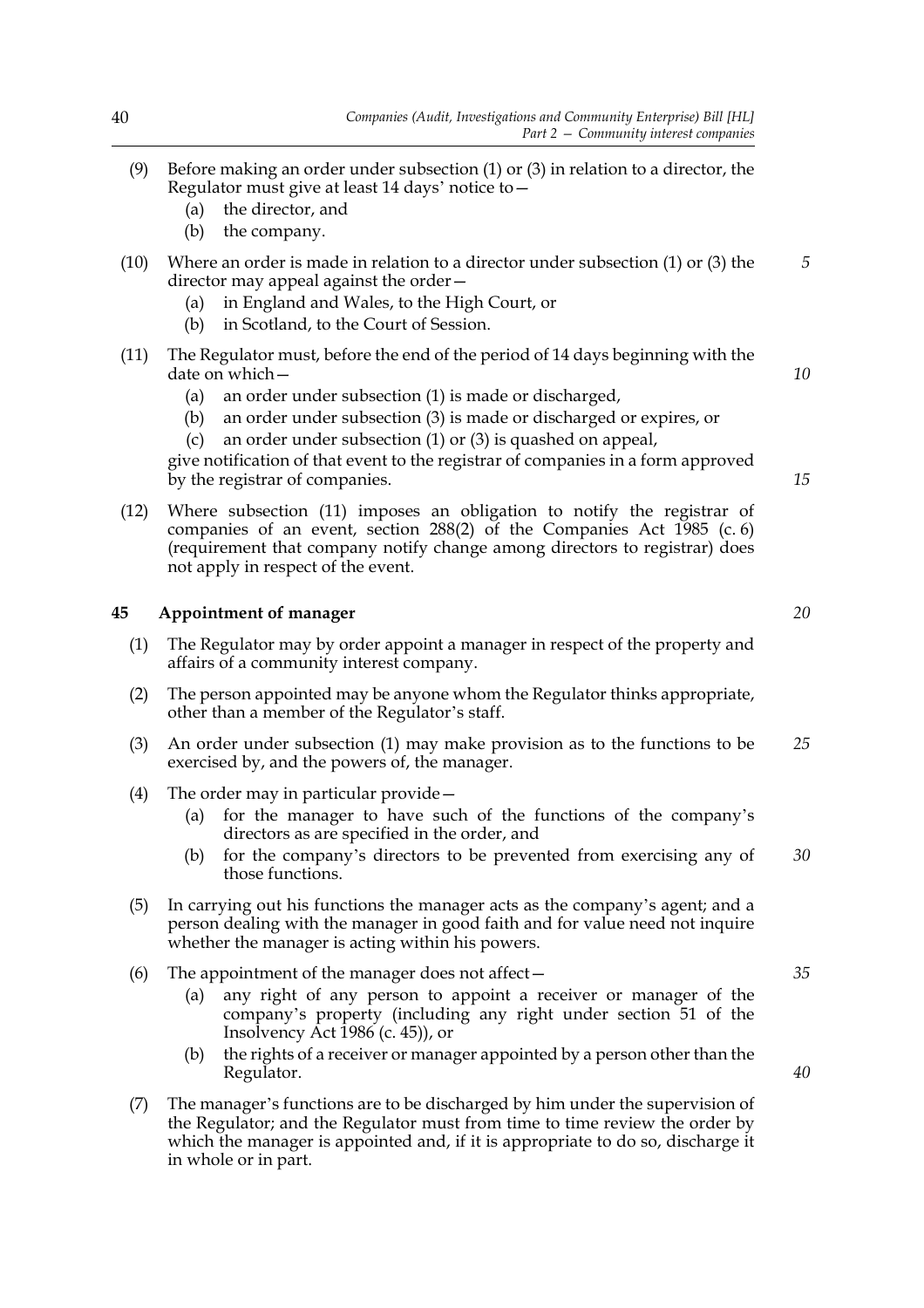- (8) In particular, the Regulator must discharge the order on the appointment of a person to act as administrative receiver, administrator, provisional liquidator or liquidator of the company.
- (9) The Regulator may apply to the court for directions in relation to any matter arising in connection with the manager's functions or powers.
- (10) On an application under subsection (9) the court may give such directions or make such orders as it thinks fit.
- (11) The costs of any application under subsection (9) are to be paid by the company.
- (12) Regulations may authorise the Regulator—
	- (a) to require a manager to make reports,
	- (b) to require a manager to give security (or, in Scotland, to find caution) for the due exercise of the manager's functions, and
	- (c) to remove a manager in circumstances prescribed by the regulations.
- (13) Regulations may—
	- (a) provide for a manager's remuneration to be payable from the property of the company, and
	- (b) authorise the Regulator to determine the amount of a manager's remuneration and to disallow any amount of remuneration in circumstances prescribed by the regulations.
- (14) The company may appeal to the Appeal Officer against an order under this section.

### **46 Property**

- (1) The Regulator may by order—
	- (a) vest in the Official Property Holder any property held by or in trust for a community interest company, or *25*
	- (b) require persons in whom such property is vested to transfer it to the Official Property Holder.
- (2) The Regulator—
	- (a) may order a person who holds property on behalf of a community interest company, or on behalf of a trustee of a community interest company, not to part with the property without the Regulator's consent, and *30*
	- (b) may order any debtor of a community interest company not to make any payment in respect of the debtor's liability to the company without the Regulator's consent. *35*
- (3) The Regulator may by order restrict—
	- (a) the transactions which may be entered into by a community interest company, or
	- (b) the nature or amount of the payments that a community interest company may make, *40*

and the order may in particular provide that transactions may not be entered into or payments made without the Regulator's consent.

(4) The vesting or transfer of property under subsection (1) does not constitute a breach of a covenant or condition against alienation, and no right listed in *45*

*10*

*5*

*15*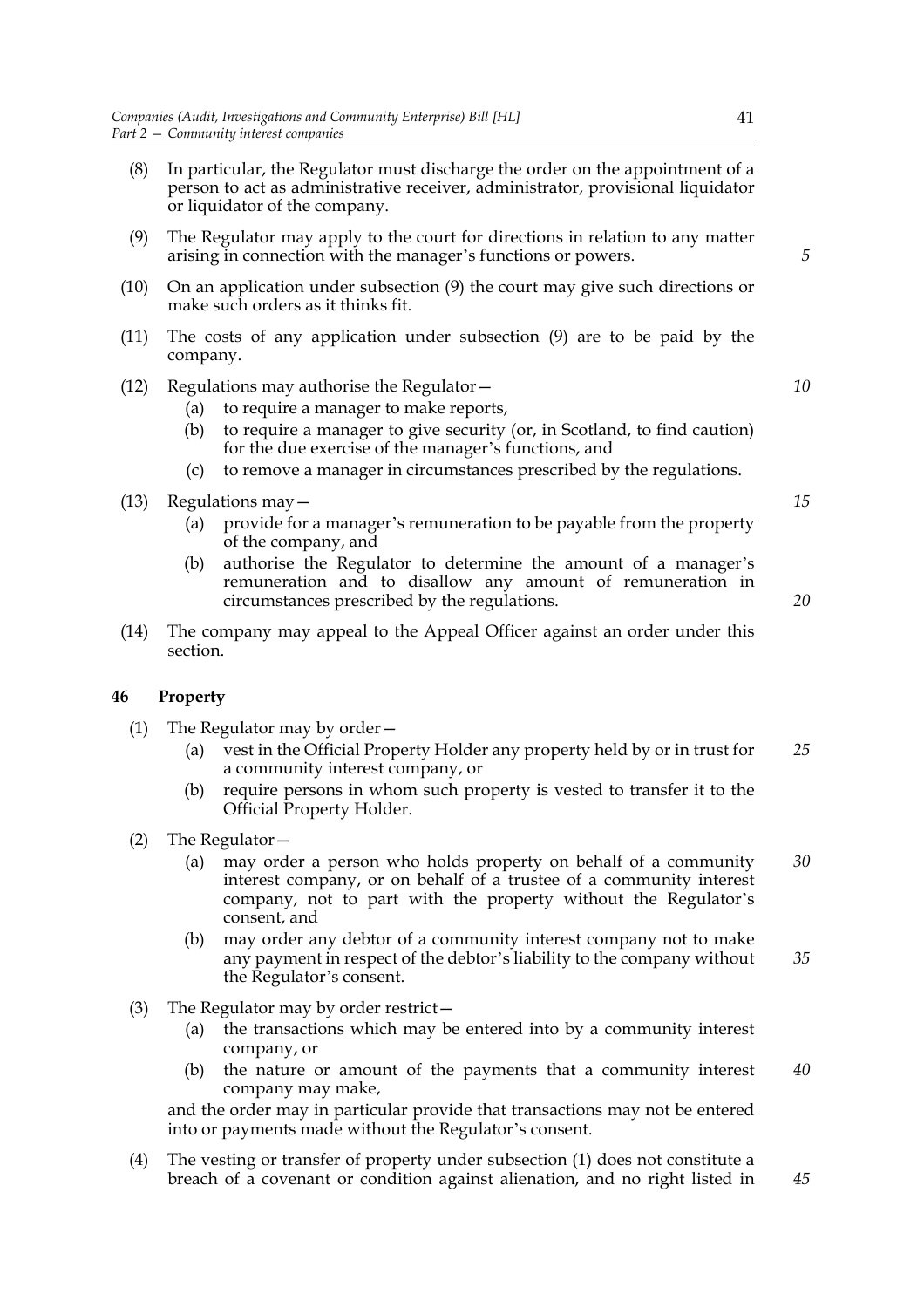subsection (5) operates or becomes exercisable as a result of the vesting or transfer.

- (5) The rights are—
	- (a) a right of reverter (or in Scotland, the right of the fiar on the termination of a liferent),
	- (b) a right of pre-emption,
	- (c) a right of forfeiture,
	- (d) a right of re-entry,
	- (e) a right of irritancy,
	- (f) an option, and
	- (g) any right similar to those listed in paragraphs (a) to (f).
- (6) The Regulator must from time to time review any order under this section and, if it is appropriate to do so, discharge the order in whole or in part.
- (7) On discharging an order under subsection (1) the Regulator may make any order as to the vesting or transfer of the property, and give any directions, which he considers appropriate.
- (8) If a person fails to comply with an order under subsection (1)(b), the Regulator may certify that fact in writing to the court.
- (9) If, after hearing—
	- (a) any witnesses who may be produced against or on behalf of the alleged offender, and *20*
	- (b) any statement which may be offered in defence,

the court is satisfied that the offender failed without reasonable excuse to comply with the order, it may deal with him as if he had been guilty of contempt of the court.

- (10) A person who contravenes an order under subsection (2) or (3) commits an offence, but a prosecution may be instituted in England and Wales only with the consent of the Regulator or the Director of Public Prosecutions.
- (11) A person guilty of an offence under subsection (10) is liable on summary conviction to a fine not exceeding level 5 on the standard scale.
- (12) Subsections (8) to (10) do not prevent the bringing of civil proceedings in respect of a contravention of an order under subsection  $(1)(b)$ ,  $(2)$  or  $(3)$ .
- (13) The company and any person to whom the order is directed may appeal to the Appeal Officer against an order under subsection (1) or (2).
- (14) The company may appeal to the Appeal Officer against an order under subsection  $(3)$ . *35*

# **47 Transfer of shares etc.**

- (1) If a community interest company has a share capital, the Regulator may by order transfer specified shares in the company to specified persons.
- (2) If a community interest company is a company limited by guarantee, the Regulator may by order— *40*
	- (a) extinguish the interests in the company of specified members of the company (otherwise than as shareholders), and

*10*

*15*

*5*

*30*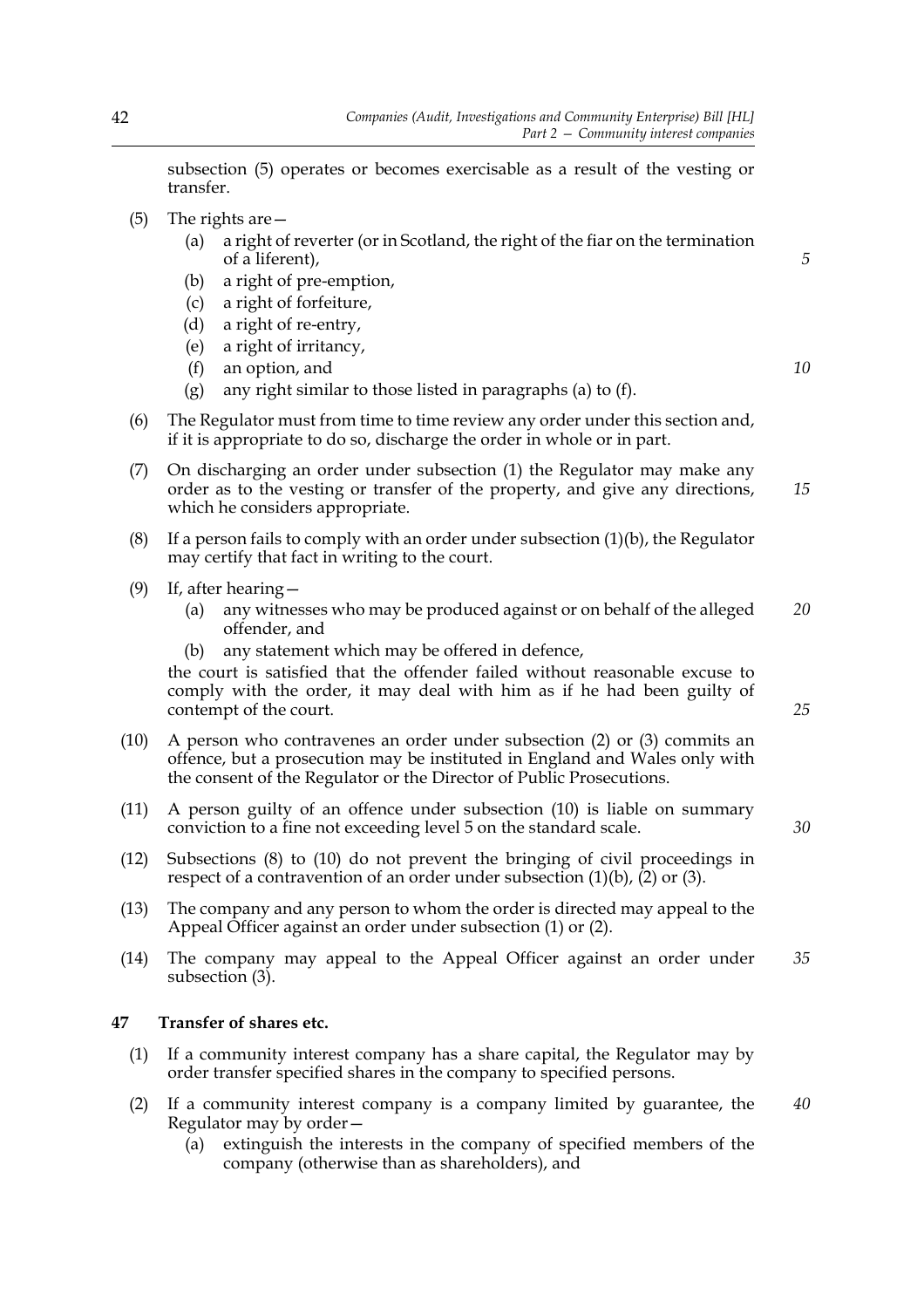- (b) appoint a new member in place of each member whose interest has been extinguished.
- (3) An order under subsection (1) may not transfer any shares in respect of which—
	- (a) a dividend may be paid, or
	- (b) a distribution of the company's assets may be made if the company is wound up.
- (4) An order under this section in relation to a company—
	- (a) may only transfer shares to, and appoint as new members, persons who have consented to the transfer or appointment, and
	- (b) may be made irrespective of any provision made by the memorandum or articles of the company or a resolution of the company in general meeting.
- (5) The company and any person from whom shares are transferred by the order may appeal to the Appeal Officer against an order under subsection (1).
- (6) The company and any person whose interest is extinguished by the order may appeal to the Appeal Officer against an order under subsection (2).
- (7) "Specified", in relation to an order, means specified in the order.

# **48 Petition for winding up**

- (1) The Regulator may present a petition for a community interest company to be wound up if the court is of the opinion that it is just and equitable that the company should be wound up. *20*
- (2) Subsection (1) does not apply if the company is already being wound up by the court.
- (3) In section 124 of the Insolvency Act 1986 (c. 45) (application for winding up), after subsection (4) insert— *25*
	- "(4A) A winding-up petition may be presented by the Regulator of Community Interest Companies in a case falling within section 48 of the Companies (Audit, Investigations and Community Enterprise) Act 2004."

*30*

*40*

# **49 Dissolution and striking off**

- (1) If a community interest company has been dissolved, the Regulator may apply under section 651 of the Companies Act 1985 (c. 6) for an order declaring the dissolution to have been void.
- (2) If a community interest company has been struck off the register under section 652 of the Companies Act 1985 (defunct companies), the Regulator may apply under section 653(2) of that Act for an order that the company's name be restored. *35*
- (3) If an application under section 652A of the Companies Act 1985 (application to strike name of private company off register) is made on behalf of a community interest company, section 652B(6) of that Act (persons to be notified of application) is to be treated as also requiring a copy of the application to be given to the Regulator.

43

*5*

*10*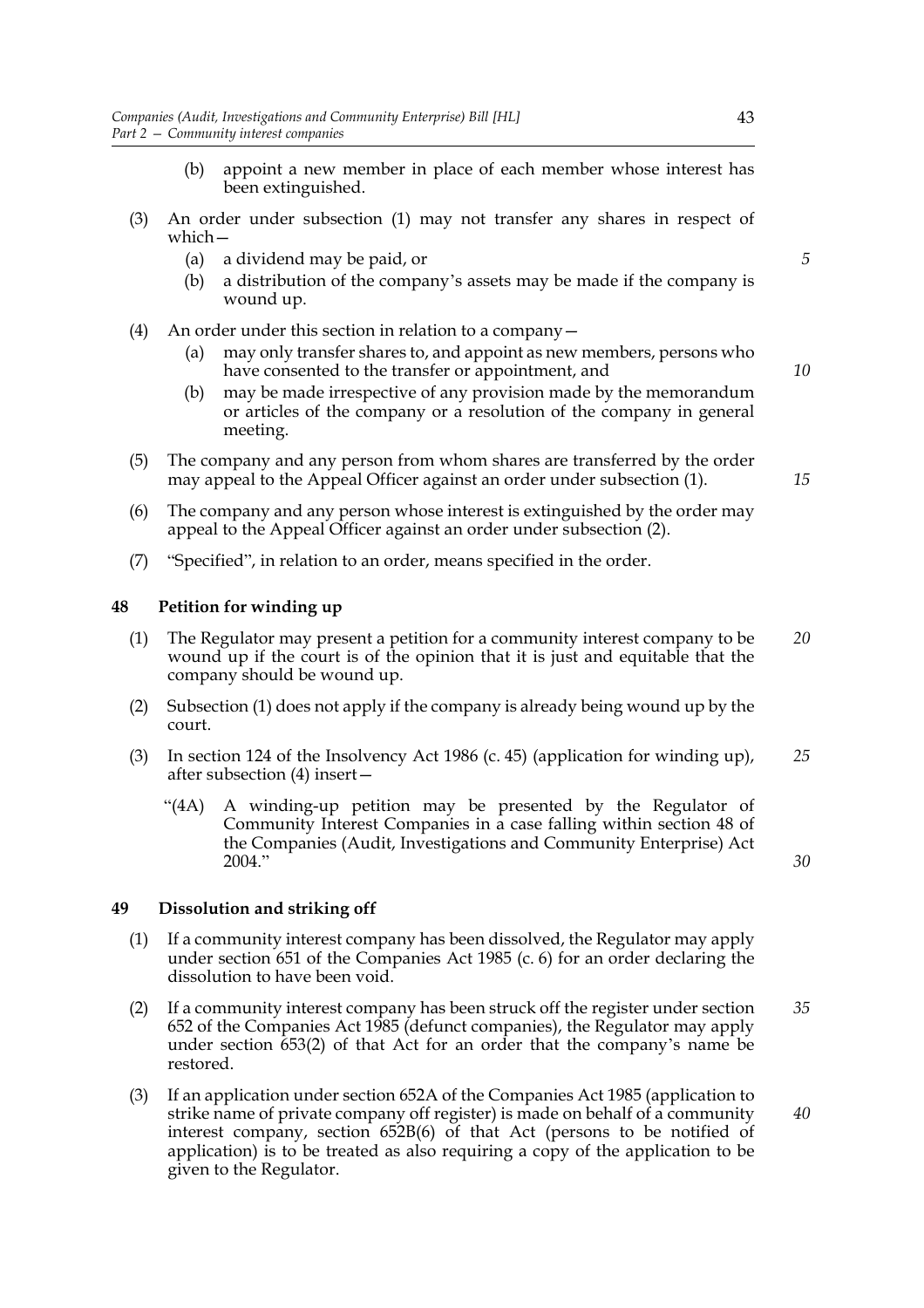### *Change of status*

# **50 Re-registration**

- (1) A community interest company is excluded from re-registering under section 49 of the Companies Act 1985 (c. 6) (re-registration of limited company as unlimited).
- (2) If a community interest company which is not a public company re-registers as a public company under section 43 of the Companies Act 1985, or a community interest company which is a public company re-registers as a private company under section 53 of that Act, the certificate of incorporation issued under section  $47(1)(b)$  or  $55(1)(b)$  of that Act is to contain a statement that the company is a community interest company.
- (3) The fact that the certificate of incorporation contains such a statement is conclusive evidence that the company is a community interest company.

### **51 Ceasing to be a community interest company**

A community interest company may not cease to be a community interest company except by dissolution or as provided— *15*

- (a) by sections 52 and 53 (becoming a charity or a Scottish charity), or
- (b) if regulations are made under section 54 (becoming an industrial and provident society), by the regulations.

### **52 Becoming a charity or a Scottish charity: requirements**

- (1) If a community interest company is to cease being a community interest company and become a charity or a Scottish charity, the company must—
	- (a) by special resolution alter its memorandum so that it does not state that it is to be a community interest company,
	- (b) by special resolutions under the Companies Act 1985 make such alterations of its memorandum and articles as it considers appropriate, and *25*
	- (c) by special resolution change its name so that it does not comply with section 31.
- (2) Section 380(1) of the Companies Act 1985 (forwarding of copies of special resolutions to registrar of companies) must be complied with in relation to each of the special resolutions at the same time. *30*
- (3) If the special resolutions include one under section 4 or 17 of the Companies Act 1985 (alterations of memorandum)—
	- (a) copies of the special resolutions must not be forwarded to the registrar of companies before the relevant date, and *35*
	- (b) section 380(1) has effect in relation to them as if it referred to 15 days after the relevant date.
- (4) If an application is made under section 5 of the Companies Act 1985 (objection to alteration of memorandum under section 4 or 17), the relevant date is -
	- (a) the date on which the court determines the application (or, if there is more than one application, the date on which the last to be determined by the court is determined), or
	- (b) such later date as the court may order.

*20*

*10*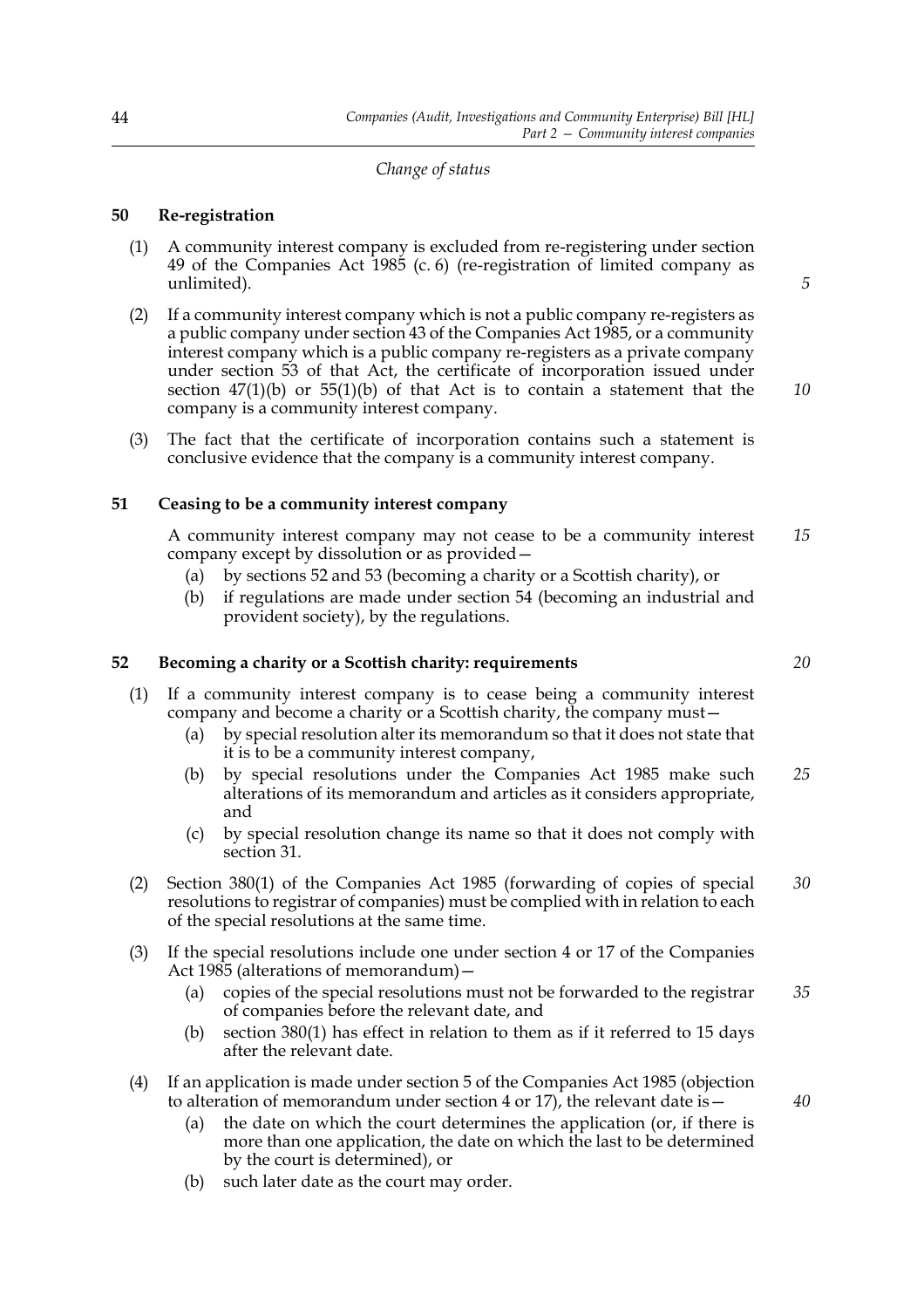- (5) If there is no application under section 5 of that Act, the relevant date is the end of the period for making such an application.
- (6) The copies of the special resolutions forwarded to the registrar of companies must be accompanied by—
	- (a) a copy of the memorandum and articles of the company as altered by the special resolutions, and
	- (b) a statement under subsection (7) or, if the company's registered office is situated in Scotland and the company is to become a Scottish charity, a statement under subsection (8).
- (7) A statement under this subsection is a statement by the Charity Commissioners that in their opinion, if the special resolutions take effect and the company ceases to be a community interest company the company will be a charity and will not be an exempt charity. *10*
- (8) A statement under this subsection is a statement by the Commissioners of Inland Revenue that—
	- (a) the company has claimed exemption under section 505(1) of the Income and Corporation Taxes Act 1988 (c. 1), and
	- (b) if the special resolutions take effect and the company ceases to be a community interest company the company will be given such intimation as is mentioned in section 1(7) of the Law Reform (Miscellaneous Provisions) (Scotland) Act 1990 (c. 40).
- (9) "Exempt charity" has the same meaning as in the Charities Act 1993 (c. 10) (see section 96 of that Act).

# **53 Becoming a charity or a Scottish charity: decisions etc.**

- (1) On receiving under section 52 the copies of the special resolutions, the memorandum and articles as altered by the special resolutions and the statement, the registrar must (instead of recording the special resolutions and entering a new name on the register)— *25*
	- (a) forward a copy of each of the documents to the Regulator, and
	- (b) retain them pending the Regulator's decision.
- (2) The alterations of the memorandum and articles made by the special resolutions are to take effect only as provided by this section.
- (3) The Regulator must decide whether the company is eligible to cease being a community interest company.
- (4) The company is eligible to cease being a community interest company if it has complied with section 52 and none of the following applies— *35*
	- (a) the Regulator has under section 41 appointed an auditor to audit the company's annual accounts and the audit has not been completed,
	- (b) civil proceedings instituted by the Regulator in the name of the company under section 42 have not been determined or discontinued,
	- (c) a director of the company holds office by virtue of an order under section 43,
	- (d) a director of the company is suspended under section 44(3),
	- (e) there is a manager in respect of the property and affairs of the company appointed under section 45,
	- (f) the Official Property Holder holds property as trustee for the company,

*15*

*20*

*5*

*30*

*40*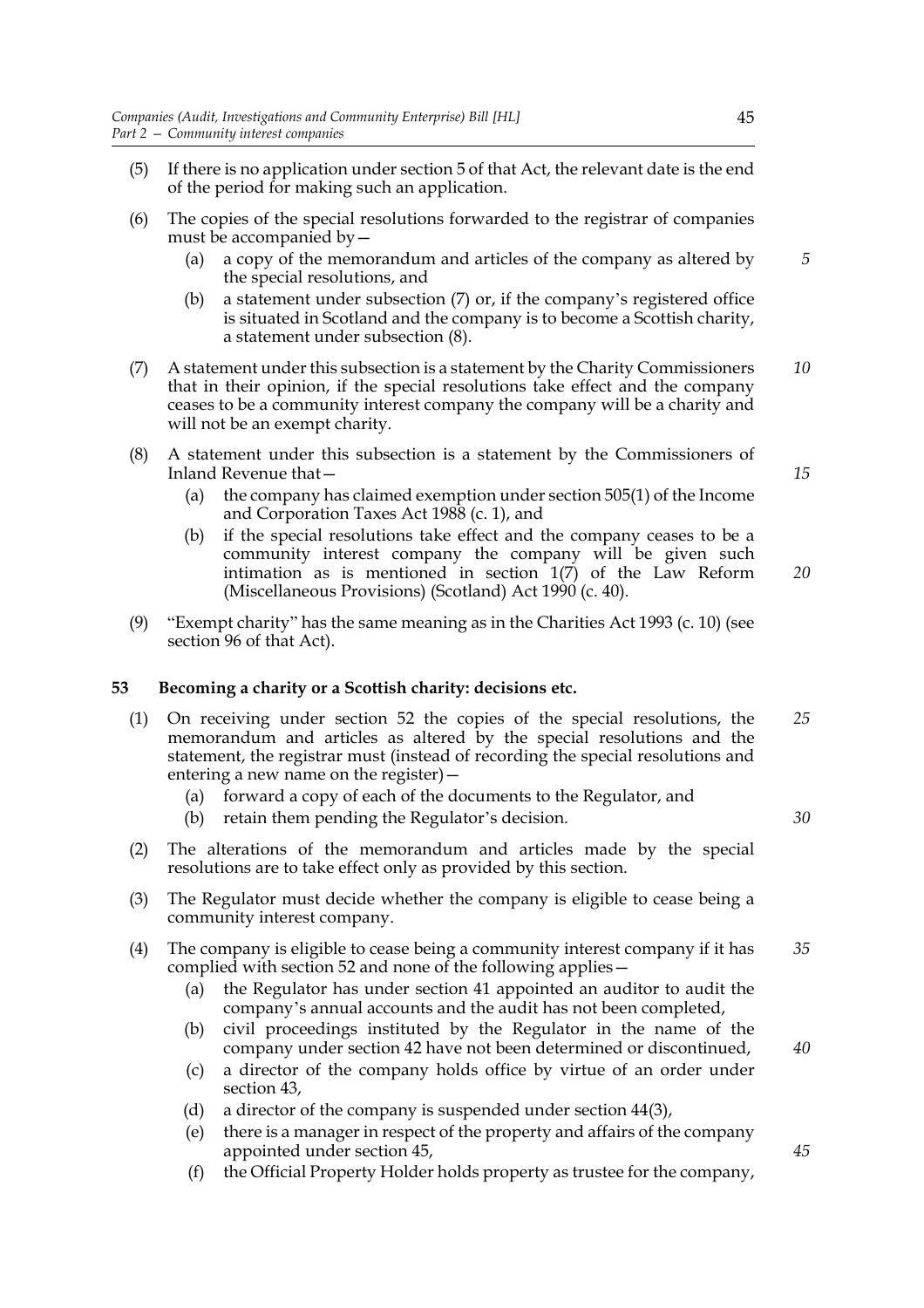- (g) an order under section 46(2) or (3) is in force in relation to the company,
- (h) a petition has been presented for the company to be wound up.
- (5) The Regulator must give notice of the decision to the registrar of companies (but the registrar is not required to record it).
- (6) If the Regulator gives notice of a decision that the company is eligible to cease being a community interest company, section 28(6) of the Companies Act 1985 (c. 6) (registration of new name) applies; and if the registrar of companies enters the new name of the company on the register he must also retain and record the special resolutions and the statement. *5*
- (7) On the date on which the certificate of incorporation is issued the alterations to the company's articles and memorandum made by the special resolutions take effect and the company ceases to be a community interest company. *10*
- (8) If the Regulator decides that the company is not eligible to cease being a community interest company, the company may appeal to the Appeal Officer against the decision.

# **54 Becoming an industrial and provident society**

- (1) Unless regulations make provision to the contrary, a community interest company may not convert itself into a registered society under section 53 of the Industrial and Provident Societies Act 1965 (c. 12).
- (2) If regulations make provision allowing the conversion of community interest companies under that section they may include provision modifying that section in its application by virtue of the regulations. *20*

#### *Supplementary*

### **55 Fees**

- (1) Regulations may require the payment of such fees in connection with the Regulator's functions as may be specified in the regulations. *25*
- (2) The regulations may provide for fees to be paid to the registrar of companies (rather than to the Regulator).
- (3) The Regulator may charge a fee for any service which is provided otherwise than in pursuance of an obligation imposed by law, other than the provision of guidance which the Regulator considers to be of general interest. *30*
- (4) Fees paid by virtue of this section are to be paid into the Consolidated Fund.

### **56 Extension of provisions about registrar etc.**

Regulations may make amendments or modifications of any provision contained in—

- (a) Part 24 of the Companies Act 1985 (registrar), or
- (b) Part 25 of that Act (miscellaneous and supplementary),

in consequence of any provision contained in, or made under, this Part (in particular, so as to provide that references to the Companies Acts are to include provisions contained in, or made under, this Part).

*15*

*35*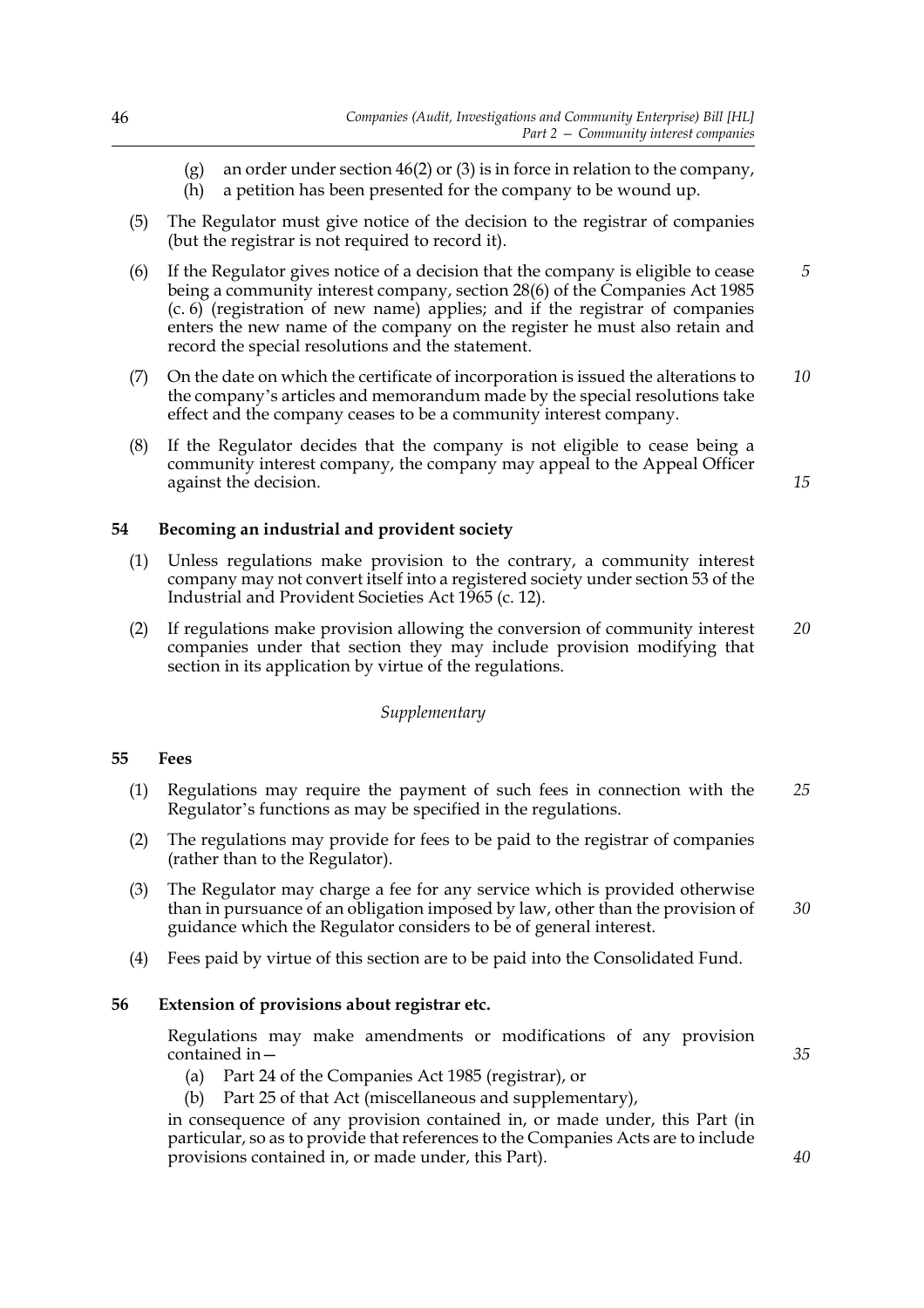# **57 Information**

- (1) Regulations may require the registrar of companies—
	- (a) to notify the Regulator of matters specified in the regulations, and
	- (b) to provide the Regulator with copies of documents specified in the regulations.
- (2) After section 71 of the Bankruptcy (Scotland) Act 1985 (c. 66) insert—

# **"71A Further duty of Accountant in Bankruptcy**

The Accountant in Bankruptcy shall, on receiving any notice under section 109(1) of the Insolvency Act 1986 in relation to a community interest company, forward a copy of that notice to the Regulator of Community Interest Companies."

- (3) In section 31(2) of the Data Protection Act 1998 (c. 29) (restricted access to data processed for specified purposes)—
	- (a) in paragraphs (b), (c) and (d), after "charities" insert "or community interest companies", and
	- (b) in paragraph (b), after "trustees" insert ", directors".
- (4) A public authority may disclose to the Regulator, for any purpose connected with the exercise of the Regulator's functions, information received by the authority in connection with its functions.
- (5) The Regulator may disclose to a public authority any information received by the Regulator in connection with the functions of the Regulator— *20*
	- (a) for a purpose connected with the exercise of those functions, or
	- (b) for a purpose connected with the exercise by the authority of its functions.
- (6) In deciding whether to disclose information to a public authority in a country or territory outside the United Kingdom the Regulator must have regard to the considerations listed in section 243(6) of the Enterprise Act 2002 (c. 40) (overseas disclosures), but as if the reference to information of a kind to which section 237 of that Act applies were to information of the kind the Regulator is considering disclosing. *25 30*
- (7) The powers to disclose information in subsections (4) and (5) are subject to  $-$ 
	- (a) any restriction on disclosure imposed by or by virtue of an enactment, and
	- (b) any express restriction on disclosure subject to which information was supplied.
- (8) Information may be disclosed under subsection (4) or (5) subject to a restriction on its further disclosure.
- (9) A person who discloses information in contravention of a restriction imposed under subsection (8) is guilty of an offence, but a prosecution may be instituted in England or Wales only with the consent of the Regulator or the Director of Public Prosecutions.
- (10) A person guilty of an offence under subsection (9) is liable on summary conviction to a fine not exceeding level 3 on the standard scale.
- (11) "Public authority" means a person or body having functions of a public nature.

*35*

*40*

*10*

*15*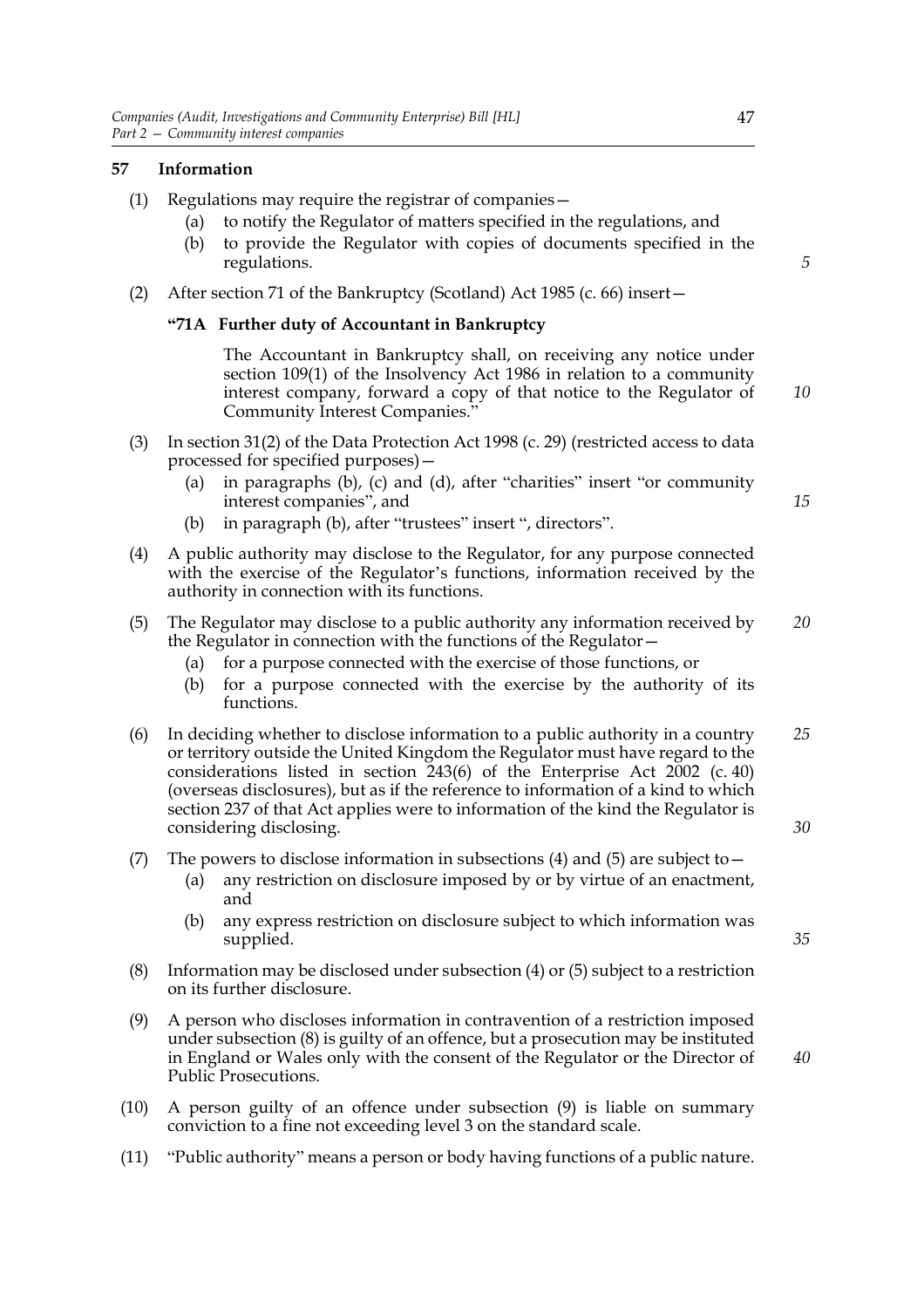# **58 Offences**

- (1) If an offence under this Part committed by a body corporate is proved—
	- (a) to have been committed with the consent or connivance of an officer, or (b) to be attributable to any neglect on the part of an officer,

the officer as well as the body corporate is guilty of the offence and liable to be proceeded against and punished accordingly.

- (2) "Officer" means a director, manager, secretary or other similar officer of the body corporate, or a person purporting to act in any such capacity.
- (3) "Director"—
	- (a) includes a shadow director, and

*10*

*15*

*5*

(b) if the affairs of a body corporate are managed by its members, means a member of the body.

# **59 Orders made by Regulator**

- (1) An order made by the Regulator under this Part must be given to the community interest company in relation to which it is made and—
	- (a) if the order is under section  $44(1)$  or (3), to the director removed or suspended,
	- (b) if the order is under section  $46(1)(b)$  or (2), to the person to whom the order is directed,
	- (c) if the order is under section  $47(1)$ , to the persons from and to whom shares are transferred, *20*
	- (d) if the order is under section 47(2), to the person whose interest is extinguished and any person appointed in his place.
- (2) Orders made by the Regulator under or by virtue of this Part may contain any incidental or supplementary provisions the Regulator considers expedient.
- (3) When discharging an order made under or by virtue of this Part, the Regulator may make savings and transitional provisions.
- (4) A document certified by the Regulator to be a true copy of an order made by the Regulator is evidence of the order without further proof; and a document purporting to be so certified shall, unless the contrary is proved, be taken to be so certified.
- (5) Where the Regulator makes an order or decision against which an appeal lies under or by virtue of this Part, the Regulator must give reasons for the order or decision to the persons entitled to appeal against it.

### **60 Regulations**

- (1) Any power to make regulations under this Part is exercisable by the Secretary of State by statutory instrument.
- (2) Regulations under this Part may make different provision for different cases.
- (3) Regulations under this Part may confer or impose functions on the Regulator or any other person specified in the regulations (and, unless made under paragraph 4 of Schedule 4, may provide for appeals to the Appeal Officer from a person on whom functions are conferred by the regulations).

*25*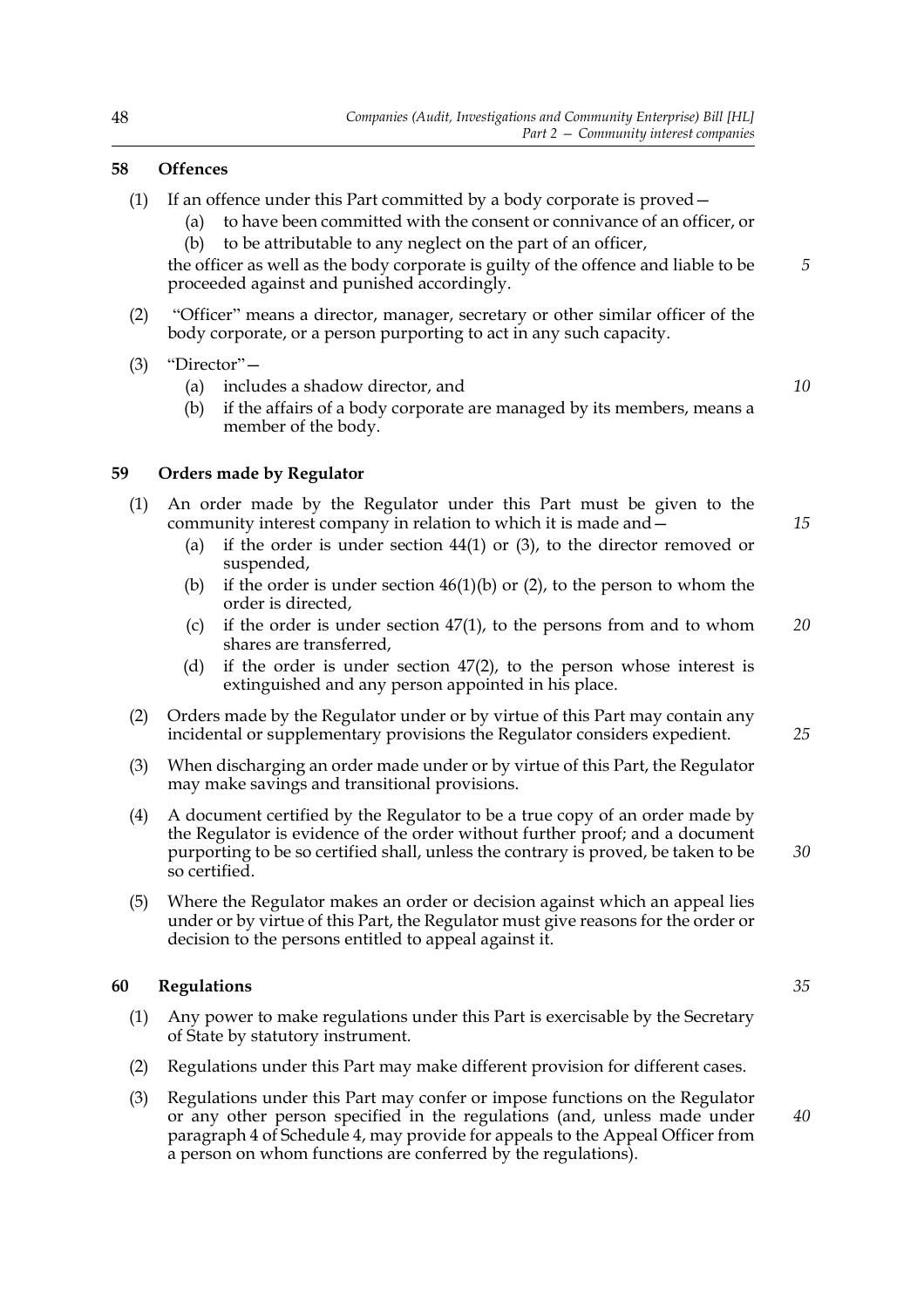- (4) No regulations to which this subsection applies are to be made unless a draft of the statutory instrument containing the regulations (whether or not together with other provisions) has been laid before, and approved by a resolution of, each House of Parliament.
- (5) Subsection (4) applies to regulations under—
	- (a) section 28,
	- (b) section 29,
	- (c) section 30,
	- (d) section 32,
	- (e) section 33,
	- (f) section 34,
	- (g) section 35,
	- (h) section 45, and
	- (i) section 54.
- (6) A statutory instrument containing regulations under this Part is (unless a draft of it has been approved by each House of Parliament under subsection (4)) subject to annulment in pursuance of a resolution of either House of Parliament. *15*

# **61 Interpretation**

| (1) |            | In this Part-                                                                                                                                                                                                                                                                                                                 |
|-----|------------|-------------------------------------------------------------------------------------------------------------------------------------------------------------------------------------------------------------------------------------------------------------------------------------------------------------------------------|
|     |            | "administrative receiver" has the meaning given by section 251 of the<br>Insolvency Act $1986$ (c. 45),                                                                                                                                                                                                                       |
|     |            | "the Appeal Officer" has the meaning given by section 26(1),                                                                                                                                                                                                                                                                  |
|     |            | "charity" (except in the phrase "Scottish charity") has the same meaning<br>as in the Charities Act 1993 (c. 10) (see section 96 of that Act),                                                                                                                                                                                |
|     |            | "community interest object" is to be construed in accordance with section<br>$33(3)$ ,                                                                                                                                                                                                                                        |
|     |            | "the community interest test" is to be construed in accordance with<br>section $33(2)$ ,                                                                                                                                                                                                                                      |
|     |            | "enactment" includes an Act of the Scottish Parliament,                                                                                                                                                                                                                                                                       |
|     |            | "excluded company" is to be construed in accordance with section 33(6),                                                                                                                                                                                                                                                       |
|     |            | "the Official Property Holder" has the meaning given by section 27(1),                                                                                                                                                                                                                                                        |
|     |            | "the Regulator" has the meaning given by section 25(1), and                                                                                                                                                                                                                                                                   |
|     |            | "Scottish charity" has the meaning given by section 1(7) of the Law<br>Reform (Miscellaneous Provisions) (Scotland) Act 1990 (c. 40).                                                                                                                                                                                         |
|     | $\sqrt{2}$ | $\cdot$ 1 $\cdot$ 1 $\cdot$ 1 $\cdot$ 1 $\cdot$ 1 $\cdot$ 1 $\cdot$ 1 $\cdot$ 1 $\cdot$ 1 $\cdot$ 1 $\cdot$ 1 $\cdot$ 1 $\cdot$ 1 $\cdot$ 1 $\cdot$ 1 $\cdot$ 1 $\cdot$ 1 $\cdot$ 1 $\cdot$ 1 $\cdot$ 1 $\cdot$ 1 $\cdot$ 1 $\cdot$ 1 $\cdot$ 1 $\cdot$ 1 $\cdot$ 1 $\cdot$ 1 $\cdot$ 1 $\cdot$ 1 $\cdot$ 1 $\cdot$ 1 $\cdot$ |

(2) Any expression used in this Part and in the Companies Act 1985 (c. 6) has the same meaning in this Part as in that Act.

# **PART 3**

#### SUPPLEMENTARY

# **62 Repeals and revocations**

Schedule 8 (repeals and revocations) has effect.

*5*

*10*

*20*

*25*

*30*

*35*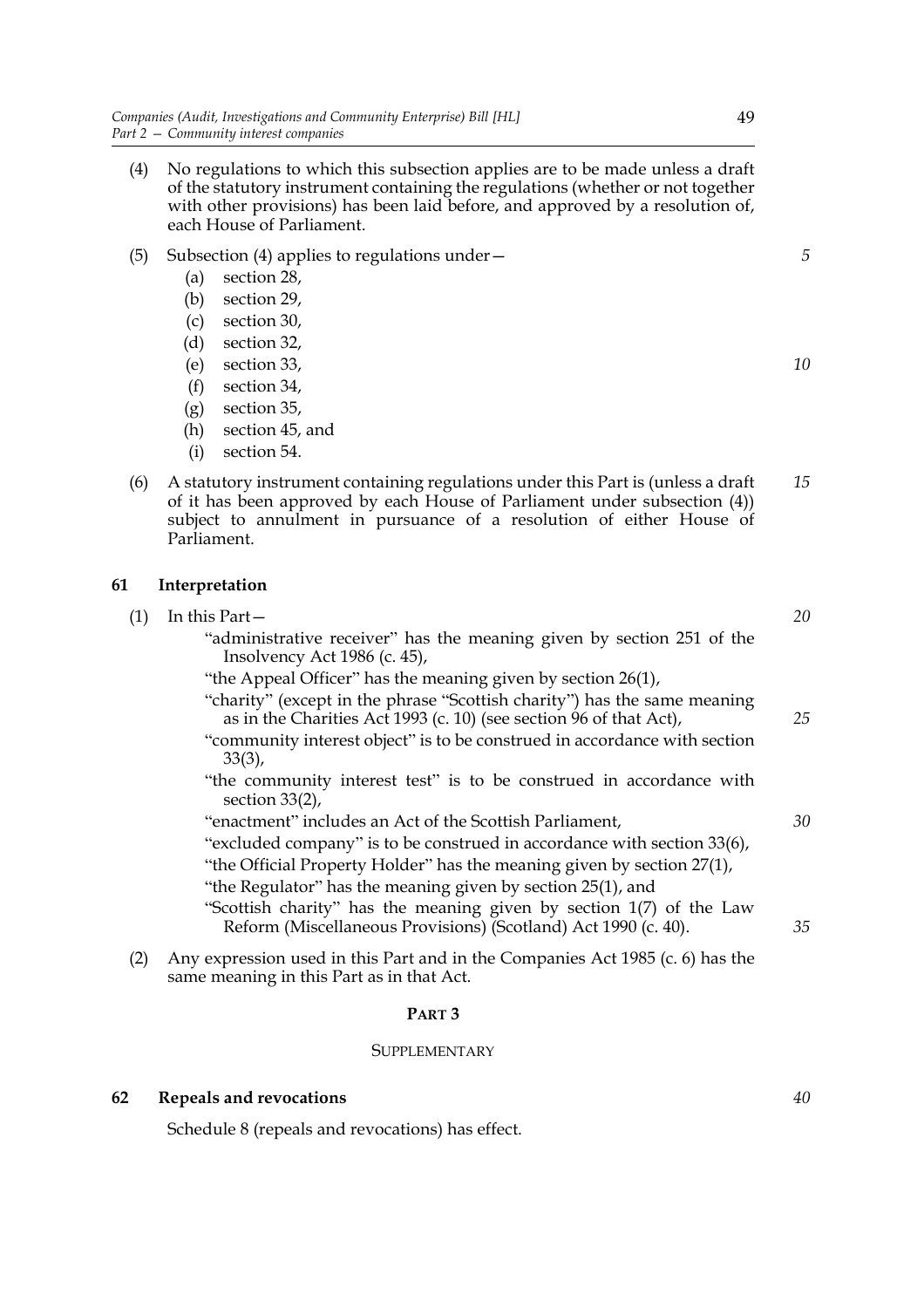# **63 Commencement etc.**

- (1) This Act (apart from this section and sections 64 and 65) does not come into force until such day as the Secretary of State may by order made by statutory instrument appoint; and different days may be appointed for different provisions or otherwise for different purposes.
- (2) The Secretary of State may by order made by statutory instrument make any transitional provisions or savings which appear appropriate in connection with the commencement of any provision of this Act.

### **64 Extent**

- (1) Any amendment made by this Act has the same extent as the provision to which it relates. *10*
- (2) Sections 14, 15(1)(b), (3) and (7) and 17 extend to Northern Ireland.
- (3) Subject to that, this Act (apart from section 63, this section and section 65) does not extend to Northern Ireland.

# **65 Short title**

- (1) This Act may be cited as the Companies (Audit, Investigations and Community Enterprise) Act 2004.
- (2) **Nothing in this Act shall impose any charge on the people or on public funds, or vary the amount or incidence of or otherwise alter any such charge in any manner, or affect the assessment, levying, administration or application of any money raised by any such charge.**

*20*

*15*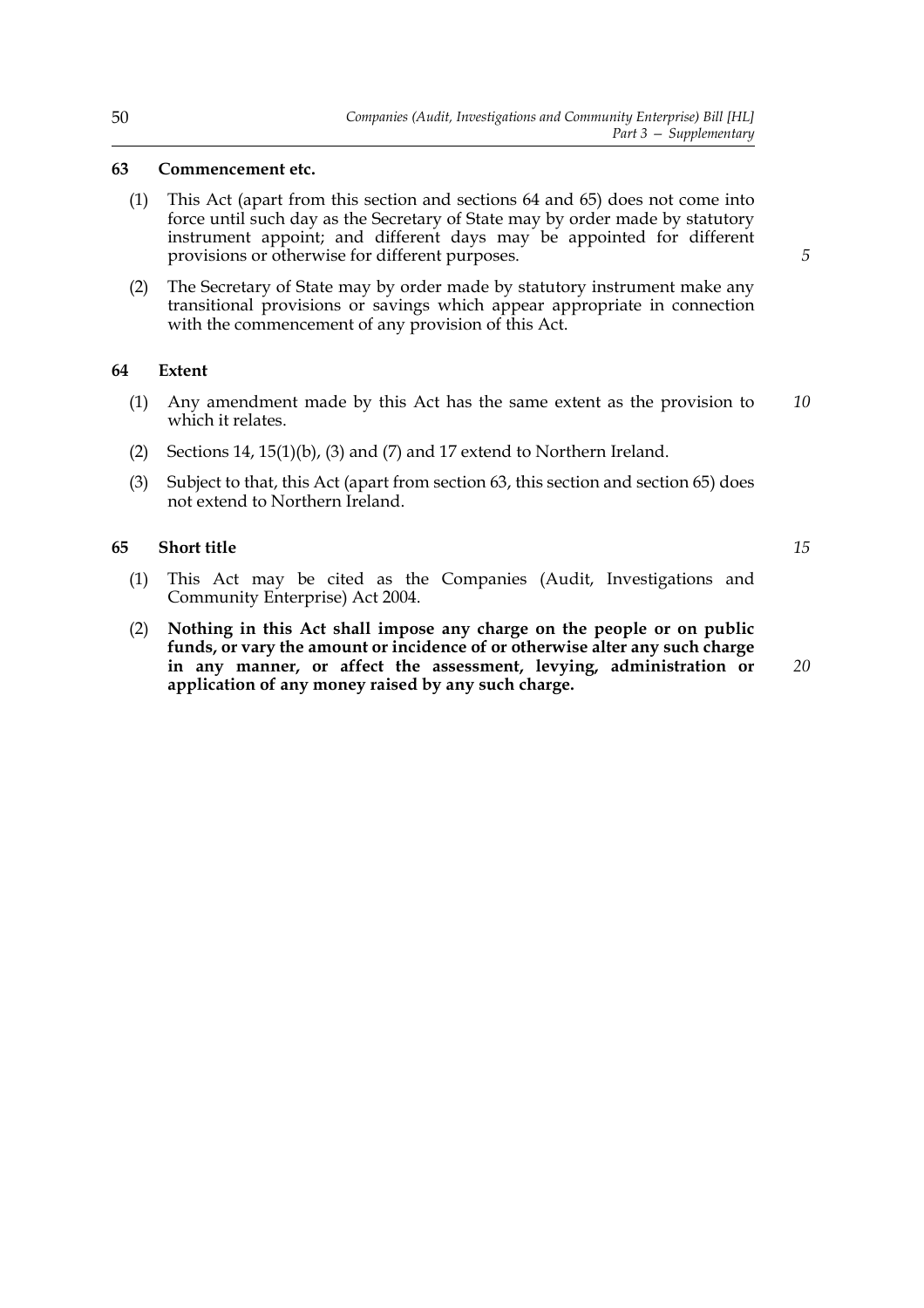# SCHEDULES

# SCHEDULE 1 Section 12

NEW SCHEDULE 7B TO THE COMPANIES ACT 1985

In the Companies Act 1985 (c. 6), after Schedule 7A insert—

### "SCHEDULE 7B Section 245G(3)

*5*

*10*

*15*

*25*

*30*

# SPECIFIED PERSONS, DESCRIPTIONS OF DISCLOSURES ETC. FOR THE PURPOSES OF SECTION 245G

#### PART<sub>1</sub>

#### SPECIFIED PERSONS

- 1 The Secretary of State. 2 The Department of Enterprise, Trade and Investment for Northern Ireland.
- 3 The Treasury.
- 4 The Bank of England.
- 5 The Financial Services Authority.
- 6 The Commissioners of Inland Revenue.

# PART 2

#### SPECIFIED DESCRIPTIONS OF DISCLOSURES

- 7 A disclosure for the purpose of assisting a body designated by an order under section 46 of the Companies Act 1989 (delegation of functions of Secretary of State) to exercise its functions under Part 2 of that Act. *20*
- 8 A disclosure with a view to the institution of, or otherwise for the purposes of, disciplinary proceedings relating to the performance by an accountant or auditor of his professional duties.
- 9 A disclosure for the purpose of enabling or assisting the Secretary of State or the Treasury to exercise any of their functions under any of the following—
	- (a) this Act;
	- (b) the insider dealing legislation;
	- (c) the Insolvency Act 1986;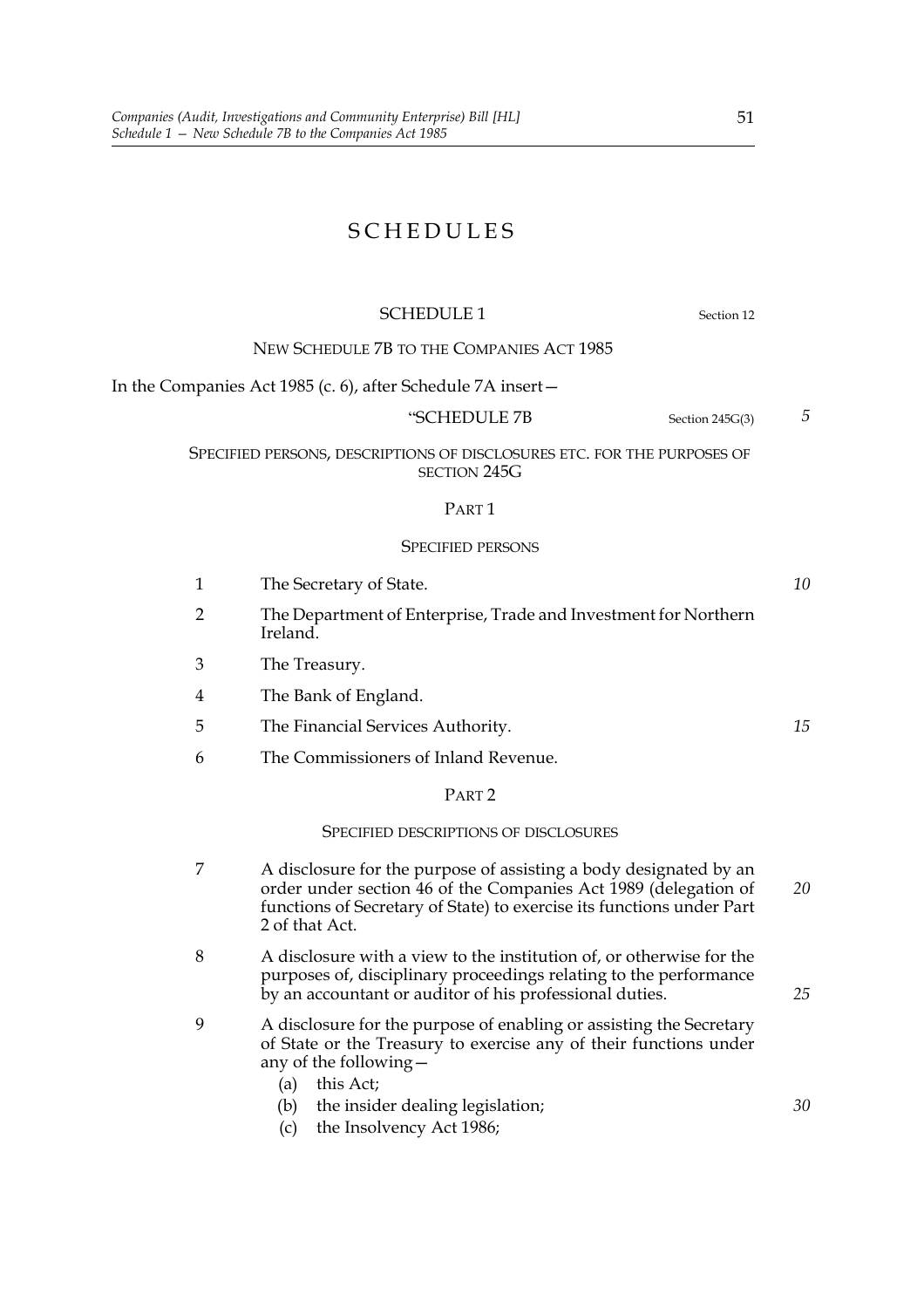- (d) the Company Directors Disqualification Act 1986;
- (e) the Financial Services and Markets Act 2000.
- 10 A disclosure for the purpose of enabling or assisting the Department of Enterprise, Trade and Investment for Northern Ireland to exercise any powers conferred on it by the enactments relating to companies or insolvency.
- 11 A disclosure for the purpose of enabling or assisting the Bank of England to exercise its functions.
- 12 A disclosure for the purpose of enabling or assisting the Commissioners of Inland Revenue to exercise their functions.
- 13 A disclosure for the purpose of enabling or assisting the Financial Services Authority to exercise its functions under any of the following—
	- (a) the legislation relating to friendly societies or to industrial and provident societies;
	- (b) the Building Societies Act 1986;
	- (c) Part 7 of the Companies Act 1989;
	- (d) the Financial Services and Markets Act 2000.
- 14 A disclosure in pursuance of any Community obligation.

#### PART 3

#### OVERSEAS REGULATORY BODIES

- 15 A disclosure is made in accordance with this Part of this Schedule  $if -$ 
	- (a) it is made to a body within paragraph 16, and
	- (b) it is made for the purpose of enabling or assisting that body to exercise the functions mentioned in that paragraph. *25*
- 16 A body is within this paragraph if it exercises functions of a public nature under legislation in any country or territory outside the United Kingdom which appear to the authorised person to be similar to his functions under section 245B of this Act.
- 17 In determining whether to disclose information to a body in accordance with this Part of this Schedule, the authorised person must have regard to the following considerations—
	- (a) whether the use which the body is likely to make of the information is sufficiently important to justify making the disclosure; and
	- (b) whether the body has adequate arrangements to prevent the information from being used or further disclosed other than for the purposes of carrying out the functions mentioned in paragraph 16 or any other purposes substantially similar to those for which information disclosed to the authorised person could be used or further disclosed."

*30*

*35*

*40*

*10*

*5*

*15*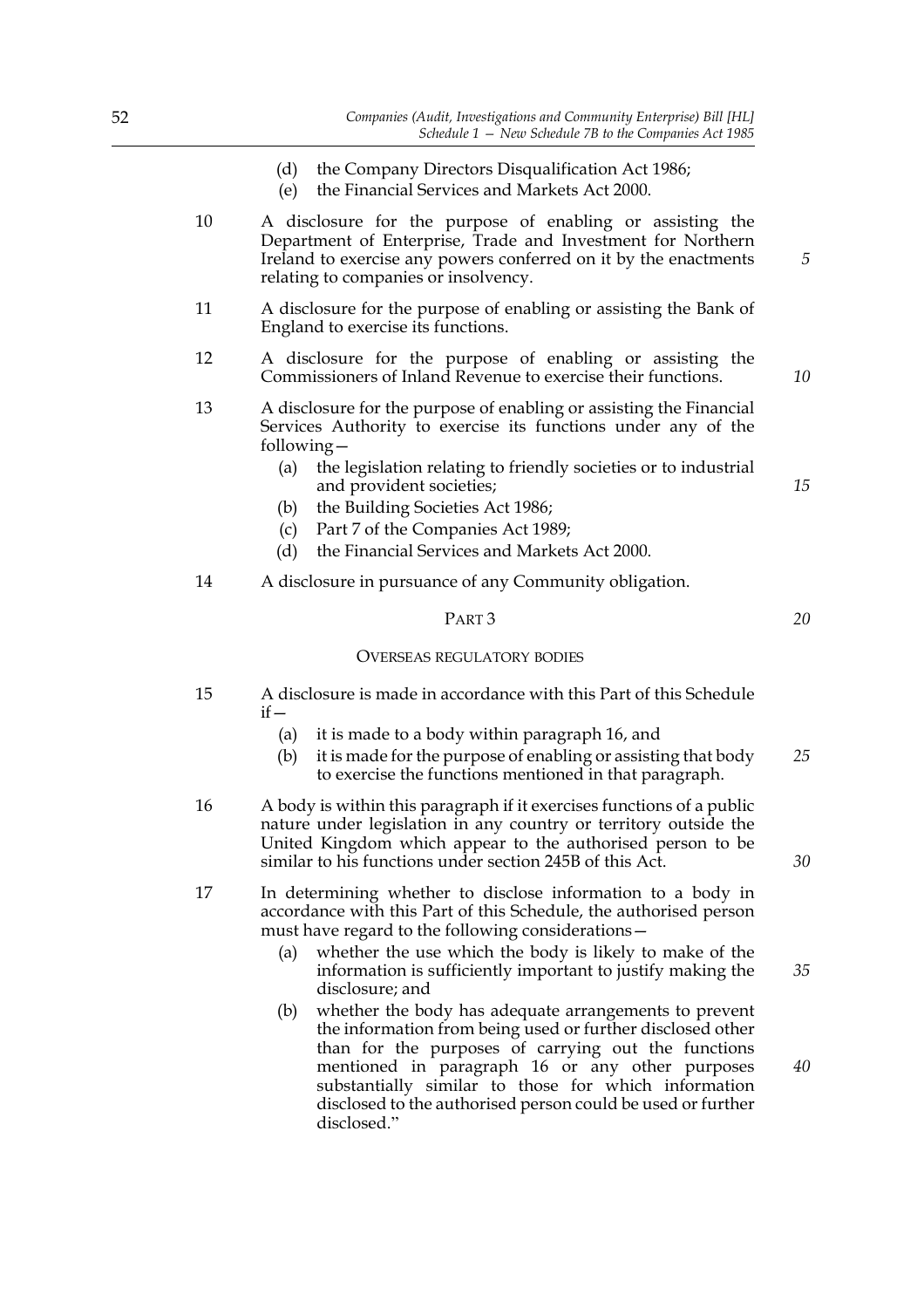### SCHEDULE 2 Section 23

#### MINOR AND CONSEQUENTIAL AMENDMENTS RELATING TO PART 1

#### PART 1

#### AMENDMENTS RELATING TO AUDITORS

*Companies Act 1989 (c. 40)*

- 1 The Companies Act 1989 has effect subject to the following amendments.
- 2 In section 30(5), for "Parts I and II" substitute "Parts I, II and III".
- 3 In the following provisions, for "established" substitute "designated"—
	- (a) sections  $40(1)(a)$  and  $47(3)(c)$ ;
	- (b) section 87(4) in the entry relating to bodies established by order under section 46 of the Act. *10*

*Companies (Northern Ireland) Order 1990 (S.I. 1990/593(N.I. 5))*

4 In the Companies (Northern Ireland) Order 1990, omit Article 49 and Schedule 14 (supervisory and qualifying bodies: restrictive practices).

### PART 2

#### AMENDMENTS RELATING TO ACCOUNTS AND REPORTS

### *Companies Act 1985 (c. 6)*

- 5 The Companies Act 1985 has effect subject to the following amendments.
- 6 In section 249E(2)(d) (rights to information)  $-$ 
	- (a) for "section 389A(1) and (2)" substitute "sections  $389A(1)$  and  $389B(1)$ and  $(5)$ "; and *20*
	- (b) for "the auditors" substitute "an auditor".
- 7 In section 732(1) and (2)(a) (prosecution by public authorities), after "210," insert "245E, 245G,".
- 8 In section 733(1) (offences by body corporate), after "216(3)" insert ", 245E(3),  $245G(7)$ ". *25*
- 9 In section 734(1) (criminal proceedings against unincorporated bodies)—
	- (a) after "under" insert "section 245E(3), section 245G(7),"; and
	- (b) omit "section 389A(3) or".

#### 10 (1) Schedule 24 (punishment of offences) is amended as follows. *30*

(2) After the entry relating to section 234(5) insert—

 $\alpha$ 

| "234ZA<br>(6) | in a directors' report                                                | Making a statement 1.0 m indictment 2 years or a fine; or<br>both | $-$ " |
|---------------|-----------------------------------------------------------------------|-------------------------------------------------------------------|-------|
|               | mentioned in 2. Summary<br>as<br>section $234ZA(2)$<br>which is false | 12 months or<br>the<br>maximum;<br>statutory<br>or both           |       |

 $\mathbf{r}$ 

*35*

 $\mathbf{r}$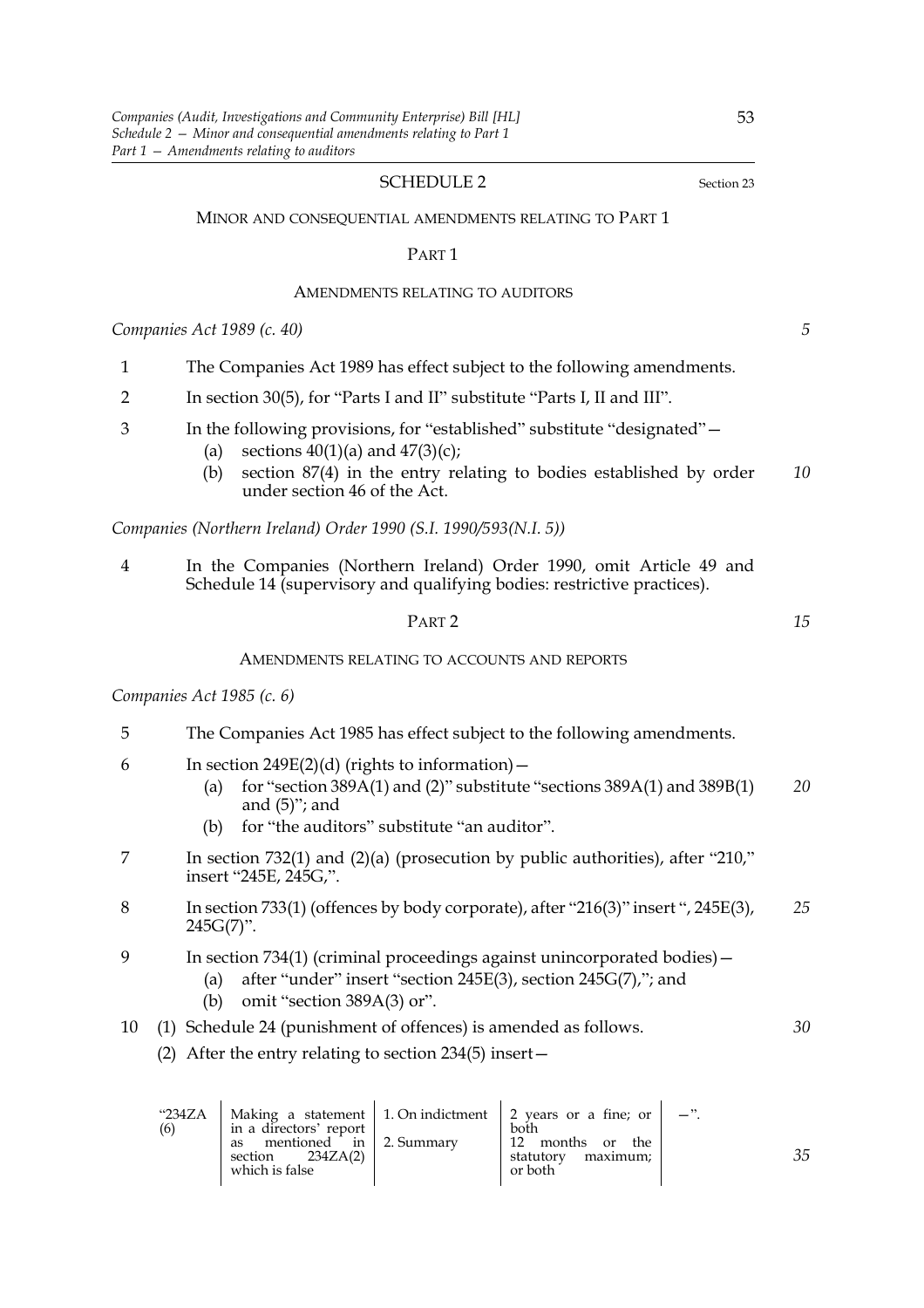# (3) After the entry relating to section  $241A(10)$  insert -

| " $245E(3)$ | Using or disclosing<br>information<br>tax<br>m<br>of<br>contravention<br>section $245E(1)$ or $(2)$ | 1. On indictment<br>2. Summary | 2 years or a fine; or<br>both<br>12<br>months<br>the<br><sub>or</sub><br>statutory<br>maximum;<br>or both | 5  |
|-------------|-----------------------------------------------------------------------------------------------------|--------------------------------|-----------------------------------------------------------------------------------------------------------|----|
| 245G(7)     | Disclosing<br>information<br>in<br>contravention<br>οf<br>section $245G(2)$<br>and<br>(3)           | 1. On indictment<br>2. Summary | 2 years or a fine; or<br>both<br>12.<br>months<br>the<br>or<br>statutory<br>maximum;<br>or both           | 10 |

(4) For the entries relating to sections  $389A(2)$ ,  $389A(3)$  and  $389A(4)$  substitute –

| " $389B(1)$ | Person making false,<br>misleading<br>or<br>deceptive statement<br>to auditor                                       | 1. On indictment<br>2. Summary | 2 years or a fine; or<br>both<br>12<br>months or the<br>statutory<br>maximum;<br>or both | 15 |
|-------------|---------------------------------------------------------------------------------------------------------------------|--------------------------------|------------------------------------------------------------------------------------------|----|
| 389B(2)     | Failure to provide<br>information<br>or<br>explanations<br>to<br>auditor                                            | Summary                        | Level 3<br>the<br>on<br>standard scale                                                   | 20 |
| 389B(4)     | Parent<br>company<br>failing to obtain from<br>subsidiary<br>undertaking<br>information<br>for<br>purposes of audit | Summary                        | the<br>Level 3<br><sub>on</sub><br>standard scale                                        | 25 |

*Companies (Northern Ireland) Order 1986 (S.I. 1986/1032 (N.I. 6))*

- 11 The Companies (Northern Ireland) Order 1986 has effect subject to the following amendments. *30*
- 12 In Article 680(1) and (2)(a) (prosecution by public authorities), after "218," insert "253E,".
- 13 In Article 680A(1) (offences by bodies corporate), after "224(3)," insert "253E(3),".
- 14 In Article 680B(1) (criminal proceedings against unincorporated bodies), after "Articles" insert "253E(3),". *35*
- 15 In Schedule 23 (punishment of offences), after the entry relating to Articles 249(2) and  $250(2)$  insert –

| "253E(3) | information<br>in<br>tax<br>contravention of $\vert$ 2. Summary<br>Article $253E(1)$ or $(2)$ | Using or disclosing   1. On indictment   2 years or a fine; or $  -$ ".<br>both<br>months<br>the<br>or<br>statutory<br>maximum;<br>or both |  |
|----------|-----------------------------------------------------------------------------------------------|--------------------------------------------------------------------------------------------------------------------------------------------|--|
|          |                                                                                               |                                                                                                                                            |  |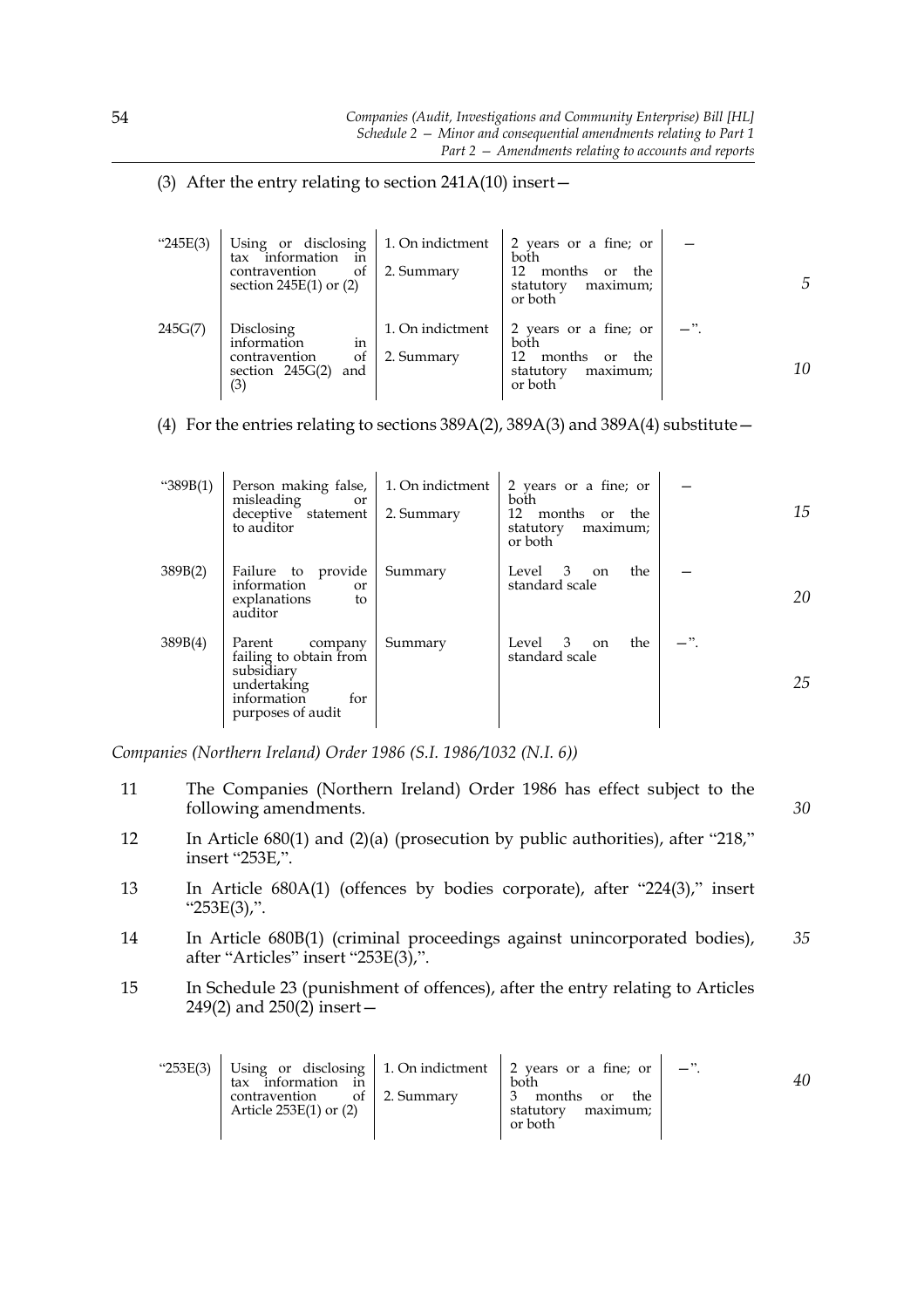# PART 3

# AMENDMENTS RELATING TO INVESTIGATIONS

*Companies Act 1985 (c. 6)*

| 16 |            | The Companies Act 1985 has effect subject to the following amendments.                                                                                                                                                |    |
|----|------------|-----------------------------------------------------------------------------------------------------------------------------------------------------------------------------------------------------------------------|----|
| 17 |            | After section 447 insert-                                                                                                                                                                                             | 5  |
|    |            | "447A Information provided: evidence                                                                                                                                                                                  |    |
|    | (1)        | A statement made by a person in compliance with a requirement<br>under section 447 may be used in evidence against him.                                                                                               |    |
|    | (2)        | But in criminal proceedings in which the person is charged with a<br>relevant offence-                                                                                                                                | 10 |
|    |            | no evidence relating to the statement may be adduced by or<br>(a)<br>on behalf of the prosecution, and                                                                                                                |    |
|    |            | no question relating to it may be asked by or on behalf of the<br>(b)<br>prosecution,                                                                                                                                 |    |
|    |            | unless evidence relating to it is adduced or a question relating to it is<br>asked in the proceedings by or on behalf of that person.                                                                                 | 15 |
|    | (3)        | A relevant offence is any offence other than the following -<br>an offence under section 451,                                                                                                                         |    |
|    |            | (a)<br>an offence under section 5 of the Perjury Act 1911 (false<br>(b)<br>statement made otherwise than on oath), or                                                                                                 | 20 |
|    |            | an offence under section 44(2) of the Criminal Law<br>(c)<br>(Consolidation) (Scotland) Act 1995 (false statement made<br>otherwise than on oath)."                                                                   |    |
| 18 |            | For section 449 substitute -                                                                                                                                                                                          |    |
|    | <b>449</b> | Provision for security of information obtained                                                                                                                                                                        | 25 |
|    | (1)        | This section applies to information (in whatever form) obtained -<br>in pursuance of a requirement imposed under section 447;<br>(a)<br>by means of a relevant disclosure within the meaning of<br>(b)                |    |
|    |            | section $448A(2)$ ;<br>by an investigator in consequence of the exercise of his<br>(c)<br>powers under section 453A.                                                                                                  | 30 |
|    |            | (2) Such information must not be disclosed unless the disclosure -<br>is made to a person specified in Schedule 15C, or<br>(a)<br>is of a description specified in Schedule 15D.<br>(b)                               |    |
|    | (3)        | The Secretary of State may by order amend Schedules 15C and 15D.                                                                                                                                                      | 35 |
|    | (4)        | An order under subsection (3) must not -<br>amend Schedule 15C by specifying a person unless the<br>(a)<br>person exercises functions of a public nature (whether or not<br>he exercises any other function);         |    |
|    |            | amend Schedule 15D by adding or modifying a description of<br>(b)<br>disclosure unless the purpose for which the disclosure is<br>permitted is likely to facilitate the exercise of a function of a<br>public nature. | 40 |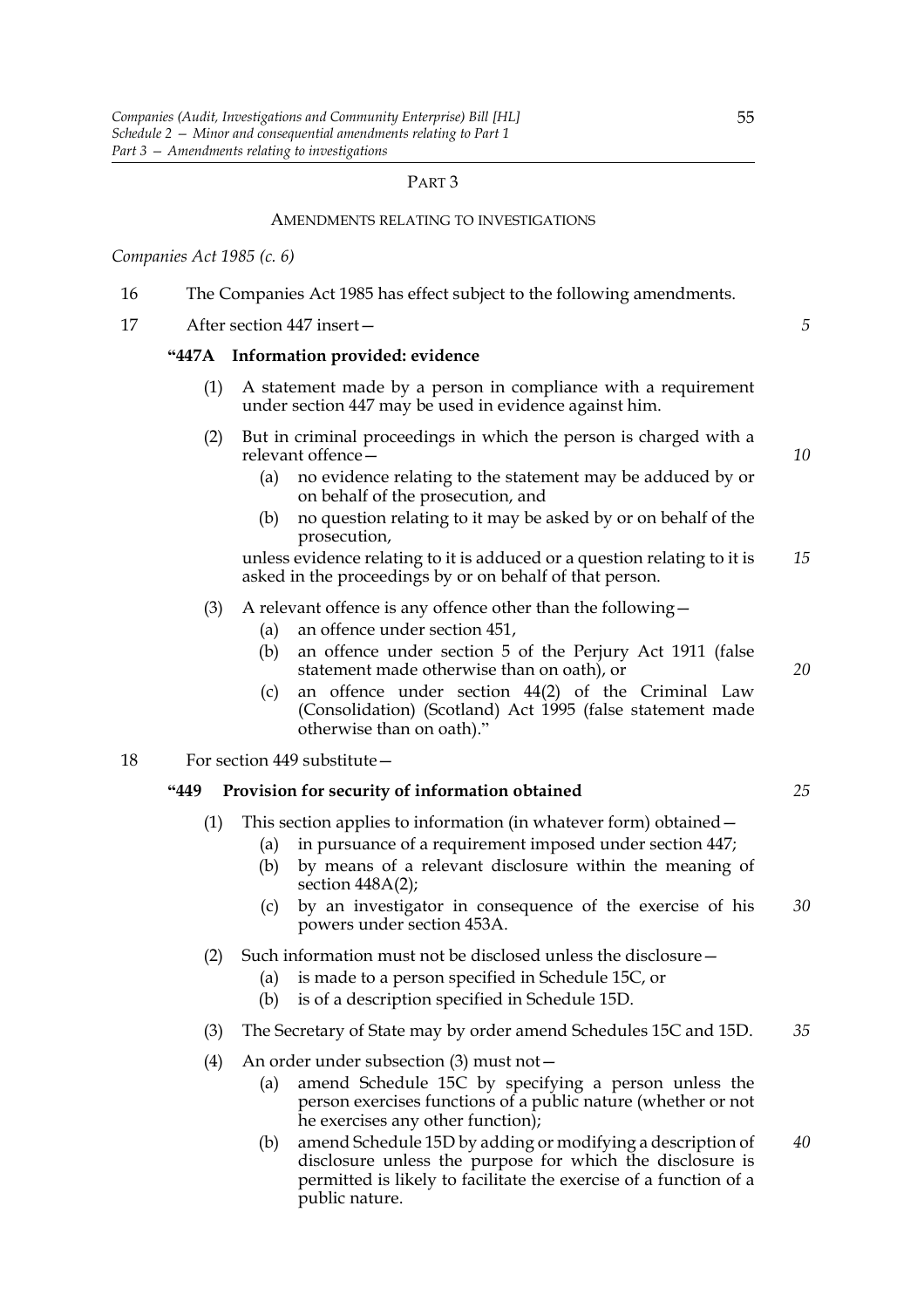- (5) An order under subsection (3) must be made by statutory instrument subject to annulment in pursuance of a resolution of either House of Parliament.
- (6) A person who discloses any information in contravention of this section—
	- (a) is guilty of an offence, and
	- (b) is liable on conviction to imprisonment or a fine or to both.
- (7) Sections 732 (restriction on prosecutions), 733 (liability of individuals for corporate default) and 734 (criminal proceedings against unincorporated bodies) apply to the offence under subsection (6).
- (8) Any information which may by virtue of this section be disclosed to a person specified in Schedule 15C may be disclosed to any officer or employee of the person.
- (9) This section does not prohibit the disclosure of information if the information is or has been available to the public from any other source. *15*
- (10) Nothing in this section authorises the making of a disclosure in contravention of the Data Protection Act 1998."

# 19 For section 451 substitute—

### **"451 Punishment for furnishing false information**

- (1) A person commits an offence if in purported compliance with a requirement under section 447 to provide information—
	- (a) he provides information which he knows to be false in a material particular;
	- (b) he recklessly provides information which is false in a material particular. *25*
- (2) A person guilty of an offence under this section is liable on conviction to imprisonment or a fine or to both.
- (3) Sections 732 (restriction on prosecutions), 733 (liability of individuals for corporate default) and 734 (criminal proceedings against unincorporated bodies) apply to an offence under this section."
- 20 In section 451A (disclosure of information by Secretary of State or inspector), for subsection  $(1)$  substitute  $-$ 
	- "(1) This section applies to information obtained—
		- (a) under sections 434 to 446;
		- (b) by an inspector in consequence of the exercise of his powers under section 453A."
- 21 In section 452—
	- (a) for subsection  $(1)$  substitute  $-$ 
		- "(1) Nothing in sections 431 to 446 compels the disclosure by any person to the Secretary of State or to an inspector appointed by him of information in respect of which in an action in the High Court a claim to legal professional privilege, or in an action in the Court of Session a claim to confidentiality of communications, could be maintained." *40 45*

*20*

*5*

*10*

*30*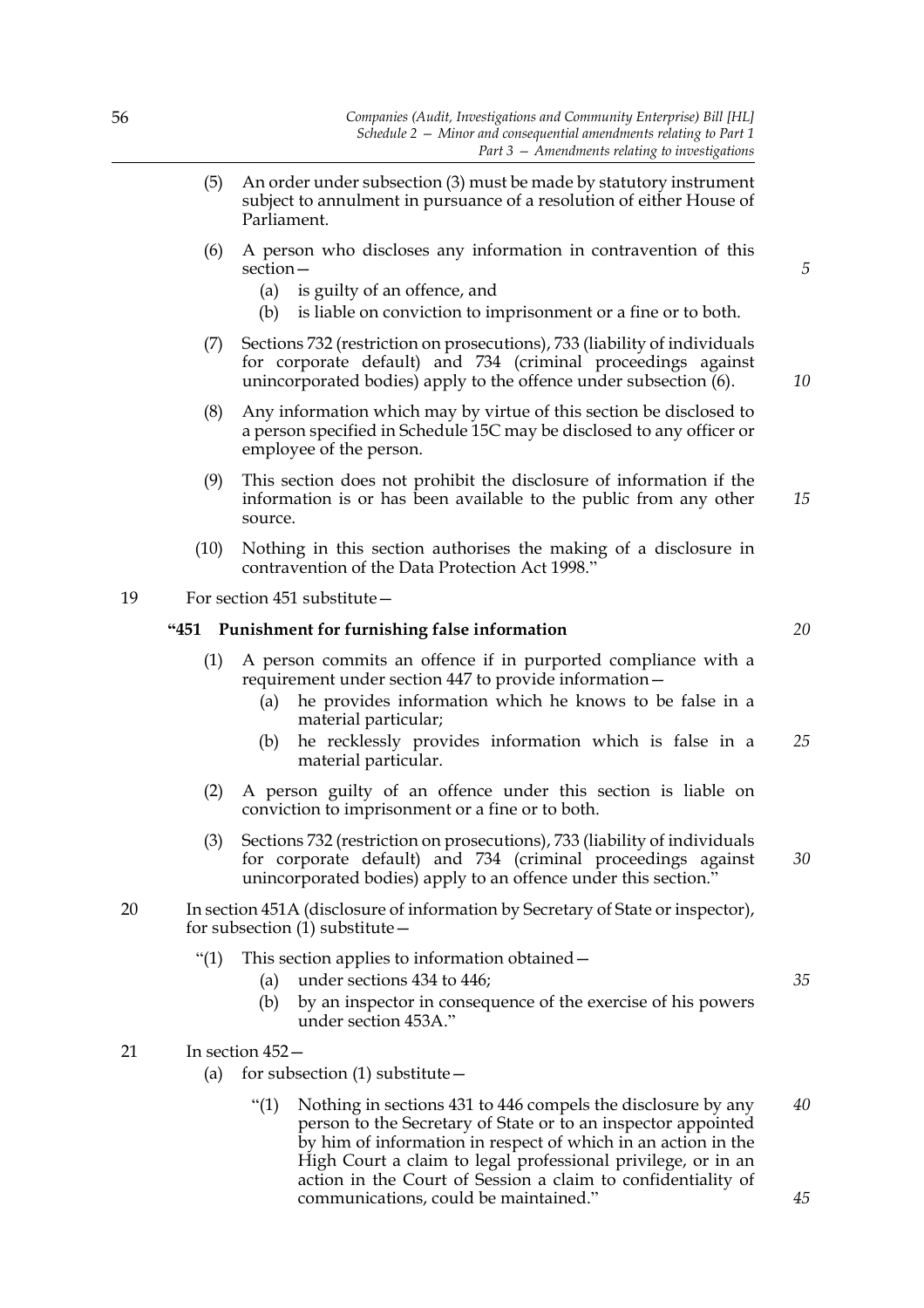- (b) for subsections (2) and (3) substitute  $-$ 
	- "(2) Nothing in sections  $447$  to  $451 -$ 
		- (a) compels the production by any person of a document or the disclosure by any person of information in respect of which in an action in the High Court a claim to legal professional privilege, or in an action in the Court of Session a claim to confidentiality of communications, could be maintained;
		- (b) authorises the taking of possession of any such document which is in the person's possession.
	- (3) The Secretary of State must not under section 447 require, or authorise a person to require—
		- (a) the production by a person carrying on the business of banking of a document relating to the affairs of a customer of his, or
		- (b) the disclosure by him of information relating to those affairs,
		- unless one of the conditions in subsection (4) is met.
	- (4) The conditions are—
		- (a) the Secretary of State thinks it is necessary to do so for the purpose of investigating the affairs of the person carrying on the business of banking; *20*
		- (b) the customer is a person on whom a requirement has been imposed under section 447;
		- (c) the customer is a person on whom a requirement to produce information or documents has been imposed by an investigator appointed by the Secretary of State in pursuance of section 171 or 173 of the Financial Services and Markets Act 2000 (powers of persons appointed under section 167 or as a result of section 168(2) to conduct an investigation). *25 30*
	- (5) Despite subsections (1) and (2) a person who is a lawyer may be compelled to disclose the name and address of his client."
- 22 In section 732 (prosecution by public authorities)—
	- (a) in subsection (1), for "447 to 451" substitute "448, 449 to 451, 453A"; *35*
	- (b) in subsection (2)(b), for "447 to 451" substitute "448, 449 to 451 and 453A".
	- (c) in subsection (3), after "privilege" insert "or, in Scotland, confidentiality of communications".
- 23 In section 733 (offences by bodies corporate)—
	- (a) in subsection (1), for "and 447 to 451" substitute ", 448, 449 to 451 and 453A";
	- (b) in subsection (4), for "447 to 451" substitute "448, 449 to 451 and 453A".
- 24 In section 734(1) (criminal proceedings against unincorporated bodies), for "447 to 451" substitute "448, 449 to 451 or section 453A". *45*

*10*

*15*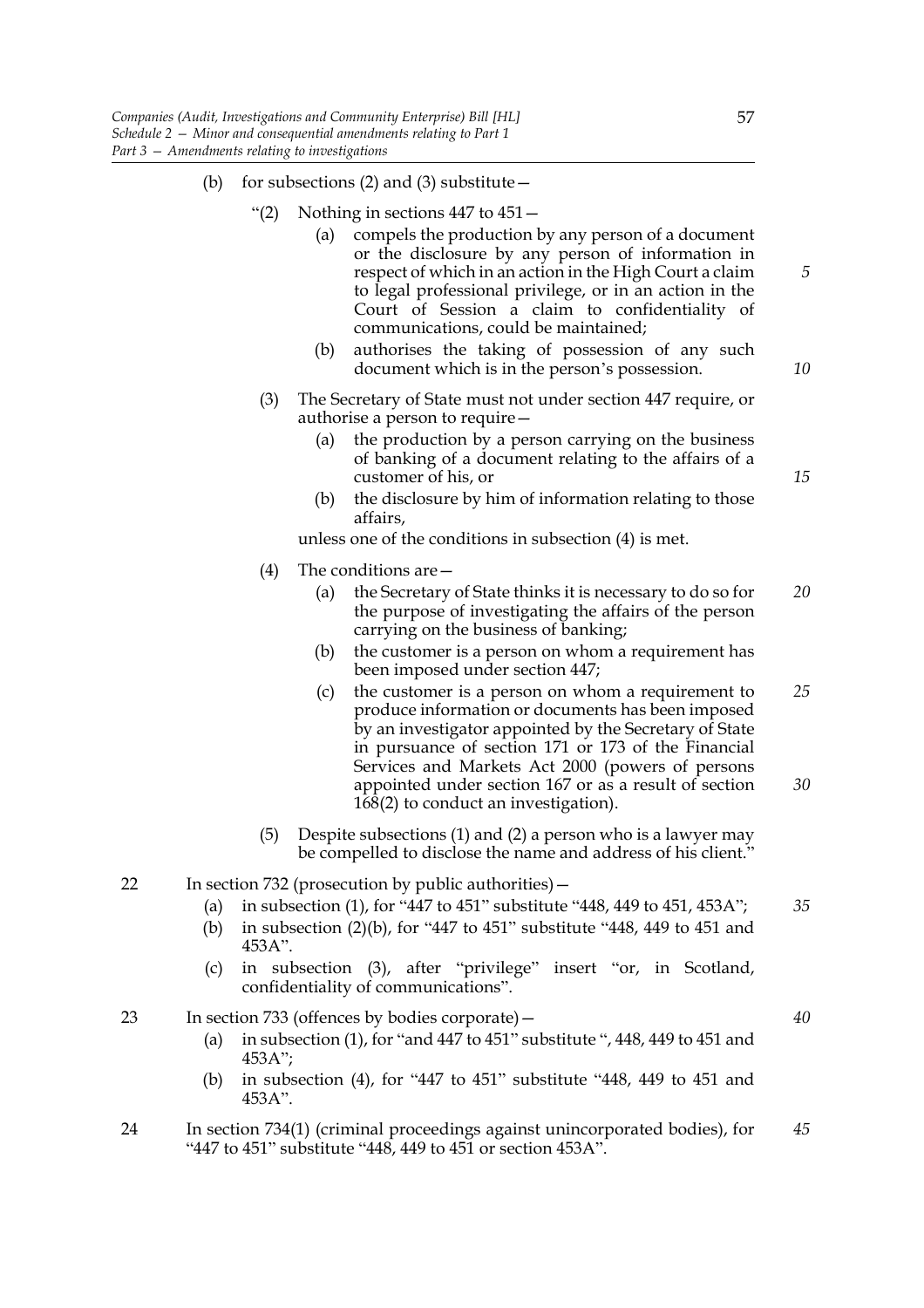| 25 |                | After Schedule 15B insert-                                                                                                                                                                                                                                                          |  |
|----|----------------|-------------------------------------------------------------------------------------------------------------------------------------------------------------------------------------------------------------------------------------------------------------------------------------|--|
|    |                | "SCHEDULE 15C<br>Section 449                                                                                                                                                                                                                                                        |  |
|    |                | <b>SPECIFIED PERSONS</b>                                                                                                                                                                                                                                                            |  |
|    | 1              | The Secretary of State.                                                                                                                                                                                                                                                             |  |
|    | $\overline{2}$ | The Department of Enterprise, Trade and Investment for Northern<br>Ireland.                                                                                                                                                                                                         |  |
|    | 3              | The Treasury.                                                                                                                                                                                                                                                                       |  |
|    | 4              | The Lord Advocate.                                                                                                                                                                                                                                                                  |  |
|    | 5              | The Director of Public Prosecutions.                                                                                                                                                                                                                                                |  |
|    | 6              | The Director of Public Prosecutions for Northern Ireland.                                                                                                                                                                                                                           |  |
|    | 7              | The Financial Services Authority.                                                                                                                                                                                                                                                   |  |
|    | 8              | A constable.                                                                                                                                                                                                                                                                        |  |
|    | 9              | A procurator fiscal.                                                                                                                                                                                                                                                                |  |
|    | 10             | The Scottish Ministers.                                                                                                                                                                                                                                                             |  |
|    |                | <b>SCHEDULE 15D</b><br>Section 449                                                                                                                                                                                                                                                  |  |
|    |                | <b>DISCLOSURES</b>                                                                                                                                                                                                                                                                  |  |
|    | $\mathbf{1}$   | A disclosure for the purpose of enabling or assisting a person<br>authorised under section 245C to exercise his functions.                                                                                                                                                          |  |
|    | 2              | A disclosure for the purpose of enabling or assisting an inspector<br>appointed under Part 14 to exercise his functions.                                                                                                                                                            |  |
|    | 3              | A disclosure for the purpose of enabling or assisting a person<br>authorised under section 447 of this Act or section 84 of the<br>Companies Act 1989 to exercise his functions.                                                                                                    |  |
|    | 4              | A disclosure for the purpose of enabling or assisting a person<br>appointed under section 167 of the Financial Services and Markets<br>Act 2000 (general investigations) to conduct an investigation to<br>exercise his functions.                                                  |  |
|    | 5              | A disclosure for the purpose of enabling or assisting a person<br>appointed under section 168 of the Financial Services and Markets<br>Act 2000 (investigations in particular cases) to conduct an<br>investigation to exercise his functions.                                      |  |
|    | 6              | A disclosure for the purpose of enabling or assisting a person<br>appointed under section $169(1)(b)$ of the Financial Services and<br>Markets Act 2000 (investigation in support of overseas regulator)<br>to conduct an investigation to exercise his functions.                  |  |
|    | 7              | A disclosure for the purpose of enabling or assisting a person<br>appointed under section 284 of the Financial Services and Markets<br>Act 2000 (investigations into affairs of certain collective<br>investment schemes) to conduct an investigation to exercise his<br>functions. |  |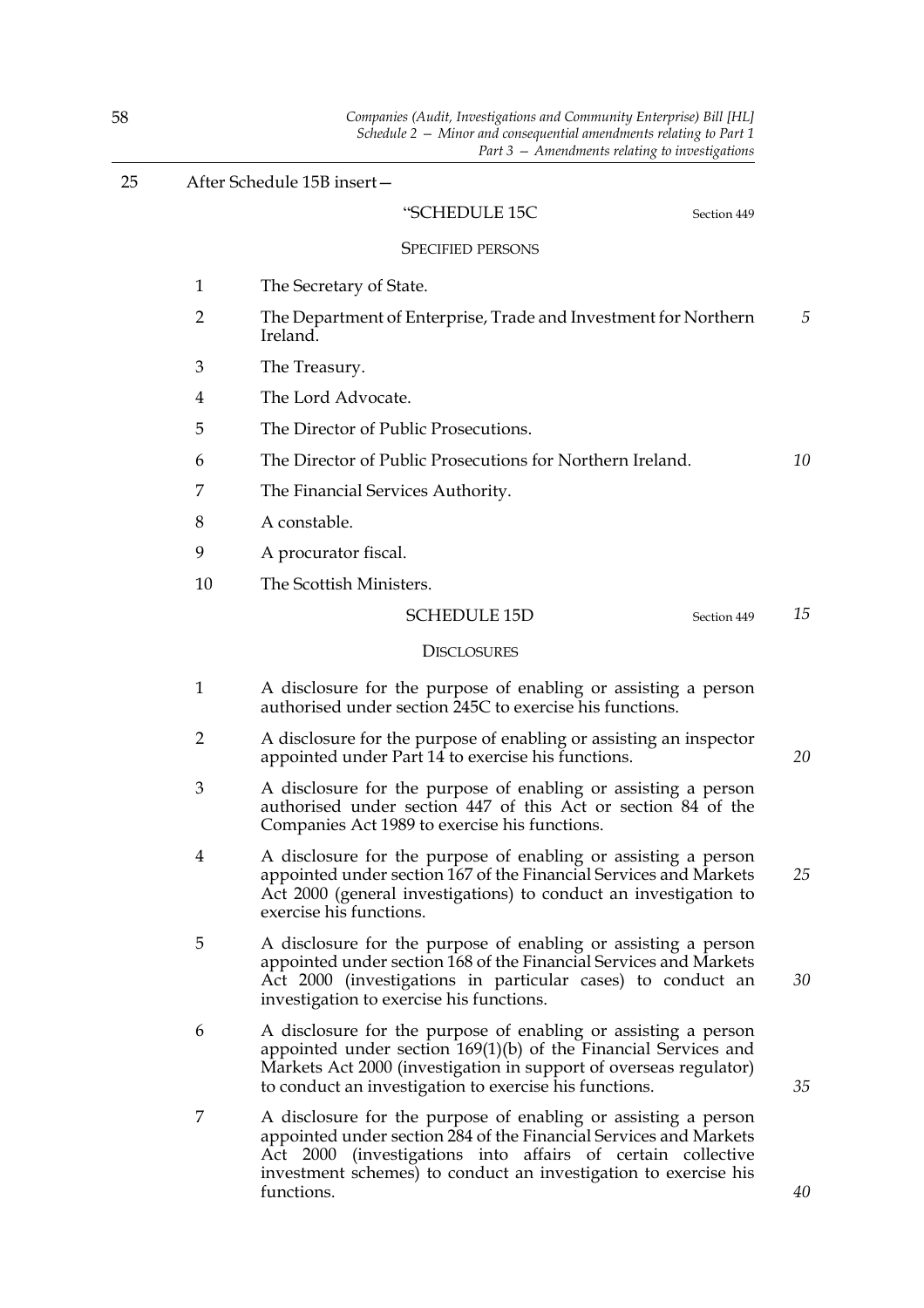- 8 A disclosure for the purpose of enabling or assisting a person appointed under regulations made under sections  $262(1)$  and  $(2)$ (k) of the Financial Services and Markets Act 2000 (investigations into open-ended investment companies) to conduct an investigation to exercise his functions. 9 A disclosure for the purpose of enabling or assisting the Secretary of State or the Treasury to exercise any of their functions under any of the following— (a) this Act; (b) the insider dealing legislation; (c) the Insolvency Act 1986; (d) the Company Directors Disqualification Act 1986; (e) Part 2, 3 or 7 of the Companies Act 1989; (f) the Financial Services and Markets Act 2000. *10*
- 10 A disclosure for the purpose of enabling or assisting the Scottish Ministers to exercise their functions under the enactments relating to insolvency. *15*
- 11 A disclosure for the purpose of enabling or assisting the Department of Enterprise, Trade and Investment for Northern Ireland to exercise any powers conferred on it by the enactments relating to companies or insolvency. *20*
- 12 A disclosure for the purpose of enabling or assisting a person appointed or authorised by the Department of Enterprise, Trade and Investment for Northern Ireland under the enactments relating to companies or insolvency to exercise his functions.
- 13 A disclosure for the purpose of enabling or assisting the Occupational Pensions Regulatory Authority to exercise their functions under any of the following—
	- (a) the Pension Schemes Act 1993;
	- (b) the Pensions Act 1995;
	- (c) any enactment in force in Northern Ireland corresponding to either of the above.
- 14 A disclosure for the purpose of enabling or assisting the Bank of England to exercise its functions.
- 15 A disclosure for the purpose of enabling or assisting the body known as the Panel on Takeovers and Mergers to exercise its functions. *35*
- 16 A disclosure for the purpose of enabling or assisting organs of the Society of Lloyd's (being organs constituted by or under the Lloyd's Act 1982) to exercise their functions under or by virtue of the Lloyd's Acts 1871 to 1982.
- 17 A disclosure for the purpose of enabling or assisting the Office of Fair Trading to exercise its functions under any of the following—
	- (a) the Fair Trading Act 1973;
	- (b) the Consumer Credit Act 1974;
	- (c) the Estate Agents Act 1979;
	- (d) the Competition Act 1980;

*5*

*25*

*30*

*40*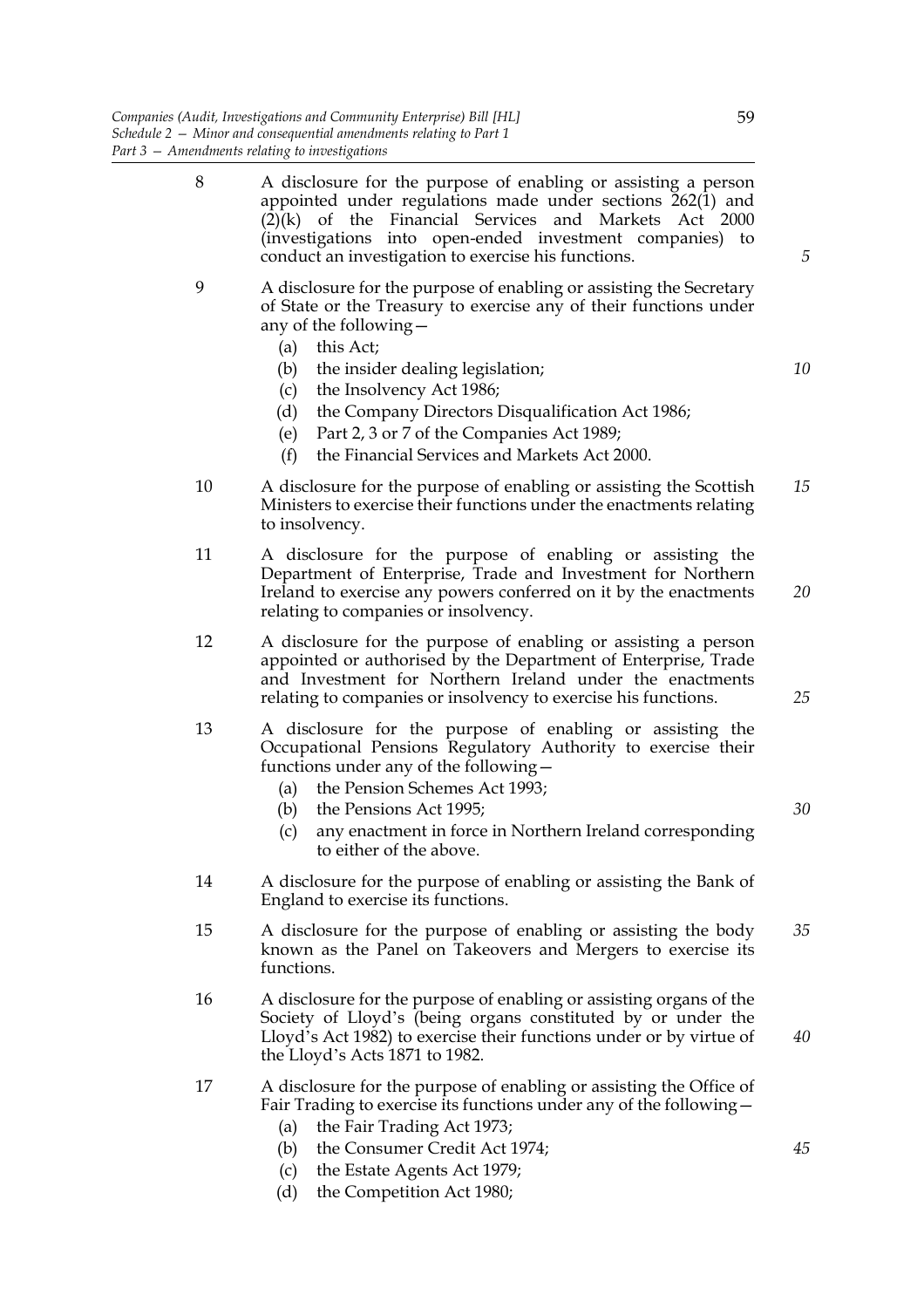- (e) the Competition Act 1998;
- (f) the Financial Services and Markets Act 2000;
- (g) the Enterprise Act 2002;
- (h) the Control of Misleading Advertisements Regulations 1988 (S.I. 1988/915);
- (i) the Unfair Terms in Consumer Contracts Regulations 1999 (S.I. 1999/2083).
- 18 A disclosure for the purpose of enabling or assisting the Competition Commission to exercise its functions under any of the following—
	- (a) the Fair Trading Act 1973;
	- (b) the Competition Act 1980;
	- (c) the Competition Act 1998;
	- (d) the Enterprise Act 2002.
- 19 A disclosure with a view to the institution of, or otherwise for the purposes of, proceedings before the Competition Appeal Tribunal. *15*
- 20 A disclosure for the purpose of enabling or assisting an enforcer under Part 8 of the Enterprise Act 2002 to exercise its functions under that Part.
- 21 A disclosure for the purpose of enabling or assisting the Charity Commissioners to exercise their functions.
- 22 A disclosure for the purpose of enabling or assisting the Attorney General to exercise his functions in connection with charities.
- 23 A disclosure for the purpose of enabling or assisting the National Lottery Commission to exercise its functions under sections 5 to 10 and 15 of the National Lottery etc. Act 1993. *25*
- 24 A disclosure by the National Lottery Commission to the National Audit Office for the purpose of enabling or assisting the Comptroller and Auditor General to carry out an examination under Part 2 of the National Audit Act 1983 into the economy, effectiveness and efficiency with which the National Lottery Commission has used its resources in discharging its functions under sections 5 to 10 of the National Lottery etc. Act 1993.
- 25 A disclosure for the purpose of enabling or assisting a qualifying body under the Unfair Terms in Consumer Contracts Regulations 1999 (S.I. 1999/2083) to exercise its functions under those Regulations. *35*
- 26 A disclosure for the purpose of enabling or assisting an enforcement authority under the Consumer Protection (Distance Selling) Regulations 2000 (S.I. 2000/2334) to exercise its functions under those Regulations. *40*
- 27 A disclosure for the purpose of enabling or assisting a local weights and measures authority in England and Wales to exercise its functions under section 230(2) of the Enterprise Act 2002.

*10*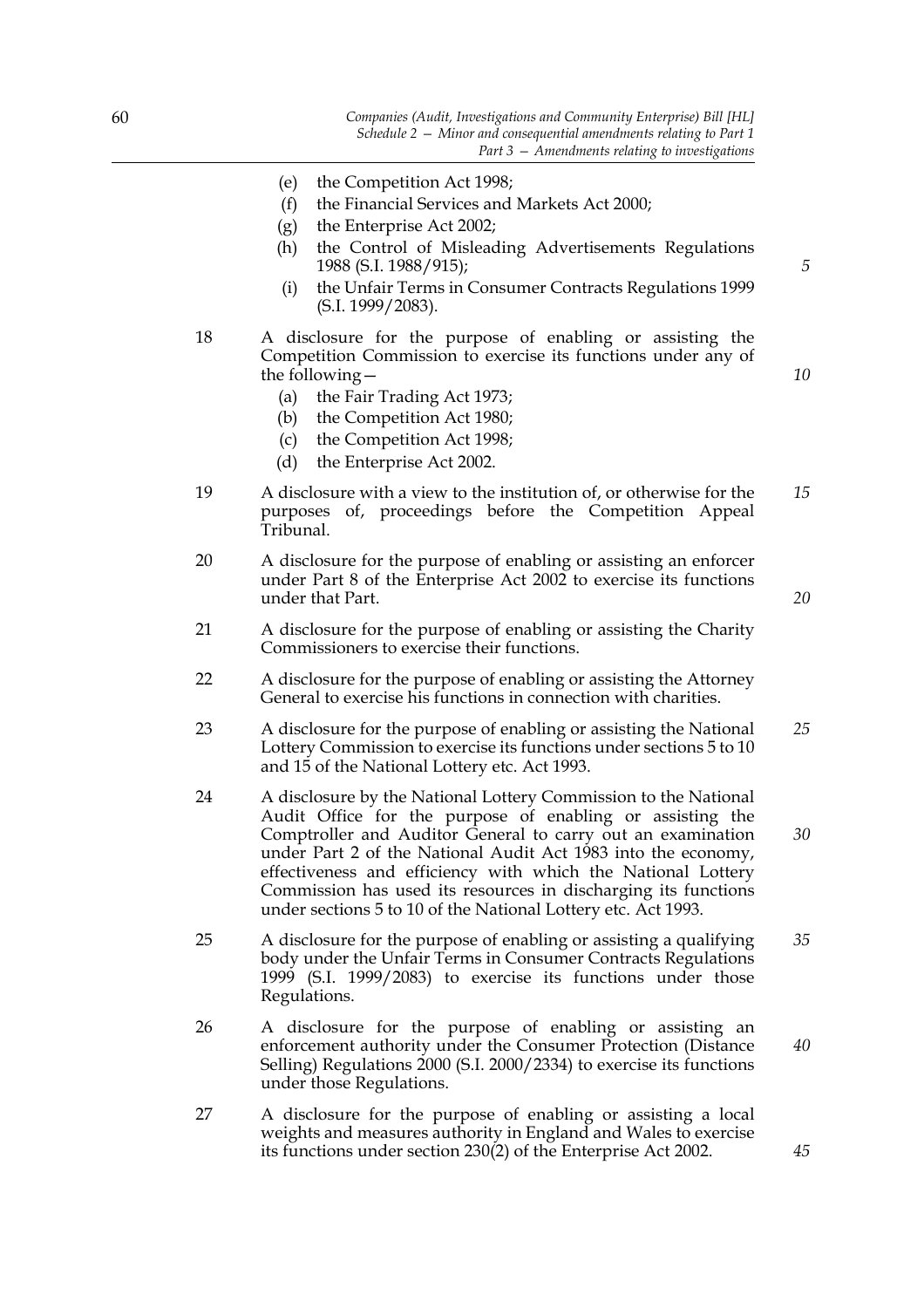- 28 A disclosure for the purpose of enabling or assisting the Financial Services Authority to exercise its functions under any of the following—
	- (a) the legislation relating to friendly societies or to industrial and provident societies;
	- (b) the Building Societies Act 1986;
	- (c) Part 7 of the Companies Act 1989;
	- (d) the Financial Services and Markets Act 2000.
- 29 A disclosure for the purpose of enabling or assisting the competent authority for the purposes of Part 6 of the Financial Services and Markets Act 2000 to exercise its functions under that Part. *10*
- 30 A disclosure for the purpose of enabling or assisting a body corporate established in accordance with section 212(1) of the Financial Services and Markets Act 2000 (compensation scheme manager) to exercise its functions. *15*
- 31 (1) A disclosure for the purpose of enabling or assisting a recognised investment exchange or a recognised clearing house to exercise its functions as such.
	- (2) Recognised investment exchange and recognised clearing house have the same meaning as in section 285 of the Financial Services and Markets Act 2000. *20*
- 32 A disclosure for the purpose of enabling or assisting a body designated under section 326(1) of the Financial Services and Markets Act 2000 (designated professional bodies) to exercise its functions in its capacity as a body designated under that section. *25*
- 33 A disclosure with a view to the institution of, or otherwise for the purposes of, civil proceedings arising under or by virtue of the Financial Services and Markets Act 2000.
- 34 A disclosure for the purpose of enabling or assisting a body designated by order under section 46 of the Companies Act 1989 (delegation of functions of Secretary of State) to exercise its functions under Part 2 of that Act. *30*
- 35 A disclosure for the purpose of enabling or assisting a recognised supervisory or qualifying body (within the meaning of Part 2 of the Companies Act 1989) to exercise its functions as such.
- 36 A disclosure for the purpose of enabling or assisting an official receiver (including the Accountant in Bankruptcy in Scotland and the Official Assignee in Northern Ireland) to exercise his functions under the enactments relating to insolvency.
- 37 A disclosure for the purpose of enabling or assisting the Insolvency Practitioners Tribunal to exercise its functions under the Insolvency Act 1986.
- 38 A disclosure for the purpose of enabling or assisting a body which is for the time being a recognised professional body for the purposes of section 391 of the Insolvency Act 1986 (recognised professional bodies) to exercise its functions as such.

*40*

*45*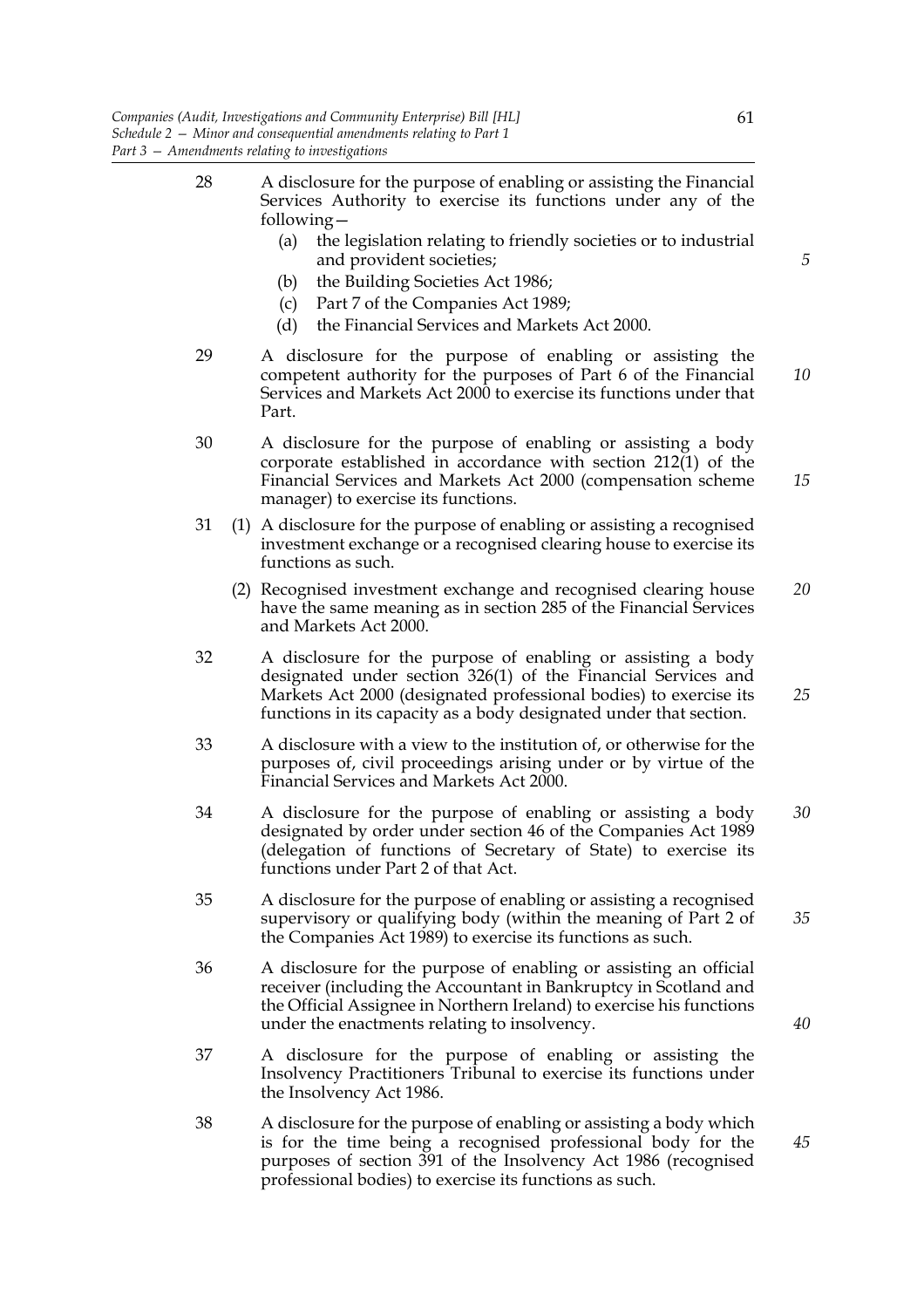- 39 (1) A disclosure for the purpose of enabling or assisting an overseas regulatory authority to exercise its regulatory functions.
	- (2) Overseas regulatory authority and regulatory functions have the same meaning as in section 82 of the Companies Act 1989.
- 40 A disclosure for the purpose of enabling or assisting the Regulator of Community Interest Companies to exercise functions under the Companies (Audit, Investigations and Community Enterprise) Act 2004. *5*
- 41 A disclosure with a view to the institution of, or otherwise for the purposes of, criminal proceedings.
- 42 A disclosure with a view to the institution of, or otherwise for the purposes of, proceedings on an application under section 6, 7 or 8 of the Company Directors Disqualification Act 1986.
- 43 A disclosure with a view to the institution of, or otherwise for the purposes of, proceedings before the Financial Services and Markets Tribunal. *15*
- 44 A disclosure for the purposes of proceedings before the Financial Services Tribunal by virtue of the Financial Services and Markets Act 2000 (Transitional Provisions) (Partly Completed Procedures) Order 2001 (S.I. 2001/3592).
- 45 A disclosure for the purpose of enabling or assisting a body appointed under section 14 of the Companies (Audit, Investigations and Community Enterprise) Act 2004 (supervision of periodic accounts and reports of issuers of listed securities) to exercise functions mentioned in subsection (2) of that section.
- 46 A disclosure with a view to the institution of, or otherwise for the purposes of, disciplinary proceedings relating to the performance by a solicitor, barrister, auditor, accountant, valuer or actuary of his professional duties.
- 47 (1) A disclosure with a view to the institution of, or otherwise for the purposes of, disciplinary proceedings relating to the performance by a public servant of his duties. *30*
	- (2) Public servant means an officer or employee of the Crown or of any public or other authority for the time being designated for the purposes of this paragraph by the Secretary of State by order.
	- (3) An order under sub-paragraph (2) must be made by statutory instrument subject to annulment in pursuance of a resolution of either House of Parliament.
- 48 A disclosure for the purpose of the provision of a summary or collection of information framed in such a way as not to enable the identity of any person to whom the information relates to be ascertained.
- 49 A disclosure in pursuance of any Community obligation."
- 26 (1) Schedule 24 (punishment of offences) is amended as follows.
	- (2) For the entry for section 449(2) substitute—

*10*

*25*

*35*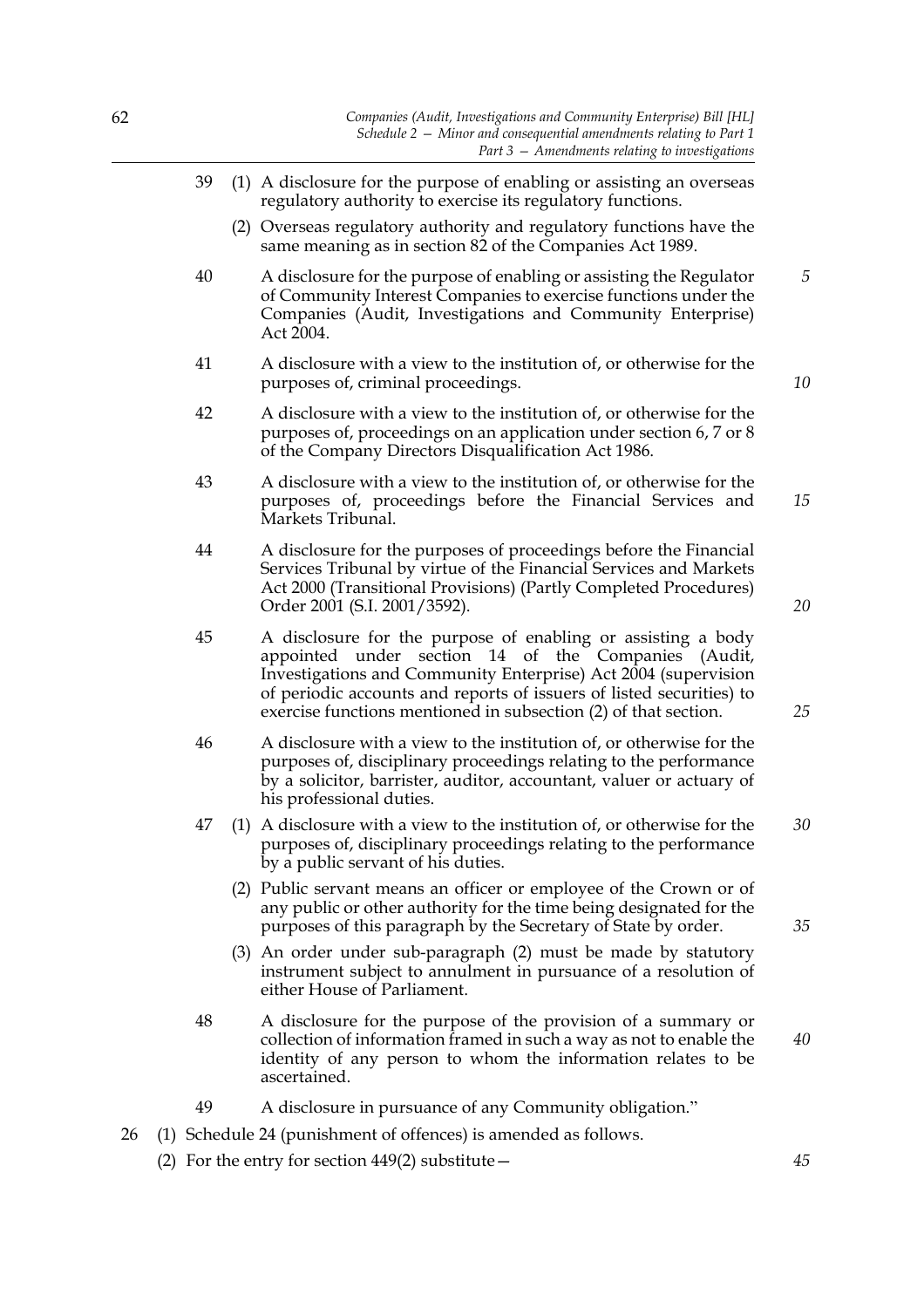| 449(6) | information to which<br>section 449 applies. |             | Wrongful disclosure of $\vert$ 1. On indictment. $\vert$ 2 years, or a fine; or $\vert$<br>both. |  |
|--------|----------------------------------------------|-------------|--------------------------------------------------------------------------------------------------|--|
|        |                                              | 2. Summary. | 12<br>months,<br>the<br>or<br>statutory maximum; or<br>both.                                     |  |

(3) For the entry for section 451 substitute—

| "451 | Providing<br>information<br>1n<br>purported compliance |             | false   1. On indictment. $\vert$ 2 years, or a fine; or<br>both. | $-$ ". |
|------|--------------------------------------------------------|-------------|-------------------------------------------------------------------|--------|
|      | with section 447.                                      | 2. Summary. | 12<br>months,<br>the<br>or<br>statutory maximum; or<br>both.      |        |

(4) After the entry for section 451 insert—

| "453A(5) Intentionally obstructing   1. On indictment.   A fine.<br>a person lawfully acting |                        |  |
|----------------------------------------------------------------------------------------------|------------------------|--|
| under section $45\overline{3}A(2)$ or   2. Summary.<br>(4).                                  | The statutory maximum. |  |

*Insolvency Act 1986 (c. 45)*

27 In section 124A(1)(a) of the Insolvency Act 1986 (petition for winding up on grounds of public interest), after "Part XIV" insert "(except section 448A)". *20*

*Company Directors Disqualification Act 1986 (c. 46)*

28 In section 8(1A)(b)(i) of the Company Directors Disqualification Act 1986 (disqualification after investigation of a company), for "or 448" substitute ", 448 or 453A".

*Companies Act 1989 (c. 40)*

29 In the table in section 87(4) of the Companies Act 1989 (exceptions from restrictions on disclosure), after the entry relating to the Accountant in Bankruptcy insert—

| "The Regulator of Community Interest Functions under | 30<br>the             |
|------------------------------------------------------|-----------------------|
| Companies.                                           | Companies<br>(Audit,  |
|                                                      | Investigations<br>and |
|                                                      | Community Enterprise) |
|                                                      | Act 2004."            |

*Criminal Justice and Police Act 2001 (c. 16)*

30 In paragraph 17 of Schedule 2 to the Criminal Justice and Police Act 2001 (amendments of sections 434 and 447 of the Companies Act 1985), for "sections  $434(6)$  and  $447(9)$ " substitute "section  $434(6)$ ".

*5*

*35*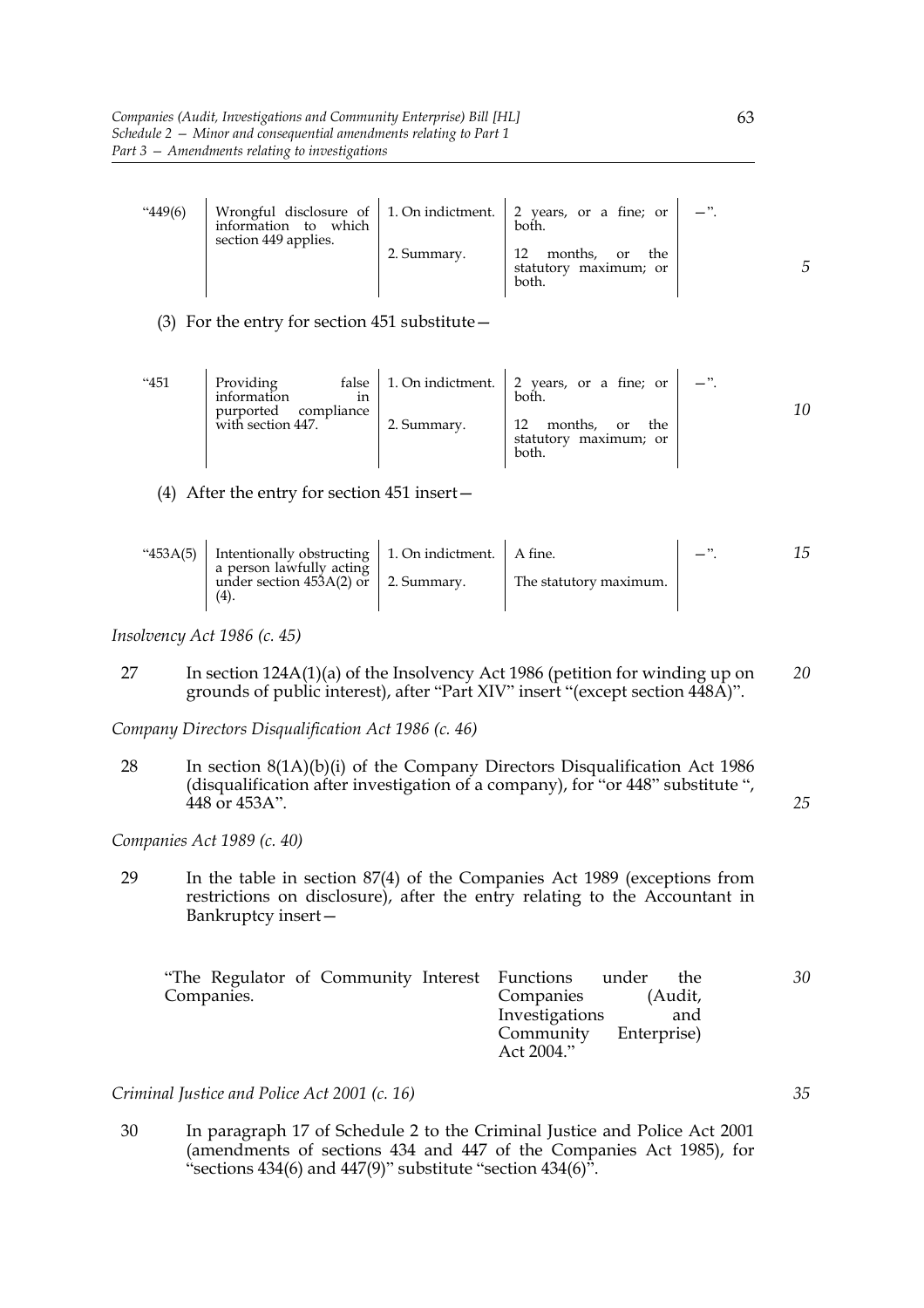*Anti-terrorism, Crime and Security Act 2001 (c. 24)*

31 In paragraph 24 of Schedule 4 to the Anti-terrorism, Crime and Security Act 2001 (enactments to which section 17 of that Act applies), for "449(1)" substitute "449".

#### SCHEDULE 3 Section 25

### REGULATOR OF COMMUNITY INTEREST COMPANIES

### *Regulator's terms of appointment*

- 1 (1) The period for which a person is appointed as Regulator must not exceed five years.
	- (2) A person who has held office as Regulator may be re-appointed, once only, for a further period not exceeding five years. *10*
	- (3) The Regulator may at any time resign the office by giving notice in writing to the Secretary of State.
	- (4) The Secretary of State may at any time remove the Regulator on the ground of incapacity or misbehaviour.
	- (5) Subject to that, the Regulator holds and vacates office on the terms determined by the Secretary of State.

#### *Remuneration and pensions*

- 2 (1) The Secretary of State may pay remuneration and travelling and other allowances to the Regulator.
	- (2) The Secretary of State may—
		- (a) pay a pension, allowance or gratuity to or in respect of a person who is or has been the Regulator, or
		- (b) make contributions or payments towards provision for a pension, allowance or gratuity for or in respect of such a person.

# *Staff*

- 3 (1) The Regulator may, after consulting the Minister for the Civil Service as to numbers and terms and conditions of service, appoint such staff as the Regulator may determine.
	- (2) The members of staff must include a deputy to the Regulator who is to act as Regulator— *30*
		- (a) during any vacancy in that office, or
		- (b) if the Regulator is absent, subject to suspension or unable to act.
	- (3) Where a participant in a scheme under section 1 of the Superannuation Act 1972 (c.  $11$ ) is appointed as the Regulator, the Minister for the Civil Service may determine that the person's term of office as the Regulator is to be treated for the purposes of the scheme as service in the employment by reference to which he was a participant (whether or not any benefits are payable by virtue of paragraph 2(2)). *35*

*5*

*15*

*25*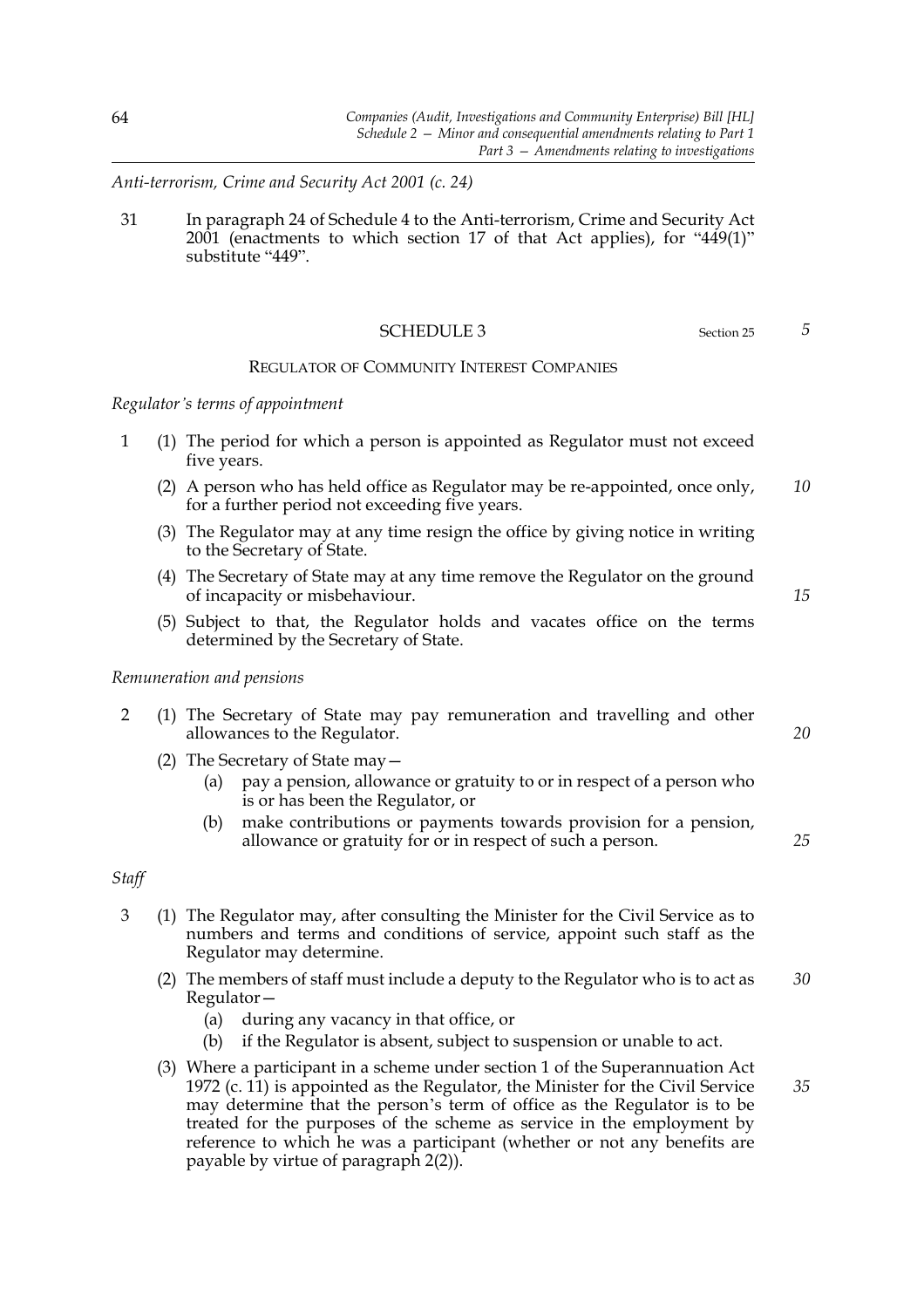4 The Chief Charity Commissioner may make available to the Regulator, to assist in the exercise of the Regulator's functions, any officer or employee appointed under paragraph  $2(1)$  of Schedule 1 to the Charities Act 1993  $(c. 10)$ .

# *Delegation of functions*

5 Anything which the Regulator is authorised or required to do may be done by a member of the Regulator's staff if authorised by the Regulator (generally or specifically) for that purpose.

# *Finance*

| The Secretary of State may make payments to the Regulator. |  |  |  |  |
|------------------------------------------------------------|--|--|--|--|
|------------------------------------------------------------|--|--|--|--|

# *Reports and other information*

- 7 (1) The Regulator must, in respect of each financial year, prepare a report on the exercise of the Regulator's functions during the financial year.
	- (2) The Regulator must prepare accounts in respect of a financial year if the Secretary of State so directs.
	- (3) The Regulator must send a copy of the accounts to the Comptroller and Auditor General.
	- (4) The Comptroller and Auditor General must examine, certify and report on the accounts and send a copy of the report to the Regulator.
	- (5) The Regulator must include the accounts and the Comptroller and Auditor General's report on them in the report prepared by the Regulator in respect of the financial year to which the accounts relate. *20*
	- (6) The Regulator must prepare that report as soon as possible after the end of the financial year to which it relates.

### (7) The Regulator must send to the Secretary of State a copy of  $-$

- (a) each report prepared by the Regulator under sub-paragraph (1), and
- (b) each report prepared by the Official Property Holder under paragraph 6 of Schedule 5.
- (8) The Secretary of State must lay before each House of Parliament a copy of each of those reports.
- (9) The Regulator must supply the Secretary of State with such other reports and information relating to the exercise of the Regulator's functions as the Secretary of State may require.
- (10) "Financial year" means—
	- (a) the period beginning with the date on which a person is first appointed as the Regulator and ending with the next 31st March, and *35*
	- (b) each successive period of 12 months beginning with 1st April.

### *Amendments*

8 In Schedule 2 to the Parliamentary Commissioner Act 1967 (c. 13) (departments and authorities subject to investigation), insert at the appropriate place— *40*

"Office of the Regulator of Community Interest Companies."

*5*

*10*

*15*

*25*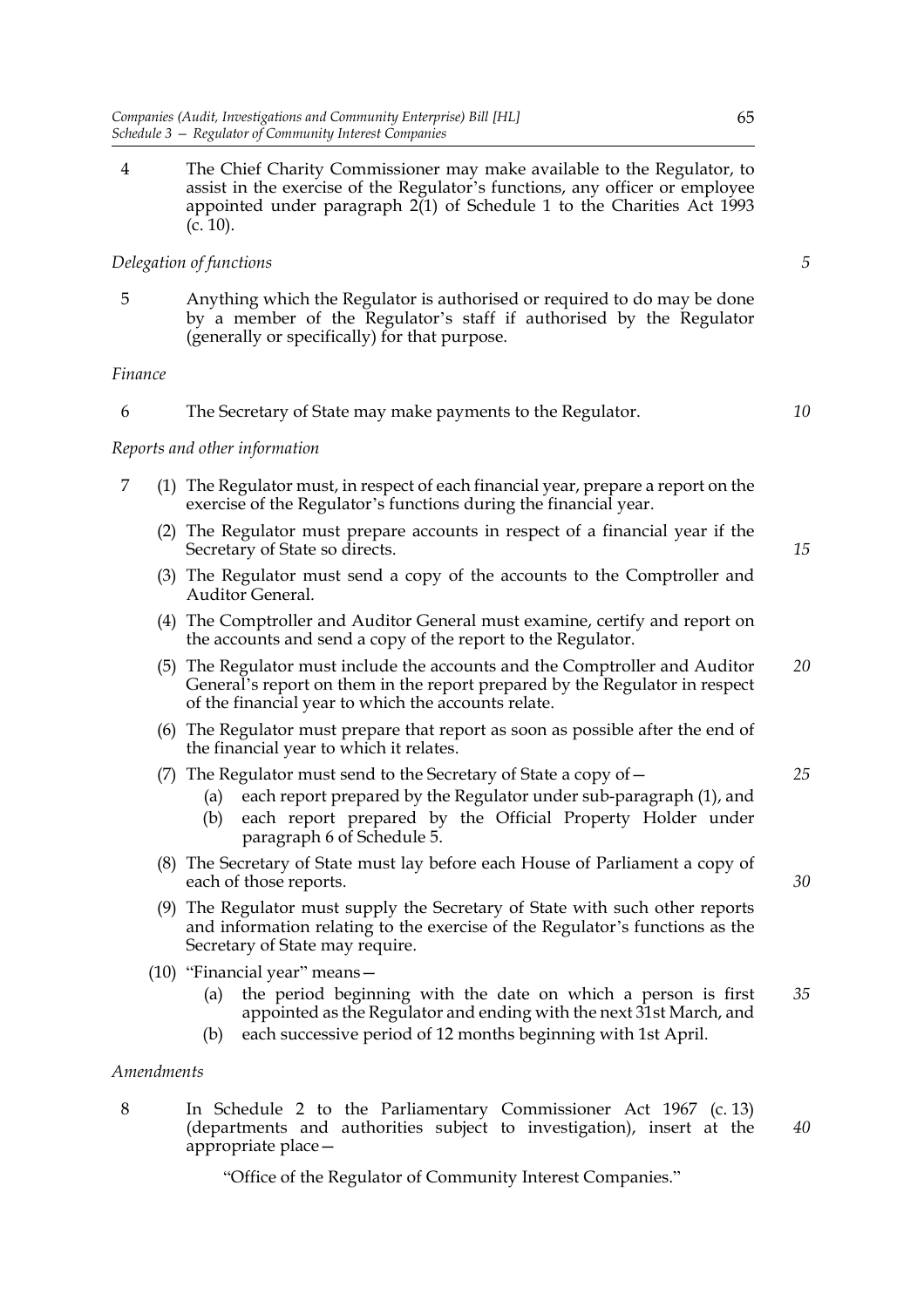| 66           |            | Companies (Audit, Investigations and Community Enterprise) Bill [HL]<br>Schedule 3 - Regulator of Community Interest Companies                      |    |
|--------------|------------|-----------------------------------------------------------------------------------------------------------------------------------------------------|----|
| 9            |            | In Part 3 of Schedule 1 to the House of Commons Disqualification Act 1975<br>$(c. 24)$ (disqualifying offices), insert at the appropriate place $-$ |    |
|              |            | "Regulator of Community Interest Companies."                                                                                                        |    |
|              |            | <b>SCHEDULE 4</b><br>Section 26                                                                                                                     |    |
|              |            | APPEAL OFFICER FOR COMMUNITY INTEREST COMPANIES                                                                                                     | 5  |
|              |            | Appeal Officer's terms of appointment                                                                                                               |    |
| $\mathbf{1}$ |            | (1) The Appeal Officer holds office for the period determined by the Secretary<br>of State on appointment (or re-appointment).                      |    |
|              | $(2)$ But- |                                                                                                                                                     |    |
|              |            | the Appeal Officer may at any time resign the office by giving notice<br>(a)<br>in writing to the Secretary of State, and                           | 10 |
|              | (b)        | the Secretary of State may at any time remove the Appeal Officer on<br>the ground of incapacity or misbehaviour.                                    |    |
|              | (3)        | Subject to that, the Appeal Officer holds and vacates office on the terms<br>determined by the Secretary of State.                                  | 15 |

# *Remuneration and pensions*

|  |                                   |  | (1) The Secretary of State may pay remuneration and travelling and other |  |  |
|--|-----------------------------------|--|--------------------------------------------------------------------------|--|--|
|  | allowances to the Appeal Officer. |  |                                                                          |  |  |

(2) The Secretary of State may—

(a) pay a pension, allowance or gratuity to or in respect of a person who is or has been the Appeal Officer, or *20*

*25*

*30*

*35*

(b) make contributions or payments towards provision for a pension, allowance or gratuity for or in respect of such a person.

### *Finance*

| The Secretary of State may make payments to the Appeal Officer. |  |  |  |  |  |
|-----------------------------------------------------------------|--|--|--|--|--|
|-----------------------------------------------------------------|--|--|--|--|--|

## *Procedure*

- 4 (1) Regulations may make provision about the practice and procedure to be followed by the Appeal Officer.
	- (2) Regulations under this paragraph may in particular impose time limits for bringing appeals.

### *Amendments*

5 In Schedule 2 to the Parliamentary Commissioner Act 1967 (c. 13) (departments and authorities subject to investigation), insert at the appropriate place—

"Appeal Officer for Community Interest Companies."

6 In Part 3 of Schedule 1 to the House of Commons Disqualification Act 1975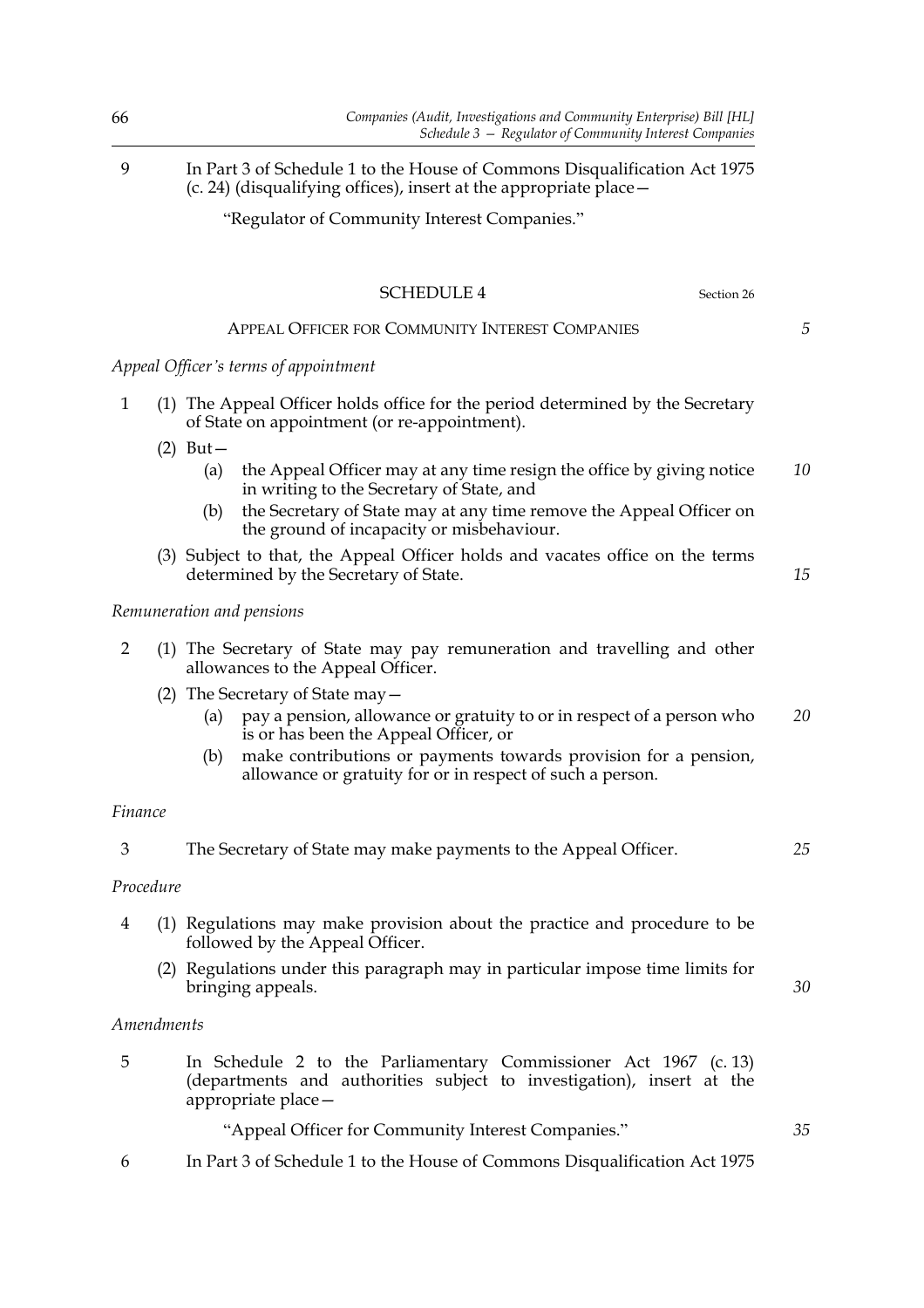### (disqualifying offices), insert at the appropriate place—

"Appeal Officer for Community Interest Companies."

#### SCHEDULE 5 Section 27

# OFFICIAL PROPERTY HOLDER FOR COMMUNITY INTEREST COMPANIES

# *Status*

- 1 (1) The Official Property Holder is a corporation sole.
	- (2) A document purporting to be  $-$ 
		- (a) duly executed under the seal of the Official Property Holder, or
		- (b) signed on behalf of the Official Property Holder,

shall be received in evidence and shall, unless the contrary is proved, be taken to be so executed or signed. *10*

### *Relationship with Regulator*

2 The Regulator must make available to the Official Property Holder such members of the Regulator's staff as the Official Property Holder may require in order to exercise the functions of the office.

### *Effect of vacancy*

- 3 The Regulator must appoint a member of the Regulator's staff who is to act as Official Property Holder—
	- (a) during any vacancy in the office, or
	- (b) if the Official Property Holder is absent, subject to suspension or unable to act. *20*

#### *Property*

- 4 (1) The Official Property Holder holds property vested in or transferred to him as a trustee.
	- (2) The Official Property Holder may release or deal with the property—
		- (a) to give effect to any interest in or right over the property of any person (other than the community interest company by which, or in trust for which, the property was held before it was vested or transferred), or
		- (b) at the request of a person appointed to act as administrative receiver, administrator, provisional liquidator or liquidator of the company. *30*
	- (3) Subject to sub-paragraph (2), the Official Property Holder may not release or deal with the property except in accordance with directions given by the Regulator.

# *Finance*

5 (1) The Official Property Holder may recover his expenses in respect of property held by him from the property or from the community interest *35*

*15*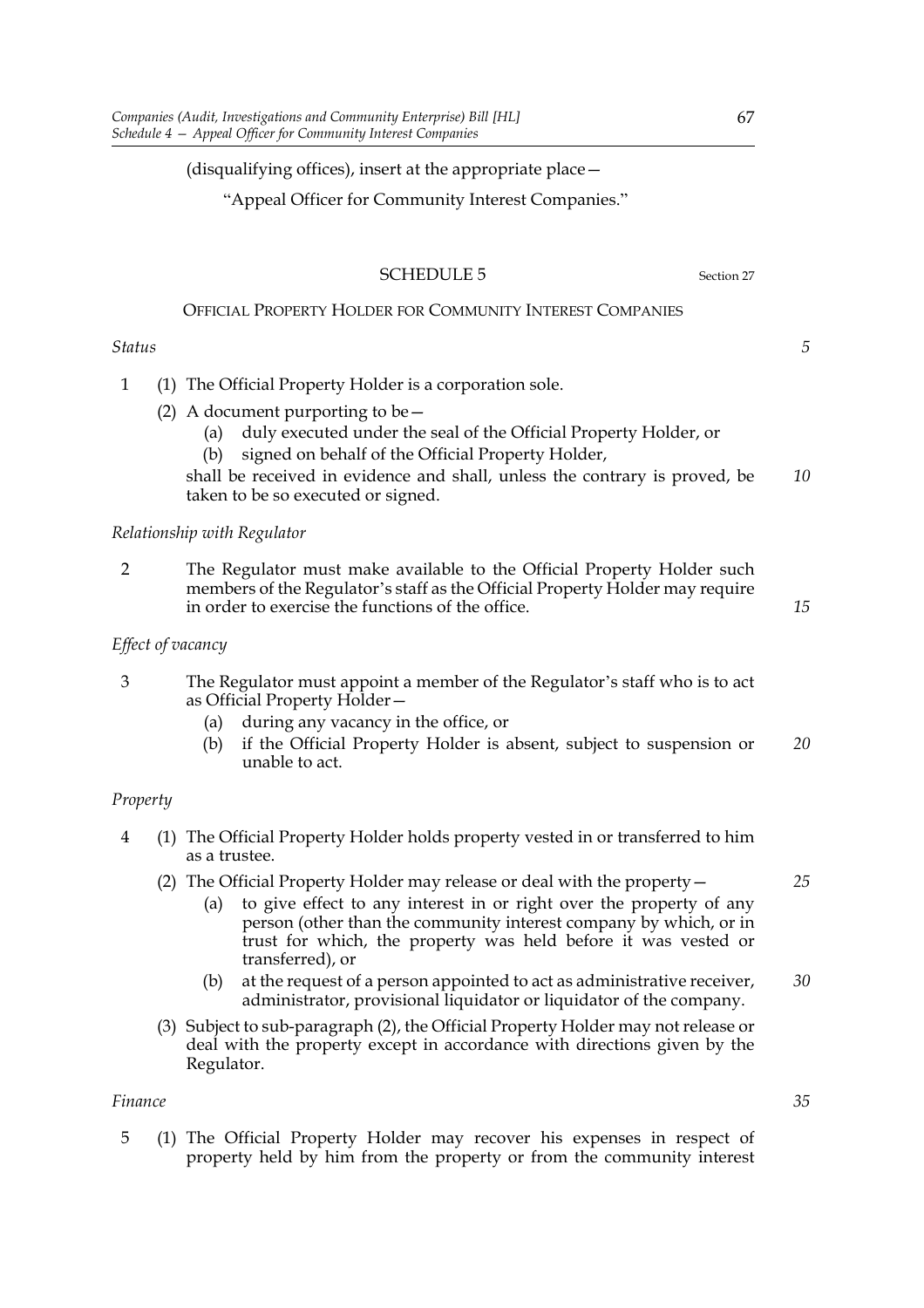company by which, or in trust for which, the property was held before it was vested in or transferred to the Official Property Holder.

(2) Any expenses of the Official Property Holder not recovered under subparagraph (1) are to be met by the Regulator.

#### *Reports*

- 6 (1) As soon as possible after the end of each financial year, the Official Property Holder must prepare a report on the exercise of the Official Property Holder's functions during the financial year.
	- (2) The Official Property Holder must send a copy of the report to the Regulator.
	- (3) "Financial year" means—
		- (a) the period beginning with the date on which a person is first appointed as the Official Property Holder and ending with the next 31st March, and
		- (b) each successive period of 12 months beginning with 1st April.

## SCHEDULE 6 Section 31

#### COMMUNITY INTEREST COMPANIES: NAMES

*Companies Act 1985 (c. 6)*

- 1 The Companies Act 1985 has effect subject to the following amendments.
- 2 (1) Section 26 (prohibition on registration of certain names) is amended as follows.
	- (2) In subsection  $(1)(a)$ 
		- (a) for "or "public limited company"" substitute ", "public limited company", "community interest company" or "community interest public limited company"", and
		- (b) for "and "cwmni cyfyngedig cyhoeddus"" substitute ", "cwmni cyfyngedig cyhoeddus", "cwmni buddiant cymunedol" and "cwmni buddiant cymunedol cyhoeddus cyfyngedig"". *25*
	- (3) In subsection (3)(b), after the entry relating to "public limited company" or its Welsh equivalent insert—
		- ""community interest company" or its Welsh equivalent ("cwmni buddiant cymunedol"); *30*
		- "community interest public limited company" or its Welsh equivalent ("cwmni buddiant cymunedol cyhoeddus cyfyngedig");".
- 3 In section 27(4) (alternatives of statutory designations), after paragraph (d) insert— *35*
	- "(e) the alternative of "community interest company" is "c.i.c.";
	- (f) the alternative of "cwmni buddiant cymunedol" is "c.b.c.";
	- (g) the alternative of "community interest public limited company" is "community interest p.l.c."; and
	- (h) the alternative of "cwmni buddiant cymunedol cyhoeddus cyfyngedig" is "cwmni buddiant cymunedol c.c.c."."

*5*

*10*

*15*

*20*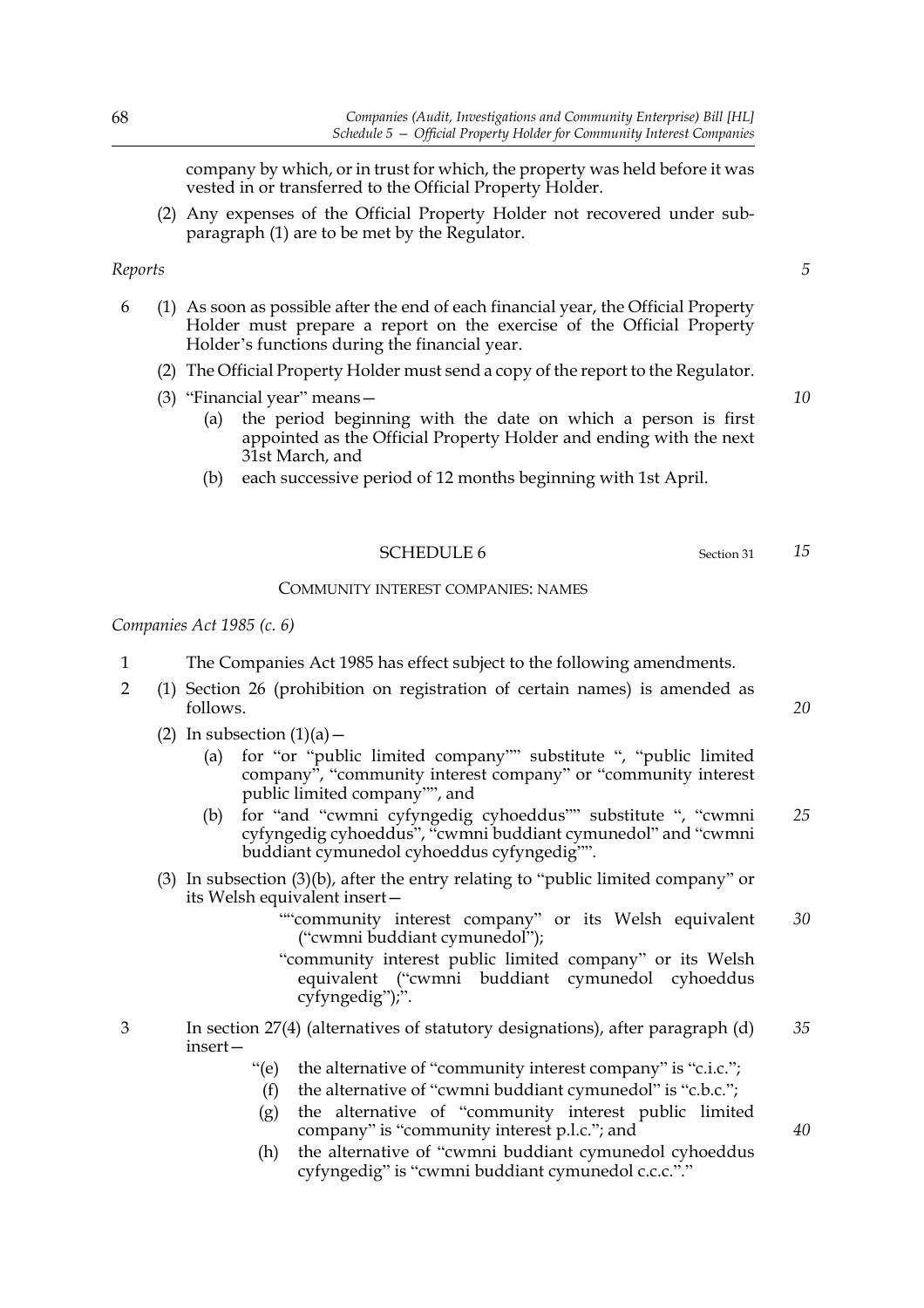- 4 In section 30(7) (further exemptions for company exempt from using "limited" as part of its name), after "which" insert "under this section".
- 5 In section 33(1) (person who is not a public company prohibited from trading under a name ending with the words "public limited company" or their equivalent in Welsh), insert at the end "; and a community interest company which is not a public company is guilty of an offence if it does so under a name which includes, as its last part, the words "cwmni buddiant cymunedol cyhoeddus cyfyngedig"."
- 6 After section 34 insert—

### **"34A Penalty for improper use of "community interest company" etc.**

*10*

*20*

- (1) A company which is not a community interest company is guilty of an offence if it carries on any trade, profession or business under a name which includes any of the expressions specified in subsection (3).
- (2) A person other than a company is guilty of an offence if it carries on any trade, profession or business under a name which includes any of those expressions (or any contraction of them) as its last part. *15*
- (3) The expressions are—
	- (a) "community interest company" or its Welsh equivalent ("cwmni buddiant cymunedol"), and
	- (b) "community interest public limited company" or its Welsh equivalent ("cwmni buddiant cymunedol cyhoeddus cyfyngedig").
- (4) Subsections (1) and (2) do not apply  $-$ 
	- (a) to a person who was carrying on a trade, profession or business under the name in question at any time during the period beginning with 1st September 2003 and ending with 4th December 2003, or *25*
	- (b) if the name in question was on 4th December 2003 a registered trade mark or Community trade mark (within the meaning of the Trade Marks Act 1994 (c. 26)), to a person who was on that date a proprietor or licensee of that trade mark. *30*
- (5) A person guilty of an offence under subsection (1) or (2) and, if that person is a company, any officer of the company who is in default, is liable to a fine and, for continued contravention, to a daily default fine." *35*
- 7 In section 43(2)(b) (re-registration of private company as public: alteration of name), after "section 25(1)" insert ", or section 31 of the Companies (Audit, Investigations and Community Enterprise) Act 2004,".
- 8 In section 351(1)(d) (particulars in correspondence to indicate that a company exempt from obligation to use "limited" as part of name is limited company), after "name" insert "under section 30 or a community interest company which is not a public company". *40*
- 9 (1) Schedule 24 (punishment of offences) is amended as follows.
	- (2) In the second column of the entry relating to section 33, after "equivalent" insert "etc.". *45*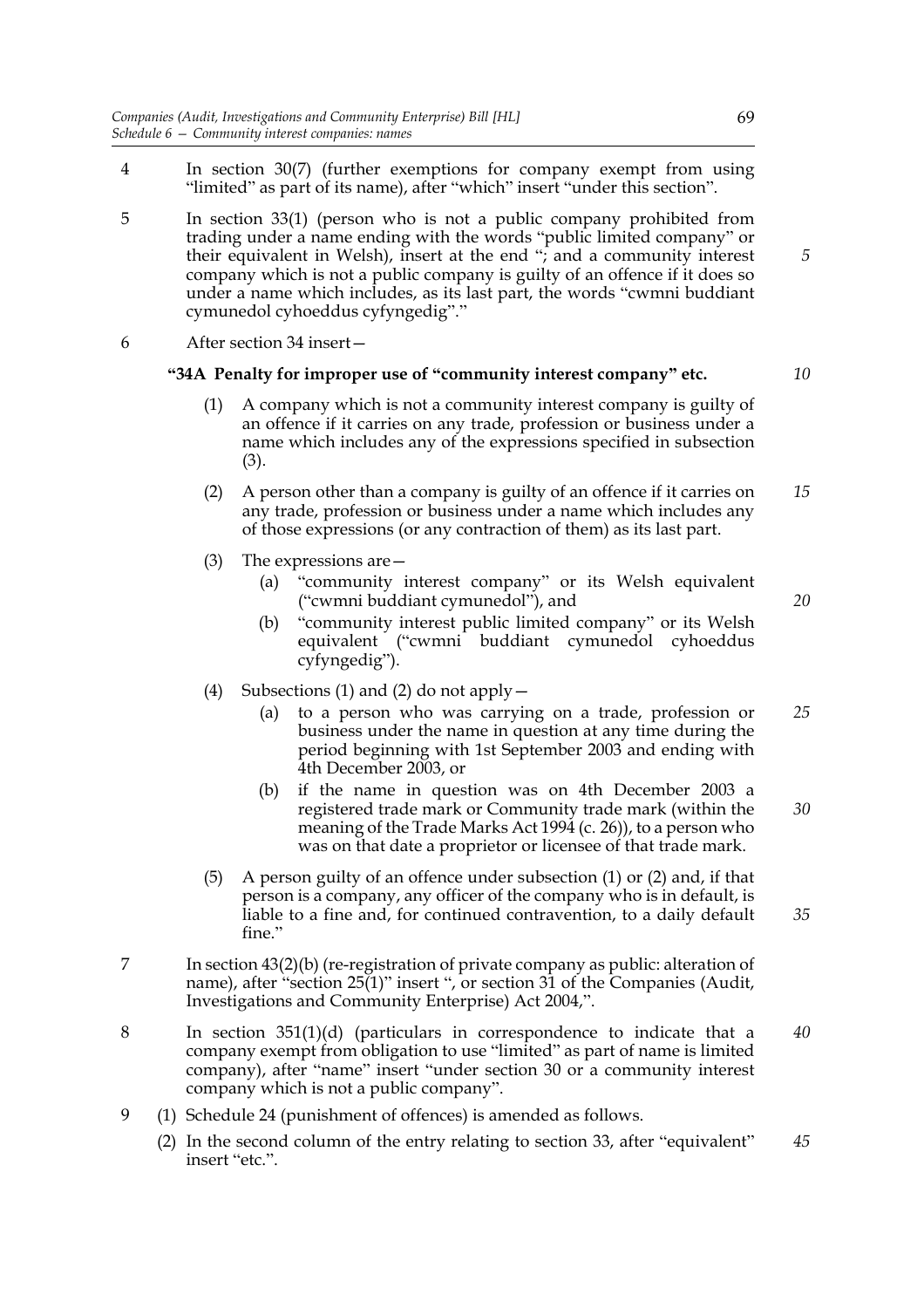(3) After the entry relating to section 34 insert—

| "34A | Trading with improper use of Summary<br>"community interest company"<br>etc. | Level 3 on the One-tenth<br>standard scale | level 3 on the<br>standard scale." |
|------|------------------------------------------------------------------------------|--------------------------------------------|------------------------------------|
|      |                                                                              |                                            |                                    |

*Limited Liability Partnerships Act 2000 (c. 12)*

10 In paragraph 8(2) of the Schedule to the Limited Liability Partnerships Act 2000 (similarity of names), after the entry relating to "public limited company" insert—

""community interest company",

"community interest public limited company",".

SCHEDULE 7 Section 40

### COMMUNITY INTEREST COMPANIES: INVESTIGATIONS

*Power to require documents and information*

- 1 (1) The investigator of a community interest company may require the company or any other person—
	- (a) to produce such documents (or documents of such description) as the investigator may specify;
	- (b) to provide such information (or information of such description) as the investigator may specify.
	- (2) A person on whom a requirement is imposed under sub-paragraph (1) may require the investigator to produce evidence of his authority. *20*
	- (3) A requirement under sub-paragraph (1) must be complied with at such time and place as may be specified by the investigator.
	- (4) The production of a document in pursuance of this paragraph does not affect any lien which a person has on the document.
	- (5) The investigator may take copies of or extracts from a document produced in pursuance of this paragraph.
	- (6) In relation to information recorded otherwise than in legible form, the power to require production of it includes power to require the production of a copy of it in legible form or in a form from which it can readily be produced in visible and legible form.
	- (7) In this Schedule—
		- (a) "the investigator of a community interest company" means a person investigating the company's affairs under section 40, and
		- (b) "document" includes information recorded in any form.

# *Privileged information*

- 2 (1) Nothing in paragraph 1 requires a person to produce a document or provide information in respect of which a claim could be maintained—
	- (a) in an action in the High Court, to legal professional privilege, or

*15*

*10*

*5*

*25*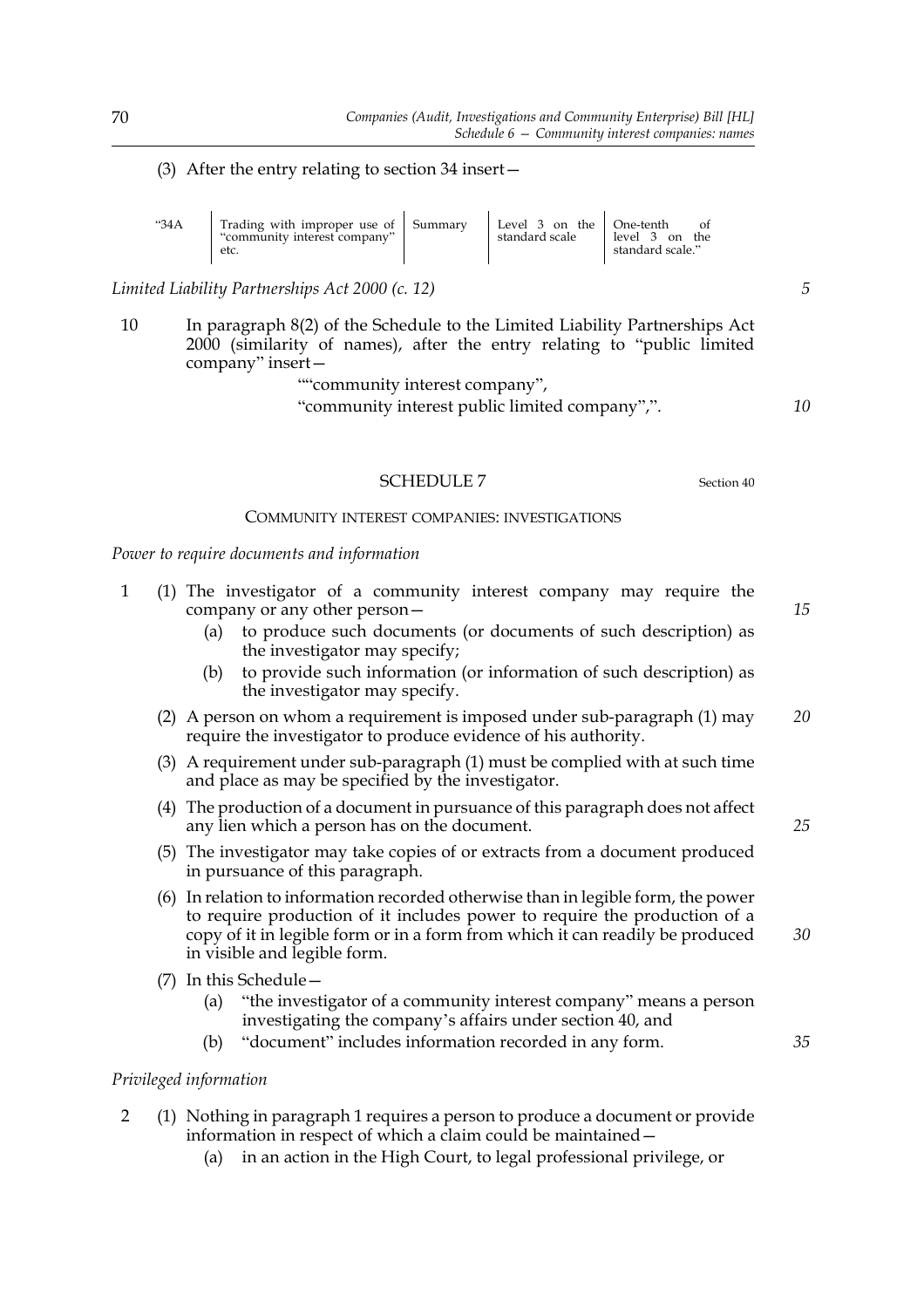(b) in an action in the Court of Session, to confidentiality of communications,

but a person who is a lawyer may be required to provide the name and address of his client.

(2) Nothing in paragraph 1 requires a person carrying on the business of banking to produce a document, or provide information, relating to the affairs of a customer unless a requirement to produce the document, or provide the information, has been imposed on the customer under that paragraph.

# *Use of information as evidence*

- 3 (1) A statement made by a person in compliance with a requirement imposed under paragraph 1 may be used in evidence against the person.
	- (2) But in criminal proceedings—
		- (a) no evidence relating to the statement may be adduced by or on behalf of the prosecution, and
		- (b) no question relating to it may be asked by or on behalf of the prosecution,

unless evidence relating to it is adduced or a question relating to it is asked in the proceedings by or on behalf of that person.

- (3) However, sub-paragraph (2) does not apply to proceedings in which a person is charged with an offence under— *20*
	- (a) paragraph 5,
	- (b) section 5 of the Perjury Act 1911 (c. 6) (false statement made otherwise than on oath), or
	- (c) section 44(2) of the Criminal Law (Consolidation) (Scotland) Act 1995 (c. 39) (false statement made otherwise than on oath). *25*

# *Failure to comply with requirement*

- 4 (1) This paragraph applies if a person fails to comply with a requirement imposed under paragraph 1.
	- (2) The investigator may certify that fact in writing to the court.
	- (3) If, after hearing—
		- (a) any witnesses who may be produced against or on behalf of the alleged offender, and
		- (b) any statement which may be offered in defence,

the court is satisfied that the offender failed without reasonable excuse to comply with the requirement, it may deal with him as if he had been guilty of contempt of the court. *35*

# *False information*

- 5 (1) A person commits an offence if in purported compliance with a requirement under paragraph 1 to provide information, the person—
	- (a) provides information which the person knows to be false in a material particular, or
	- (b) recklessly provides information which is false in a material particular,

71

*10*

*5*

*15*

*30*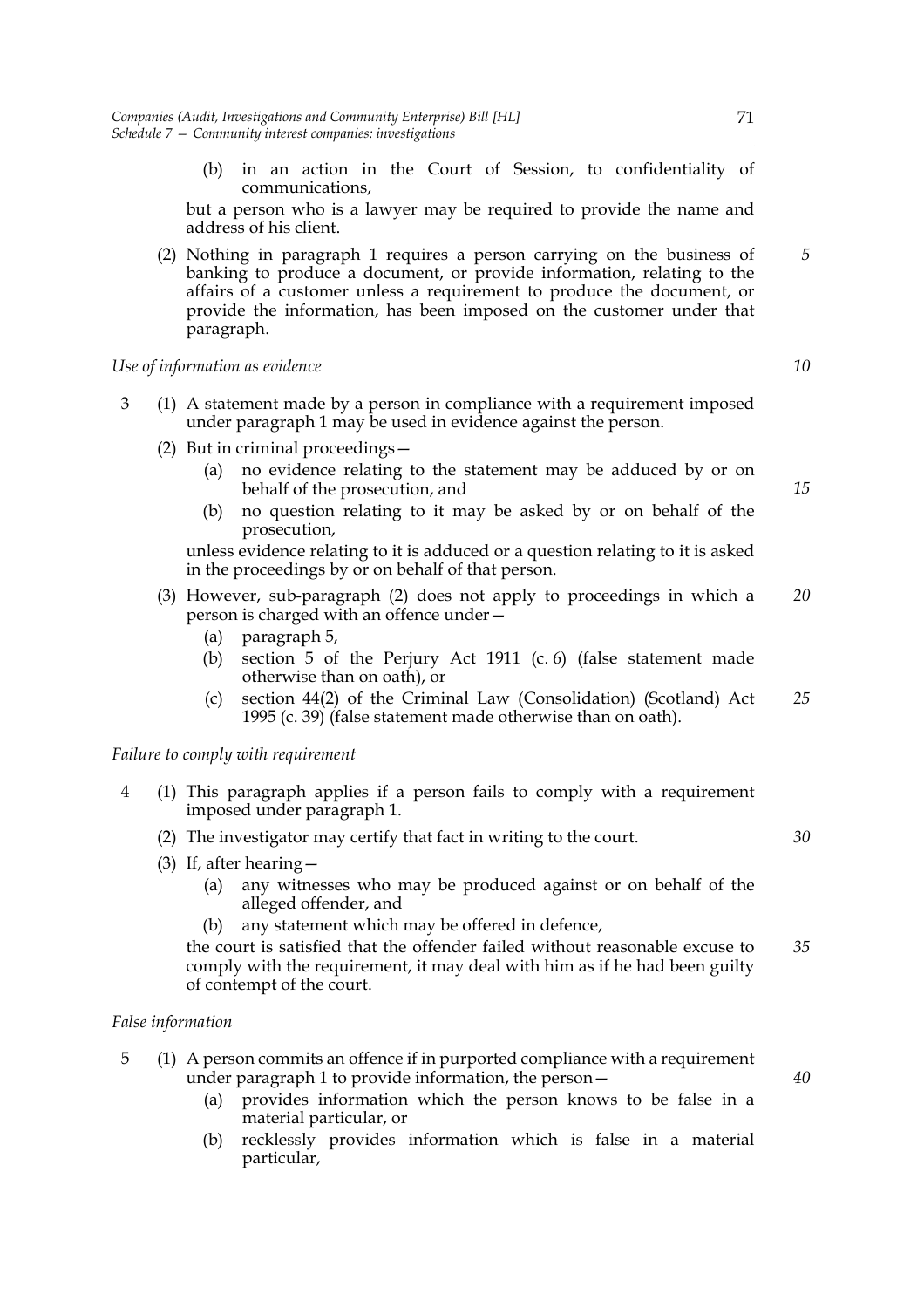but a prosecution may be instituted in England and Wales only with the consent of the Director of Public Prosecutions.

- (2) A person guilty of an offence under sub-paragraph (1) is liable—
	- (a) on conviction on indictment to imprisonment for a term not exceeding two years or a fine or to both,
	- (b) on summary conviction in England and Wales, to imprisonment for a term not exceeding twelve months or a fine of an amount not exceeding the statutory maximum or to both, and
	- (c) on summary conviction in Scotland, to imprisonment for a term not exceeding six months or a fine of an amount not exceeding the statutory maximum or to both.
- (3) In relation to an offence committed before section 154(1) of the Criminal Justice Act 2003 (c. 44) comes into force, sub-paragraph (2)(b) has effect as if for "twelve" there were substituted "six".

#### SCHEDULE 8 Section 62

REPEALS AND REVOCATIONS

| Title and reference                                                    | Extent of repeal or revocation                                                                                                                                                                                                                                                                                                                                                          |          |
|------------------------------------------------------------------------|-----------------------------------------------------------------------------------------------------------------------------------------------------------------------------------------------------------------------------------------------------------------------------------------------------------------------------------------------------------------------------------------|----------|
| Companies Act 1985 (c. 6)                                              | In section $27(4)$ , the word "and" at the end of<br>paragraph (c).<br>Section $245C(6)$ .<br>Section 256(3).<br>Section 390A(3).<br>In section $734(1)$ , the words "section $389A(3)$<br>or".<br>In Schedule $4A$ , in paragraph $1(1)$ , the words<br>390A(3) (amount of auditors'<br>"section<br>remuneration) and".<br>In Schedule 24, the entry relating to section<br>$447(6)$ . | 20<br>25 |
| Insolvency Act 1985 (c. 65)                                            | In Schedule 6, paragraph 4.                                                                                                                                                                                                                                                                                                                                                             | 30       |
| Insolvency Act 1986 (c. 45)                                            | In Schedule 13, in Part 1, the entry relating to<br>section 449(1) of the Companies Act 1985.                                                                                                                                                                                                                                                                                           |          |
| Companies Act 1989 (c. 40)                                             | Section $48(3)$ .<br>Section 63.<br>Section 65.<br>Section 67.<br>Section $69(2)$ and $(4)$ .<br>Section $120(2)$ and $(3)$ .                                                                                                                                                                                                                                                           | 35       |
| Companies (Northern Ireland)<br>Order 1990 (S.I. 1990/593<br>(N.I. 5)) | Article $48(2)(a)$ .<br>Article 49.<br>In Article 56, the entry relating to "Director (in<br>Schedule 14)".<br>Schedule 14.                                                                                                                                                                                                                                                             | 40       |
| Friendly Societies Act 1992<br>(c. 40)                                 | In Schedule 21, paragraph 7.                                                                                                                                                                                                                                                                                                                                                            | 45       |
| Pensions Act 1995 (c. 26)                                              | In Schedule 3, paragraph 12.                                                                                                                                                                                                                                                                                                                                                            |          |

*5*

*10*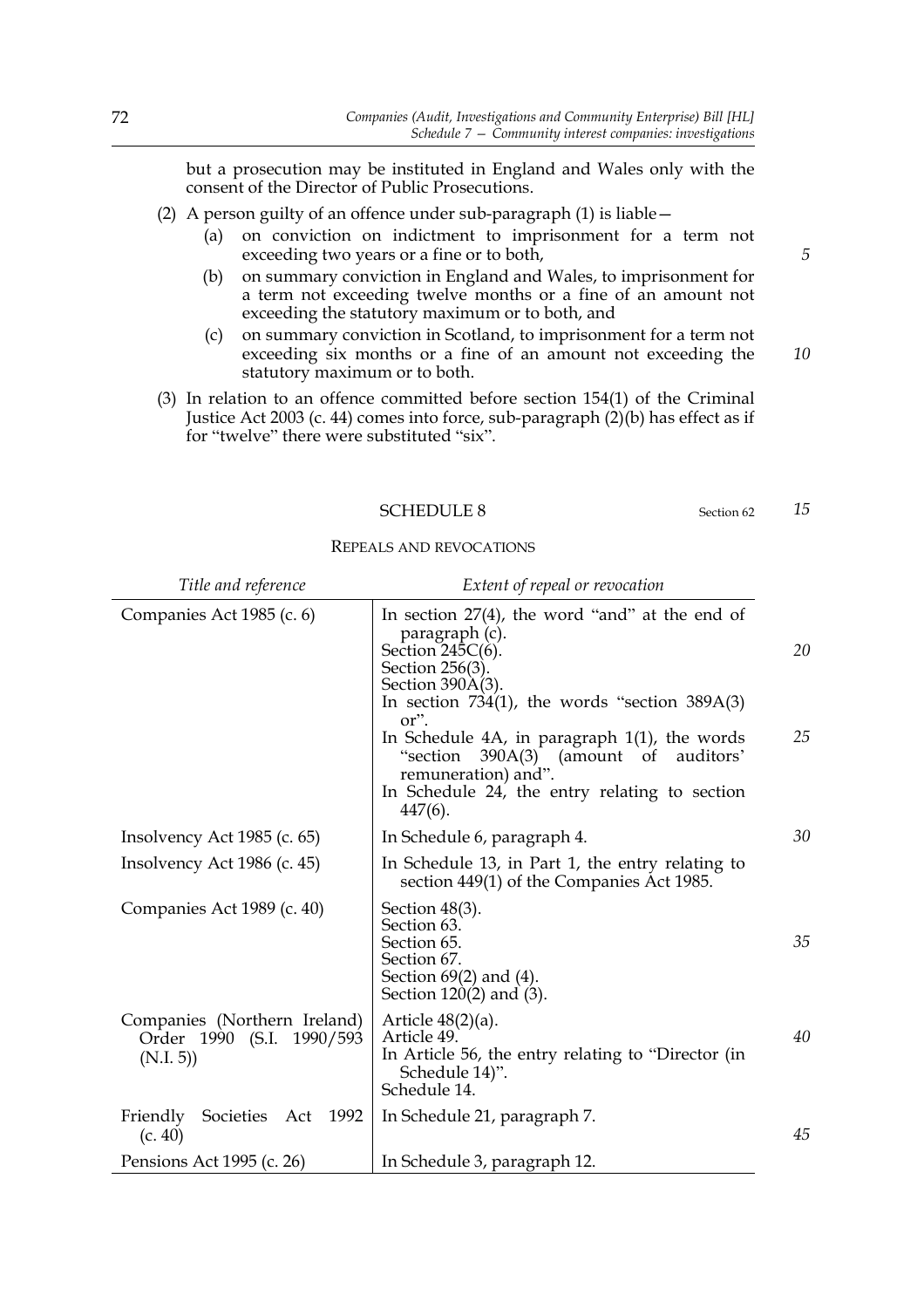*Companies (Audit, Investigations and Community Enterprise) Bill [HL] Schedule 8 — Repeals and revocations*

| Title and reference                                                                                                                                | Extent of repeal or revocation |    |
|----------------------------------------------------------------------------------------------------------------------------------------------------|--------------------------------|----|
| Bank of England Act 1998 (c. 11)                                                                                                                   | In Schedule 5, paragraph 62.   |    |
| Competition Act 1998 (c. 41)                                                                                                                       | In Schedule 2, paragraph 3.    |    |
| Youth Justice and Criminal<br>Evidence Act 1999 (c. 23)                                                                                            | In Schedule 3, paragraph 6.    | 5  |
| 1998<br>Competition<br>Act<br>(Competition Commission)<br>Transitional, Consequential<br>and Supplemental Provisions<br>Order 1999 (S.I. 1999/506) | Article 41.                    | 10 |
| Enterprise Act 2002 (c. 40)                                                                                                                        | In Schedule 25, paragraph 22.  |    |